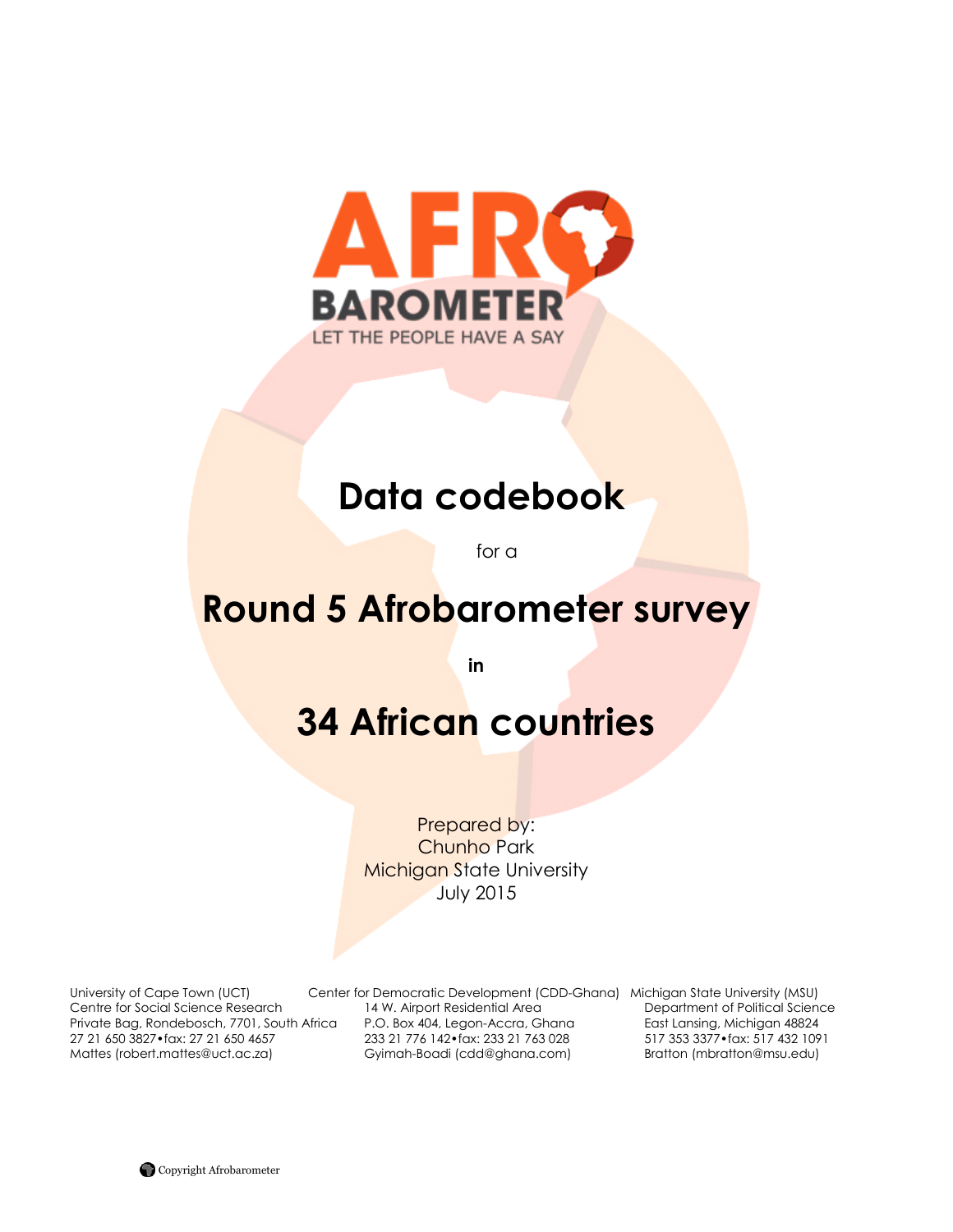# **Table of Contents**

| Variable descriptives                                                | Page number<br>$3 - 71$ |
|----------------------------------------------------------------------|-------------------------|
| Appendix 1: Sample characteristics                                   | 72                      |
| Appendix 2: List of country abbreviations and country-specific codes | 73                      |
| Appendix 3: Technical Information Forms for each country survey      | 74-107                  |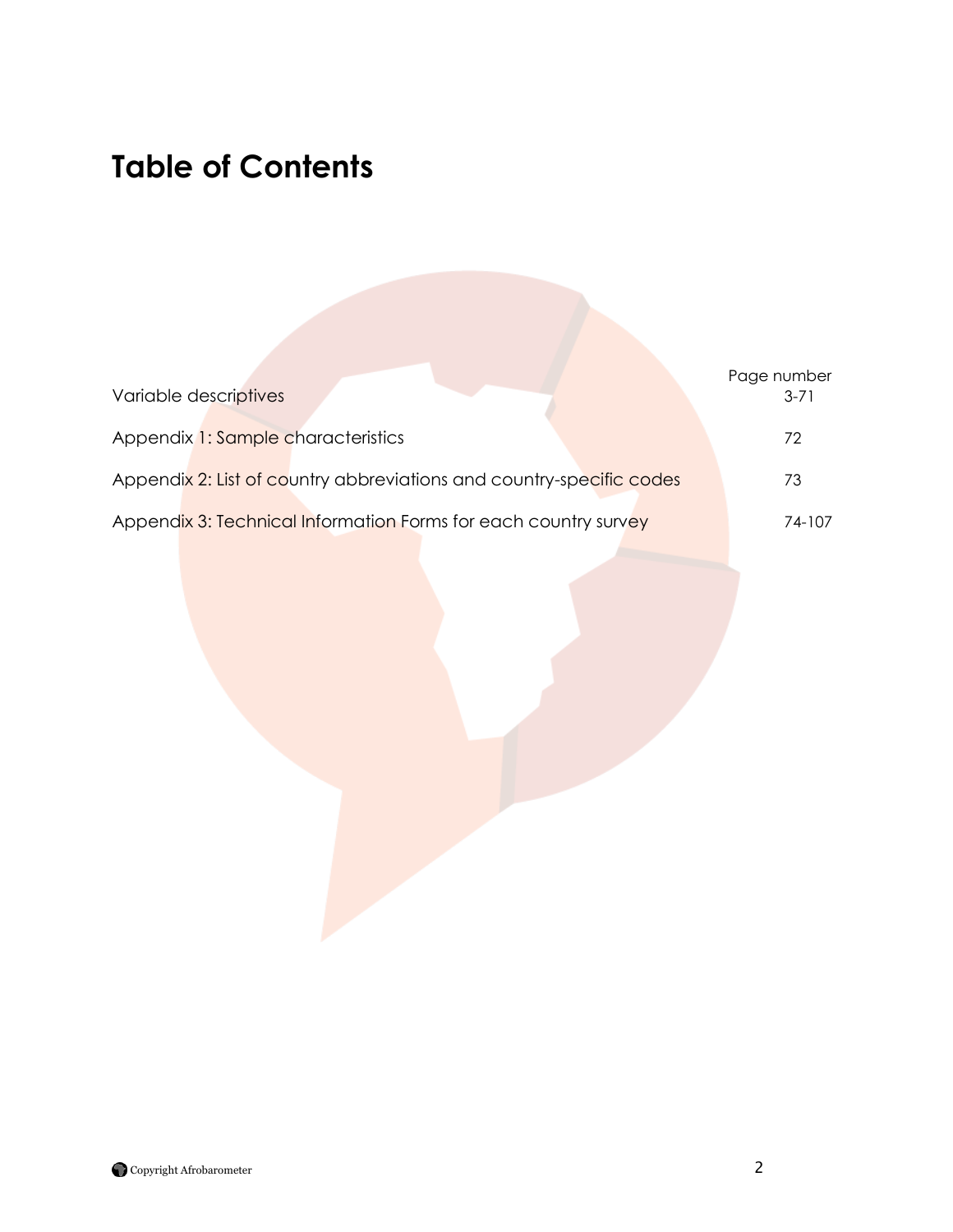#### *Question Number:* COUNTRY\_ALPHA

**Question: Country** 

*Variable Label:* Country in alphabetical order *Values:* 1-35

*Value Labels:* 1=Algeria, 2=Benin, 3=Botswana, 4=Burkina Faso, 5=Burundi, 6=Cameroon, 7=Cape Verde, 8=Cote d"Ivoire, 9=Egypt, 11=Ghana, 12=Guinea, 13=Kenya, 14=Lesotho, 15=Liberia, 16=Madagascar, 17=Malawi, 18=Mali, 19=Mauritius, 20=Morocco, 21=Mozambique, 22=Namibia, 23=Niger, 24=Nigeria, 25=Senegal, 26=Sierra Leone, 27=South Africa, 28=Sudan, 29=Swaziland, 30=Tanzania, 31=Togo, 32=Tunisia, 33=Uganda, 34=Zambia, 35=Zimbabwe

*Note:* Answered by interviewer

# *Question Number:* RESPNO

**Question: Respondent number** 

*Variable Label:* Respondent number

*Values:* ALG0001-ALG0134, ALG0136-ALG0427, ALG0429, ALG0431-ALG1136, ALG1138-ALG1210, BDI0001- BDI1200, BEN0001-BEN1200, BFO0001-BFO1200, BOT0001-BOT1200, CAM0001-CAM1200, CDI0001-CDI1200, CVE0001-CVE0349, CVE0351-CVE1133, CVE1135-1210, EGY0001-EGY1200, GHA0001-GHA2400, GUI0001- GUI1200, KEN0001-KEN2122, KEN2124-KEN2400, LES0001-LES0060, LES0062-LES0098, LES0100-LES0528, LES0530- 0817, LES0819-LES1201, LIB0001-LIB0491, LIB0493-1200, MAD0001-MAD1200, MAU0001-MAU1200, MLI0001- MLI1200, MLW0001-MLW0597, MLW0599-MLW2408, MOZ0001-MOZ2400, MRC0001-MRC1200, NAM0001- NAM1200, NGR0001-NGR1200, NIG0001-NIG2400, SAF0001-SAF1334, SAF1336-SAF2400, SEN0001-SEN1200, SRL0001-SRL0463, SRL0465-SRL0681, SRL0683-1022, SRL1024-SRL1060, SRL1062-SRL1065, SRL1067-SRL1084, SRL1086-SRL1096, SRL1098-SRL1130, SRL1132-SRL1167, SRL1169-SRL1185, SRL1187-SRL1200, SUD0001-SUD1200, SWZ0001-SWZ1200, TAN0001-TAN2400, TOG0001-TOG1200, TUN0001-TUN1200, UGA0001-UGA0016, UGA0161- 0168, UGA0241-UGA0256, UGA0313-UGA0320, UGA0329-UGA0336, UGA0361-UGA0384, UGA0523-UGA0538, UGA0563-UGA0578, UGA0627-UGA0642, UGA0675-UGA0682, UGA0699-UGA0706, UGA0787-UGA0802, UGA0811-UGA0842, UGA0867-UGA0882, UGA0939-UGA0954, UGA0971-UGA0986, UGA1011-UGA1026, UGA1099-UGA1130, UGA1155-UGA1162, UGA1171-UGA1178, UGA1187-UGA1202, UGA1227-UGA1234, UGA1243-UGA1250, UGA1267-UGA1330, UGA1339-UGA1346, UGA1387-UGA1418, UGA1443-UGA1458, UGA1579-UGA1642, UGA1691-UGA1706, UGA1739-UGA1762, UGA1811-UGA1866, UGA1915-UGA1938, UGA1955-UGA1962, UGA1971-UGA1978, UGA2027-UGA2034, UGA2059-UGA2066, UGA2139-UGA2226, UGA2259-UGA2274, UGA2307-UGA2322, UGA2371-UGA2402, UGA2451-UGA2474, UGA2491-UGA2498, UGA2507-UGA2522, UGA2531-UGA2538, UGA2579-UGA2594, UGA2619-UGA2634, UGA2692-UGA2699, UGA2708-UGA2747, UGA2772-UGA2811, UGA2908-UGA2923, UGA2972-UGA3003, UGA3028-UGA3051, UGA3076-UGA3091, UGA3132-UGA3139, UGA3147-UGA3154, UGA3187-UGA3202, UGA3251-UGA3266, UGA3331-UGA3338, UGA3363-UGA3426, UGA3451-UGA3458, UGA3507-UGA3514, UGA3539-UGA3554, UGA3579-UGA3634, UGA3643-UGA3650, UGA3667-UGA3674, UGA3755-UGA3762, UGA3771-UGA3778, UGA3899-UGA3914, UGA3931-UGA3938, UGA3947-UGA3962, UGA4011-UGA4034, UGA4043-UGA4050, UGA4091-UGA4106, UGA4115-UGA4122, UGA4179-UGA4226, UGA4251-UGA4290, UGA4347-UGA4354, UGA4363-UGA4370, UGA4387-UGA4418, UGA4491-UGA4554, UGA4595-UGA4602, UGA4611-UGA4618, UGA4651-UGA4666, UGA4691-UGA4722, UGA4771-UGA4786, UGA4835-UGA4842, UGA4851-UGA4898, UGA4939-UGA4954, UGA4979-UGA5002, UGA5019-UGA5026, UGA5035-UGA5050, UGA5083-UGA5122, UGA5147-UGA5178, UGA5187-UGA5194, UGA5203-UGA5242, UGA5299-UGA5306, UGA5331-UGA5378, UGA5403-UGA5410, UGA5419-UGA5450, UGA5483-UGA5538, UGA5547-UGA5562, UGA5609-UGA5624, UGA5649-UGA5664, UGA5689-UGA5720, UGA5761-UGA5768, UGA5777-UGA5800, UGA5817-UGA5824, UGA5833-UGA5840, UGA5857-UGA5904, UGA5921-UGA5952, UGA5961-UGA5976, UGA6009-UGA6040, UGA6049-UGA6080, UGA6169-UGA6176, UGA6193-UGA6200, ZAM0001-ZAM1200, ZIM0001-ZIM2400 *Value Labels:* String variable **Note:** Assigned by data managers

*Question Number:* URBRUR *Question:* PSU/EA *Variable Label:* Urban or Rural Primary Sampling Unit *Values:* 1-2 *Value Labels:* 1=urban, 2=rural *Note:* Answered by interviewer

*Question Number:* REGION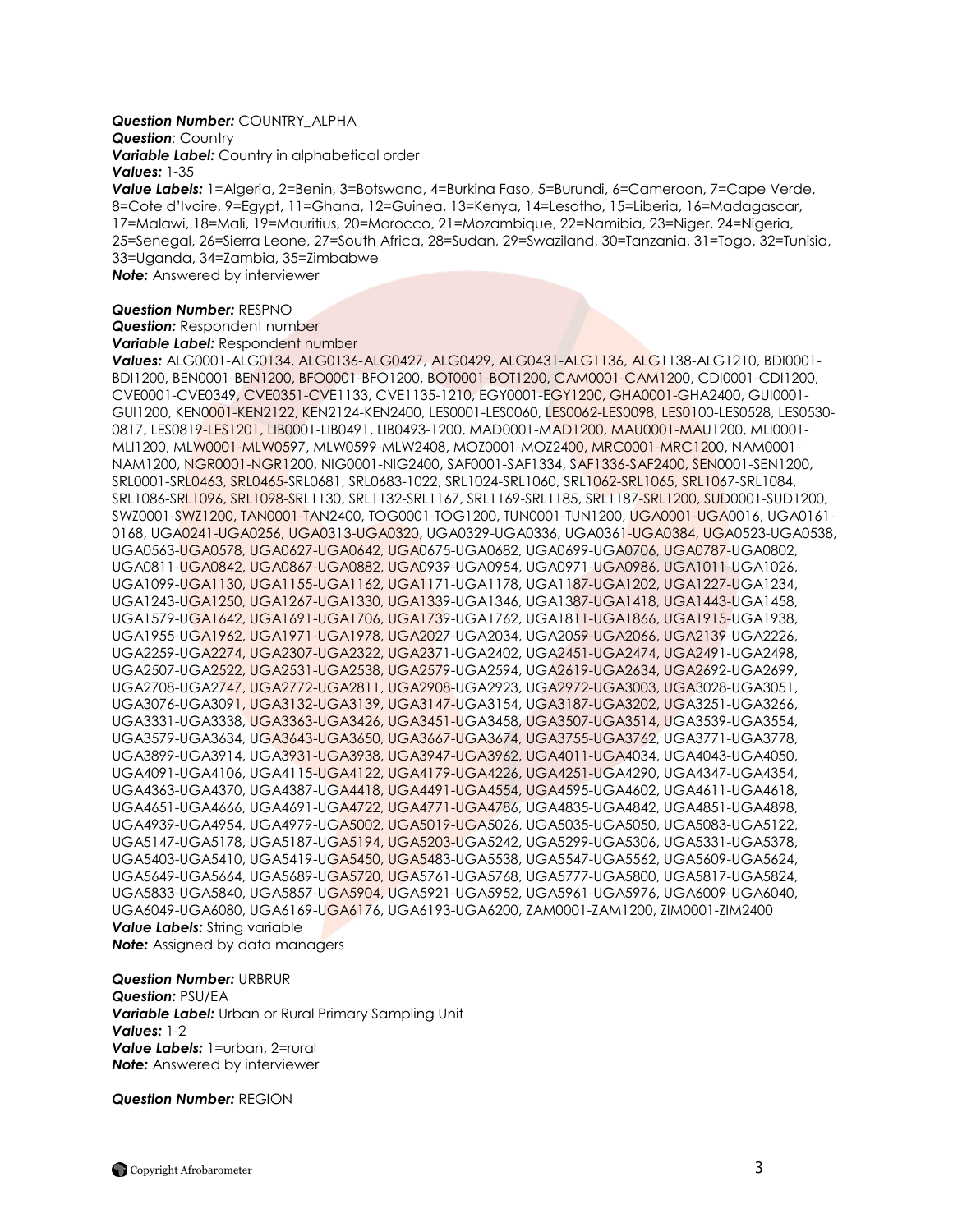# *Question:* Region/Province

*Variable Label:* Province or region

*Values:* 100-111, 140-164, 180-192, 220-224, 260-269, 300-307, 340-349, 380-394, 420-441, 460-462, 501-505, 509, 540-550, 580-592, 620-656, 660-673, 700-708, 740-765, 780-784, 820-829, 860-869, 900-909, 930-933, 1100- 1107, 1140-1145, 1180-1196, 1220-1231, 1260-1279, 1300-1307, 1420-1482, 1500-1515, 1540-1554, 1580-1623 *Value Labels:* 100=Alibori, 101=Atacora, 102=Atlantique, 103=Borgou, 104=Collines, 105=Couffo, 106=Donga, 107=Littoral, 108=Mono, 109=Oueme, 110=Plateau, 111=Zou, 140=Barolong, 141=Central Bobonong, 142=Central Boteti, 143=Central Mahalapye, 144=Central Serowe/Palapye, 145=Central Tutume, 146=Chobe, 147=Francistown, 148=Gaborone, 149=Ghanzi, 150=Jwaneng, 151=Kgalagadi North, 152=Kgalagadi South, 153=Kgatleng, 154=Kweneng East, 155=Kweneng West, 156=Lobatse, 157=Ngamiland East, 158=Ngamiland West, 159=Ngwaketse, 160=Ngwaketse West, 161=North East, 162=Seleibe Phikwe, 163=South East, 164=Sowa, 180=Boucle du Mouhoun, 181=Cascades, 182=Centre, 183=Centre-Est, 184=Centre-Nord, 185=Centre-Ouest, 186=Centre-Sud, 187=Est, 188=Hauts-Bassins, 189=Nord, 190=Plateau Central, 191=Sahel, 192=Sud-Ouest, 220=S.Antão, 221=S.Vicente, 222=Santiago-Interior, 223=Santiago- Praia, 224=Fogo, 260=Western, 261=Central, 262=Greater Accra, 263=Volta, 264=Eastern, 265=Ashanti, 266=Brong Ahafo, 267=Northern, 268=Upper East, 269=Upper West, 300=Nairobi, 301=Central, 302=Eastern, 303=Rift Valley, 304=Nyanza, 305=Western, 306=North Eastern, 307=Coast, 340=Maseru, 341=Mafeteng, 342=Mohale"s Hoek, 343=Quthing, 344=Qacha"s Nek, 345=Mokhotlong, 346=Butha-Buthe, 347=Leribe, 348=Berea, 349=Thaba Tseka, 380=Bomi, 381=Bong, 382=Gbarpolu, 383=Grand Bassa, 384=Grand Cape Mount, 385=Grand Gedeh, 386=Grand Kru, 387=Lofa, 388=Margibi, 389=Maryland, 390=Montserrado, 391=Nimba, 392=River Cess, 393=River Gee, 394=Sinoe, 420=Alaotra Mangoro, 421=Amoron'i Mania, 422=Analamanga, 423=Analanjirofo, 424=Androy, 425=Anosy, 426=Atsimo Andrefana, 427=Atsimo Atsinanana, 428=Atsinanana, 429=Betsiboka, 430=Boeny, 431=Bongolava, 432=Diana, 433=Haute Matsiatra, 434=Ihorombe, 435=Itasy, 436=Melaky, 437=Menabe, 438=SAVA, 439=Sofia, 440=Vakinankaratra, 441=Vatovavy Fitovinany, 460=Central, 461=North, 462=South, 501=Kayes, 502=Koulikoro, 503=Sikasso, 504=Ségou, 505=Mopti, 509=Bamako, 540=Maputo Province, 541=Maputo City, 542=Gaza, 543=Inhambane, 544=Sofala, 545=Tete, 546= Manica, 547=Zambezia, 548=Nampula, 549=Cabo Delgado, 550=Niassa, 580=Caprivi, 581=Erongo, 582=Hardap, 583=Karas, 584=Kavango, 585=Khomas, 586=Kunene, 587=Ohangwena, 588=Omaheke, 589=Omusati, 590=Oshana, 591=Oshikoto, 592=Otjozondjupa, 620=Abia, 621=Adamawa, 622=Akwa-Ibom, 623=Anambra, 624=Bauchi, 625=Bayelsa, 626=Benue, 627=Borno, 628=Cross-River, 629=Delta, 630=Ebonyi, 631=Edo, 632=Ekiti, 633=Enugu, 634=FCT, 635=Gombe, 636=Imo, 637=Jigawa, 638=Kaduna, 639=Kano, 640=Katsina, 641=Kebbi, 642=Kogi, 643=Kwara, 644=Lagos, 645=Nasarawa, 646=Niger, 647=Ogun, 648=Ondo, 649=Osun, 650=Oyo, 651=Plateau, 652=Rivers, 653=Sokoto, 654=Taraba, 655=Yobe, 656=Zamfara, 660=Dakar, 661=Diourbel, 662=Fatick, 663=Kaffrine, 664=Kaolack, 665=Kédougou, 666=Kolda, 667=Louga, 668=Matam, 669=Saint-Louis, 670=Sédhiou, 671=Tambacounda, 672=Thies, 673=Ziguinchor, 700=Eastern Cape, 701=Free State, 702=Gauteng, 703=Kwazulu Natal, 704=Limpopo, 705=Mpumalanga, 706=North West, 707=Northern Cape, 708=Western Cape, 740=Dodoma, 741=Arusha, 742=Kilimanjaro, 743=Tanga, 744=Morogoro, 745=Pwani, 746=Dar es Salaam, 747=Lindi, 748=Mrwara, 749=Ruvuma, 750=Iringa, 751=Mbeya, 752=Singida, 753=Tabora, 754=Rukwa, 755=Kigoma, 756=Shinyanga, 757=Kagera, 758=Mwanza, 759=Mara, 760=Manyara, 761=Unguja Kaskazini, 762=Unfuja Kusini, 763=Mjini Magharibi, 764=Pemba Kaskazini, 765=Pemba Kusini, 780=Central, 781=West, 782=North, 783=East, 784=Kampala, 820=Lusaka, 821=Central, 822=Copperbelt, 823=Eastern, 824=Luapula, 825=Northern, 826=North-Western, 827=Southern, 828=Western, 829=Muchinga, 860=Harare, 861=Bulawayo, 862=Midlands, 863=Masvingo, 864=Mashonaland East, 865=Mashonaland West, 866=Mashonaland Central, 867=Matebeleland South, 868=Matebeleland North, 869=Manicaland, 900=Port Louis, 901=Pamplemousses, 902=Riviere du Rempart, 903=Flacq, 904=Grand Port, 905=Savanne, 906=Plaines Wilhems, 907=Moka, 908=Black River, 909=Rodrigues, 930=Western Area, 931=Southern Province, 932=Eastern Province, 933=Northern Province, 1100=Agadez, 1101=Diffa, 1102=Dosso, 1103=Maradi, 1104=Tahoua, 1105=Tillabéri, 1106=Zinder, 1107=Niamey, 1140=Lomé commune, 1141=Maritime, 1142=Plateaux, 1143=Centrale, 1144=Kara, 1145=Savanes, 1180=Bubanza, 1181=Bujumbura, 1182=Bujumbura Mairie, 1183=Buriri, 1184=Cankuzo, 1185=Cibitoke, 1186=Gitega, 1187=Karusi, 1188=Kayanza, 1189=Kirundo, 1190=Makamba, 1191=Muramvya, 1192=Muyinga, 1193=Mwaro, 1194=Ngozi, 1195=Rutana, 1196=Ruyigi, 1220=Yaounde, 1221=Douala, 1222=Adamawa, 1223=Centre, 1224=East, 1225=Extreme-North, 1226=Littoral, 1227=North, 1228=North West, 1229=West, 1230=Sud, 1231=Sud-Ouest, 1260=Agneby, 1261=Bafing, 1262=Bas Sassandra, 1263=Denguele, 1264=Fromager, 1265=Haut Sassandra, 1266=Lacs, 1267=Lagunes, 1268=Marahoue, 1269=Montagnes, 1270=Moyen Cavally, 1271=Moyen Comoe, 1272=N"Zi Comoe, 1273=Savanes, 1274=Sud Bandama, 1275=Sud Comoe, 1276=Vallee du Bandama, 1277=Ville d"Abidjan, 1278=Worodougou, 1279=Zanzan, 1300=Canakry, 1301=Boké, 1302=Kindia,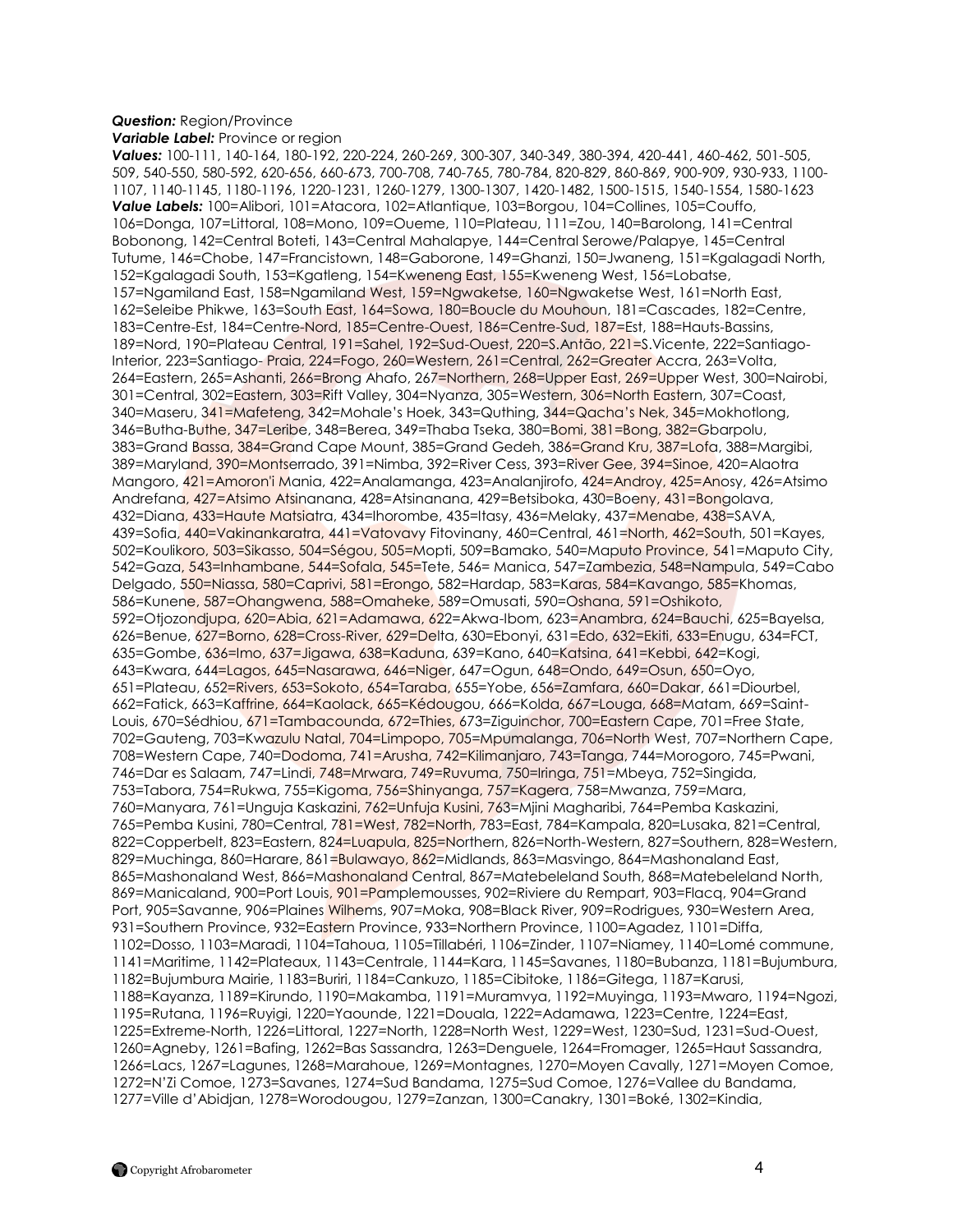1303=Mamou, 1304=Labé, 1305=Faranah, 1306=Kankan, 1307=N"Zérékoré, 1420=Adrar, 1421=Chlef, 1422=Laghouat, 1423=Oum el-Bouaghi, 1424=Batna, 1425=Bejaia, 1426=Biskra, 1427=Bechar, 1428=Blida, 1429=Bouria, 1430=Tamanghasset, 1431=Tebessa, 1432=Tlemcen, 1433=Tiaret, 1434=Tizi Ouzou, 1435=Algeris, 1436=Djelfa, 1437=Jijel, 1438=Setif, 1439=Saida, 1440=Skikda, 1441=Sidi Bel Abbes, 1442=Annaba, 1443=Guelma, 1444=Constantine, 1445=Medea, 1446=Mostaganem, 1447=M"Sila, 1448=Mascara, 1449=Ouargla, 1450=Oran, 1451=El Bayadh, 1452=Illizi, 1453=Bordj Bou Arreridj, 1454=Boumerdes, 1455=El Tarf, 1456=Tindouf, 1457=Tissemsilt, 1458=El Oued, 1459=Khenchela, 1460=Cairo, 1461=Alexandira, 1462=Port Said, 1463=Suez, 1464=Damietta, 1465=Dakahlia, 1466=Al-Sharqia, 1467=Qalyubia, 1468=Kafr el-Sheikh, 1469=Gharbia, 1470=Monufia, 1471=Beheira, 1472=Ismailia, 1473=Giza, 1474=Beni Suef, 1475=Faiyum, 1476=Minya, 1477=Asyut, 1478=Sohag, 1479=Qena, 1480=Luxor, 1481=Red Sea, 1482=Al Bahr al Ahmar, 1500=Chaouia-Ouardigha, 1501=Doukkala-Abda, 1502=Fes-Boulemane, 1503=Gharb-Charda-Beni Hssen, 1504=Grand Casablanca, 1505=Guelmim-Es Semara, 1506=Laayoune-Boujdour-Sakia El Hamra, 1507=Marrakech-Tensift-El Haouz, 1508=Meknes-Tafilalet, 1509=Oriental, 1510=Oued Ed-Dahab-Lagouira, 1511=Rabat-Sale-Zemmour-Zaer, 1512=Souss-Massa-Draa, 1513=Tadla-Azilal, 1514=Tangier-Tetouan, 1515=Taza-Al Hoceima-Taounate, 1540=North, 1541=Nahr ALnil, 1542=Red Sea, 1543=Kassala, 1544=Gadarif, 1545=Khartom, 1546=Gezira, 1547=White Nile, 1548=Sennar, 1549=Blue Nile, 1550=South Kordufan, 1551=North Kordufan, 1552=North Darfur, 1553=West Darfur, 1554=South Darfur, 1580=Tunis, 1581=Ariana, 1582=Ben Arous, 1583=Manouba, 1584=Nabeul, 1585=Zaghouan, 1586=Bizerte, 1587=Beja, 1588=Jendouba, 1589=Le Kef, 1590=Siliana, 1591=Sousse, 1592=Monastir, 1593=Mahdia, 1594=Sfax, 1595=Kairouan, 1596=Kasserine, 1597=Sidi Bouzid, 1598=Gabes, 1599=Mednine, 1600=Tataouine, 1601=Gafsa, 1602=Tozeur, 1603=Kebili, 1620=Hhohho, 1621=Manzini, 1622=Shiselweni, 1623=Lubombo **Note:** Answered by interviewer

# *Question Number:* EA\_SVC\_A

**Question:** Are the following services present in the primary sampling unit/enumeration area: Electricity grid that most houses could access? *Variable Label:* Electricity grid in the PSU/EA *Values:* 0, 1, 9, -1 *Value Labels:* 0=No, 1=Yes, 9=Can"t determine, -1=Missing *Source:* SAB **Note:** Question was filled in conjunction with field supervisor

# *Question Number:* EA\_SVC\_B

**Question:** Are the following services present in the primary sampling unit/enumeration area: Piped water system that most houses could access? *Variable Label:* Piped water system in the PSU/EA *Values:* 0, 1, 9, -1 *Value Labels:* 0=No, 1=Yes, 9=Can"t determine, -1=Missing *Source:* SAB **Note:** Question was filled in conjunction with field supervisor

#### *Question Number:* EA\_SVC\_C

**Question:** Are the following services present in the primary sampling unit/enumeration area: Sewage system that most houses could access? *Variable Label:* Sewage system in the PSU/EA *Values:* 0, 1, 9, -1 **Value Labels:** 0=No, 1=Yes, 9=Can't determine, -1=Missing *Source:* SAB **Note:** Question was filled in conjunction with field supervisor

#### *Question Number:* EA\_SVC\_D

**Question:** Are the following services present in the primary sampling unit/enumeration area: Cell phone service? *Variable Label:* Cell phone service in the PSU/EA *Values:* 0, 1, 9, -1 *Value Labels:* 0=No, 1=Yes, 9=Can"t determine, -1=Missing *Source:* SAB *Note:* Question was filled in conjunction with field supervisor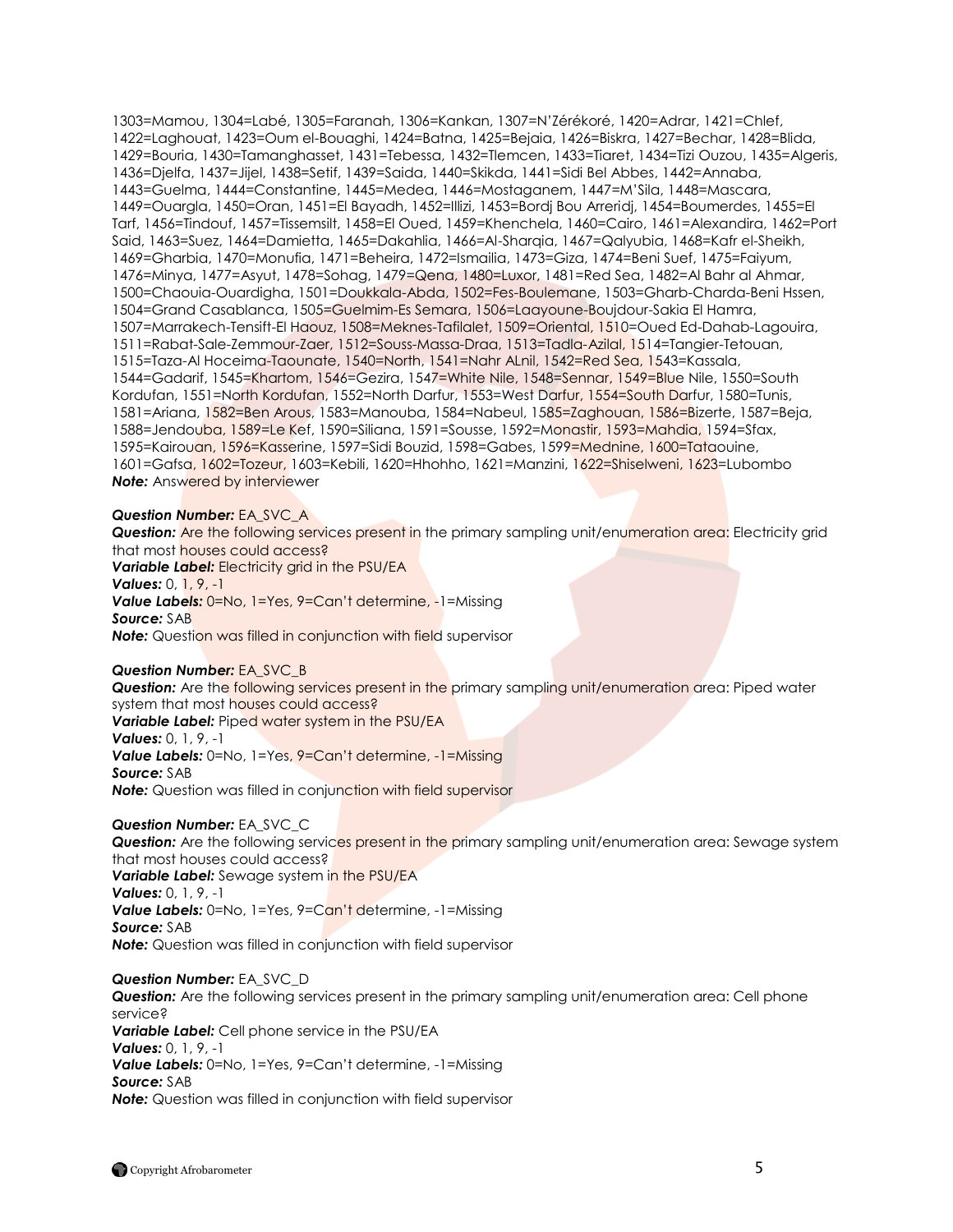*Question Number:* EA\_FAC\_A *Question:* Are the following facilities present in the primary sampling unit/enumeration area, or within easy walking distance: Post-office? *Variable Label:* Post-office in the PSU/EA *Values:* 0, 1, 9, -1 *Value Labels:* 0=No, 1=Yes, 9=Can"t determine, -1=Missing *Source:* SAB *Note:* Question was filled in conjunction with field supervisor

#### *Question Number:* EA\_FAC\_B

*Question:* Are the following facilities present in the primary sampling unit/enumeration area, or within easy walking distance: School? *Variable Label:* School in the PSU/EA *Values:* 0, 1, 9, -1 **Value Labels:** 0=No, 1=Yes, 9=Can't determine, -1=Missing *Source:* SAB **Note:** Question was filled in conjunction with field supervisor

# *Question Number:* EA\_FAC\_C

*Question:* Are the following facilities present in the primary sampling unit/enumeration area, or within easy walking distance: Police station? *Variable Label:* Police station in the PSU/EA *Values:* 0, 1, 9, -1 **Value Labels:** 0=No, 1=Yes, 9=Can't determine, -1=Missing *Source:* SAB

**Note:** Question was filled in conjunction with field supervisor

#### *Question Number:* EA\_FAC\_D

*Question:* Are the following facilities present in the primary sampling unit/enumeration area, or within easy walking distance: Health clinic? *Variable Label:* Health clinic in the PSU/EA *Values:* 0, 1, 9, -1 **Value Labels:** 0=No, 1=Yes, 9=Can't determine, -1 Missing *Source:* SAB **Note:** Question was filled in conjunction with field supervisor

#### *Question Number:* EA\_FAC\_E

*Question:* Are the following facilities present in the primary sampling unit/enumeration area, or within easy walking distance: Market stalls (selling groceries and/or clothing)? *Variable Label:* Market stalls in the PSU/EA *Values:* 0, 1, 9, -1 **Value Labels:** 0=No, 1=Yes, 9=Can't determine, -1 Missing *Source:* SAB **Note:** Question was filled in conjunction with field supervisor

#### *Question Number:* EA\_SEC\_A **Question:** In the PSU/EA, did you (or any of your colleagues) see: Any policemen or police vehicles? *Variable Label:* Police in the PSU/EA *Values:* 0, 1, 9, -1 **Value Labels:** 0=No, 1=Yes, 9=Don't know, -1 Missing *Source:* SAB *Note:* Question was filled in conjunction with field supervisor

*Question Number:* EA\_SEC\_B **Question:** In the PSU/EA, did you (or any of your colleagues) see: Any soldiers or army vehicles? *Variable Label:* Soldiers/army in the PSU/EA *Values:* 0, 1, 9, -1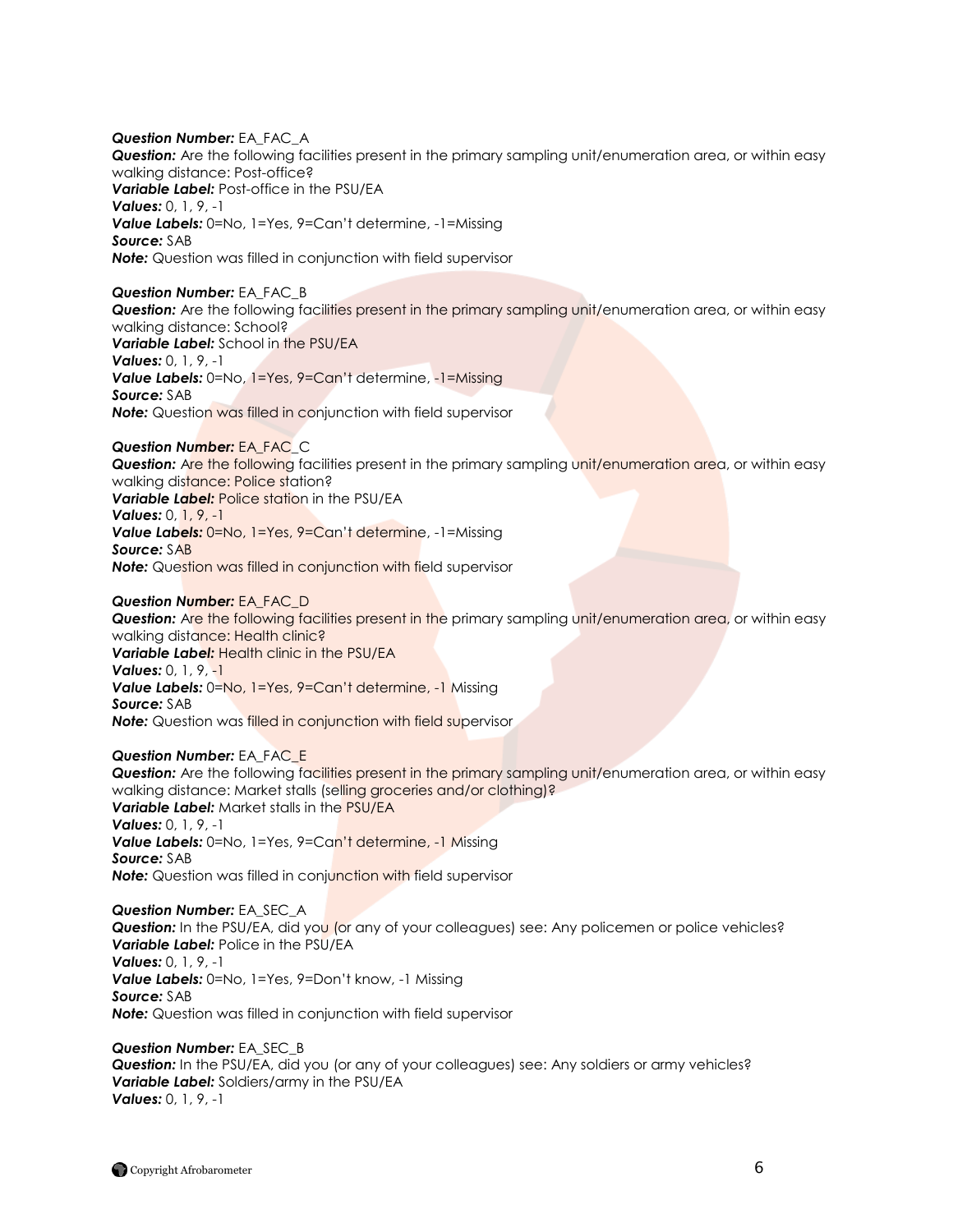*Value Labels:* 0=No, 1=Yes, 9=Don"t know, -1 Missing *Source:* SAB *Note:* Question was filled in conjunction with field supervisor

*Question Number:* EA\_SEC\_C *Question:* In the PSU/EA, did you (or any of your colleagues) see: Any roadblocks set up by police or army? *Variable Label:* Roadblocks by police/army in the PSU/EA *Values:* 0, 1, 9, -1 *Value Labels:* 0=No, 1=Yes, 9=Don"t know, -1 Missing *Source:* SAB *Note:* Question was filled in conjunction with field supervisor

*Question Number:* EA\_SEC\_D *Question:* In the PSU/EA, did you (or any of your colleagues) see: Any roadblocks or booms set up by private security providers? Variable Label: Roadblocks by private security in the PSU/EA *Values:* 0, 1, 9, -1 Value Labels: 0=No, 1=Yes, 9=Don't know, -1 Missing

*Source:* SAB **Note:** Question was filled in conjunction with field supervisor

*Question Number:* EA\_SEC\_E *Question:* In the PSU/EA, did you (or any of your colleagues) see: Any roadblocks or booms set up by the local community? **Variable Label:** Roadblocks by local community in the PSU/EA *Values:* 0, 1, 9, -1 *Value Labels:* 0=No, 1=Yes, 9=Don"t know, -1 Missing *Source:* SAB **Note:** Question was filled in conjunction with field supervisor

*Question Number:* EA\_ROAD **Question:** Thinking of your journey here: Was the road at the start point in the PSU/EA paved/ tarred/ concrete? *Variable Label:* Tarred/paved road *Values:* 0, 1 *Value Labels:* 0=No, 1=Yes *Source:* SAB **Note:** Question was filled in conjunction with field supervisor

*Question Number:* NOCALL\_1 **Question:** Reasons for unsuccessful calls: Household 1 *Variable Label:* Reason for Unsuccessful Call Household 1 *Values:* 1-8, 997, -1

**Value Labels**: 1=Refused to be interviewed, 2=Person selected was never at home after at least two visits, 3=Household/Premises empty for the survey period after at least two visits, 4=Not a citizen/Spoke only a foreign language, 5=Deaf/Did not speak a survey language, 6=Did not fit gender quota, 7=No adults in household, 8=Other (specify), 997=Not applicable, -1=Missing

**Source:** Southern Africa Barometer (SAB) **Note:** Answered by interviewer, after instructions, "It is your job is to select a random (this means any) household. A household is a group of people who presently eat together from the same spot. Start your walk pattern from the start point that has been randomly chosen by your Field Supervisor. Team members must walk in opposite directions to each other. If A walks towards the sun, B must walk away from the sun; C and D must walk at right angles to A and B. Use a 5 / 10 interval pattern to select a household. That is, walking in your designated direction away from the start point, select the 5<sup>th</sup> household for the first interview, counting houses on both the right and the left (and starting with those on the right if they are opposite each other). Once you leave your first interview, continue on in the same direction, this time selecting the 10<sup>th</sup> household, again counting houses on both the right and the left. If the settlement comes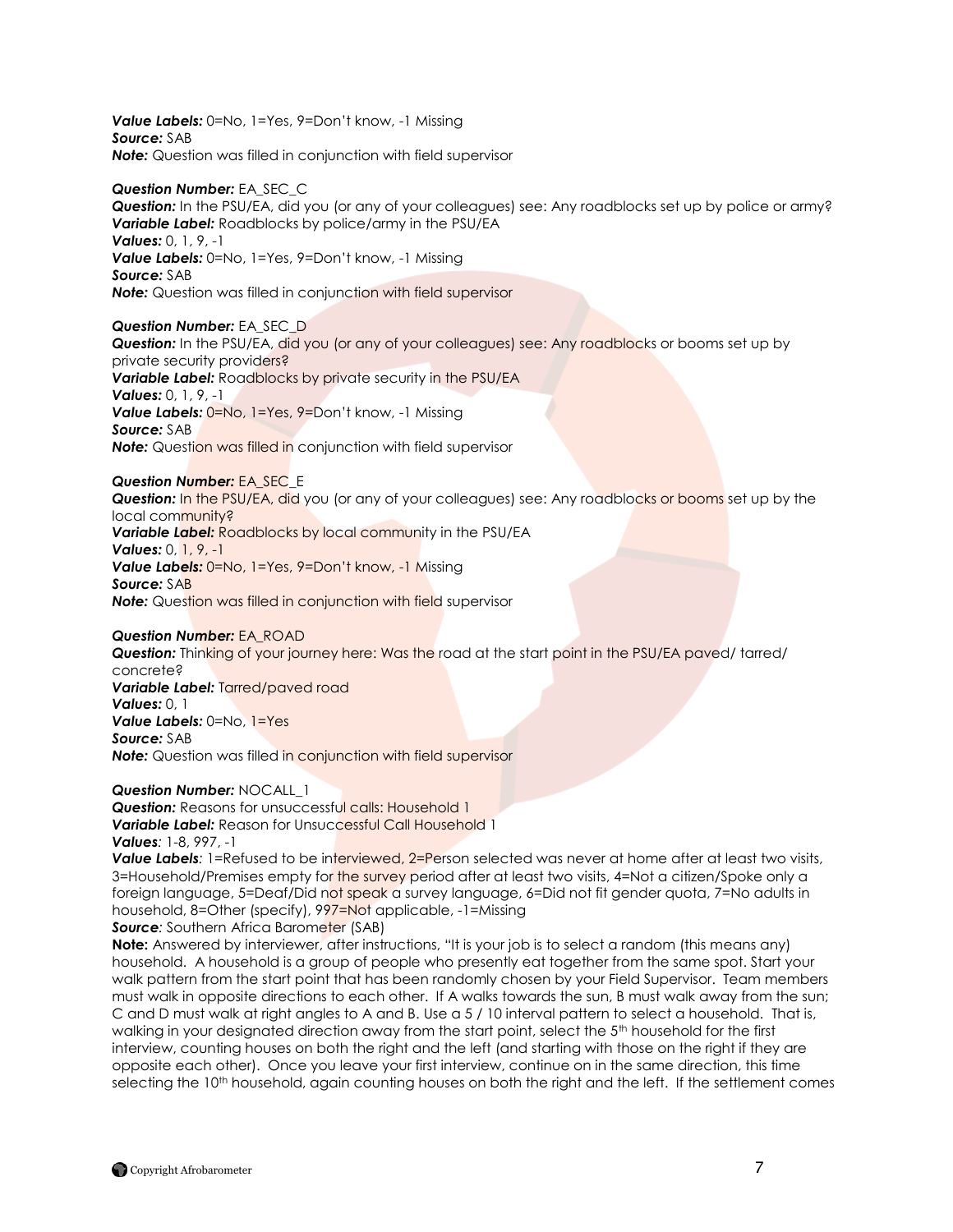to an end and there are no more houses, turn at right angles to the right and keep walking, continuing to count until finding the tenth dwelling."

### *Question Number:* NOCALL\_2

*Question:* Reasons for unsuccessful calls: Household 2 *Variable Label:* Reason for Unsuccessful Call Household 2 *Values:* 1-8, 997, -1

*Value Labels:* 1=Refused to be interviewed, 2=Person selected was never at home after at least two visits, 3=Household/Premises empty for the survey period after at least two visits, 4=Not a citizen/Spoke only a foreign language, 5=Deaf/Did not speak a survey language, 6=Did not fit gender quota, 7=No adults in household, 8=Other (specify), 997=Not applicable, -1=Missing *Source:* SAB

**Note:** Answered by interviewer

#### *Question Number:* NOCALL\_3

**Question:** Reasons for unsuccessful calls: Household 3 *Variable Label:* Reason for Unsuccessful Call Household 3 *Values:* 1-8, 997, -1

*Value Labels:* 1=Refused to be interviewed, 2=Person selected was never at home after at least two visits, 3=Household/Premises empty for the survey period after at least two visits, 4=Not a citizen/Spoke only a foreign language, 5=Deaf/Did not speak a survey language, 6=Did not fit gender quota, 7=No adults in household, 8=Other (specify), 997=Not applicable, -1=Missing

*Source:* SAB

**Note:** Answered by interviewer

#### *Question Number:* NOCALL\_4

**Question:** Reasons for unsuccessful calls: Household 4 *Variable Label:* Reason for Unsuccessful Call Household 4 *Values:* 1-8, 997, -1

**Value Labels:** 1=Refused to be interviewed, 2=Person selected was never at home after at least two visits, 3=Household/Premises empty for the survey period after at least two visits, 4=Not a citizen/Spoke only a foreign language, 5=Deaf/Did not speak a survey language, 6=Did not fit gender quota, 7=No adults in household, 8=Other (specify), 997=Not applicable, -1=Missing *Source:* SAB

**Note:** Answered by interviewer

#### *Question Number:* NOCALL\_5

**Question:** Reasons for unsuccessful calls: Household 5 *Variable Label:* Reason for Unsuccessful Call Household 5

# *Values:* 1-8, 997, -1

*Value Labels*: 1=Refused to be interviewed, 2=Person selected was never at home after at least two visits, 3=Household/Premises empty for the survey period after at least two visits, 4=Not a citizen/Spoke only a foreign language, 5=Deaf/Did not speak a survey language, 6=Did not fit gender quota, 7=No adults in household, 8=Other(specify), 997=Not applicable, -1=Missing

*Source:* SAB

*Note:* Answered by interviewer

#### *Question Number:* NOCALL\_6

*Question:* Reasons for unsuccessful calls: Household 6

*Variable Label:* Reason for Unsuccessful Call Household 6

# *Values:* 1-8, 997, -1

*Value Labels:* 1=Refused to be interviewed, 2=Person selected was never at home after at least two visits, 3=Household/Premises empty for the survey period after at least two visits, 4=Not a citizen/Spoke only a foreign language, 5=Deaf/Did not speak a survey language, 6=Did not fit gender quota, 7=No adults in household, 8=Other (specify), 997=Not applicable, -1=Missing *Source:* SAB

*Note:* Answered by interviewer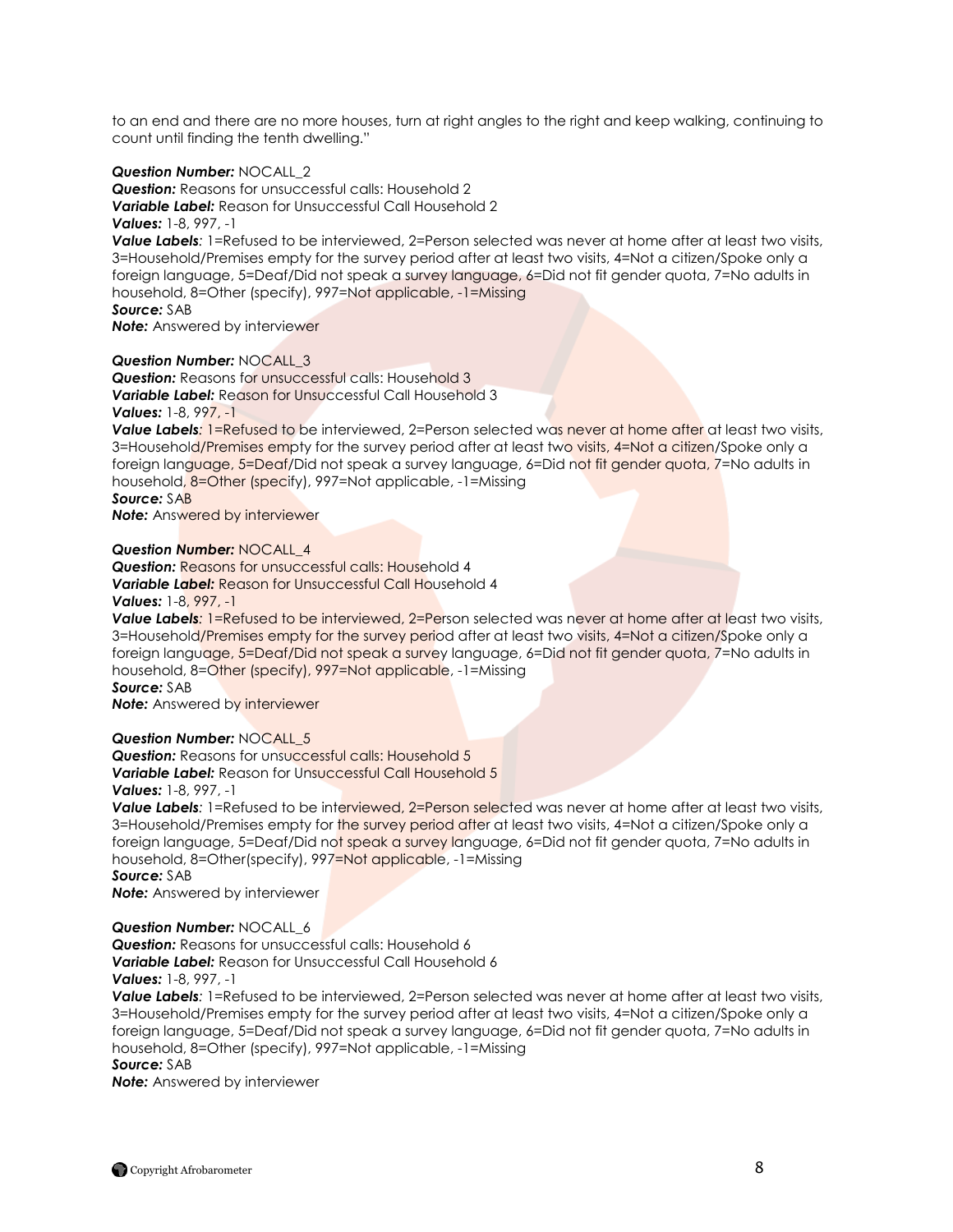#### *Question Number:* NOCALL\_7

*Question:* Reasons for unsuccessful calls: Household 7 *Variable Label:* Reason for Unsuccessful Call Household 7 *Values:* 1-8, 997, -1

*Value Labels:* 1=Refused to be interviewed, 2=Person selected was never at home after at least two visits, 3=Household/Premises empty for the survey period after at least two visits, 4=Not a citizen/Spoke only a foreign language, 5=Deaf/Did not speak a survey language, 6=Did not fit gender quota, 7=No adults in household, 8=Other (specify), 997=Not applicable, -1=Missing *Source:* SAB

*Note:* Answered by interviewer

*Question Number:* PREVINT **Question:** Previous interview was with a: *Variable Label:* Previous interview, gender *Values:* 0, 1, 2 *Value Labels:* 0=First interview, 1=Male, 2=Female **Note:** Answered by interviewer

#### *Question Number:* THISINT

**Question:** This interview must be with a: *Variable Label:* This interview, gender *Values:* 1, 2 *Value Labels:* 1=Male, 2=Female **Note:** Answered by interviewer

*Question Number:* ADULT\_CT **Question:** Total number of adult citizens in household *Variable Label:* Number of adults in household *Values:* 1-99, 998, 999, -1 *Value Labels:* 998=Refused to answer, 999= Don"t know, -1=Missing **Source:** Afrobarometer Round 4 **Note:** Interviewer was given the following instructions: "Please record the total number of adult women/men (select correct gender, from above table) who are citizens of the country in the household, i.e., how many names did you write in either the left or the right column above. Enter a two-digit number."

#### *Question Number:* CALLS

*Question:* How many calls were made to the household where the interview actually took place? *Variable Label:* Number of calls *Values:* 1, 2 *Value Labels:* 1=One call, 2=Two calls *Source:* SAB *Note:* Answered by interviewer

*Question Number:* DATEINTR *Question:* Date of interview *Variable Label: Date of interview Values:* 20.10.11 – 04.06.13 **Note:** Answered by interviewer. **Entered in day, month, and year format** 

*Question Number:* STRTIME *Question:* Time interview started *Variable Label:* Time interview started **Note:** Answered by interviewer. Entered hour and minute, 24 hour clock

*Question Number:* Q1 *Question:* How old are you? *Variable Label:* Age *Values:* 18-100, 105, 998-999, -1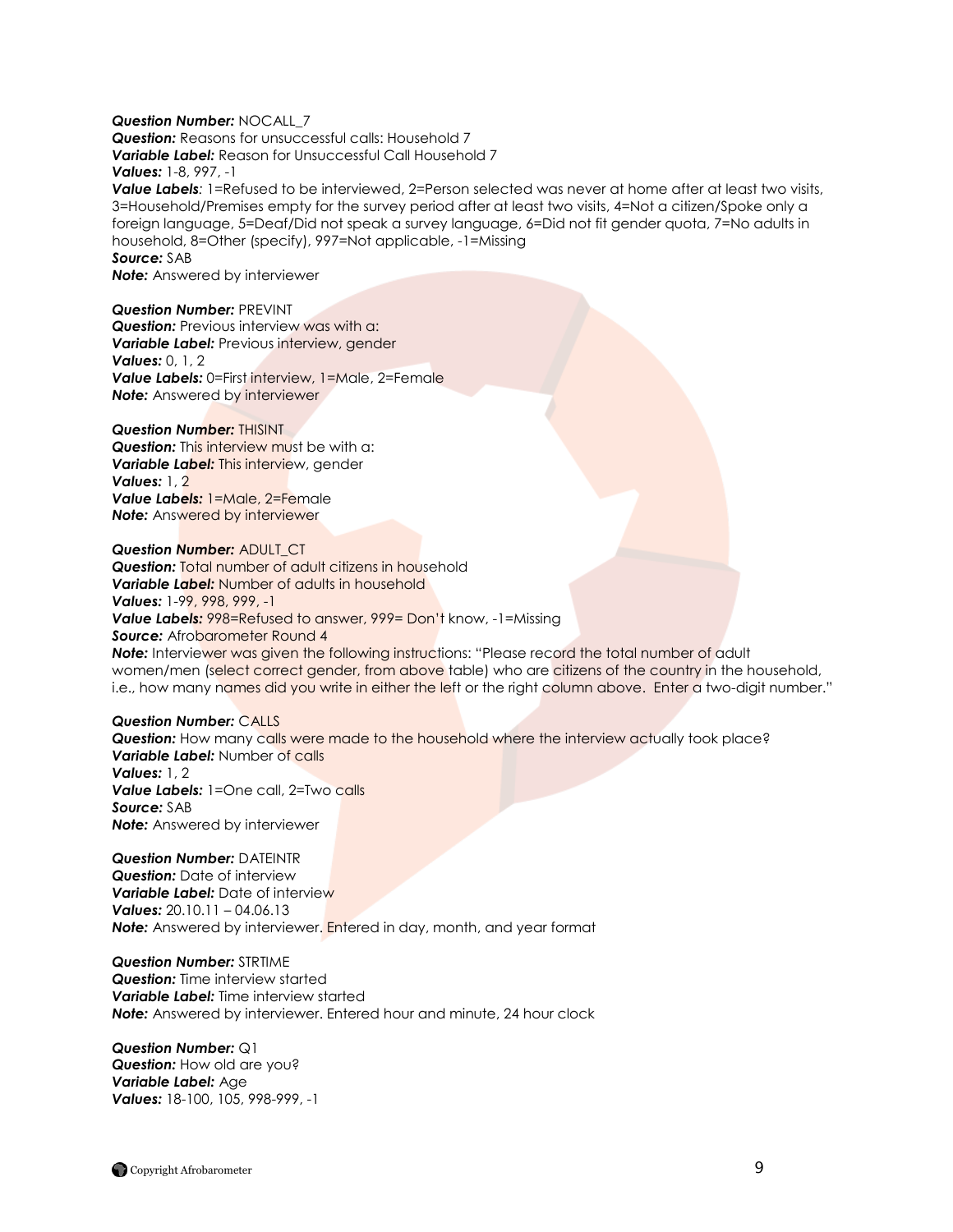*Value Labels:* 998=Refused to answer, 999=Don"t know, -1=Missing

#### *Question Number:* Q2

**Question:** Which language is your home language? *Variable Label:* Language of respondent

*Values:* 1-39, 100-108, 140-152, 180-200, 220-221, 260-283, 300-322, 340-342, 380-397, 420-424, 460-473, 500- 519, 540-562, 580-590, 620-658, 660-668, 700-710, 740-816, 820-852, 860-875, 900-901, 930-944, 1100-1107, 1140-1159, 1180, 1220-1247, 1249-1271, 1273-1289, 1300-1315, 1420, 1500-1501, 1580, 1620-1622, 2220-2222, 2740-2754, 9995, 9998-9999

*Value Labels:* 1=English, 2=French, 3=Portuguese, 4=Kiswahili, 5=Arabic, 6=Adja, 7=Afrikaans, 8=Amazigh, 9=Bambara, 10=Bassa, 11=Bobo, 12=Chichewa, 13=Dioula, 14=Fon, 15=Fulfuldé, 16=Haoussa, 17=Hausa, 18=Kiha, 19=Kihangaza, 20=Kissi, 21=Konkomba, 22=Kono, 23=Kru, 24=Lamba, 25=Lobi, 26=Luo, 27=Mano, 28=Mende, 29=Ndau, 30=Ndebele, 31=Nyanja, 32=Sénoufo, 33=Setswana, 34=Shangaan, 35=siSwati, 36=Tonga, 37=Vai, 38=Venda, 39=Yoruba, 102=Bariba, 103=Dendi, 105=Otamari, 106=Peulh, 107=Yoa, 108=Boo, 141=Sesarwa, 142=Sekgalagadi, 143=Sesubia, 144=Ikalanga/Sekala, 145=Seherero, 146=Sembukushu, 147=Sebirwa, 148=Sengologa, 149=Seyeyi, 151=Sekgothu, 152=Setswapong, 180=Mooré, 183=Gulmacema, 184=Gourounsi, 185=Bissa, 186=Birifor, 187=Bwamu, 188=Dagari, 189=Fulse, 190=Goin, 191=Karaboro, 192=Kassena, 194=Marka, 195=Samo, 197=Sonrai, 198=Toussian, 199=Dafing, 220=Crioulo, 260=Akan, 261=Ewe, 262=Ga/Dangbe, 263=Dagbani, 265=Dagaree, 266=Waala, 267=Moshie, 268=Sissala, 269=Kotonkoli, 270=Talensi, 271=Kasina, 272=Frafra, 273=Gruni, 274=Bimoba, 275=Bulsa, 276=Nabdam, 277=Kusasi, 278=Mampruli, 280=Guan, 281=Gonja, 282=Nzema, 283=Other Northern Languages, 300=Kikuyu, 302=Luhya, 303=Kamba, 304=Kalenjin, 305=Kisii, 306=Meru/Embu, 307=Maasai/Samburu, 308=Mijikenda, 309=Taita, 310=Somali, 311=Pokot, 312=Turkana, 313=Tharaka, 314=Teso, 315=Sabaot, 316=Rendile, 317=Pokomo, 318=Mbeere, 319=Kuria, 320=Borana, 322=Oroma, 340=Sesotho, 341=Sephuthi, 342=Sethepu, 381=Belle, 382=Dei, 383=Gbandi, 384=Gio, 385=Gola, 386=Grebo, 388=Kpelle, 389=Krahn, 391=Lorma, 392=Mandingo, 396=Simple Liberian English, 420="Official" Malagasy, 421=Malagasy dialect, 460=Chitumbuka, 461=Chinkhonde, 462=Chilambya, 464=Chiyao, 465=Chingoni, 466=Chilomwe, 467=Chimang"anja, 468=Chisena, 469=Chisukwa, 470=Chisenga, 472=Chindali, 473=Chinyakyusa, 502=Bella, 504=Bozo, 505=Dogon, 507=Kakolo, 508=Khassonké, 509=Malinké, 510=Maure, 511=Mianka, 513=Peulh/Fulfude, 514=Samogo, 515=Senufo, 516=Soninké/Sarakollé, 517=Sonrhaï, 518=Tamasheq, 540=Makua, 541=Sena, 544=Changana, 545=Chope, 546=Bitonga, 547=Makonde, 548=Chuabo, 549=Ajaua, 551=Chibarue, 552=Chimarenge, 553=Chinhungue, 554=Chitewe, 555=Chitswa, 556=Chitawala, 557=Kimuani, 558=Lomwe, 559=Manhawa, 560=Ronga, 561=Tacuane, 562=Chimanica, 581=German, 582=Nama/Damara, 583=Oshiwambo(Oshindonga/Oshikwanyama), 584=Otjiherero, 585=Rukwangali, 586=Rugririku/Rumanyo, 587=Thimbukushu, 588=Silozi, 590=Masubia, 621=Igbo, 623=Pidgin=English, 624=Efik, 625=Ebira, 626=Fulani, 627=Isoko, 628=Ibibio, 629=Kanuri, 630=Tiv, 631=Nupe, 632=Ijaw, 633=Edo, 634=Igala, 635=Urhobo, 636=Ogoni, 637=Anang, 638=Ikwere, 639=Idoma, 640=Esan, 641=Nembe, 642=Jukun, 643=Okrika, 644=Yakhor, 645=Ika, 646=Okpe, 647=Tarok, 648=Ibaji, 649=Migili, 650=Gbagyi, 651=Gwoza, 652=Bajju, 653=Ekpeye, 654=Kataf, 655=Mada, 656=Kalabari, 657=Sayawa, 658=Ohafia, 660=Wolof, 661=Pulaar/Toucouleur, 662=Serer, 664=Soninke, 665=Diola, 666=Manjack, 667=Bainouk, 668=Bassari, 702=Xhosa, 703=Pedi/Spedi/North=Sotho, 704=Sesotho/Sotho/South=Sotho, 709=Zulu, 710=Asian/Other, 740=Kinyakyusa, 741=Kichaga, 742=Kihaya, 743=Kingoni, 744=Kikwere, 745=Kipare, 746=Kihehe, 747=Kimakonde, 748=Kinyamwezi, 749=Kisukuma, 750=Kimasai, 751=Kimeru, 752=Kikurya, 753=Kigogo, 754=Kiluguru, 755=Kifipa, 756=Kimanyema, 757=Kinyiramba, 758=Kinyaturu, 759=Kibena, 762=Kiiraqi, 763=Kijaluo, 764=Kijita, 765=Kikinga, 766=Kitongwe, 767=Kimwera, 768=Kindali, 769=Kindendeule, 770=Kinyambo, 771=Kipogoro, 772=Kisambaa, 773=Kiyao, 774=Kizaramo, 775=Kizigua, 776=Kizinza, 779=Kiiraq, 780=Luganda, 781=Runyankole, 782=Runyoro, 783=Lusoga, 784=Lumasaba, 785=Lukhonjo, 786=Lunyoro, 787=Ateso, 789=Alur, 790=Lugbara, 791=Madi, 792=Japadhola, 793=Lusamia, 794=Lugwere, 795=Rukiga, 796=Rutooro, 797=Langi, 798=Kupsabinyi, 799=Ngakarimajong, 800=Rutagwenda, 801=Rufumbira, 802=Runyarwanda, 803=Rululi, 804=Aringa, 805=Kumam, 806=Kakwa, 820=Bemba, 823=Lozi, 824=Chewa, 825=Nsenga, 826=Tumbuka, 827=Kaonde, 828=Luvale, 829=Namwanga, 830=Lunda, 831=Bisa, 832=Nkoya, 833=Mambwe, 834=Lenje, 835=Ngoni, 836=Soli, 837=Ila, 838=Ushi, 840=Mbunda, 841=Kunda, 842=Lala, 844=Lungu, 846=Senga, 847=Tokaleya, 848=Bwile, 849=Ngumbo, 851=Tabwa, 852=Goba, 861=Shona, 862=Zezuru, 863=Korekore, 864=Karanga, 865=Manyika, 868=Kalanga, 870=Vhitori, 872=Nambya, 873=Maungwe, 874=Buja, 875=Bocha, 900=Creole, 901=Bhojpuri, 930=Krio, 932=Temne, 933=Limba, 934=Loko, 935=Sherbro, 936=Fulla, 938=Kuranko, 939=Madingo, 941=Susu, 943=Yalunka, 1101=Zarrma/Songhaï, 1103=Touareg, 1104=Béri=béri, 1106=Arabe, 1107=Toubou, 1140=Ewé, 1141=Mina(Guen), 1142=Kabyè, 1143=Tem(Kotokoli), 1144=Ben(Moba), 1145=Nawdem(Losso), 1147=Ana,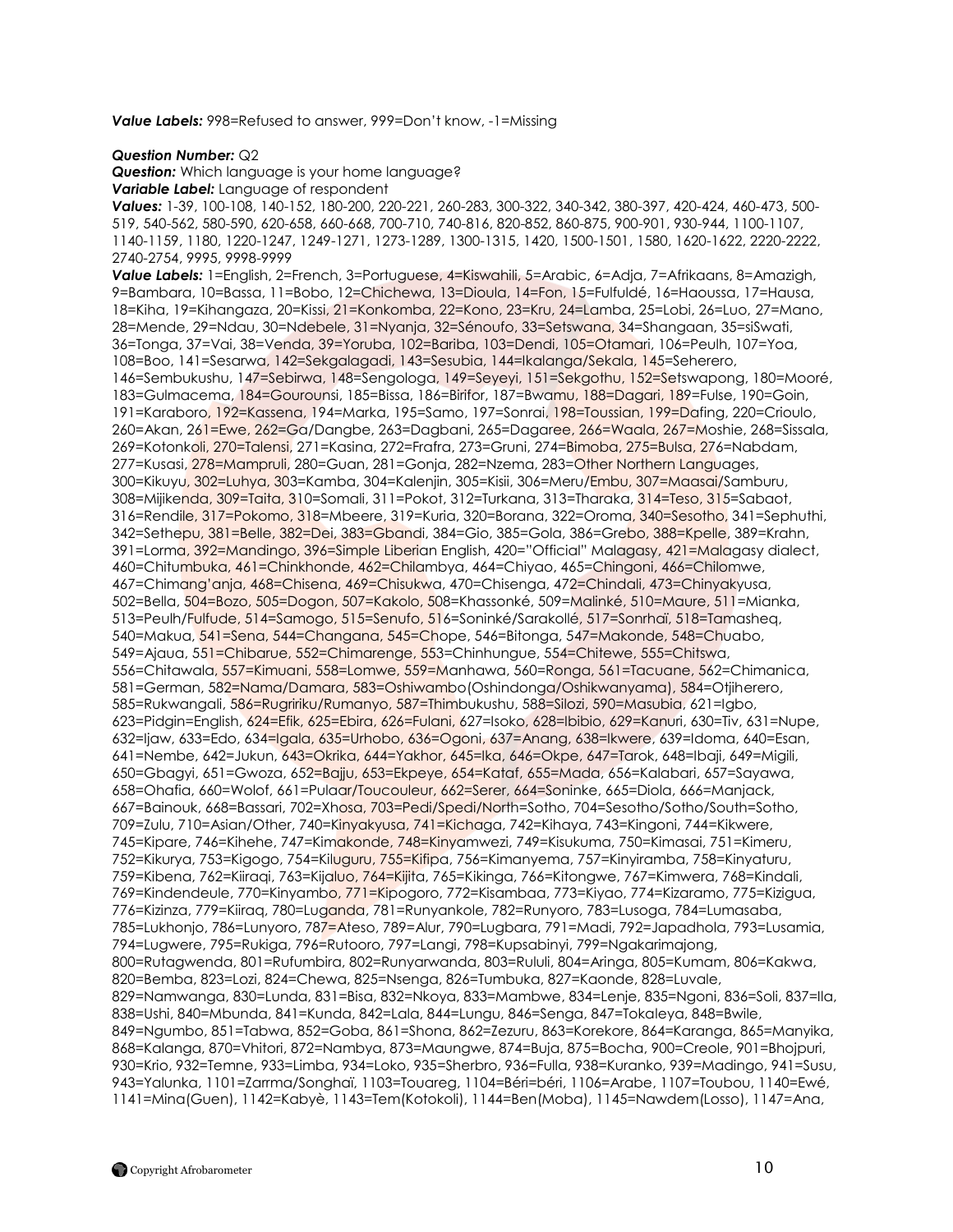1148=Akposso, 1149=Bassar, 1152=Ouatchi, 1153=Akébou, 1154=Gourma, 1156=Ngam-Gam, 1157=Tchamba, 1159=Aklobo, 1180=Kirundi, 1220=Foufoulde, 1221=Pidgin, 1222=Ewondo, 1223=Bafang, 1224=Douala, 1225=Bafia, 1226=Bafut, 1227=Bagangte, 1228=Bakundu, 1229=Bamileke, 1230=Bamoun, 1231=Bandjoun, 1232=Bangwa, 1233=Banso, 1235=Batanga, 1236=Bayangi, 1237=Bulu, 1238=Dschang, 1239=Eton, 1240=Fali, 1241=Fong, 1242=Gbaya, 1243=Guidar, 1244=Guiziga, 1246=Kapsiki, 1247=Kotoko, 1249=Mafa, 1250=Maka, 1251=Mankon, 1252=Massa, 1253=Mbouda, 1254=Mboum, 1255=Mobakoh, 1256=Moudang, 1257=Ngueba, 1258=Njikwa, 1259=Lamnso, 1260=Abbey, 1261=Abron, 1262=Adjoukrou, 1263=Agni, 1264=Attié, 1265=Avikam, 1267=Baoulé, 1268=Bété, 1269=Dida, 1270=Godié, 1271=Gouro, 1273=Guéré, 1274=Koulango, 1275=Kroumen, 1279=Yacouba, 1280=Wobe, 1281=Ebrie, 1282=Djimini, 1283=Bakwe, 1284=Ahizi, 1285=Gniaboua, 1286=Kouzie, 1287=Koyaka, 1288=Mbatto, 1289=Mahouka, 1300=Soussou, 1301=Baga, 1302=Poular, 1303=Djalounké, 1304=Diakanké, 1305=Maninka, 1306=konianké, 1307=Kpelé, 1310=Loma, 1311=Manian, 1312=Kissié, 1313=Landouma, 1314=Kouranko, 1315=Kakabhe, 1501=Hassaniya, 1622=Isizulu, 2220=Tikari, 2221=Toupouri, 2222=Yamba, 2740=Kisubi, 2741=Kisimbiti, 2742=Kikerewe, 2743=Kimbulu, 2744=Kisangu, 2745=Kimakua, 2746=Kikwaya, 2747=Kisafwa, 2748=Kirangi, 2749=Kipangwa, 2750=Kindengereko, 2751=Kingindo, 2752=Kinguu, 2753=Kinyiha, 2754=Kinyamwanga, 9995=Others, 9999=Don't know, -1=Missing

#### *Source:* SAB

**Note** : Interviewer was instructed to prompt if necessary with "That is, the language of your group of origin."

#### *Question Number:* Q3A

**Question:** In general, how would you describe: The present economic condition of this country? **Variable Label:** Country's present economic condition

*Values:* 1-5, 9, 998, -1

Value Labels: 1=Very bad, 2=Fairly bad, 3=Neither good nor bad, 4=Fairly good, 5=Very good, 9=Don't know, 998=Refused to answer, -1=Missing *Source:* NDB, Zambia96

#### *Question Number:* Q3B

**Question:** In general, how would you describe: Your own present living conditions? *Variable Label: Your present living conditions Values:* 1-5, 9, 998, -1 **Value Labels:** 1=Very bad, 2=Fairly bad, 3=Neither good nor bad, 4=Fairly good, 5=Very good, 9=Don't know, 998=Refused to answer, -1=Missing *Source:* NDB, Zambia96

#### *Question Number:* Q4

**Question:** In general, how do you rate your living conditions compared to those of other [Ghanaians]? *Variable Label: Your living conditions vs. others Values:* 1-5, 9, 998, -1 *Value Labels:* 1=Much worse, 2=Worse, 3=Same, 4=Better, 5=Much better, 9=Don"t know, 998=Refused to answer, -1=Missing *Source:* NDB, Zambia96

#### *Question Number:* Q5A

*Question:* Looking back, how do you rate the following compared to twelve months ago: Economic conditions in this country? **Variable Label:** Country's economic condition compared to 12 months ago *Values:* 1-5, 9, 998, -1 *Value Labels:* 1=Much worse, 2=Worse, 3=Same, 4=Better, 5=Much better, 9=Don"t know, 998=Refused to answer, -1=Missing *Source:* SAB

#### *Question Number:* Q5B

*Question:* Looking back, how do you rate the following compared to twelve months ago: Your living conditions? **Variable Label:** Your living conditions compared to 12 months ago *Values:* 1-5, 9, 998, -1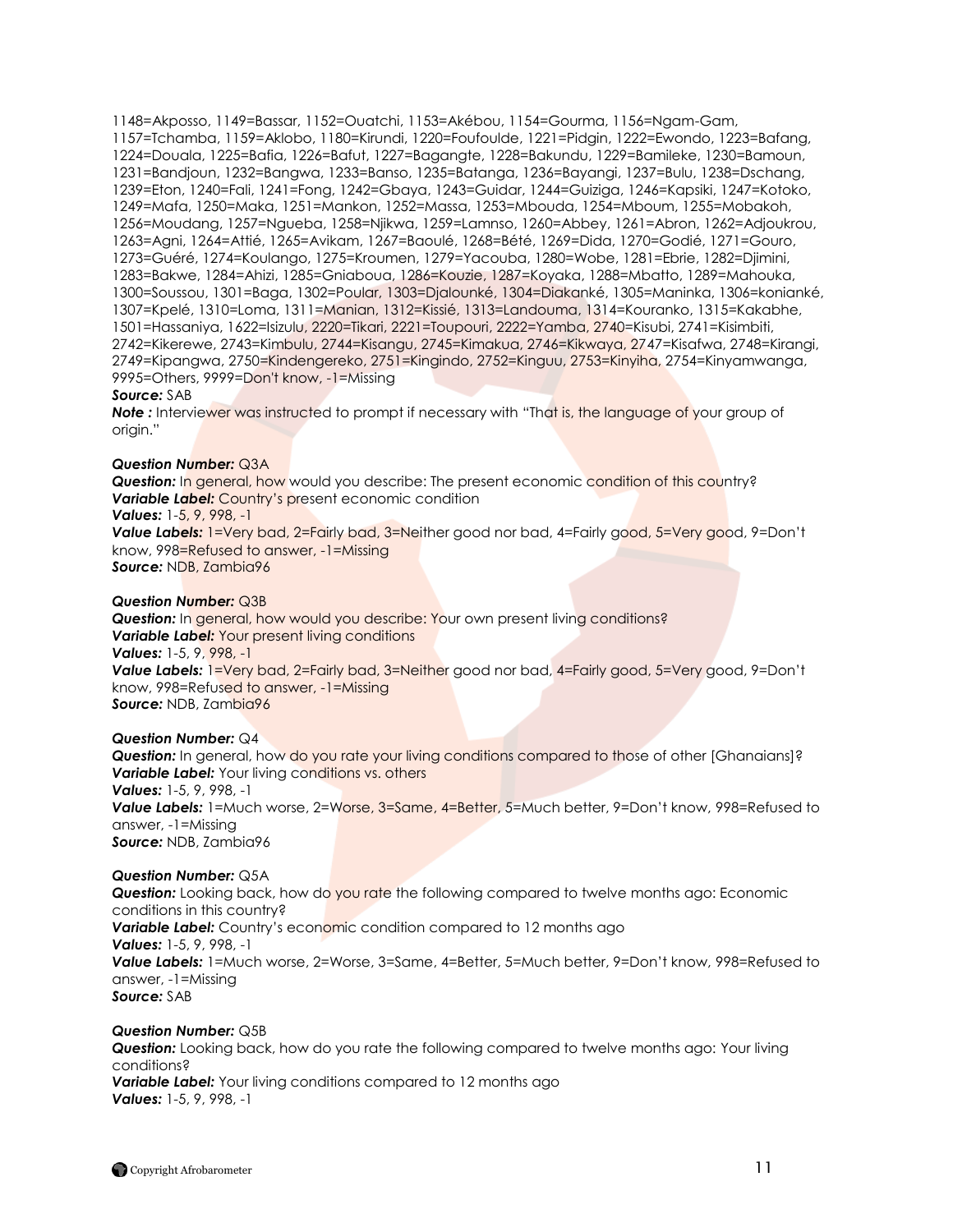*Value Labels:* 1=Much worse, 2=Worse, 3=Same, 4=Better, 5=Much better, 9=Don"t know, 998=Refused to answer, -1=Missing *Source:* NDB, Zambia96

#### *Question Number:* Q6A

*Question:* Looking ahead, do you expect the following to be better or worse: Economic conditions in this country in twelve months time? *Variable Label:* Country"s economic condition in 12 months time *Values:* 1-5, 9, 998, -1 *Value Labels:* 1=Much worse, 2=Worse, 3=Same, 4=Better, 5=Much better, 9=Don"t know, 998=Refused to answer, -1=Missing *Source:* NDB, Zambia96

*Question Number:* Q6B

*Question:* Looking ahead, do you expect the following to be better or worse: Your living conditions in twelve months time? **Variable Label:** Your living conditions in 12 months time *Values:* 1-5, 9, 998, -1 *Value Labels:* 1=Much worse, 2=Worse, 3=Same, 4=Better, 5=Much better, 9=Don"t know, 998=Refused to answer, -1=Missing *Source:* NDB, Zambia96

#### *Question Number:* Q7

**Question:** What about the overall direction of the country? Would you say that the country is going in the wrong direction or going in the right direction? **Variable Label:** Overall direction of the country *Values:* 1, 2, 9, 998, -1 **Value Labels:** 1 = Going in the wrong direction, 2 = Going in the right direction, 9=Don't know, 998=Refused to answer, -1=Missing *Source: Afrobarometer Round5* 

#### *Question Number:* Q8A

**Question:** Over the past year, how often, if ever, have you or anyone in your family gone without: Enough food to eat? *Variable Label:* How often gone without food *Values:* 0-4, 9, 998, -1 *Value Labels:* 0=Never, 1=Just once or twice, 2=Several times, 3=Many times, 4=Always, 9=Don"t know, 998=Refused to answer, -1=Missing *Source:* NDB

### *Question Number:* Q8B

*Question:* Over the past year, how often, if ever, have you or anyone in your family gone without: Enough clean water for home use? *Variable Label:* How often gone without water *Values:* 0-4, 9, 998, -1 *Value Labels:* 0=Never, 1=Just once or twice, 2=Several times, 3=Many times, 4=Always, 9=Don"t know, 998=Refused to answer, -1=Missing *Source:* NDB

# *Question Number:* Q8C

**Question:** Over the past year, how often, if ever, have you or anyone in your family gone without: Medicines or medical treatment? *Variable Label:* How often gone without medical care *Values:* 0-4, 9, 998, -1 *Value Labels:* 0=Never, 1=Just once or twice, 2=Several times, 3=Many times, 4=Always, 9=Don"t know, 998=Refused to answer, -1=Missing *Source:* NDB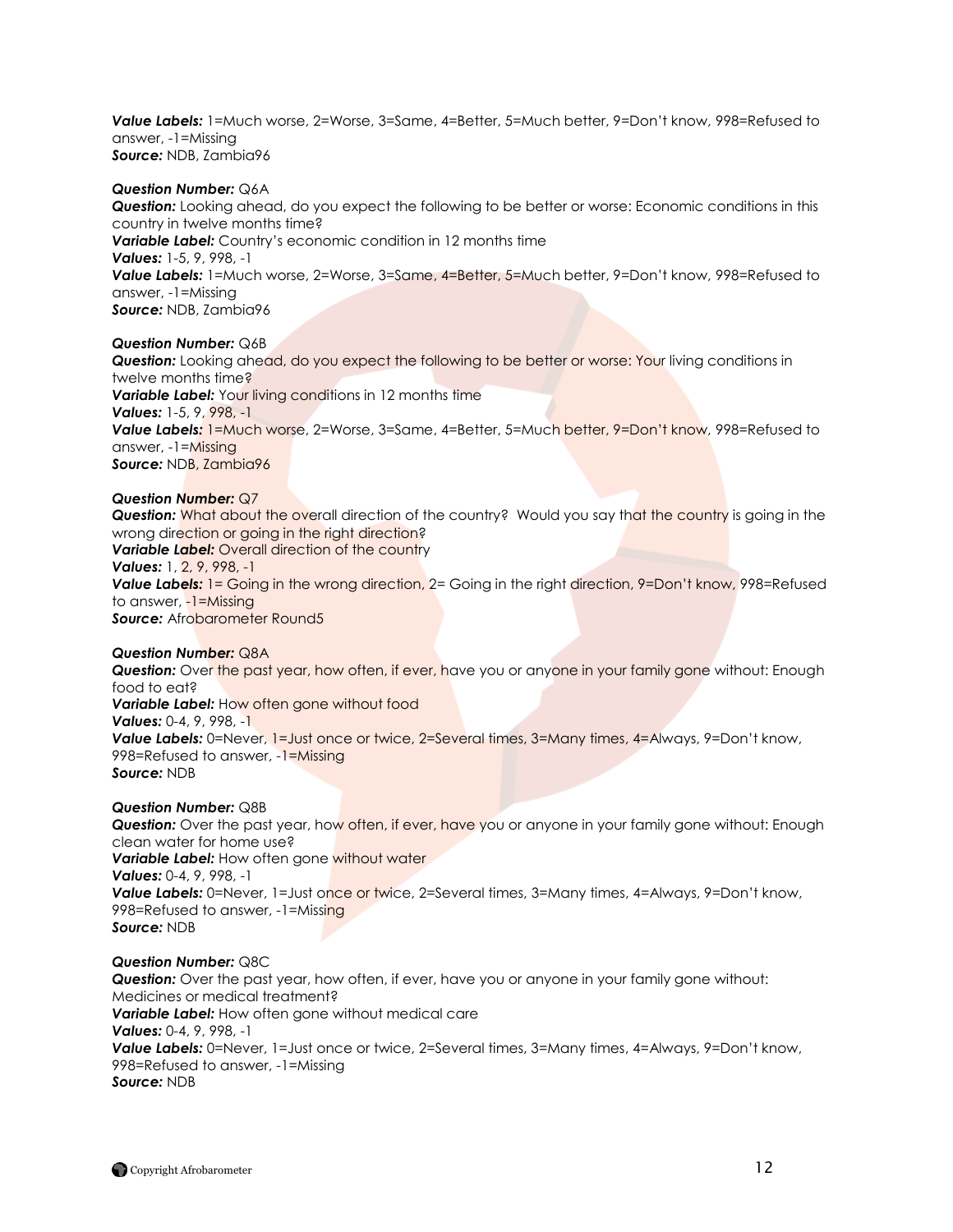*Question Number:* Q8D

*Question:* Over the past year, how often, if ever, have you or anyone in your family gone without: Enough fuel to cook your food? *Variable Label:* How often gone without cooking fuel *Values:* 0-4, 9, 998, -1 **Value Labels:** 0=Never, 1=Just once or twice, 2=Several times, 3=Many times, 4=Always, 9=Don't know, 998=Refused to answer, -1=Missing *Source:* SAB

# *Question Number:* Q8E

*Question:* Over the past year, how often, if ever, have you or anyone in your family gone without: A cash income? *Variable Label:* How often gone without a cash income *Values:* 0-4, 9, 998, -1 *Value Labels:* 0=Never, 1=Just once or twice, 2=Several times, 3=Many times, 4=Always, 9=Don"t know, 998=Refused to answer, -1=Missing *Source:* SAB

#### *Question Number:* Q9A

**Question:** Over the past year, how often, if ever, have you or anyone in your family: Felt unsafe walking in your neighbourhood? **Variable Label:** How often felt unsafe walking in neighbourhood *Values:* 0-4, 9, 998, -1 **Value Labels:** 0=Never, 1=Just once or twice, 2=Several times, 3=Many times, 4=Always, 9=Don't know, 998=Refused to answer, -1=Missing **Source: Afrobarometer Round5** 

#### *Question Number:* Q9B

**Question:** Over the past year, how often, if ever, have you or anyone in your family: Feared crime in your own home? *Variable Label:* How often feared crime in home *Values:* 0-4, 9, 998, -1 **Value Labels:** 0=Never, 1=Just once or twice, 2=Several times, 3=Many times, 4=Always, 9=Don't know, 998=Refused to answer, -1=Missing *Source:* Adapted from NDB

*Question Number:* Q10A

**Question:** During the past year, have you or anyone in your family: Had something stolen from your house? **Variable Label:** Had something stolen from house *Values:* 0-3, 9, 998, -1 *Value Labels:* 0=No, 1=Once, 2=Twice, 3=Three or more times, 9=Don"t know, 998=Refused to answer, - 1=Missing *Source: Adapted from NDB Note :* If respondent answered « Yes », interviewer was instructed to follow up by asking « **Did this happen once, twice or three or more times** ? "

*Question Number:* Q10B **Question:** During the past year, have you or anyone in your family: Been physically attacked? *Variable Label:* Have been physically attacked *Values:* 0-3, 9, 998, -1 *Value Labels:* 0=No, 1=Once, 2=Twice, 3=Three or more times, 9=Don"t know, 998=Refused to answer, - 1=Missing *Source: Adapted from NDB Note :* If respondent answered « Yes », interviewer was instructed to follow up by asking « **Did this happen once, twice or three or more times** ? "

*Question Number:* Q10C **Question:** Was any such incident reported to the police?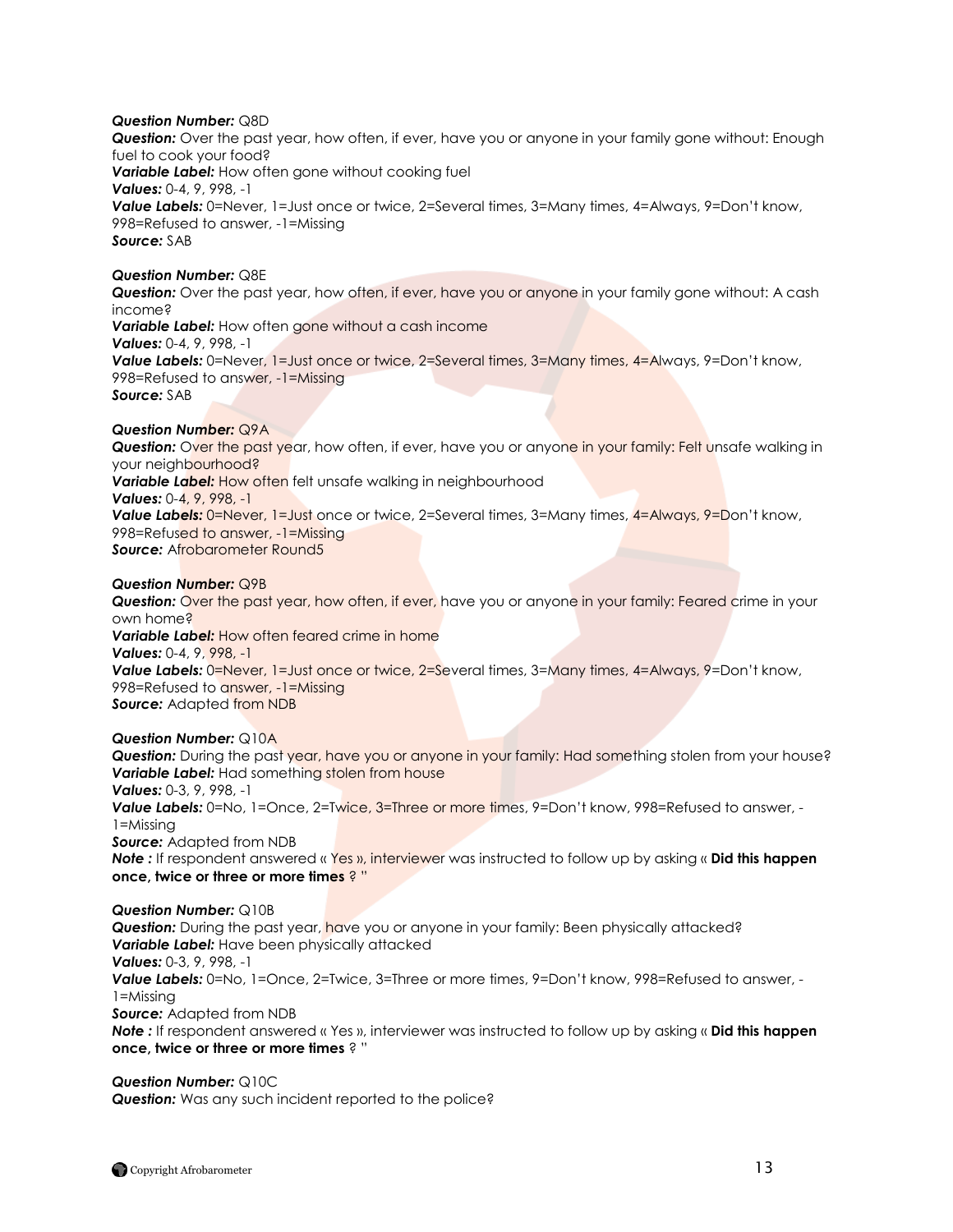*Variable Label:* Reported the incident to the police *Values:* 0, 1, 7, 9, 998, -1 *Value Labels:* 0=No, 1=Yes, 7= Not Applicable, 9=Don"t know, 998=Refused to answer, -1=Missing *Source: Afrobarometer Round5* 

### *Question Number:* Q11

*Question:* Some people say that many crimes are never reported to the police. Based on your experience, what do you think is the main reason that many people do not report crimes like thefts or attacks to the police when they occur?

**Variable Label:** Main reason for not reporting crimes to the police

*Values:* 0-21, 142-145, 340, 421-422, 461-466, 620, 662, 900, 1623, 9995, 9998, 9999, -1

**Value Labels:** 0=Most people do report crimes to the police, 1=People don't have enough time to report crimes, 2=No police or police station in the area/too far, 3=Police don't listen or care, 4=Police would have demanded money or a bribe to help, 5=Police wouldn't have been able to do anything, 6=Police may be involved in the robbery or assault, 7=Victim feared reprisal from attacker, 8=Victim too ashamed or embarrassed, 9=Crime was reported to other authority, 10=Lack of evidence or witnesses, 11=Criminal unknown / lack of suspect, 12=People fear police / don't trust police, 13=Crime was minor, 14=Criminals were relatives or friends, 15=Don't know how to report / ignorance, 16=People forgive the criminals, 17=Prefer settling issues amicably/at home, 18=Victim will revenge, 19=Police delays, 20=Victim relies on God, 21=Victim relies on black magic, 142=Fear of becoming a witness, 143=Victim is part of criminal activities, 144=Lack of transport for police, 145=People too lazy to report, 340=Victim/People around them have also committed crimes, 421=Lack of funds, 422=Complain to the Presidents of Fokontany, 461=To protect suspect, 462=Trust in traditional medicine, 464=Victim not serious/foolish, 466=Victim discouraged to report, 620=Police turn the case against you, 662=Procedure is too slow, 900=Procedures too long, 1623=Victims are also guilty/criminals, 9995=Other, 9998=Refused, 9999=Don't know, -1=Missing *Source: Afrobarometer Round5* 

#### *Question Number:* Q12

*Question:* If you were a victim of crime in this country, who, if anyone, would you go to first for assistance? **Variable Label:** If a victim of crime, whom to go to first for assistance

*Values:* 0-14, 140, 220-221, 420, 460, 580, 660, 9995, 9998, 9999, -1

**Value Labels:** 0= None of these / no effective assistance available, 1= The police, 2= A security service or security company that you pay for, 3= A traditional leader or traditional court, 4= A street committee or local security organization, 5= A powerful local person or local gang, 6= You would personally take revenge, 7= You would join with others to take revenge, 8= Your own family or friends, 9= The family of the perpetrator, 10= Local government official, 11= Neighbor, 12= Employer or landlord, 13= God, 14=Army, 140= Cluster policing, 220= House of Law, 221=Hospital, 420= Assemblee du Fokonolona, 460=HBO/CBO, 580= The Women and Men Network (Community policing network), 660= President of the rural communities, 9995=Other, 9998=Refused to answer, 9999=Don"t know, -1=Missing *Source:* Afrobarometer Round5

#### *Question Number:* Q13A

**Question:** How often do you get news from the following sources: Radio? *Variable Label:* Radio news *Values:* 0-4, 9, 998, -1 **Value Labels:** 0=Never, 1=Less than once a month, 2=A few times a month, 3=A few times a week, 4=Every

day, 9=Don"t know, 998=Refused to answer, -1=Missing *Source:* Zambia96

#### *Question Number:* Q13B

*Question:* How often do you get news from the following sources: Television? *Variable Label:* Television news *Values:* 0-4, 9, 998, -1 **Value Labels:** 0=Never, 1=Less than once a month, 2=A few times a month, 3=A few times a week, 4=Every day, 9=Don"t know, 998=Refused to answer, -1=Missing *Source:* SAB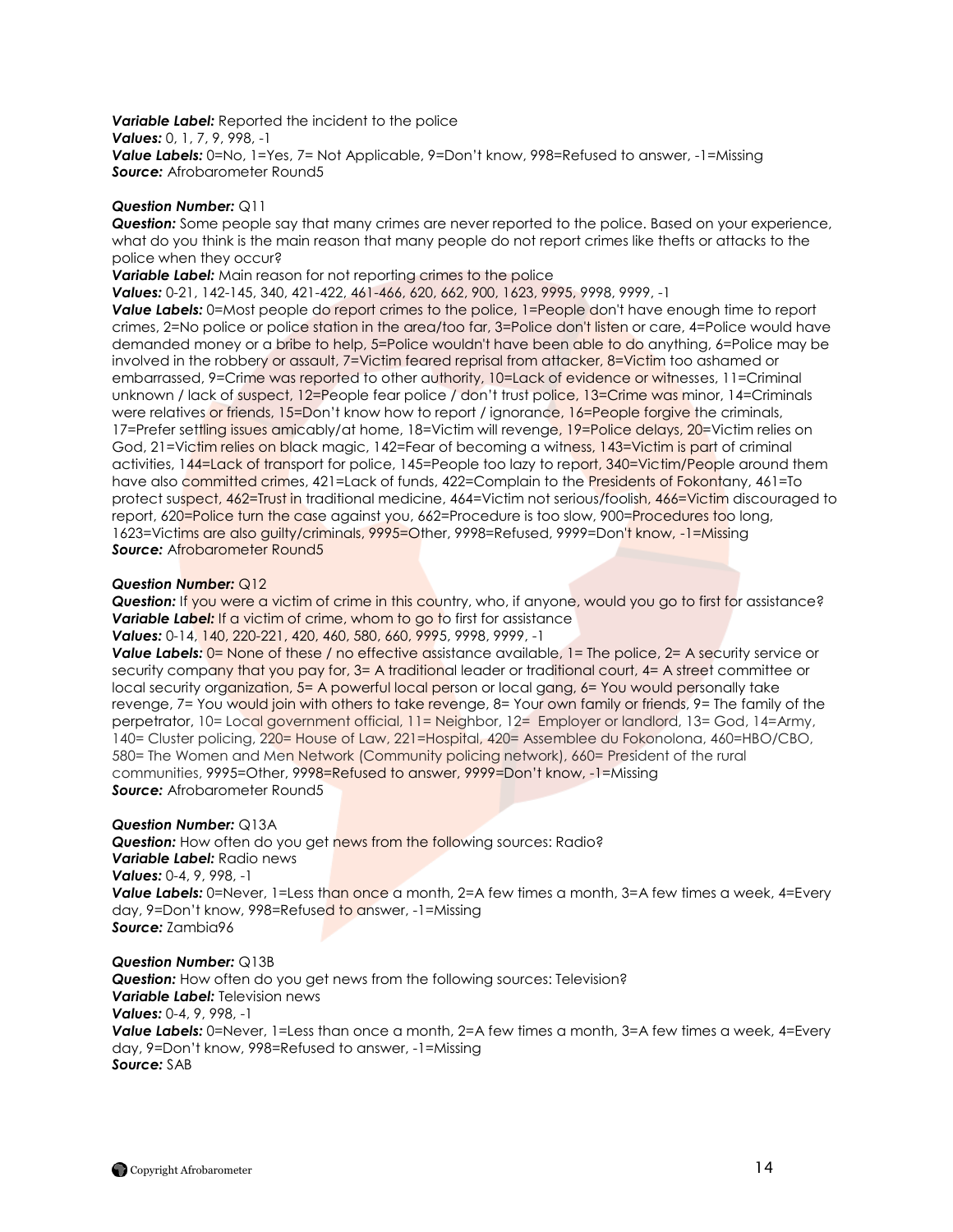*Question Number:* Q13C *Question:* How often do you get news from the following sources: Newspapers? *Variable Label:* Newspaper news *Values:* 0-4, 9, 998, -1 *Value Labels:* 0=Never, 1=Less than once a month, 2=A few times a month, 3=A few times a week, 4=Every day, 9=Don"t know, 998=Refused to answer, -1=Missing *Source:* Zambia9

#### *Question Number:* Q13D

*Question:* How often do you get news from the following sources: Internet? *Variable Label:* Internet *Values:* 0-4, 9, 998, -1 **Value Labels:** 0=Never, 1=Less than once a month, 2=A few times a month, 3=A few times a week, 4=Every day, 9=Don"t know, 998=Refused to answer, -1=Missing *Source: Afrobarometer Round5* 

# *Question Number:* Q14

**Question:** How interested would you say you are in public affairs? **Variable Label:** Interest in public affairs *Values:* 0-3, 9, 998, -1 **Value Labels:** 0=Not at all interested, 1=Not very interested, 2=Somewhat interested, 3=Very interested, 9=Don't know, 998=Refused to answer, -1=Missing *Source:* SAB **Note** : Interviewer was instructed to prompt if necessary with "You know, in politics and government."

#### *Question Number:* Q15

**Question:** When you get together with your friends or family, would you say you discuss political matters: *Variable Label:* Discuss politics *Values:* 0-2, 9, 998, -1

**Value Labels:** 0=Never, 1=Occasionally, 2=Frequently, 9=Don't know, 998=Refused to answer, -1=Missing *Source:* Adapted from Zambia96.

#### *Question Number:* Q16

**Question:** Do you agree or disagree with the following statement: Sometimes politics and government seem so complicated that a person like me cannot really understand what is going on. **Variable Label:** Politics and government too complicated *Values:* 1-5, 9, 998, -1 **Value Labels:** 1=Strongly agree, 2=Agree, 3=Neither agree nor disagree, 4=Disagree, 5=Strongly disagree, 9=Don"t know, 998=Refused to answer, -1=Missing **Source:** Afrobarometer Round 5 **Note:** The interviewer probed for strength of opinion.

#### *Question Number:* Q17A

**Question:** In this country, how free are you: To say what you think? **Variable Label:** Freedom to say what you think *Values:* 1-4, 9, 998, -1 **Value Labels:** 1=Not at all free, 2=Not very free, 3=Somewhat free, 4=Completely free, 9=Don't know, 998=Refused to answer, -1=Missing *Source:* NDB

*Question Number:* Q17B **Question:** In this country, how free are you: To join any political organization you want? *Variable Label:* Freedom to join any political organizations *Values:* 1-4, 9, 998, -1 **Value Labels:** 1=Not at all free, 2=Not very free, 3=Somewhat free, 4=Completely free, 9=Don't know, 998=Refused to answer, -1=Missing *Source:* NDB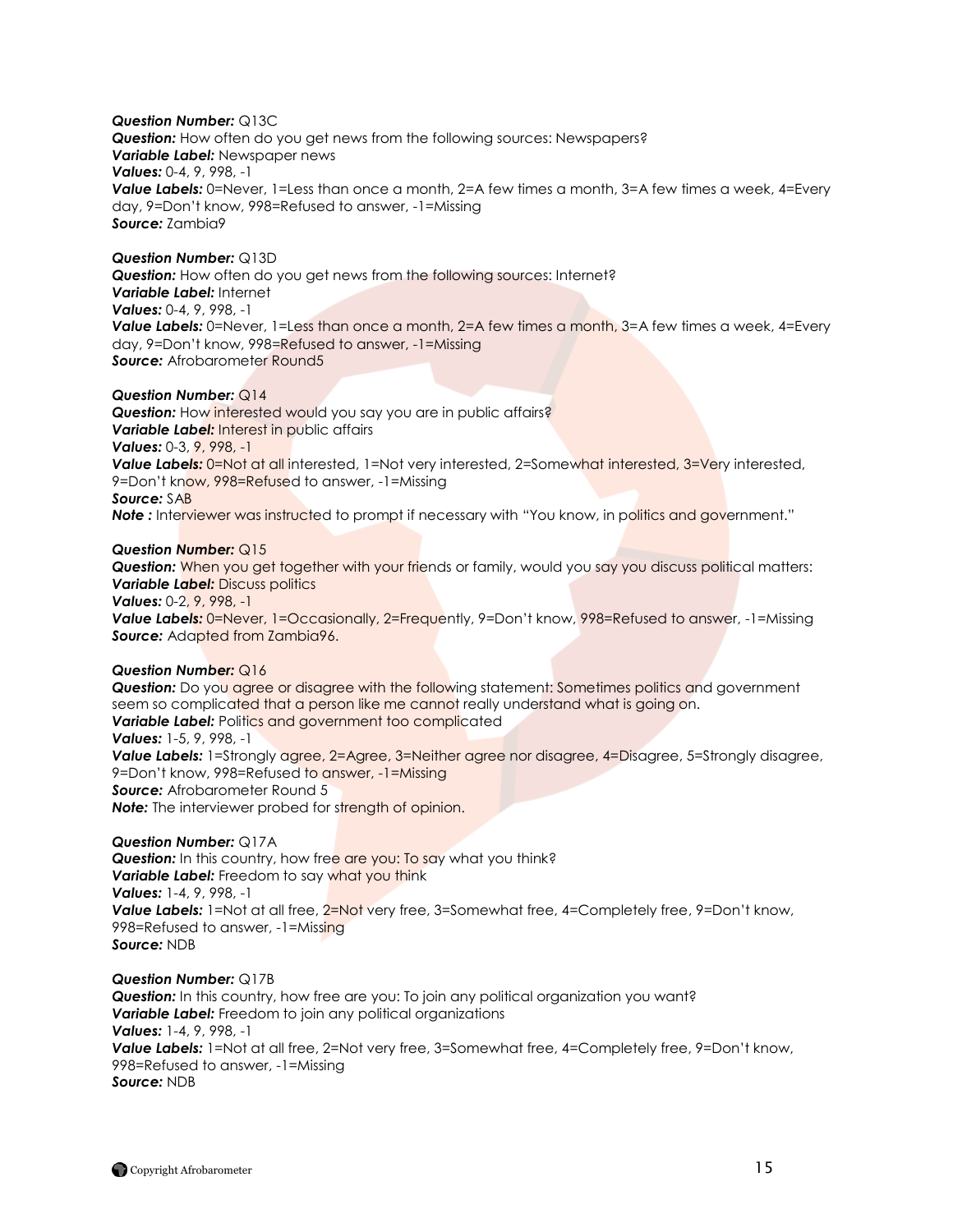# *Question Number:* Q17C

*Question:* In this country, how free are you: To choose who to vote for without feeling pressured? *Variable Label:* Freedom to choose who to vote for

*Values:* 1-4, 9, 998, -1

**Value Labels:** 1=Not at all free, 2=Not very free, 3=Somewhat free, 4=Completely free, 9=Don't know, 998=Refused to answer, -1=Missing *Source:* NDB

### *Question Number:* Q18

*Question:* Let"s talk for a moment about the kind of society we would like to have in this country. Which of the following statements is closest to your view? Choose Statement 1 or Statement 2.

Statement 1: Once in office, elected leaders are obliged to help their home community or group first. Statement 2: Since elected leaders should represent everyone, they should not do anything that favours their own group over others.

**Variable Label:** Leaders help own community vs. treat all equally

# *Values:* 1-5, 9, 998, -1

Value Labels: 1=Agree very strongly with Statement 1, 2=Agree with Statement 1, 3=Agree with Statement 2, 4=Agree very strongly with Statement 2, 5=Agree with neither, 9=Don't know, 998=Refused to answer, -1=Missing

**Source: Afrobarometer Round2** 

**Note:** Interviewer probed for strength of opinion asking "Do you agree or agree very strongly?"

#### *Question Number:* Q19

*Question:* Which of the following statements is closest to your view? Choose Statement 1or Statement 2. Statement 1: Government should be able to ban any organization that goes against its policies. Statement 2: We should be able to join any organization, whether or not the government approves of it. *Variable Label: Government bans organization vs. join any* 

*Values:* 1-5, 9, 998, -1

*Value Labels:* 1=Agree very strongly with Statement 1, 2=Agree with Statement 1, 3=Agree with Statement 2, 4=Agree very strongly with Statement 2, 5=Agree with neither, 9=Don't know, 998=Refused to answer, -1=Missing

Source: Uganda00

**Note:** Interviewer probed for strength of opinion asking "Do you agree or agree very strongly?"

# *Question Number:* Q20

*Question:* Which of the following statements is closest to your view? Choose Statement 1 or Statement 2. Statement 1: The media should have the right to publish any views and ideas without government control. Statement 2: The government should have the right to prevent the media from publishing things that it consider harmful to society.

**Variable Label:** Newspapers free to publish vs. government closes

*Values:* 1-5, 9, 998, -1

**Value Labels:** 1=Agree very strongly with Statement 1, 2=Agree with Statement 1, 3=Agree with Statement 2, 4=Agree very strongly with Statement 2, 5=Agree with neither, 9=Don't know, 998=Refused to answer, -1=Missing

*Source:* Uganda00

**Note:** Interviewer probed for strength of opinion asking "Do you agree or agree very strongly?"

#### *Question Number:* Q21

**Question:** Which of the following statements is closest to your view? Choose Statement 1 or Statement 2. Statement 1: The government is like a parent. It should decide which is good for us.

Statement 2: The government is like our employee. We are the bosses and should tell government what to do.

*Variable Label:* Government like a parent vs. an employee

*Values:* 1-5, 9, 998, -1

*Value Labels:* 1=Agree very strongly with Statement 1, 2=Agree with Statement 1, 3=Agree with Statement 2, 4=Agree very strongly with Statement 2, 5=Agree with neither, 9=Don"t know, 998=Refused to answer, - 1=Missing

*Source:* Ghana99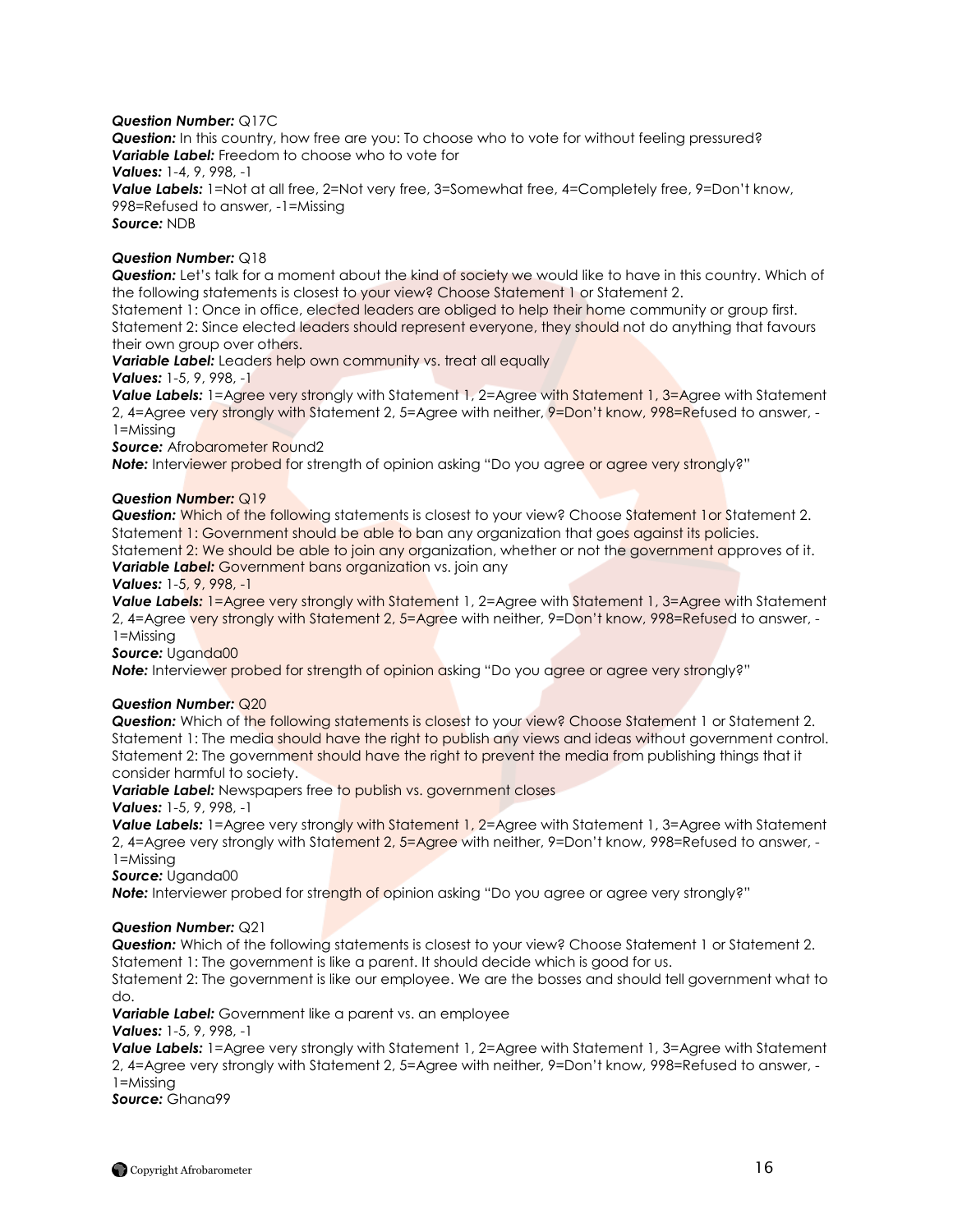**Note:** Interviewer probed for strength of opinion asking "Do you agree or agree very strongly?"

# *Question Number:* Q22

*Question:* Which of the following statements is closest to your view? Choose Statement 1 or Statement 2. Statement 1: Men make better political leaders than women, and should be elected rather than women. Statement 2: Women should have the same chance of being elected to political office as men. *Variable Label:* Men only as leaders vs. women leaders ok

### *Values:* 1-5, 9, 998, -1

*Value Labels:* 1=Agree very strongly with Statement 1, 2=Agree with Statement 1, 3=Agree with Statement 2, 4=Agree very strongly with Statement 2, 5=Agree with neither, 9=Don"t know, 998=Refused to answer, - 1=Missing

# *Source:* Afrobarometer Round5

**Note:** Interviewer probed for strength of opinion asking "Do you agree or agree very strongly?"

# *Question Number:* Q23

*Question:* Which of the following statements is closest to your view? Choose Statement 1 or Statement 2. Statement 1: In our country, women should have equal rights and receive the same treatment as men do. Statement 2: Women have always been subject to traditional laws and customs, and should remain so. **Variable Label:** Women have equal rights vs. subject to traditional laws

#### *Values:* 1-5, 9, 998, -1

**Value Labels:** 1=Agree very strongly with Statement 1, 2=Agree with Statement 1, 3=Agree with Statement 2, 4=Agree very strongly with Statement 2, 5=Agree with neither, 9=Don't know, 998=Refused to answer, -1=Missing

*Source:* Afrobarometer Round3

**Note:** Interviewer probed for strength of opinion asking "Do you agree or agree very strongly?"

# *Question Number:* Q24

**Question:** Which of the following statements is closest to your view? Choose Statement 1 or Statement 2. Statement 1: If funds for schooling are limited, a boy should always receive an education in school before a girl. Statement 2: If funds for schooling are limited, a family should send the child with the greatest ability to learn.

*Variable Label: Education recipient priority: boy vs ability* 

*Values:* 1-5, 9, 998, -1

**Value Labels:** 1=Agree very strongly with Statement 1, 2=Agree with Statement 1, 3=Agree with Statement 2, 4=Agree very strongly with Statement 2, 5=Agree with neither, 9=Don't know, 998=Refused to answer, -1=Missing

#### **Source:** Afrobarometer Round5

**Note:** Interviewer probed for strength of opinion asking "Do you agree or agree very strongly?"

#### *Question Number:* Q25A

**Question:** Let's turn to your role in the community. Now I am going to read out a list of groups that people join or attend. For each one, could you tell me whether you are an official leader, an active member, an inactive member, or not a member: A religious group that meets outside of regular worship services? **Variable Label:** Member of religious group

*Values:* 0-3, 9, 998, -1

**Value Labels:** 0=Not a Member, 1=Inactive member, 2=Active member, 3=Official leader, 9=Don't know, 998=Refused to answer, -1=Missing

# *Source:* SAB

# *Question Number:* Q25B

**Question:** Let's turn to your role in the community. Now I am going to read out a list of groups that people join or attend. For each one, could you tell me whether you are an official leader, an active member, an inactive member, or not a member: Some other voluntary association or community group? *Variable Label:* Member of voluntary association or community group

*Values:* 0-3, 9, 998, -1

*Value Labels:* 0=Not a member, 1=Inactive member, 2=Active member, 3=Official leader, 9=Don"t know, 998=Refused to answer, -1=Missing

*Source:* Afrobarometer Round 4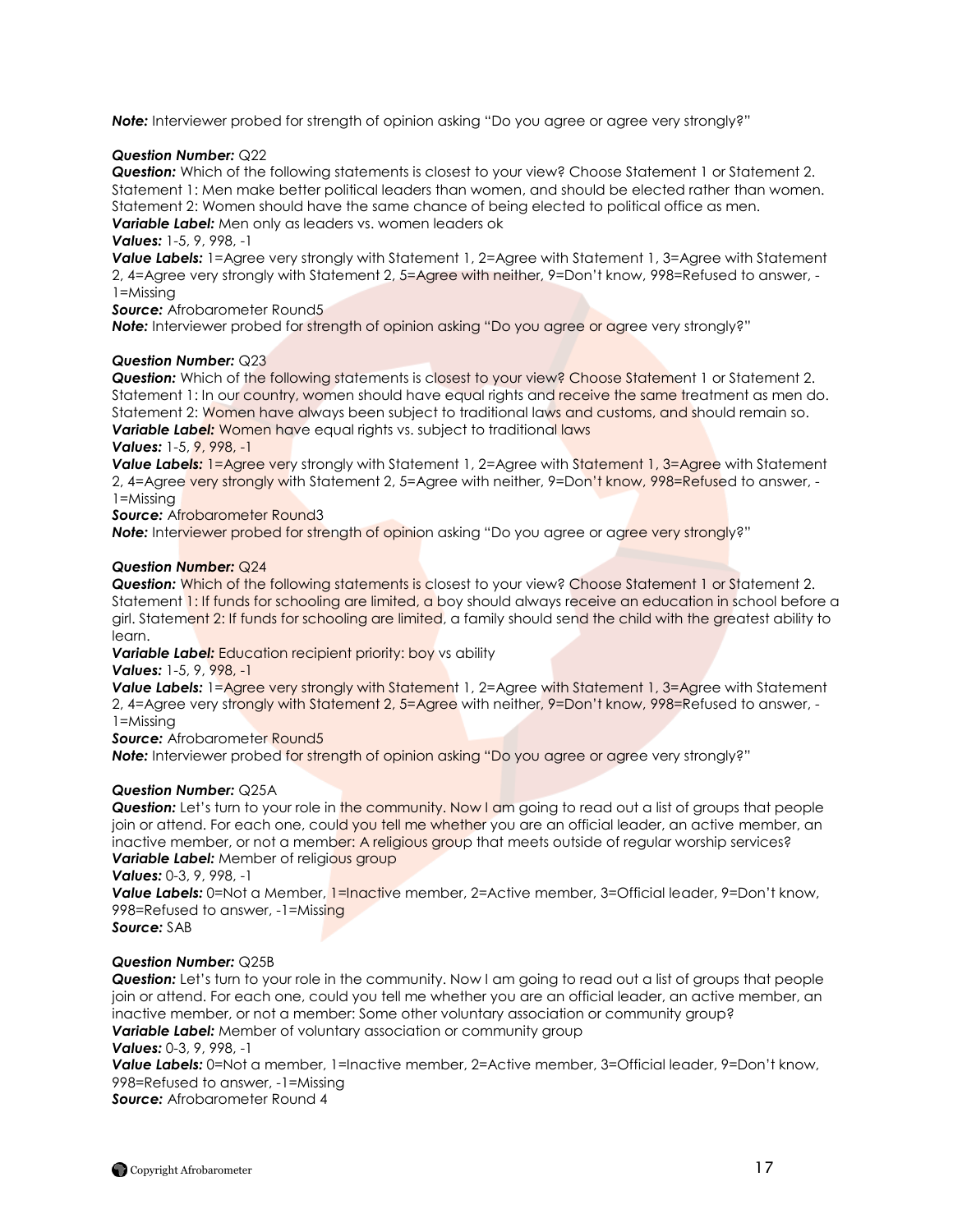# *Question Number:* Q26A

*Question:* Here is a list of actions that people sometimes take as citizens. For each of these, please tell me whether you, personally, have done any of these things during the past year. If not, would you do this if you had the chance: Attended a community meeting?

**Variable Label:** Attend a community meeting

# *Values:* 0-4, 9, 998, -1

**Value Labels:** 0=No, would never do this, 1=No, but would do if had the chance, 2=Yes, once or twice, 3=Yes, several times, 4=Yes, often, 9=Don"t know, 998=Refused to answer, -1=Missing *Source:* SAB

#### **Question Number: Q26B**

*Question:* Here is a list of actions that people sometimes take as citizens. For each of these, please tell me whether you, personally, have done any of these things during the past year. If not, would you do this if you had the chance: Got together with others to raise an issue?

# *Variable Label:* Join others to raise an issue

# *Values:* 0-4, 9, 998, -1

**Value Labels:**  $0 = No$ , would never do this, 1=No, but would do if had the chance, 2=Yes, once or twice, 3=Yes, several times, 4=Yes, often, 9=Don't know, 998=Refused to answer, -1=Missing *Source:* SAB

#### *Question Number:* Q26C

*Question:* Here is a list of actions that people sometimes take as citizens. For each of these, please tell me whether you, personally, have done any of these things during the past year. If not, would you do this if you had the chance: Refused to pay a tax or fee to government?

**Variable Label:** Refused to pay tax or fee to government

#### *Values:* 0-4, 9, 998, -1

**Value Labels:** 0=No, would never do this, 1=No, but would do if had the chance, 2=Yes, once or twice, 3=Yes, several times, 4=Yes, often, 9=Don"t know, 998=Refused to answer, -1=Missing *Source: Afrobarometer Round5* 

#### *Question Number:* Q26D

**Question:** Here is a list of actions that people sometimes take as citizens. For each of these, please tell me whether you, personally, have done any of these things during the past year. If not, would you do this if you had the chance: Attended a demonstration or protest march?

**Variable Label:** Attend a demonstration or protest march

#### *Values:* 0-4, 9, 998, -1

**Value Labels:** 0=No, would never do this, 1=No, but would do if had the chance, 2=Yes, once or twice, 3=Yes, several times, 4=Yes, often, 9=Don"t know, 998=Refused to answer, -1=Missing *Source:* Zambia96

#### *Question Number:* Q26E

*Question:* Here is a list of actions that people sometimes take as citizens. For each of these, please tell me whether you, personally, have done any of these things during the past year. If not, would you do this if you had the chance: Used force or violence for a political cause **Variable Label:** Used force or violence for a political cause

*Values:* 0-4, 9, 998, -1

**Value Labels:** 0=No, would never do this, 1=No, but would do if had the chance, 2=Yes, once or twice, 3=Yes, several times, 4=Yes, often, 9=Don"t know, 998=Refused to answer, -1=Missing *Source:* Afrobarometer Round5

#### *Question Number:* Q27

*\*\*Question:* With regard to the most recent national election in [20xx], which statement is true for you? *Variable Label:* Voting in the most recent national election

#### *Values:* 0-9, 998, -1

**Value Labels:** 0=You were not registered to vote, 1=You voted in the elections, 2=You decided not to vote, 3=You could not find the polling station, 4=You were prevented from voting, 5=You did not have time to vote, 6= You did not vote because you could not find your name in the voters" register, 7=Did not vote for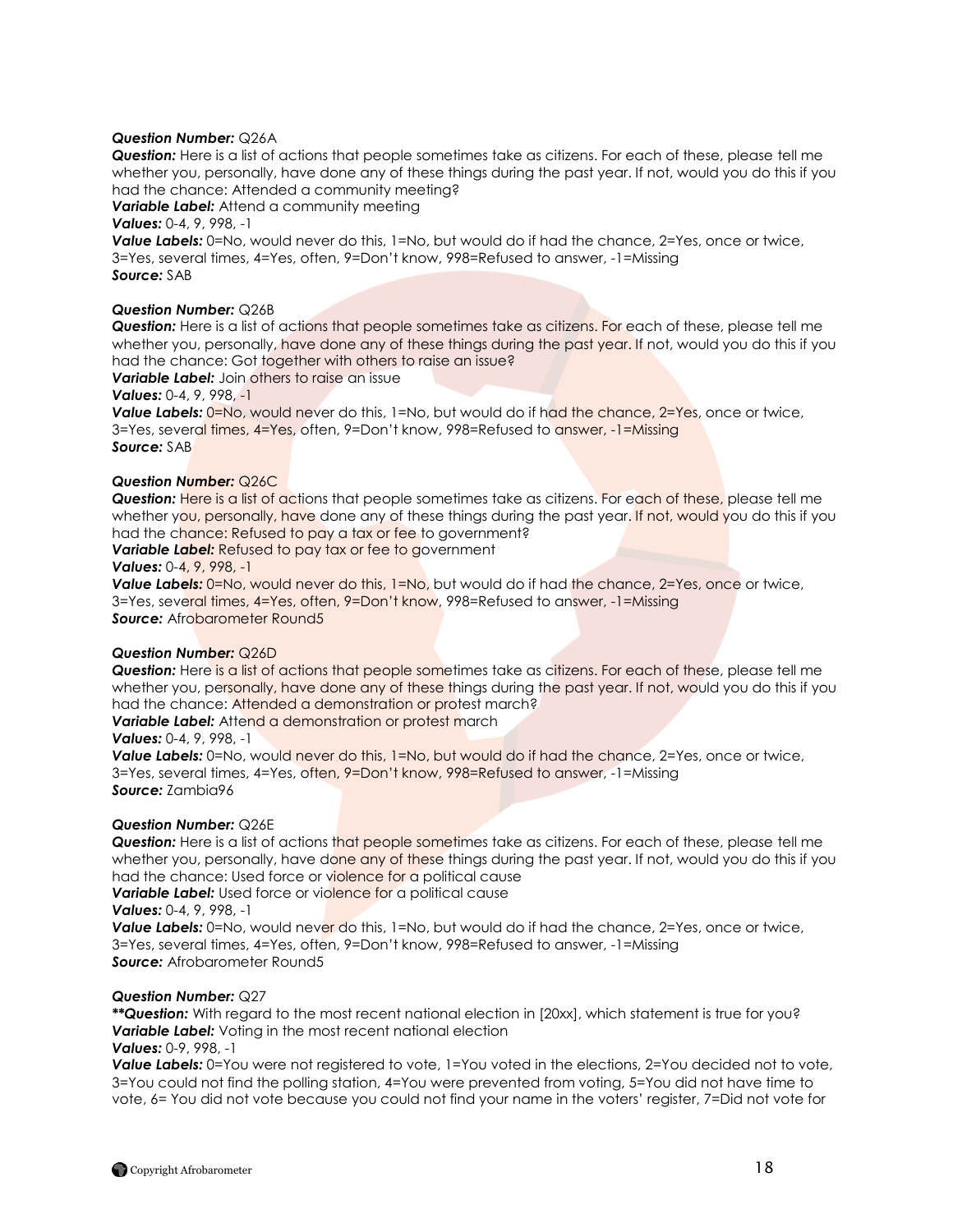some other reason, 8= You were too young to vote, 9=Don"t know/Can't remember, 998=Refused to answer, -1=Missing *Source:* Afrobarometer Round 3

### *Question Number:* Q28

*\*\*Question:* On the whole, how would you rate the freeness and fairness of the last national election, held in [20xx]. Was it:

*Variable Label:* Freeness and fairness of the last national election

*Values:* 1-4, 8, 9, 998, -1

**Value Labels:** 4=Completely free and fair, 3=Free and fair, but with minor problems, 2=Free and fair, with major problems, 1=Not free and fair, 8=Do not understand the question, 9=Don"t know, 998=Refused to answer, -1=Missing

*Source:* Afrobarometer Round 3

# *Question Number:* Q29A

*\*\*Question:* Thinking about the last national election in [20xx], did you: Attend a campaign meeting or rally? *Variable Label:* Last national election: attend a campaign meeting or rally *Values:* 0, 1, 9, 998, -1 *Value Labels:* 0=No, 1=Yes, 9=Don"t know, 998=Refused to answer, -1=Missing

**Source:** Afrobarometer Round 5

# *Question Number:* Q29B

*\*\*Question:* Thinking about the last national election in [20xx], did you: Try to persuade others to vote for a certain presidential or legislative candidate or political party?

*Variable Label:* Last national election: persuade others to vote for a certain candidate or party *Values:* 0, 1, 9, 998, -1

*Value Labels:* 0=No, 1=Yes, 9=Don"t know, 998=Refused to answer, -1=Missing **Source:** Afrobarometer Round 5

# *Question Number:* Q29C

*\*\*Question:* Thinking about the last national election in [20xx], did you: Work for a candidate or party? **Variable Label:** Last national election: work for a candidate or party *Values:* 0, 1, 9, 997, 998, -1 Value Labels: 0=No, 1=Yes, 9=Don't know, 997=Not asked, 998=Refused to answer, -1=Missing **Source:** Afrobarometer Round 5 \* Not asked in EGY

*Question Number:* Q30A

*\*\*Question:* During the past year, how often have you contacted any of the following persons about some important problem or to give them your views: A local government councilor? *Variable Label:* Contact local government councillor *Values:* 0-3, 9, 998, -1 Value Labels: 0=Never, 1=Only once, 2=A few times, 3=Often, 9=Don't know, 997=Not asked, 998=Refused to answer, -1=Missing **Source:** Adapted from Zambia96 \* Not asked in EGY

# *Question Number:* Q30B

*\*\*Question:* During the past year, how often have you contacted any of the following persons about some important problem or to give them your views: A Member of Parliament? *Variable Label:* Contact MP *Values:* 0-3, 9, 998, -1 *Value Labels:* 0=Never, 1=Only once, 2=A few times, 3=Often, 9=Don"t know, 997=Not asked, 998=Refused to answer, -1=Missing *Source:* Adapted from Zambia96 \* Not asked in MAD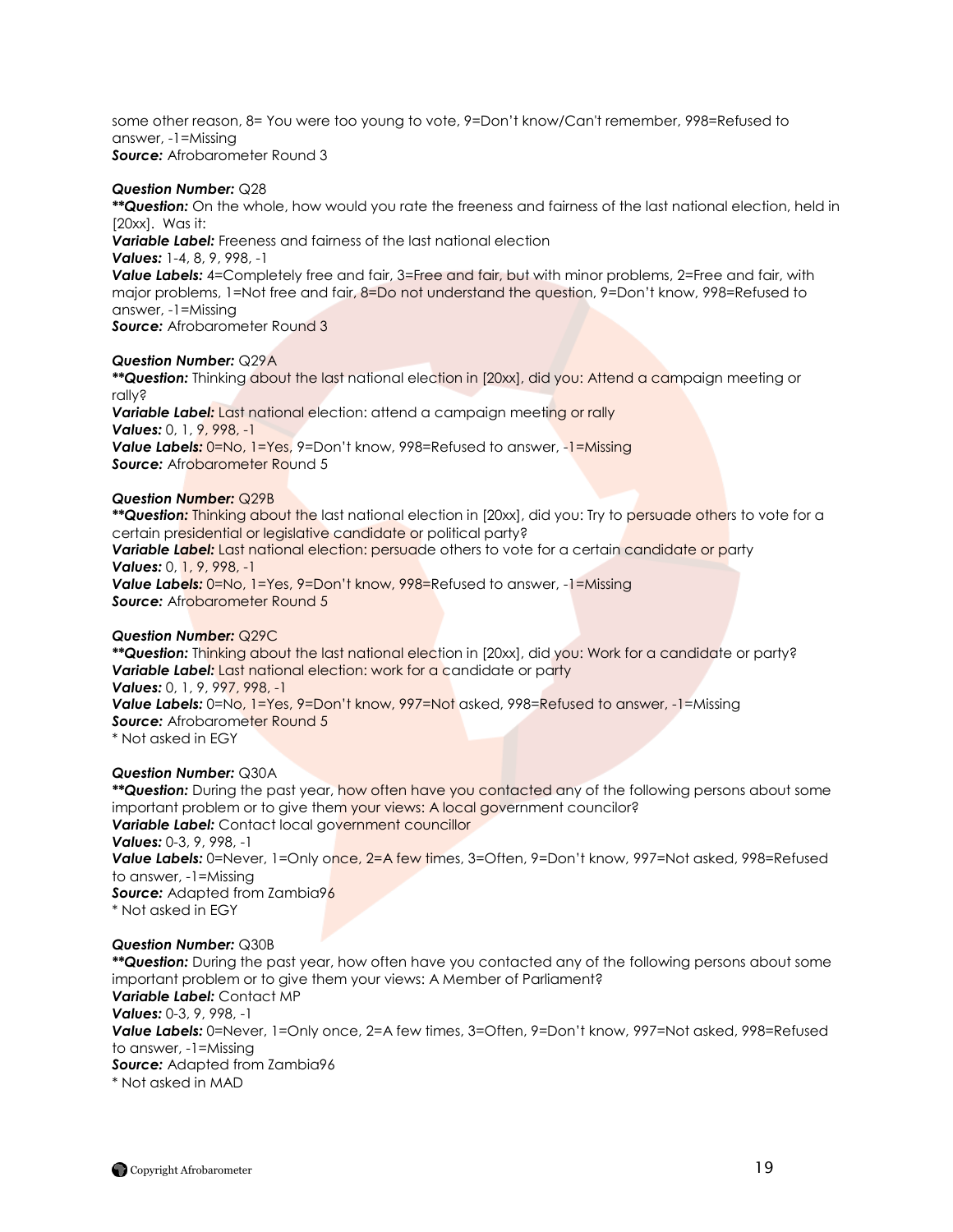# *Question Number:* Q30C

*Question:* During the past year, how often have you contacted any of the following persons about some important problem or to give them your views: An official of a government agency? **Variable Label:** Contact official of a government agency *Values:* 0-3, 9, 998, -1 Value Labels: 0=Never, 1=Only once, 2=A few times, 3=Often, 9=Don't know, 998=Refused to answer, -1=Missing *Source:* Adapted from Zambia96

# *Question Number:* Q30D

*Question:* During the past year, how often have you contacted any of the following persons about some important problem or to give them your views: A political party official? **Variable Label:** Contact political party official *Values:* 0-3, 9, 998, -1 **Value Labels:** 0=Never, 1=Only once, 2=A few times, 3=Often, 9=Don't know, 998=Refused to answer, -

1=Missing **Source:** Afrobarometer Round 5

# *Question Number:* Q31A

**Question:** There are many ways to govern a country. Would you disapprove or approve of the following alternatives: Only one political party is allowed to stand for election and hold office? **Variable Label:** Reject one-party rule

*Values:* 1-5, 9, 998, -1

**Value Labels:** 1=Strongly disapprove, 2=Disapprove, 3=Neither approve nor disapprove, 4=Approve, 5=Strongly approve, 9=Don't know, 998=Refused to answer, -1=Missing

*Source:* NDB

*Note:* Interviewer probed for strength of opinion.

# *Question Number:* Q31B

**Question:** There are many ways to govern a country. Would you disapprove or approve of the following alternatives: The army comes in to govern the country?

*Variable Label:* Reject military rule

*Values:* 1-5, 9, 998, -1

**Value Labels:** 1=Strongly disapprove, 2=Disapprove, 3=Neither approve nor disapprove, 4=Approve, 5=Strongly approve, 9=Don"t know, 998=Refused to answer, -1=Missing *Source:* Adapted from NDB

**Note:** Interviewer probed for strength of opinion.

#### *Question Number:* Q31C

*\*\*Question:* There are many ways to govern a country. Would you disapprove or approve of the following alternatives: Elections and Parliament are abolished so that the president can decide everything? **Variable Label:** Reject one-man rule

*Values:* 1-5, 9, 998, -1

Value Labels: 1=Strongly disapprove, 2=Disapprove, 3=Neither approve nor disapprove, 4=Approve, 5=Strongly approve, 9=Don"t know, 997=Not asked, 998=Refused to answer, -1=Missing. *Source:* SAB

**Note:** Interviewer probed for strength of opinion.

\* Not asked in SWZ

# *Question Number:* Q31D\_ARB

*\*\*Question:* There are many ways to govern a country. Would you disapprove or approve of the following alternatives: A system governed by Islamic law without elections or political parties? *Variable Label:* Reject Islamic law system without elections or political parties

*Values:* 1-5, 9, 997, 998, -1

**Value Labels:** 1=Strongly disapprove, 2=Disapprove, 3=Neither approve nor disapprove, 4=Approve, 5=Strongly approve, 9=Don"t know, 997=Not asked, 998=Refused to answer, -1=Missing. *Source:* ArabBarometer

*Note:* Interviewer probed for strength of opinion.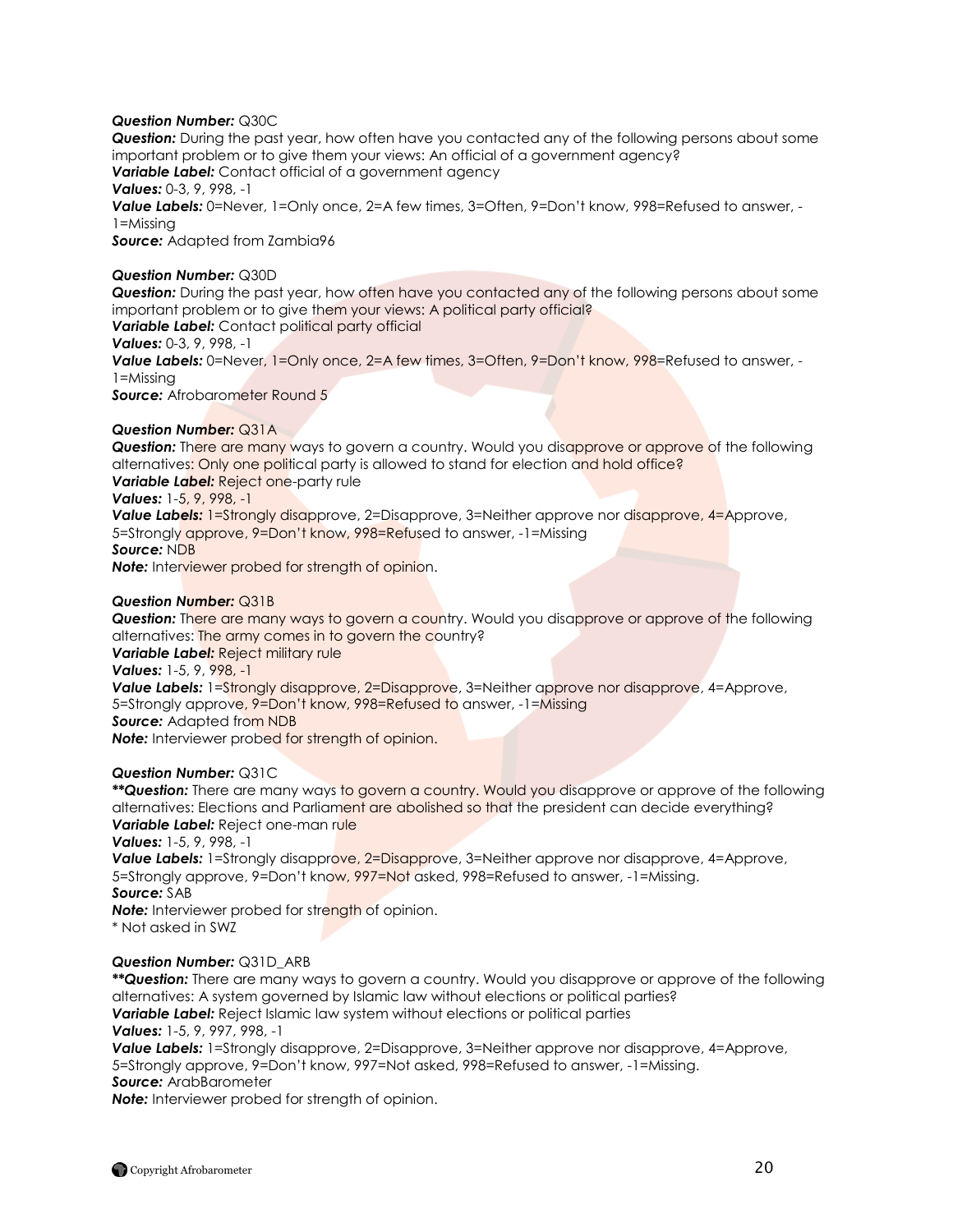\*\* Only asked in ALG, EGY, MRC, SUD and TUN

# *Question Number:* Q32

**Question:** Which of these three statements is closest to your own opinion?

Statement 1: Democracy is preferable to any other kind of government.

Statement 2: In some circumstances, a non-democratic government can be preferable.

Statement 3: For someone like me, it doesn"t matter what kind of government we have.

*Variable Label:* Support for democracy

*Values:* 1-3, 9, 998, -1

**Value Labels:** 1=Statement 3: Doesn't matter, 2=Statement 2: Sometimes non-democratic preferable, 3=Statement 1: Democracy preferable, 9=Don"t know, 998=Refused to answer, -1=Missing *Source:* Latinobarometer (LB)

**Note:** Interviewer was instructed to "read the question in the language of the interview, but always read "democracy" in English. Translate "democracy" into local language only if respondent does not understand English term."

# *Question Number:* Q33

**Question:** Which of the following statements is closest to your view? Choose Statement 1 or Statement 2. Statement 1: It is more important to have a government that can get things done, even if we have no influence over what it does.

Statement 2: It is more important for citizens to be able to hold government accountable, even if that means it makes decisions more slowly.

**Variable Label:** Government gets things done but no citizen influence vs. government accountable to citizens *Values:* 1-5, 9, 998, -1

*Value Labels:* 1=Agree very strongly with Statement 1, 2=Agree with Statement 1, 3=Agree with Statement 2, 4=Agree very strongly with Statement 2, 5=Agree with neither, 9=Don"t know, 998=Refused to answer, - 1=Missing

**Source:** Afrobarometer Round 5

**Note:** Interviewer probed for strength of opinion asking "Do you agree or agree very strongly?"

# *Question Number:* Q34

**Question:** Which of the following statements is closest to your view? Choose Statement 1 or Statement 2. Statement 1: We should choose our leaders in this country through regular, open and honest elections. Statement 2: Since elections sometimes produce bad results, we should adopt other methods for choosing this country"s leaders.

**Variable Label:** Choose leaders through elections vs. other methods

*Values:* 1-5, 9, 997, 998, -1

*Value Labels:* 1=Agree very strongly with Statement 1, 2=Agree with Statement 1, 3=Agree with Statement 2, 4=Agree very strongly with Statement 2, 5=Agree with neither, 9=Don't know, 997=Not asked, 998=Refused to answer, -1=Missing

*Source:* Afrobarometer Round 2

**Note:** Interviewer probed for strength of opinion asking "Do you agree or agree very strongly?" \* Not asked in MRC

# *Question Number:* Q35

*Question:* Which of the following statements is closest to your view? Choose Statement 1 or Statement 2**.**  \*\*Statement 1: Political parties create division and confusion; it is therefore unnecessary to have many political parties in the country.

\*\*Statement 2: Many political parties are needed to make sure that [Ghanaians] have real choices in who governs them.

*Variable Label:* Political parties divisive vs. many parties needed *Values:* 1-5, 9, 998, -1

*Value Labels:* 1=Agree very strongly with Statement 1, 2=Agree with Statement 1, 3=Agree with Statement 2, 4=Agree very strongly with Statement 2, 5=Agree with neither, 9=Don"t know, 998=Refused to answer, - 1=Missing

*Source:* Afrobarometer Round 2

**Note:** Interviewer probed for strength of opinion asking "Do you agree or agree very strongly?"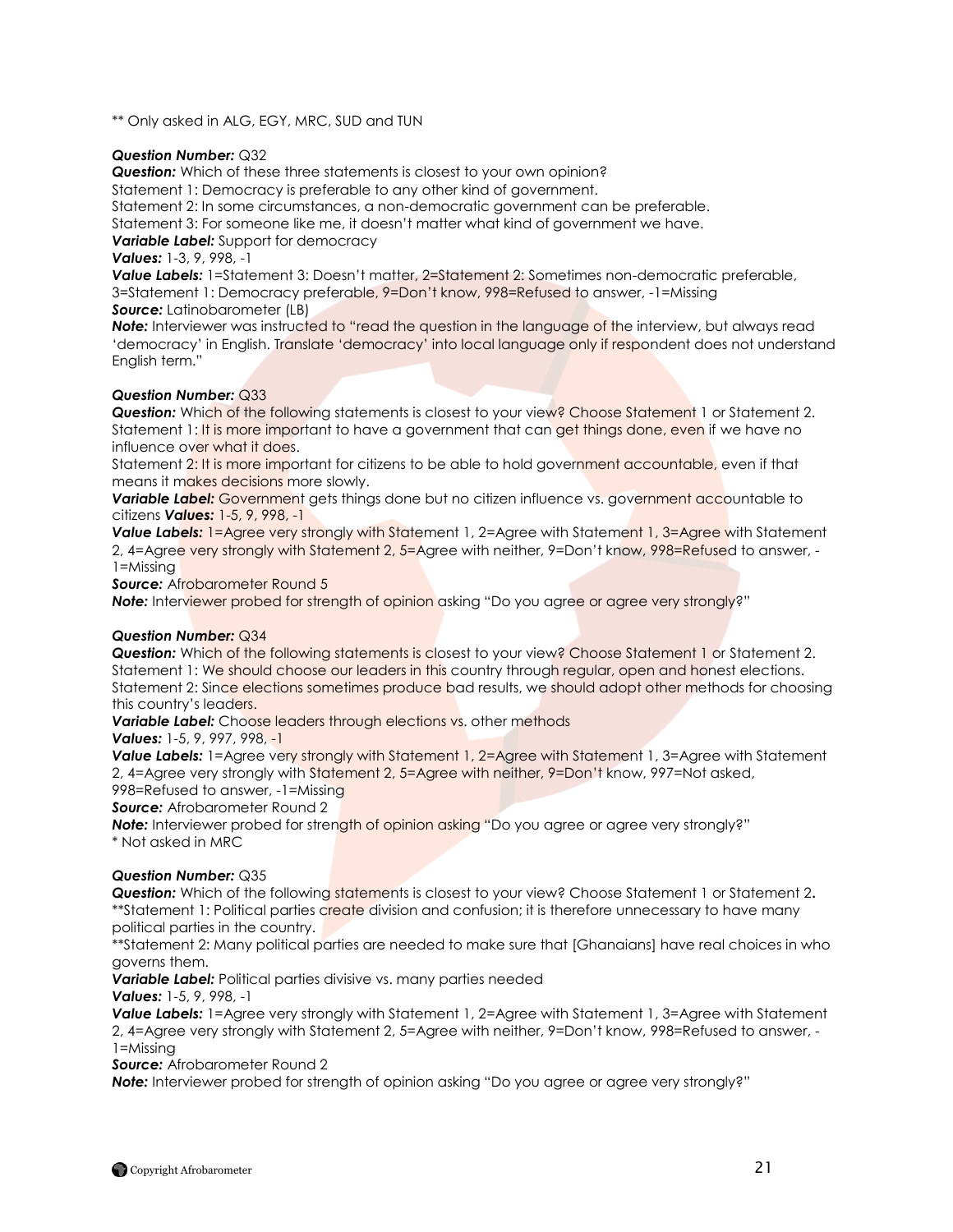# *Question Number:* Q36

*Question:* Which of the following statements is closest to your view? Choose Statement 1 or Statement 2 \*\*Statement 1: Parliament should ensure that the President explains to it on a regular basis how his government spends taxpayers" money.

\*\*Statement 2: The President should be able to devote his full attention to developing the country rather than wasting time justifying his actions.

*Variable Label:* President monitored by parliament vs. free to act on own

*Values:* 1-5, 9, 998, -1

*Value Labels:* 1=Agree very strongly with Statement 1, 2=Agree with Statement 1, 3=Agree with Statement 2, 4=Agree very strongly with Statement 2, 5=Agree with neither, 9=Don"t know, 998=Refused to answer, - 1=Missing

*Source:* Afrobarometer Round 4

**Note:** Interviewer probed for strength of opinion asking "Do you agree or agree very strongly?"

# *Question Number:* Q37

*Question:* Which of the following statements is closest to your view? Choose Statement 1 or Statement 2 Statement 1: Opposition parties should regularly examine and criticize government policies and actions. Statement 2: Opposition parties should concentrate on cooperating with government and helping it develop the country.

**Variable Label:** Opposition parties examine government vs. cooperate *Values:* 1-5, 9, 998, -1

**Value Labels:** 1=Agree very strongly with Statement 1, 2=Agree with Statement 1, 3=Agree with Statement 2, 4=Agree very strongly with Statement 2, 5=Agree with neither, 9=Don't know, 998=Refused to answer, -1=Missing

**Source:** Afrobarometer Round 4

**Note:** Interviewer probed for strength of opinion asking "Do you agree or agree very strongly?"

# *Question Number:* Q38

**Question:** Which of the following statements is closest to your view? Choose Statement 1 or Statement 2 Statement 1: The news media should constantly investigate and report on government mistakes and corruption.

Statement 2: Too much reporting on negative events, like government mistakes and corruption, only harms the country.

Variable Label: Media checks government vs. avoid negative reporting *Values:* 1-5, 9, 998, -1

*Value Labels:* 1=Agree very strongly with Statement 1, 2=Agree with Statement 1, 3=Agree with Statement 2, 4=Agree very strongly with Statement 2, 5=Agree with neither, 9=Don"t know, 998=Refused to answer, - 1=Missing

**Source:** Afrobarometer Round 4

**Note:** Interviewer probed for strength of opinion asking "Do you agree or agree very strongly?"

# *Question Number:* Q39

**Question:** Which of the following statements is closest to your view? Choose Statement 1 or Statement 2. \*\*Statement 1: Members of Parliament represent the people; therefore they should make laws for this country, even if the President does not agree.

\*\*Statement 2: Since the President represents all of us, he should pass laws without worrying about what Parliament thinks.

*Variable Label:* Parliament makes laws vs. president does

*Values:* 1-5, 9, 998, -1

*Value Labels:* 1=Agree very strongly with Statement 1, 2=Agree with Statement 1, 3=Agree with Statement 2, 4=Agree very strongly with Statement 2, 5=Agree with neither, 9=Don"t know, 998=Refused to answer, - 1=Missing

*Source:* Afrobarometer Round 2

**Note:** Interviewer probed for strength of opinion asking "Do you agree or agree very strongly?"

#### *Question Number:* Q40

*Question:* Which of the following statements is closest to your view? Choose Statement 1 or Statement 2.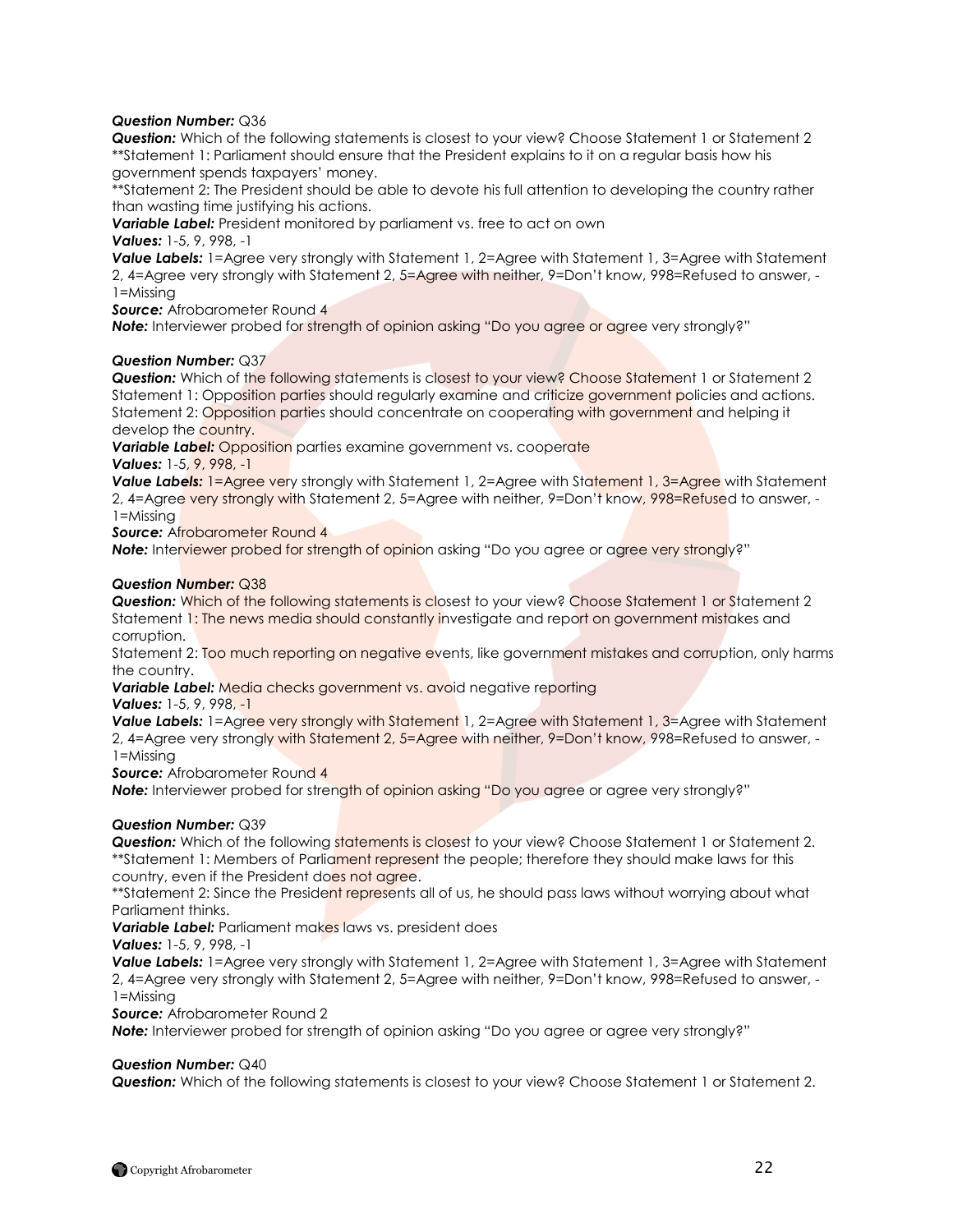\*\*Statement 1: Since the President was elected to lead the country, he should not be bound by laws or court decisions that he thinks are wrong.

\*\*Statement 2: The President must always obey the laws and the courts, even if he thinks they are wrong. *Variable Label:* President free to act vs. obey the laws and courts

### *Values:* 1-5, 9, 998, -1

*Value Labels:* 1=Agree very strongly with Statement 1, 2=Agree with Statement 1, 3=Agree with Statement 2, 4=Agree very strongly with Statement 2, 5=Agree with neither, 9=Don"t know, 997=not asked, 998=Refused to answer, -1=Missing

**Note:** Interviewer probed for strength of opinion asking "Do you agree or agree very strongly?" \* Not asked in MAD

# *Question Number:* Q41

*Question:* Which of the following statements is closest to your view? Choose Statement 1 or Statement 2 \*\*Statement 1: The Constitution should limit the president to serving a maximum of two terms in office. \*\*Statement 2: There should be no constitutional limit on how long the president can serve. *Variable Label:* Presidential two term limit vs. no term limits

# *Values:* 1-5, 9, 998, -1

*Value Labels:* 1=Agree very strongly with Statement 1, 2=Agree with Statement 1, 3=Agree with Statement 2, 4=Agree very strongly with Statement 2, 5=Agree with neither, 9=Don't know, 998=Refused to answer, -1=Missing

**Source:** Afrobarometer Round 4

**Note:** Interviewer probed for strength of opinion asking "Do you agree or agree very strongly?"

# *Question Number:* Q41A\_ARB

*Question:* The opinions of Islamic jurists and religious scholars differ with regard to their interpretations of certain issues in Islam. What extent you agree or disagree with each of the following statements: Democracy is a system that contradicts the teachings of Islam?

**Variable Label:** Democracy is a system that contradicts the teachings of Islam *Values:* 1-5, 9, 997, 998, -1

**Value Labels:** 1=Strongly with Agree, 2=Agree, 3=Neither Agree nor Disagree, 4=Disagree, 5=Strongly Disagree, 9=Don"t know, 997=Not asked, 998=Refused to answer, -1=Missing *Source:* ArabBarometer

**Note:** Interviewer probed for strength of opinion asking "Do you agree or agree very strongly?" \*\* Only asked in ALG, EGY, MRC, SUD and TUN

# *Question Number:* Q41B\_ARB

*Question:* The opinions of Islamic jurists and religious scholars differ with regard to their interpretations of certain issues in Islam. What extent you agree or disagree with each of the following statements: In a Muslim country, non-Muslims should enjoy less political rights than Muslims?

**Variable Label:** In a Muslim country, non-Muslims should enjoy less political rights than Muslims *Values:* 1-5, 9, 997, 998, -1

**Value Labels:** 1=Strongly with Agree, 2=Agree, 3=Neither Agree nor Disagree, 4=Disagree, 5=Strongly Disagree, 9=Don"t know, 997=Not asked, 998=Refused to answer, -1=Missing *Source:* ArabBarometer

**Note:** Interviewer probed for strength of opinion asking "Do you agree or agree very strongly?" \*\* Only asked in ALG, EGY, MRC, SUD and TUN

# *Question Number:* Q41C\_ARB

*Question:* The opinions of Islamic jurists and religious scholars differ with regard to their interpretations of certain issues in Islam. What extent you agree or disagree with each of the following statements: Religious leaders like imams, preachers and priests should not interfere in voters" decisions in elections? *Variable Label:* Religious leaders like imams, preachers and priests should not interfere in voters" decisions in elections.

*Values:* 1-5, 9, 997, 998, -1

*Value Labels:* 1=Strongly with Agree, 2=Agree, 3=Neither Agree nor Disagree, 4=Disagree, 5=Strongly Disagree, 9=Don"t know, 997=Not asked, 998=Refused to answer, -1=Missing *Source:* ArabBarometer

**Note:** Interviewer probed for strength of opinion asking "Do you agree or agree very strongly?"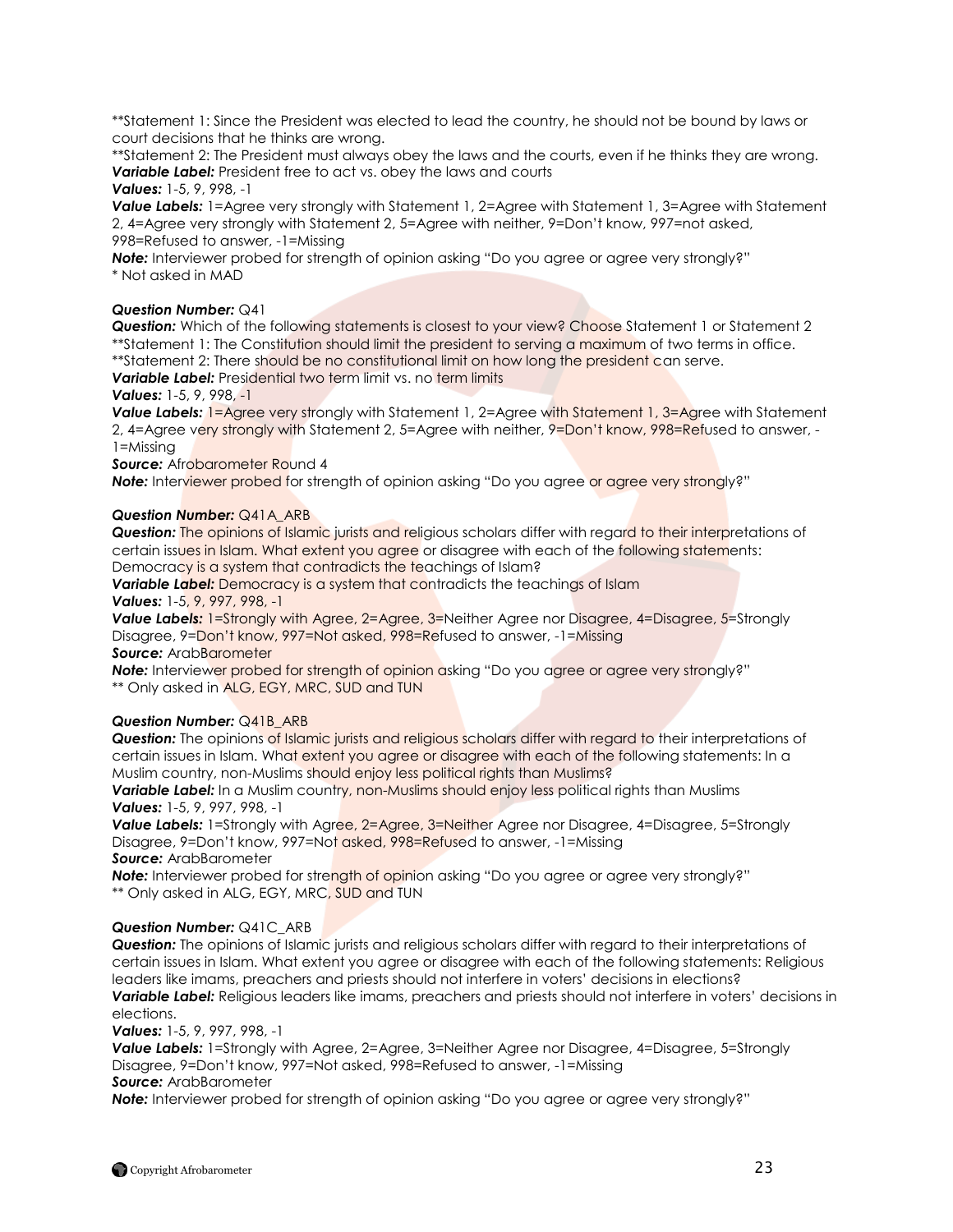\*\* Only asked in ALG, EGY, MRC, SUD and TUN

#### *Question Number:* Q41D\_ARB

*Question:* The opinions of Islamic jurists and religious scholars differ with regard to their interpretations of certain issues in Islam. What extent you agree or disagree with each of the following statements: The country is better off if religious people hold public positions in the state?

*Variable Label:* The country is better off if religious people hold public positions in the state. *Values:* 1-5, 9, 997, 998, -1

**Value Labels:** 1=Strongly with Agree, 2=Agree, 3=Neither Agree nor Disagree, 4=Disagree, 5=Strongly Disagree, 9=Don"t know, 997=Not asked, 998=Refused to answer, -1=Missing

# *Source:* ArabBarometer

**Note:** Interviewer probed for strength of opinion asking "Do you agree or agree very strongly?" \*\* Only asked in ALG, EGY, MRC, SUD and TUN

#### *Question Number:* Q42

\*\***Question:** In your opinion how much of a democracy is the country today? **Variable Label:** Extent of democracy

# *Values:* 1-4, 8, 9, 998, -1

**Value Labels:** 1=Not a democracy, 2=A democracy, with major problems, 3=A democracy, but with minor problems, 4=A full democracy, 8=Do not understand question/ do not understand what "democracy" is, 9=Don"t know, 998=Refused to answer, -1=Missing

# *Source:* Ghana 97

**Note:** Interviewer was instructed to "read the question in the language of the interview, but always read 'democracy' in English. Translate 'democracy' into local language only if respondent does not understand English term."

#### *Question Number:* Q43

*\*\*Question:* Overall, how satisfied are you with the way democracy works in the country? Are you: *Variable Label:* Satisfaction with democracy

# *Values:* 0-4, 9, 998, -1

*\*\*Value Labels:* 0=the country is not a democracy, 1=Not at all satisfied, 2=Not very satisfied, 3=Fairly satisfied, 4=Very satisfied, 9=Don"t know, 998=Refused to answer, -1=Missing

#### *Source:* Eurobarometer

**Note:** Interviewer was instructed to "Read the question in the language of the interview, but always read "democracy" in English Translate "democracy" into local language only if respondent does not understand English term."

# *Question Number:* Q43A\_ARB

*Question:* Do you agree or disagree with each of the following statements: Under a democratic system, the country"s economic performance is weak?

**Variable Label:** Under a democratic system, the country's economic performance is weak *Values:* 1-5, 8, 9, 997, -1

**Value Labels:** 1=Strongly with Agree, 2=Agree, 3=Neither Agree nor Disagree, 4=Disagree, 5=Strongly Disagree, 8=Refused to answer, 9=Don"t know, 997=Not asked, -1=Missing

*Source:* ArabBarometer

**Note:** Interviewer probed for strength of opinion asking "Do you agree or agree very strongly?" \*\* Only asked in ALG, EGY, MRC, SUD and TUN

# *Question Number:* Q43B\_ARB

*Question:* Do you agree or disagree with each of the following statements: Democratic regimes are indecisive?

*Variable Label:* Democratic regimes are indecisive

*Values:* 1-5, 8, 9, 997, -1

**Value Labels:** 1=Strongly with Agree, 2=Agree, 3=Neither Agree nor Disagree, 4=Disagree, 5=Strongly Disagree, 8=Refused to answer, 9=Don"t know, 997=Not asked, -1=Missing *Source:* ArabBarometer

**Note:** Interviewer probed for strength of opinion asking "Do you agree or agree very strongly?" \*\* Only asked in ALG, EGY, MRC, SUD and TUN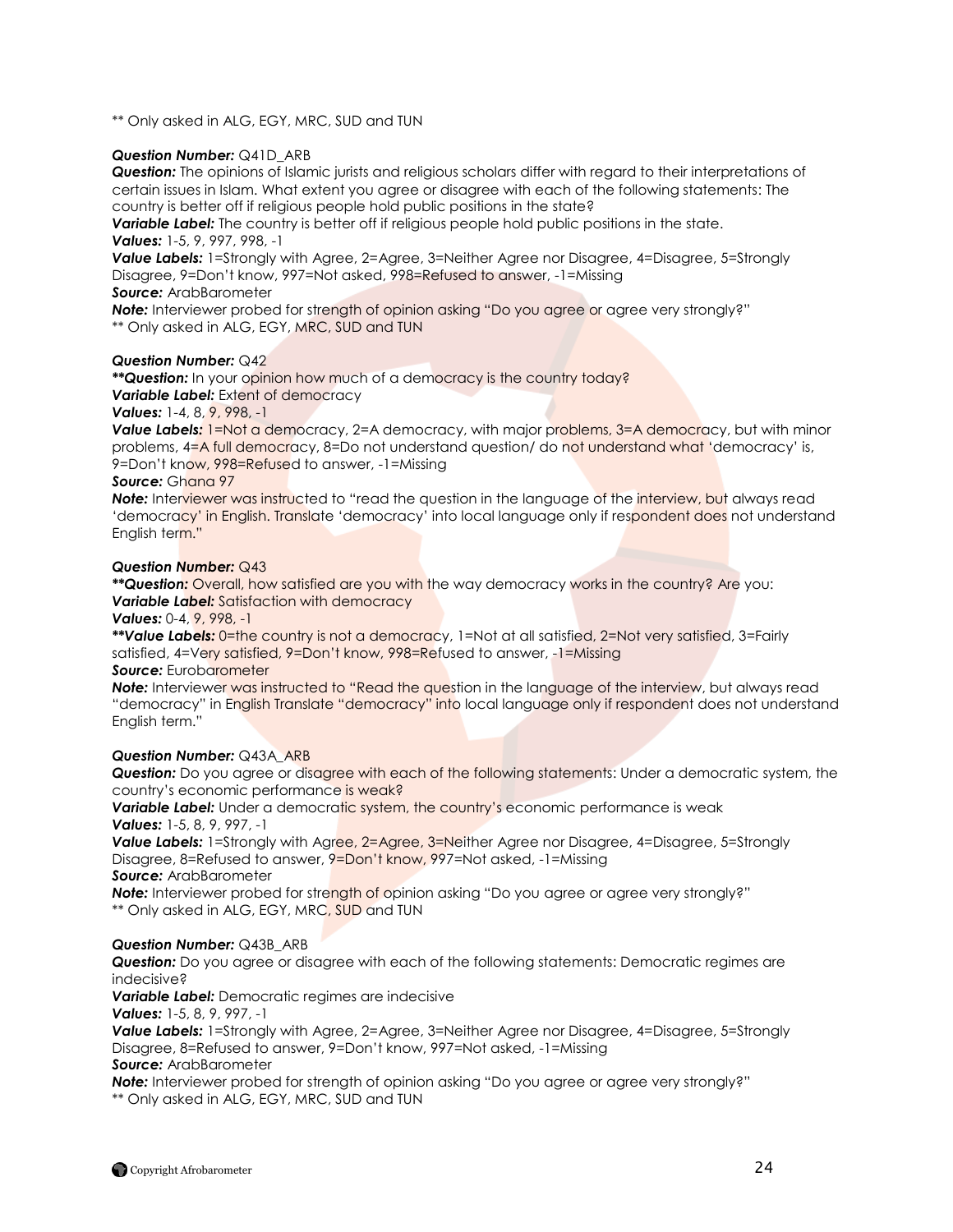# *Question Number:* Q43C\_ARB

*Question:* Do you agree or disagree with each of the following statements: Democratic systems are not effective at maintaining order and stability?

*Variable Label:* Democratic systems are not effective at maintaining order and stability *Values:* 1-5, 8, 9, 997, -1

*Value Labels:* 1=Strongly with Agree, 2=Agree, 3=Neither Agree nor Disagree, 4=Disagree, 5=Strongly Disagree, 8=Refused to answer, 9=Don"t know, 997=Not asked, -1=Missing *Source:* ArabBarometer

**Note:** Interviewer probed for strength of opinion asking "Do you agree or agree very strongly?" \*\* Only asked in ALG, EGY, MRC, SUD and TUN

# *Question Number:* Q43D\_ARB

**Question:** Do you agree or disagree with each of the following statements: people are not prepared for a democratic system?

*Variable Label:* The country"s citizens are not prepared for a democratic system. *Values:* 1-5, 8, 9, 997, -1

*Value Labels:* 1=Strongly with Agree, 2=Agree, 3=Neither Agree nor Disagree, 4=Disagree, 5=Strongly Disagree, 8=Refused to answer, 9=Don't know, 997=Not asked, -1=Missing

*Source:* ArabBarometer

**Note:** Interviewer probed for strength of opinion asking "Do you agree or agree very strongly?" \*\* Only asked in ALG, EGY, MRC, SUD and TUN

# *Question Number:* Q43E\_ARB

**Question:** Do you agree or disagree with each of the following statements: Democracy negatively affects social and ethical values.

*Variable Label: Democracy negatively affects social and ethical values* 

*Values:* 1-5, 8, 9, 997, -1

**Value Labels:** 1=Strongly with Agree, 2=Agree, 3=Neither Agree nor Disagree, 4=Disagree, 5=Strongly Disagree, 8=Refused to answer, 9=Don't know, 997=Not asked, -1=Missing *Source:* ArabBarometer

**Note:** Interviewer probed for strength of opinion asking "Do you agree or agree very strongly?" \*\* Only asked in ALG, EGY, MRC, SUD and TUN

# *Question Number:* Q44

*Question:* Many things may be desirable, but not all of them are essential characteristics of democracy. If you have to choose only one of the things that I am going to read, which one would you choose as the most essential characteristic of democracy?

**Variable Label:** Essential characteristics of democracy: equality, fair election, etc

# *Values:* 1-4, 8, 9, 998, -1

**Value Labels:** 1 = Government narrows the gap between the rich and the poor, 2 = People choose government leaders in free and fair elections, 3= Government does not waste any public money, 4= People are free to express their political views openly, 8= None of these, 9=Don't know, 998=Refused to answer, -1=Missing

*Source:* Afrobarometer Round 5

# *Question Number:* Q45

*Question:* And here is another list. Which one of these things would you choose as the most essential characteristic of democracy?

*Variable Label:* Essential characteristics of democracy: law and order, job, etc

*Values:* 1-4, 8, 9, 998, -1

**Value Labels:** 1 = Government ensures law and order, 2 = Media is free to criticize the things government does, 3= Government ensures job opportunities for all, 4= Multiple parties compete fairly in elections, 8= None of these, 9=Don"t know, 998=Refused to answer, -1=Missing *Source:* Afrobarometer Round 5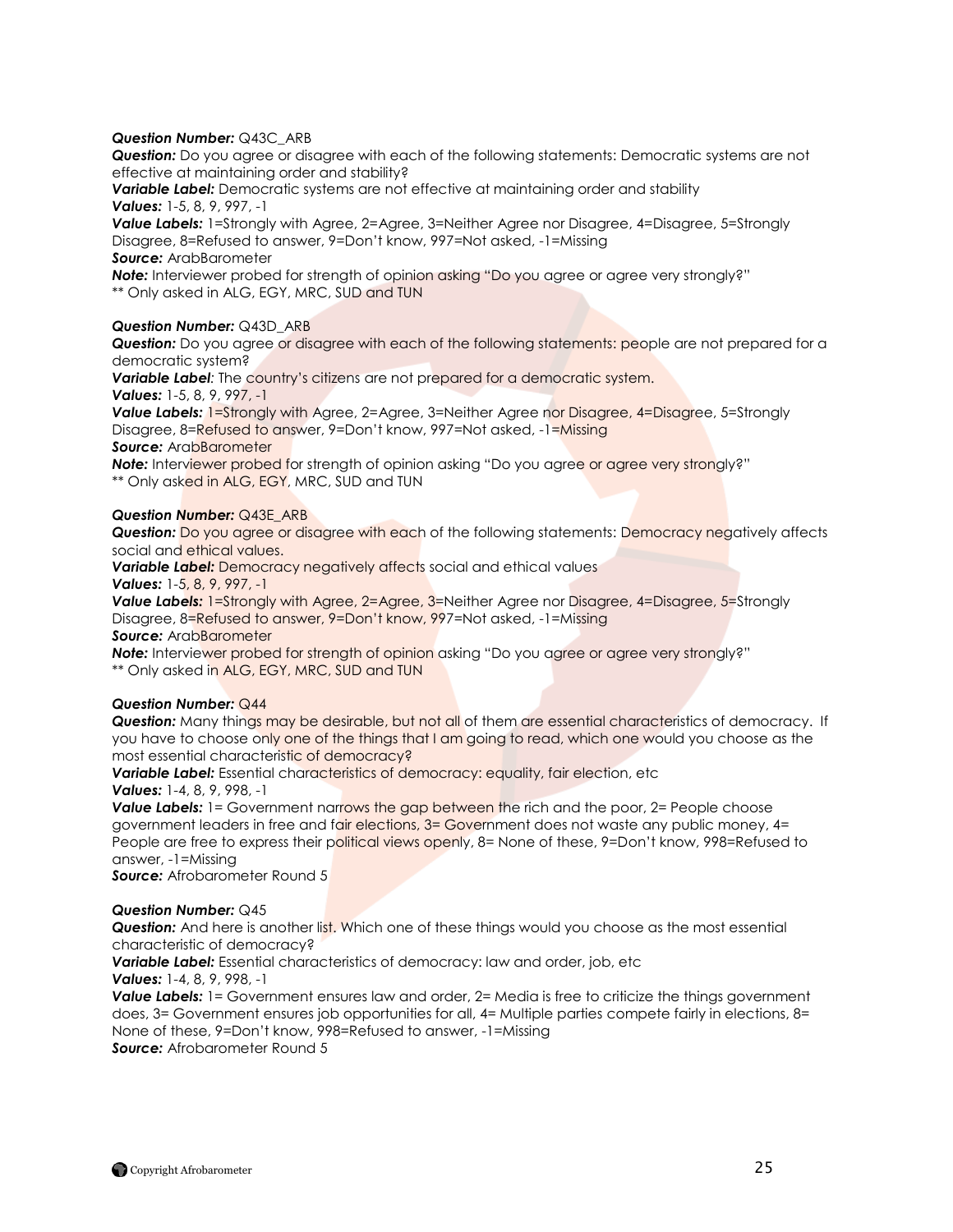# *Question Number:* Q46A

*Question:* On a scale between 0 and 10, where 0 means completely undemocratic and 10 means completely democratic, where would you place each of the following, or haven"t you heard enough to say: Our country today?

*Variable Label:* Level of democracy: today *Values:* 0-10, 98, 99, -1 **Value Labels:** 98=Refused to answer, 99=Don't know, -1=Missing *Source:* Afrobarometer Round 5 **Note**: For each part, enter a two-digit number between 00 and 10. For "Don't know / haven't heard enough" enter 99.

# *Question Number:* Q46B

*Question:* On a scale between 0 and 10, where 0 means completely undemocratic and 10 means completely democratic, where would you place each of the following, or haven"t you heard enough to say: Our country ten years ago, in 2001?

**Variable Label:** Level of democracy: ten years ago

*Values:* 0-10, 98, 99, -1

**Value Labels: 98=Refused to answer, 99=Don't know, -1=Missing** 

**Source:** Afrobarometer Round 5

**Note**: For each part, enter a two-digit number between 00 and 10. For "Don't know / haven't heard enough" enter 99.

# *Question Number:* Q46C

*\*\*Question:* On a scale between 0 and 10, where 0 means completely undemocratic and 10 means completely democratic, where would you place each of the following, or haven"t you heard enough to say: Our country under *[Insert previous non-democratic regime (i.e., not elected through open multiparty elections) if longer than 10 years ago, e.g. Apartheid, Colonialism, one-party rule under Banda or Kaunda, etc.]?*

Variable Label: Level of democracy: under previous non-democratic regime *Values:* 0-10, 98, 99, -1

*Value Labels:* 98=Refused to answer, 99=Don"t know, -1=Missing

**Source:** Afrobarometer Round 5

**Note**: For each part, enter a two-digit number between 00 and 10. For "Don't know / haven't heard enough" enter 99.

#### *Question Number:* Q46D

**Question:** On a scale between 0 and 10, where 0 means completely undemocratic and 10 means completely democratic, where would you place each of the following, or haven"t you heard enough to say: And on the same scale, where would you want our country to be in the future? **Variable Label:** Level of democracy: in the future

*Values:* 0-10, 98, 99, -1

*Value Labels:* 98=Refused to answer, 99=Don"t know, -1=Missing

**Source:** Afrobarometer Round 5

**Note**: For each part, enter a two-digit number between 00 and 10. For "Don't know / haven't heard enough" enter 99.

#### *Question Number:* Q47A

*Question:* On the same scale, where 0 means completely undemocratic and 10 means completely democratic, where would you place each of the following countries, or haven"t you heard enough to say: People"s Republic of China?

*Variable Label:* Level of democracy: China

*Values:* 0-10, 98, 99, -1

*Value Labels:* 98=Refused to answer, 99=Don"t know, -1=Missing

**Source:** Afrobarometer Round 5

**Note**: For each part, enter a two-digit number between 00 and 10. For "Don't know / haven't heard enough" enter 99.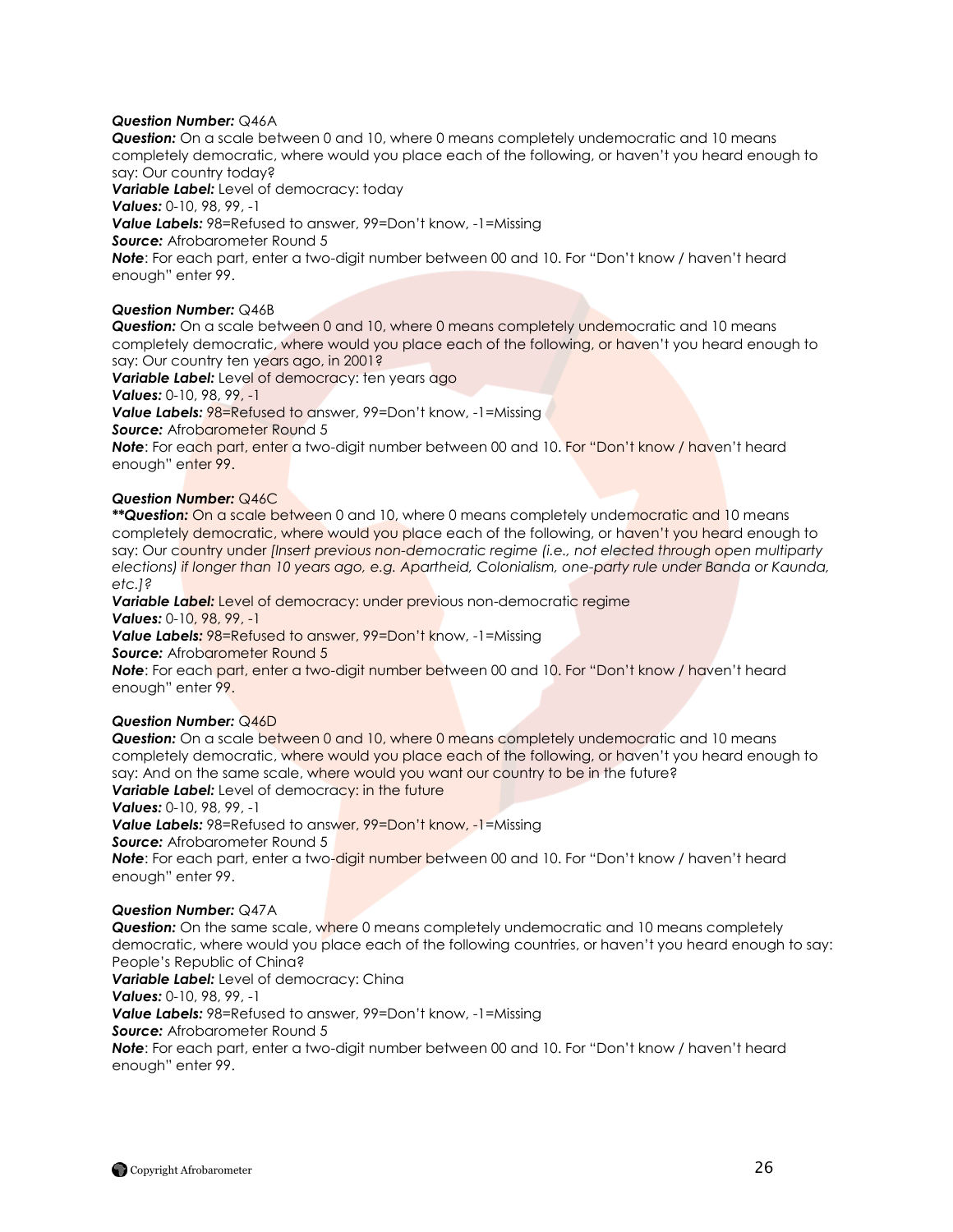# *Question Number:* Q47B

*Question:* On the same scale, where 0 means completely undemocratic and 10 means completely democratic, where would you place each of the following countries, or haven"t you heard enough to say: United States of America?

*Variable Label:* Level of democracy: USA *Values:* 0-10, 98, 99, -1 **Value Labels:** 98=Refused to answer, 99=Don't know, -1=Missing *Source:* Afrobarometer Round 5 **Note**: For each part, enter a two-digit number between 00 and 10. For "Don't know / haven't heard enough" enter 99.

# *Question Number:* Q47C

**Question:** On the same scale, where 0 means completely undemocratic and 10 means completely democratic, where would you place each of the following countries, or haven"t you heard enough to say: South Africa?

**Variable Label:** Level of democracy: South Africa *Values:* 0-10, 98, 99, -1 **Value Labels: 98=Refused to answer, 99=Don't know, -1=Missing Source:** Afrobarometer Round 5 **Note:** For each part, enter a two-digit number between 00 and 10. For "Don't know / haven't heard enough" enter 99.

# *Question Number:* Q47D

*Question:* On the same scale, where 0 means completely undemocratic and 10 means completely democratic, where would you place each of the following countries, or haven"t you heard enough to say: Zimbabwe?

*Variable Label:* Level of democracy: Zimbabwe

*Values:* 0-10, 98, 99, -1

*Value Labels:* 98=Refused to answer, 99=Don"t know, 997=Not asked, -1=Missing

**Source:** Afrobarometer Round 5

**Note**: For each part, enter a two-digit number between 00 and 10. For "Don't know / haven't heard enough" enter 99.

\* Not asked in ZIM, EGY, ALG, MRC, SUD and TUN

# *Question Number:* Q47E

*\*\*Question:* On the same scale, where 0 means completely undemocratic and 10 means completely democratic, where would you place each of the following countries, or haven't you heard enough to say: *[Insert former Colonial Power: France, Germany, Italy, Portugal, Spain or United Kingdom*]? *Variable Label:* Level of democracy: former Colonial Power

*Values:* 0-10, 98, 99, -1

*Value Labels:* 98=Refused to answer, 99=Don"t know, 997=Not asked, -1=Missing **Source:** Afrobarometer Round 5

**Note**: For each part, enter a two-digit number between 00 and 10. For "Don't know / haven't heard enough" enter 99.

\* Not asked in LIB

#### *Question Number:* Q47F\_ARB

*\*\*Question:* On the same scale, where 0 means completely undemocratic and 10 means completely democratic, where would you place each of the following countries, or haven"t you heard enough to say: Iran?

*Variable Label:* Level of democracy: Iran

*Values:* 0-10, 98, 99, 997, -1

*Value Labels:* 98=Refused to answer, 99=Don"t know, 997=Not asked, -1=Missing

*Source:* ArabBarometer

**Note**: For each part, enter a two-digit number between 00 and 10. For "Don't know / haven't heard enough" enter 99.

\*\* Only asked in ALG, EGY, MRC, SUD and TUN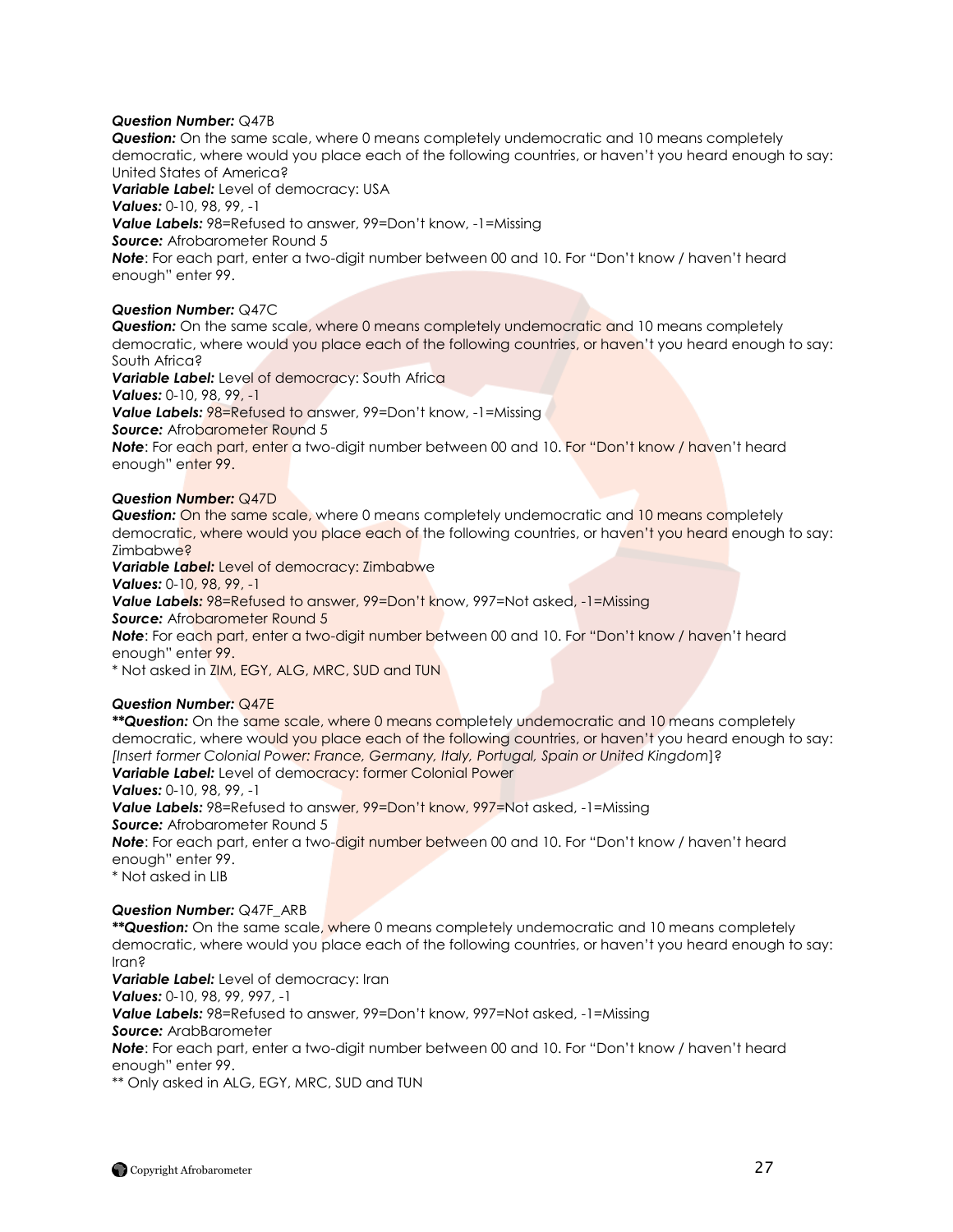#### *Question Number:* Q47G\_ARB

*\*\*Question:* On the same scale, where 0 means completely undemocratic and 10 means completely democratic, where would you place each of the following countries, or haven"t you heard enough to say: Turkey?

*Variable Label:* Level of democracy: Turkey

*Values:* 0-10, 98, 99, 997, -1

*Value Labels:* 98=Refused to answer, 99=Don"t know, 997=Not asked, -1=Missing

*Source:* ArabBarometer

**Note**: For each part, enter a two-digit number between 00 and 10. For "Don't know / haven't heard enough" enter 99.

\*\* Only asked in ALG, EGY, MRC, SUD and TUN

# *Question Number:* Q47H\_ARB

*\*\*Question:* On the same scale, where 0 means completely undemocratic and 10 means completely democratic, where would you place each of the following countries, or haven"t you heard enough to say: Saudi Arabia?

*Variable Label:* Level of democracy: Saudi Arabia

*Values:* 0-10, 98, 99, 997, -1

*Value Labels:* 98=Refused to answer, 99=Don"t know, 997=Not asked, -1=Missing

*Source:* ArabBarometer

**Note**: For each part, enter a two-digit number between 00 and 10. For "Don't know / haven't heard enough" enter 99.

\*\* Only asked in ALG, EGY, MRC, SUD and TUN

# *Question Number:* Q47I\_ARB

*\*\*Question:* On the same scale, where 0 means completely undemocratic and 10 means completely democratic, where would you place each of the following countries, or haven"t you heard enough to say: Israel?

*Variable Label:* Level of democracy: Israel *Values:* 0-10, 98, 99, 997, -1 *Value Labels:* 98=Refused to answer, 99=Don"t know, 997=Not asked, -1=Missing *Source:* ArabBarometer **Note**: For each part, enter a two-digit number between 00 and 10. For "Don't know / haven't heard enough" enter 99. \*\* Only asked in ALG, EGY, MRC, SUD and TUN

*Question Number:* Q48A

*Question:* For each of the following statements, please tell me whether you disagree or agree: The courts have the right to make decisions that people always have to abide by. **Variable Label:** Courts make binding decisions *Values:* 1-5, 9, 998, -1 **Value Labels:** 1=Strongly disagree, 2=Disagree, 3=Neither agree nor disagree, 4=Agree, 5=Strongly agree, 9=Don"t know, 998=Refused to answer, -1=Missing *Source:* Afrobarometer Round 2 **Note:** The interviewer probed for strength of opinion.

#### *Question Number:* Q48B

**Question:** For each of the following statements, please tell me whether you disagree or agree: The police always have the right to make people obey the law.

*Variable Label:* People must obey the law

*Values:* 1-5, 9, 998, -1

**Value Labels:** 1=Strongly disagree, 2=Disagree, 3=Neither agree nor disagree, 4=Agree, 5=Strongly agree, 9=Don"t know, 998=Refused to answer, -1=Missing

*Source:* Afrobarometer Round 2

*Note:* The interviewer probed for strength of opinion.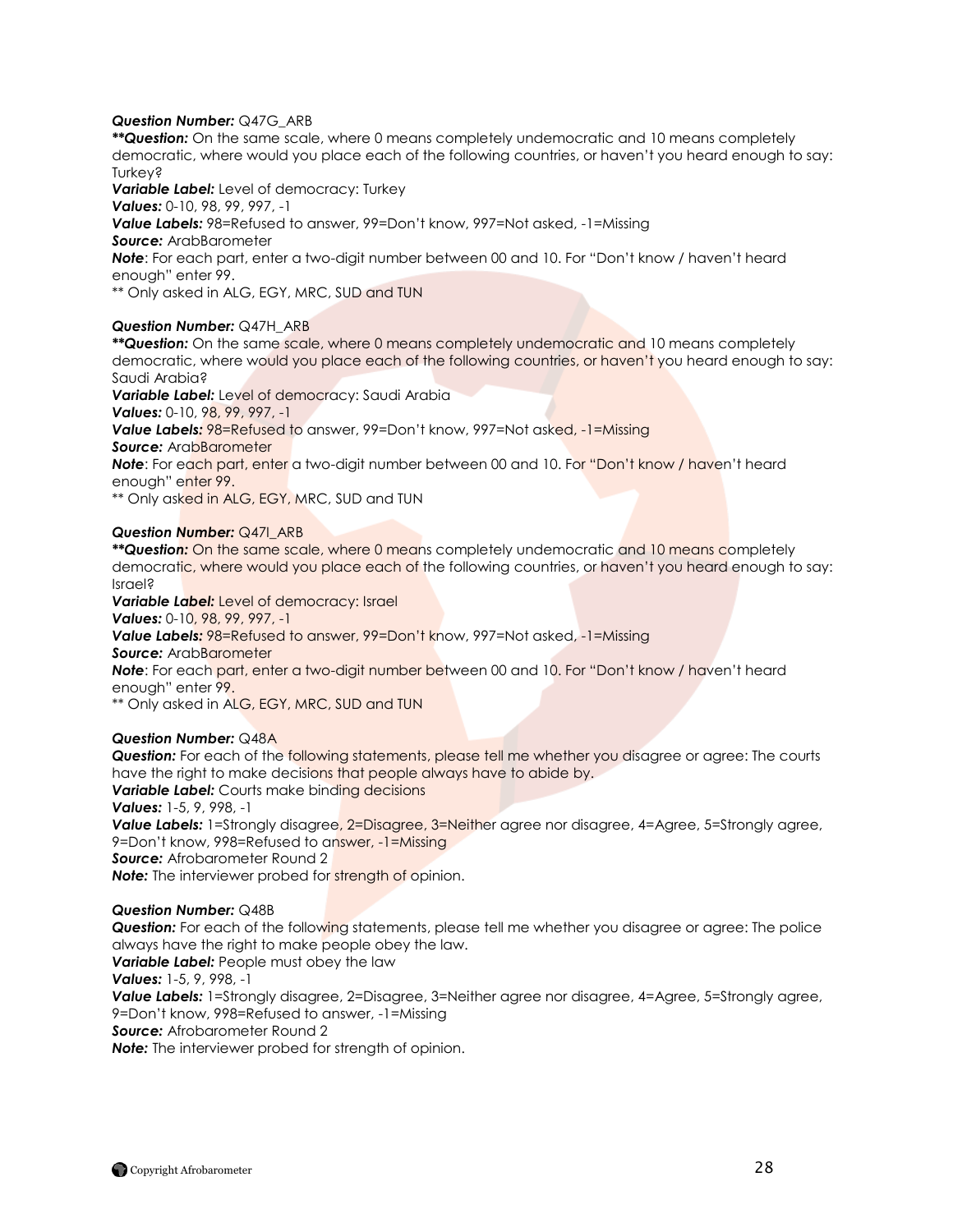# *Question Number:* Q48C

*Question:* For each of the following statements, please tell me whether you disagree or agree: The tax authorities always have the right to make people pay taxes.

*Variable Label:* People must pay taxes

*Values:* 1-5, 9, 998, -1

**Value Labels:** 1=Strongly disagree, 2=Disagree, 3=Neither agree nor disagree, 4=Agree, 5=Strongly agree, 9=Don"t know, 998=Refused to answer, -1=Missing

*Source:* Afrobarometer Round 2

*Note:* The interviewer probed for strength of opinion.

# *Question Number:* Q49

*Question:* Which of the following statements is closest to your view? Choose Statement 1 or Statement 2. Statement 1: It is important to obey the government in power, no matter who you voted for.

Statement 2: It is not necessary to obey the laws of a government that you did not vote for.

*Variable Label:* Obey government always vs. only if vote for it

# *Values:* 1-5, 9, 998, -1

**Value Labels:** 1=Agree very strongly with Statement 1, 2=Agree with Statement 1, 3=Agree with Statement 2, 4=Agree very strongly with Statement 2, 5=Agree with neither, 9=Don't know, 998=Refused to answer, -1=Missing

# **Source:** Afrobarometer Round 5

**Note:** Interviewer probed for strength of opinion asking "Do you agree or agree very strongly?"

# *Question Number:* Q50

*Question:* Which of the following statements is closest to your view? Choose Statement 1 or Statement 2. Statement 1: Citizens must pay their taxes to the government in order for our country to develop. Statement 2: The government can find enough resources for development from other sources without having to tax the people.

**Variable Label:** Citizens must pay taxes vs. no need to tax the people

*Values:* 1-5, 9, 998, -1

**Value Labels:** 1=Agree very strongly with Statement 1, 2=Agree with Statement 1, 3=Agree with Statement 2, 4=Agree very strongly with Statement 2, 5=Agree with neither, 9=Don't know, 997=Not asked, 998=Refused to answer, -1=Missing

**Source:** Afrobarometer Round 5

**Note:** Interviewer probed for strength of opinion asking "Do you agree or agree very strongly?"

\* Not asked in EGY, ALG, MRC, SUD and TUN

# *Question Number:* Q51

**Question:** Which of the following statements is closest to your view? Choose Statement 1 or Statement 2. Statement 1: It is better to pay higher taxes, if it means that there will be more services provided by government

Statement 2: It is better to pay lower taxes, even if it means there will be fewer services provided by government.

**Variable Label**: Higher taxes with more gov't services vs. lower taxes with fewer gov't services *Values:* 1-5, 9, 998, -1

**Value Labels:** 1=Agree very strongly with Statement 1, 2=Agree with Statement 1, 3=Agree with Statement 2, 4=Agree very strongly with Statement 2, 5=Agree with neither, 9=Don't know, 997=Not asked, 998=Refused to answer, -1=Missing

*Source:* Afrobarometer Round 5

**Note:** Interviewer probed for strength of opinion asking "Do you agree or agree very strongly?"

\* Not asked in EGY, ALG, MRC, SUD and TUN

# *Question Number:* Q52A

*Question:* In your opinion, how often, in this country: Does the news media abuse its freedoms by printing or saying things it knows are not true?

*Variable Label:* How often news media abuse its freedom

*Values:* 0-3, 9, 998, -1

**Value Labels:** 0=Never, 1=Rarely, 2=Often, 3=Always, 9=Don't know, 998=Refused to answer, -1=Missing **Source:** Afrobarometer Round 5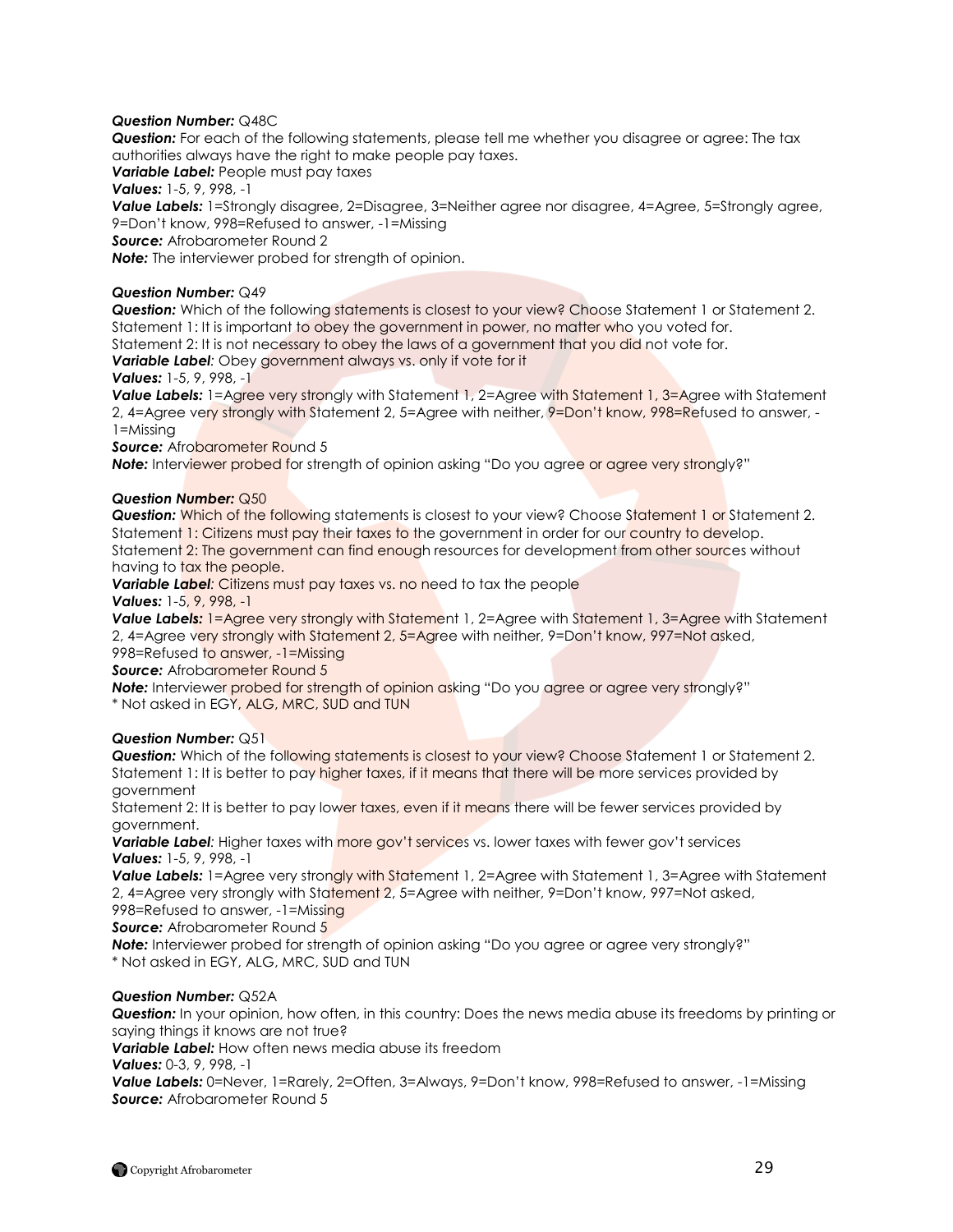*Question Number:* Q52B *Question:* In your opinion, how often, in this country: Does competition between political parties lead to violent conflict? *Variable Label:* How often party competition leads to conflict *Values:* 0-3, 9, 998, -1 *Value Labels:* 0=Never, 1=Rarely, 2=Often, 3=Always, 9=Don"t know, 997=Not asked, 998=Refused to answer, -1=Missing **Source:** Afrobarometer Round 2 \* Not asked in SWZ *Question Number:* Q52C *\*\*Question:* In your opinion, how often, in this country: Does the President ignore the courts and laws of the country? **Variable Label:** How often president ignores laws *Values:* 0-3, 9, 998, -1 Value Labels: 0=Never, 1=Rarely, 2=Often, 3=Always, 9=Don't know, 998=Refused to answer, -1=Missing **Source:** Afrobarometer Round 2 *Question Number:* Q52D **Question:** In your opinion, how often, in this country: Are opposition parties or their supporters silenced by the government? **Variable Label:** How often opposition parties silenced by government *Values:* 0-3, 9, 998, -1 *Value Labels:* 0=Never, 1=Rarely, 2=Often, 3=Always, 9=Don"t know, 997=Not asked, 998=Refused to answer, -1=Missing **Source:** Afrobarometer Round 5 \* Not asked in SWZ *Question Number:* Q52E *\*\*Question:* In your opinion, how often, in this country: Does the President ignore parliament and just do

what he wants? *Variable Label:* How often president ignore parliament *Values:* 0-3, 9, 998, -1 *Value Labels:* 0=Never, 1=Rarely, 2=Often, 3=Always, 9=Don"t know, 997=Not asked, 998=Refused to answer, -1=Missing **Source:** Afrobarometer Round 5 \* Not asked in MAD

*Question Number:* Q53

**Question:** In this country, how effective is the news media in revealing government mistakes and corruption? **Variable Label:** How effective the news media reveals government mistakes and corruption *Values:* 0-3, 9, 998, -1 **Value Labels:** 0= Not at all effective, 1= Not very effective, 2= Somewhat effective, 3= Very effective, 9=Don"t know, 998=Refused to answer, -1=Missing **Source:** Afrobarometer Round 5

# *Question Number:* Q54

*Question:* During election campaigns in this country, how much do you personally fear becoming a victim of political intimidation or violence? *Variable Label:* How much fear political intimidation or violence *Values:* 0-3, 9, 998, -1 *Value Labels:* 0=A lot, 1=Somewhat, 2=A little bit, 3=Not at all, 9=Don"t know, 998=Refused to answer, - 1=Missing. *Source:* Afrobarometer Round 4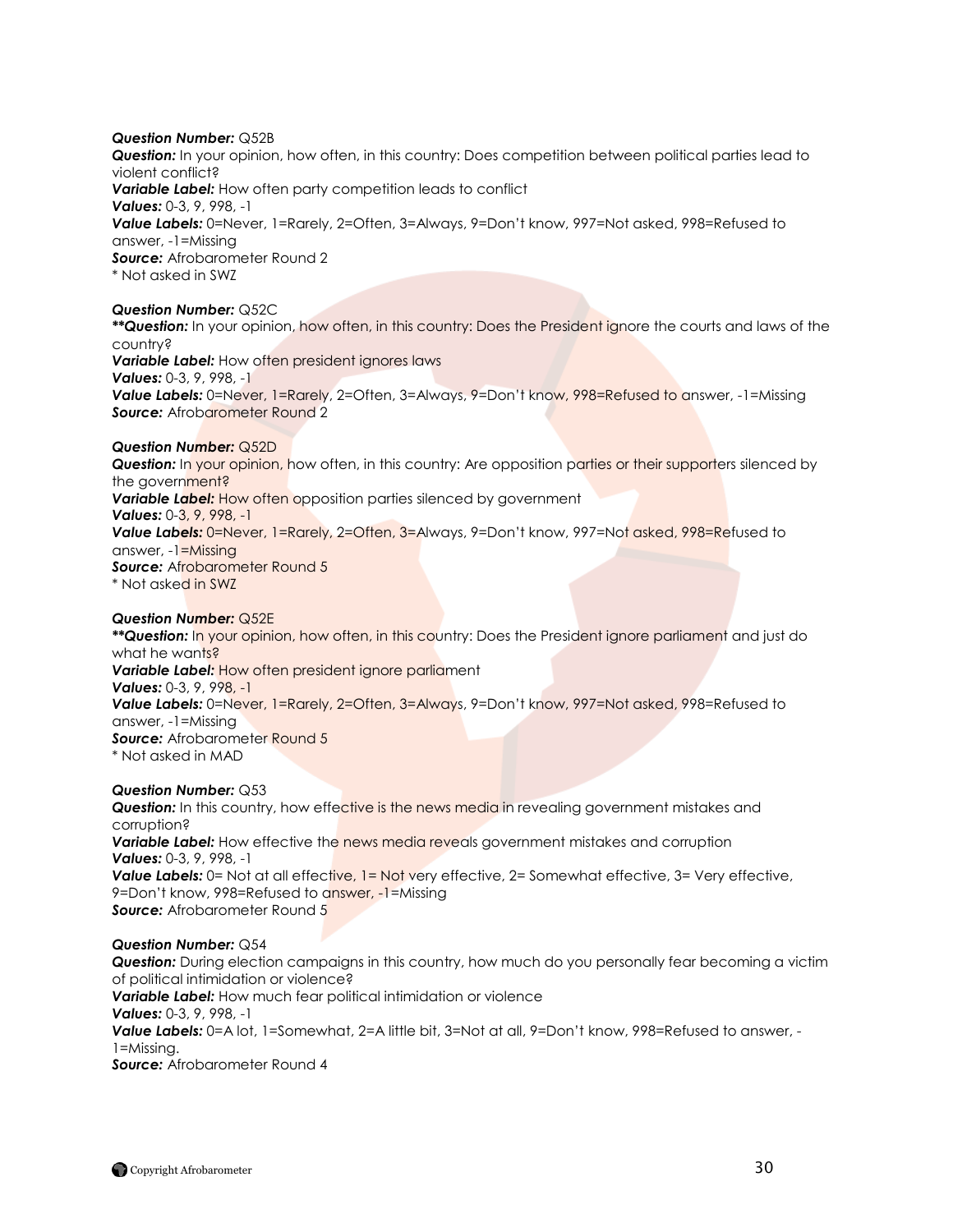### *Question Number:* Q55

**Question:** How likely do you think it is that powerful people can find out how you voted, even though there is supposed to be a secret ballot in this country? *Variable Label:* How likely powerful find out your vote *Values:* 0-3, 9, 998, -1 **Value Labels:** 0=Not at all likely, 1=Not very likely, 2=Somewhat likely, 3=Very likely, 9=Don't know, 998=Refused to answer, -1=Missing. *Source:* Afrobarometer Round 4

#### *Question Number:* Q56A

**Question:** In your opinion, how often, in this country:: do people have to be careful of what they say about politics?

**Variable Label:** How often careful what you say

*Values:* 0-3, 9, 998, -1

**Value Labels:** 0=Never, 1=Rarely, 2=Often, 3=Always, 9=Don't know, 998=Refused to answer, -1=Missing *Source:* SAB

### *Question Number:* Q56B

**Question:** In your opinion, how often, in this country: Are people treated unequally under the law? **Variable Label:** How often people treated unequally *Values:* 0-3, 9, 998, -1 Value Labels: 0=Never, 1=Rarely, 2=Often, 3=Always, 9=Don't know, 998=Refused to answer, -1=Missing **Source:** Afrobarometer Round 2

#### *Question Number:* Q56C

**Question:** In your opinion, how often, in this country: Are women treated unequally by traditional leaders? **Variable Label:** How often women treated unequally by traditional leaders *Values:* 0-3, 9, 998, -1 *Value Labels:* 0=Never, 1=Rarely, 2=Often, 3=Always, 9=Don"t know, 997=Not asked, 998=Refused to answer, -1=Missing **Source:** Afrobarometer Round 5

\*Not asked in CVE and MAU

#### *Question Number:* Q56D

**Question:** In your opinion, how often, in this country: Are women treated unequally by the police and courts?

*Variable Label:* How often women treated unequally by police and courts *Values:* 0-3, 9, 998, -1 Value Labels: 0=Never, 1=Rarely, 2=Often, 3=Always, 9=Don't know, 998=Refused to answer, -1=Missing **Source:** Afrobarometer Round 5

#### *Question Number:* Q56E

**Question:** In your opinion, how often, in this country: Are women treated unequally by employers? **Variable Label:** How often women treated unequally by employers *Values:* 0-3, 9, 998, -1 **Value Labels:** 0=Never, 1=Rarely, 2=Often, 3=Always, 9=Don't know, 998=Refused to answer, -1=Missing **Source:** Afrobarometer Round 5

#### *Question Number:* Q56F

*Question:* In your opinion, how often, in this country: Do officials who commit crimes go unpunished? **Variable Label:** How often officials unpunished *Values:* 0-3, 9, 998, -1

**Value Labels:** 0=Never, 1=Rarely, 2=Often, 3=Always, 9=Don't know, 998=Refused to answer, -1=Missing *Source:* Afrobarometer Round 4

#### *Question Number:* Q56G

**Question:** In your opinion, how often, in this country: Do ordinary people who break the law go unpunished?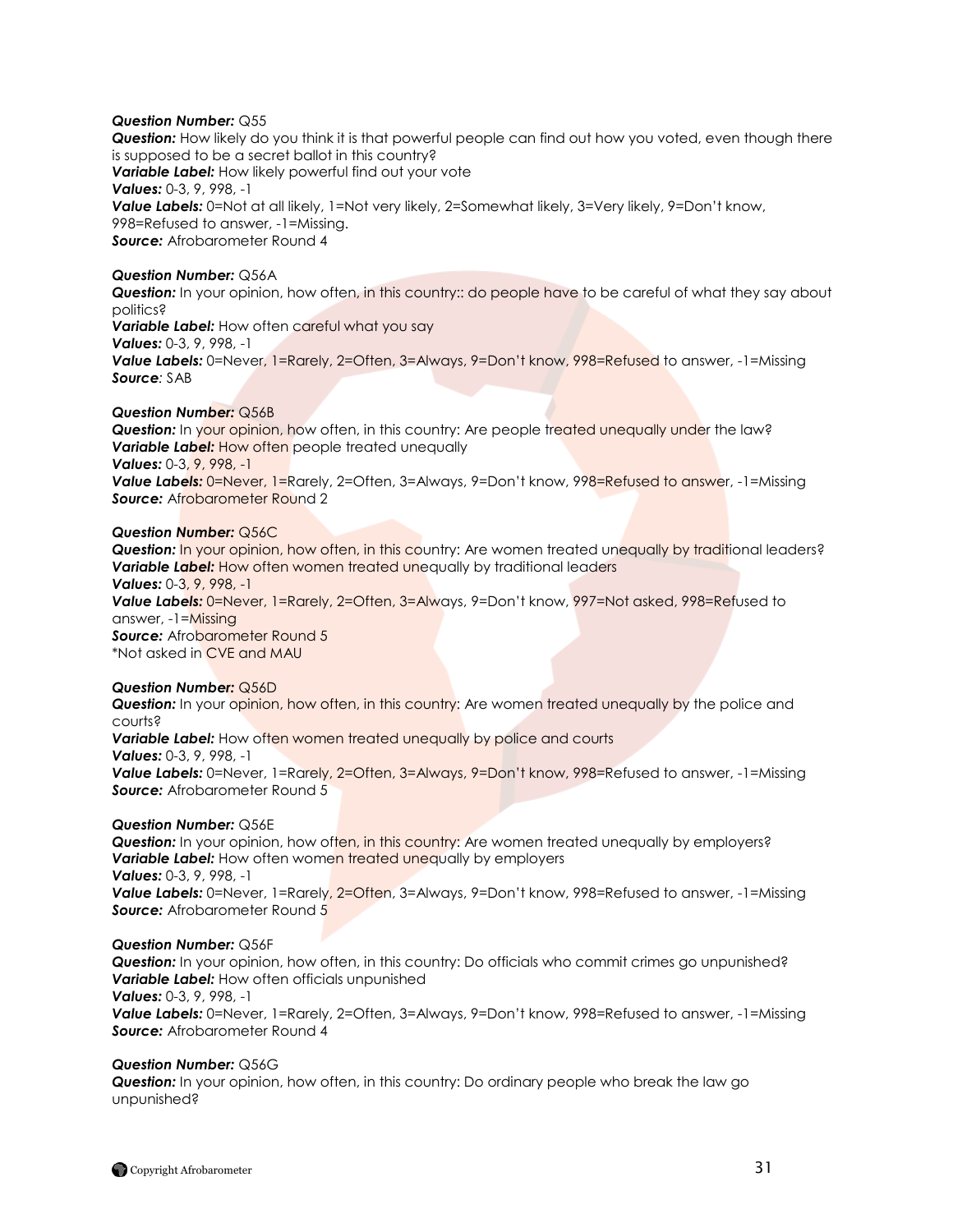*Variable Label:* How often ordinary people unpunished *Values:* 0-3, 9, 998, -1 Value Labels: 0=Never, 1=Rarely, 2=Often, 3=Always, 9=Don't know, 998=Refused to answer, -1=Missing **Source:** Afrobarometer Round 4

# *Question Number:* Q56H

*Question:* In your opinion, how often, in this country: Do people obtain household services, like water or electricity, without paying for them?

*Variable Label:* How often obtain household services without paying

*Values:* 0-3, 9, 998, -1

Value Labels: 0=Never, 1=Rarely, 2=Often, 3=Always, 9=Don't know, 998=Refused to answer, -1=Missing **Source:** Afrobarometer Round 5

# *Question Number:* Q56I

**Question:** In your opinion, how often, in this country: Do people avoid paying the taxes that they owe the government?

*Variable Label:* How often avoid paying taxes

*Values:* 0-3, 9, 998, -1

**Value Labels:** 0=Never, 1=Rarely, 2=Often, 3=Always, 9=Don't know, 998=Refused to answer, -1=Missing **Source:** Afrobarometer Round 5

# *Question Number:* Q57

*Question:* Let me ask you again about the most essential characteristics of democracy. If you have to choose only one of the things that I am going to read, which one would you choose as the most essential characteristic of democracy?

**Variable Label:** Essential characteristics of democracy: legislature, government, people etc. *Values:* 1-4, 8, 9, 998, -1

*\*\*Value Labels:* 1= The legislature closely monitors the actions of the President, 2= Government provides basic necessities, like food, clothing and shelter, for everyone, 3= People are free to form organizations to influence government and public affairs, 4= Public services, such as roads, water or sewerage, work well and do not break down, 8= None of these, 9=Don"t know, 998=Refused to answer, -1=Missing **Source:** Afrobarometer Round 5

#### *Question Number:* Q58

*Question:* And here is another list. Which one of these things would you choose as the most essential characteristic of democracy?

*Variable Label:* Essential characteristics of democracy: participation, no corruption, courts etc. *Values:* 1-4, 8, 9, 998, -1

**Value Labels:** 1= People are free to take part in demonstrations and protests, 2= Politics is clean and free of corruption, 3= The court protects ordinary people if the government mistreats them, 4= People receive aid from government, such as food parcels, when they are in need, 8= None of these, 9=Don't know, 998=Refused to answer, -1=Missing **Source:** Afrobarometer Round 5

# *Question Number:* Q59A

*\*\*Question:* How much do you trust each of the following, or haven"t you heard enough about them to say: The President/Prime Minister?

*Variable Label:* Trust key leadership figure (President/Prime Minister)

*Values:* 0-3, 9, 998, -1

**Value Labels:** 0=Not at all, 1=Just a little, 2=Somewhat, 3=A lot, 9=Don't know/Haven't heard enough, 997=Not asked, 998=Refused to answer, -1=Missing

*Source:* Zambia96

\* The question asked about the most powerful leadership role, whether the President or the Prime Minister. If there was a secondary leader, those are included in country-specific data sets.

\* The following countries asked about their President: ALG, BDI, BEN, BFO, BOT, CAM, CDI, CVE, EGY, GHA, GUI, KEN, LIB, MAD, MLI, MLW, MOZ, NAM, NGR, NIG, SAF, SEN, SRL, SUD, TAN, TOG, UGA, ZAM, ZIM

\* The following countries asked about their Prime Minister: LES, MAU, MRC, TUN

\* Not asked in SWZ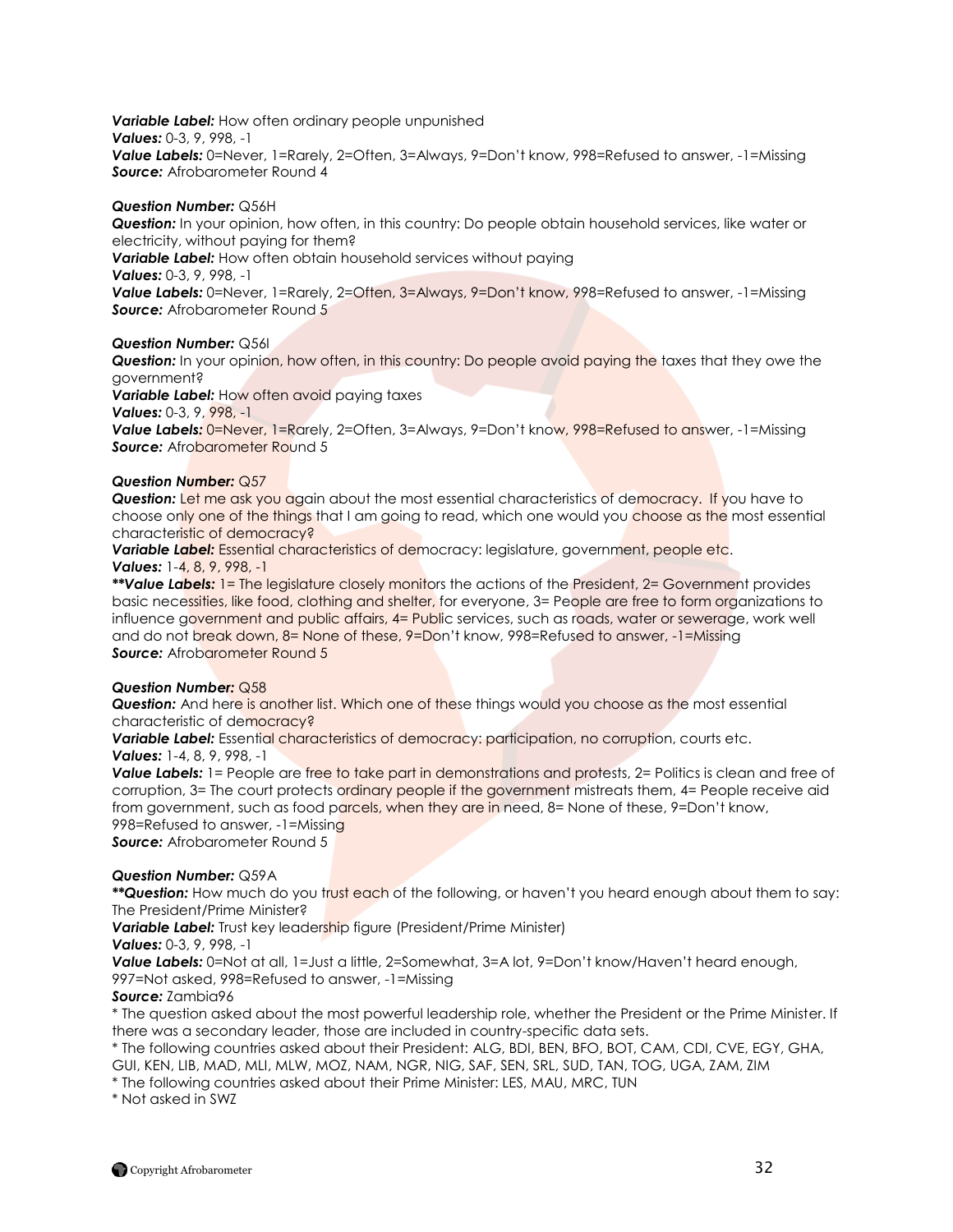### *Question Number:* Q59B

*\*\*Question:* How much do you trust each of the following, or haven"t you heard enough about them to say: Parliament?

*Variable Label:* Trust parliament/national assembly *Values:* 0-3, 9, 998, -1 Value Labels: 0=Not at all, 1=Just a little, 2=Somewhat, 3=A lot, 9=Don't know/Haven't heard enough, 997=Not asked, 998=Refused to answer, -1=Missing *Source:* Adapted from Zambia96 \* Not asked in MAD

# *Question Number:* Q59C

*\*\*Question:* How much do you trust each of the following, or haven"t you heard enough about them to say: The Electoral Commission of [country]? *Variable Label: Trust national electoral commission Values:* 0-3, 9, 997, 998, -1 **Value Labels:** 0=Not at all, 1=Just a little, 2=Somewhat, 3=A lot, 9=Don't know/Haven't heard enough, 997=Not asked, 998=Refused to answer, -1=Missing **Source:** Adapted from Zambia96 \* Not asked in MAD, MRC and TUN

#### *Question Number:* Q59D

*\*\*Question:* How much do you trust each of the following, or haven"t you heard enough about them to say: The [Tax Department]? **Variable Label:** Trust tax department *Values:* 0-3, 9, 998, -1 Value Labels: 0=Not at all, 1=Just a little, 2=Somewhat, 3=A lot, 9=Don't know/Haven't heard enough, 998=Refused to answer, -1=Missing **Source:** Afrobarometer Round 5

### *Question Number:* Q59E

*\*\*Question:* How much do you trust each of the following, or haven"t you heard enough about them to say: Your Metropolitan, Municipal or District Assembly? *Variable Label:* Trust your elected local government council *Values:* 0-3, 9, 998, -1 **Value Labels:** 0=Not at all, 1=Just a little, 2=Somewhat, 3=A lot, 9=Don't know/Haven't heard enough, 998=Refused to answer, -1=Missing **Source:** Adapted from Zambia96

#### *Question Number:* Q59F

**Question:** How much do you trust each of the following, or haven't you heard enough about them to say: The Ruling Party? **Variable Label:** Trust the ruling party *Values:* 0-3, 9, 998, -1 **Value Labels:** 0=Not at all, 1=Just a little, 2=Somewhat, 3=A lot, 9=Don't know/Haven't heard enough, 997=Not asked, 998=Refused to **answer, -1**=Missing **Source:** Adapted from Zambia96 \* Not asked in SWZ

#### *\*\*Question Number:* Q59G

**Question:** How much do you trust each of the following, or haven't you heard enough about them to say: Opposition Political Parties? *Variable Label: Trust opposition political parties Values:* 0-3, 9, 998, -1 **Value Labels:** 0=Not at all, 1=Just a little, 2=Somewhat, 3=A lot, 9=Don't know/Haven't heard enough, 997=Not asked, 998=Refused to answer, -1=Missing *Source:* Adapted from Zambia 96 \* Not asked in SWZ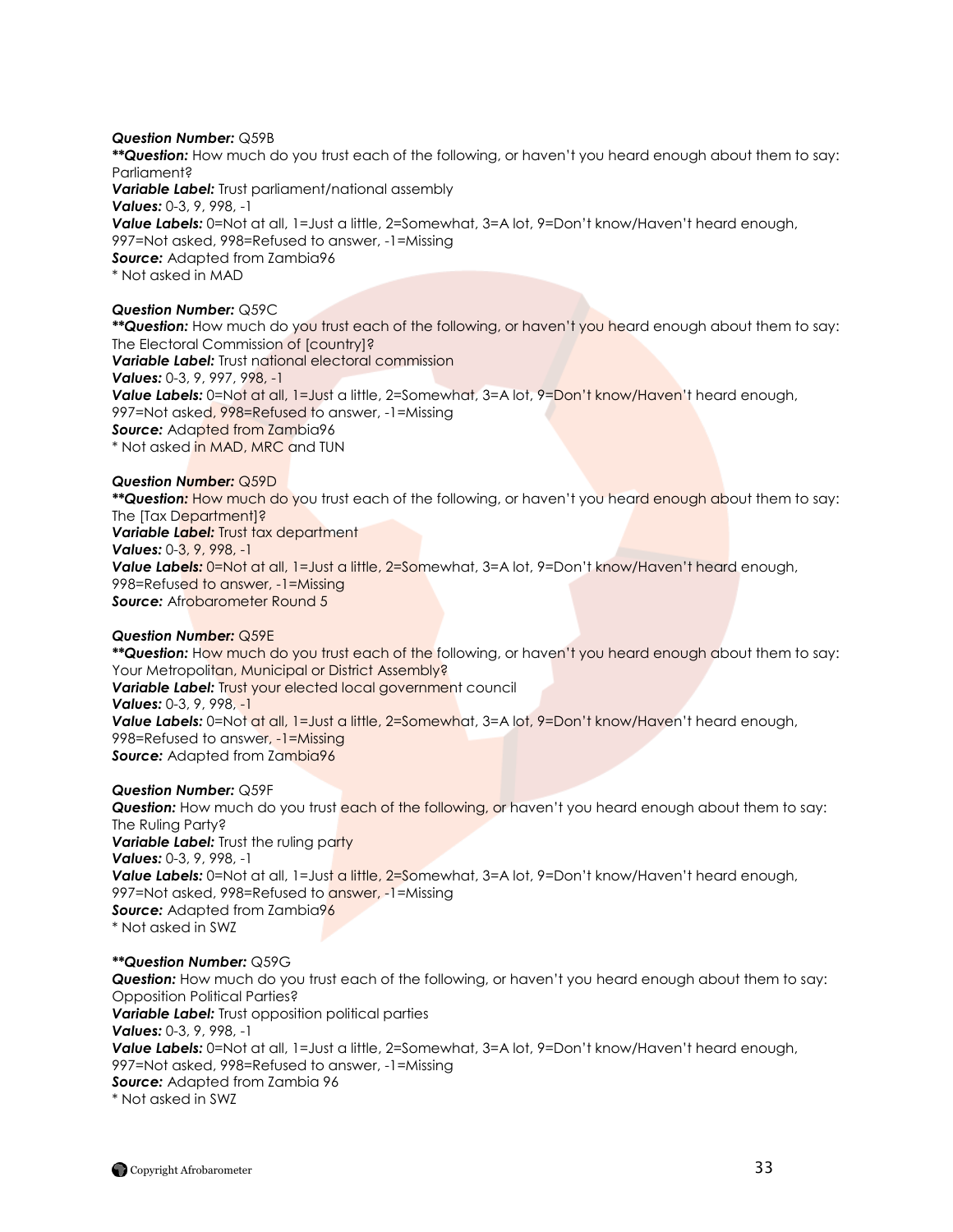# *Question Number:* Q59H

*Question:* How much do you trust each of the following, or haven"t you heard enough about them to say: The Police? **Variable Label:** Trust police *Values:* 0-3, 9, 998, -1 Value Labels: 0=Not at all, 1=Just a little, 2=Somewhat, 3=A lot, 9=Don't know/Haven't heard enough, 998=Refused to answer, -1=Missing *Source:* Zambia 96

### *Question Number:* Q59I

**Question:** How much do you trust each of the following, or haven't you heard enough about them to say: The army? **Variable Label:** Trust army *Values:* 0-3, 9, 998, -1 Value Labels: 0=Not at all, 1=Just a little, 2=Somewhat, 3=A lot, 9=Don't know/Haven't heard enough, 998=Refused to answer, -1=Missing **Source:** Afrobarometer Round 5

# *Question Number:* Q59J

**Question:** How much do you trust each of the following, or haven't you heard enough about them to say: Courts of law?

**Variable Label:** Trust courts of law

*Values:* 0-3, 9, 998, -1

Value Labels: 0=Not at all, 1=Just a little, 2=Somewhat, 3=A lot, 9=Don't know/Haven't heard enough, 998=Refused to answer, -1=Missing *Source:* Zambia 96

# *Question Number:* Q60A

*\*\*Question:* How many of the following people do you think are involved in corruption, or haven"t you heard enough about them to say: The President/Prime Minister and Officials in his Office? **Variable Label:** Corruption: office of the President/Prime Minister

*Values:* 0-3, 9, 997, 998, -1

*Value Labels:* 0=None, 1=Some of them, 2=Most of them, 3=All of them, 9=Don"t know, 997=Not asked, 998=Refused to answer,

# -1=Missing

*Source:* SAB

\* The question asked about the office of most powerful leadership figure, whether the President or the Prime Minister.

\* The following countries asked about the Presidency Office: ALG, BDI, BEN, BFO, BOT, CAM, CDI, CVE, EGY, GHA, GUI, KEN, LIB, MAD, MLI, MLW, MOZ, NAM, NGR, NIG, SAF, SEN, SRL, SUD, TAN, TOG, UGA, ZAM, ZIM \* The following countries asked about the office of the Prime Minister: LES, MAU, MRC, SWZ, TUN \* Not asked in MRC

# *Question Number:* Q60B

*\*\*Question:* How many of the following people do you think are involved in corruption, or haven"t you heard enough about them to say: Members of Parliament?

*Variable Label:* Corruption: Members of Parliament

# *Values:* 0-3, 9, 998, -1

*Value Labels:* 0=None, 1=Some of them, 2=Most of them, 3=All of them, 9=Don"t know, 997=Not asked, 998=Refused to answer,

-1=Missing.

*Source:* SAB

\* Not asked in MAD

# *Question Number:* Q60C

**Question:** How many of the following people do you think are involved in corruption, or haven't you heard enough about them to say: Government Officials?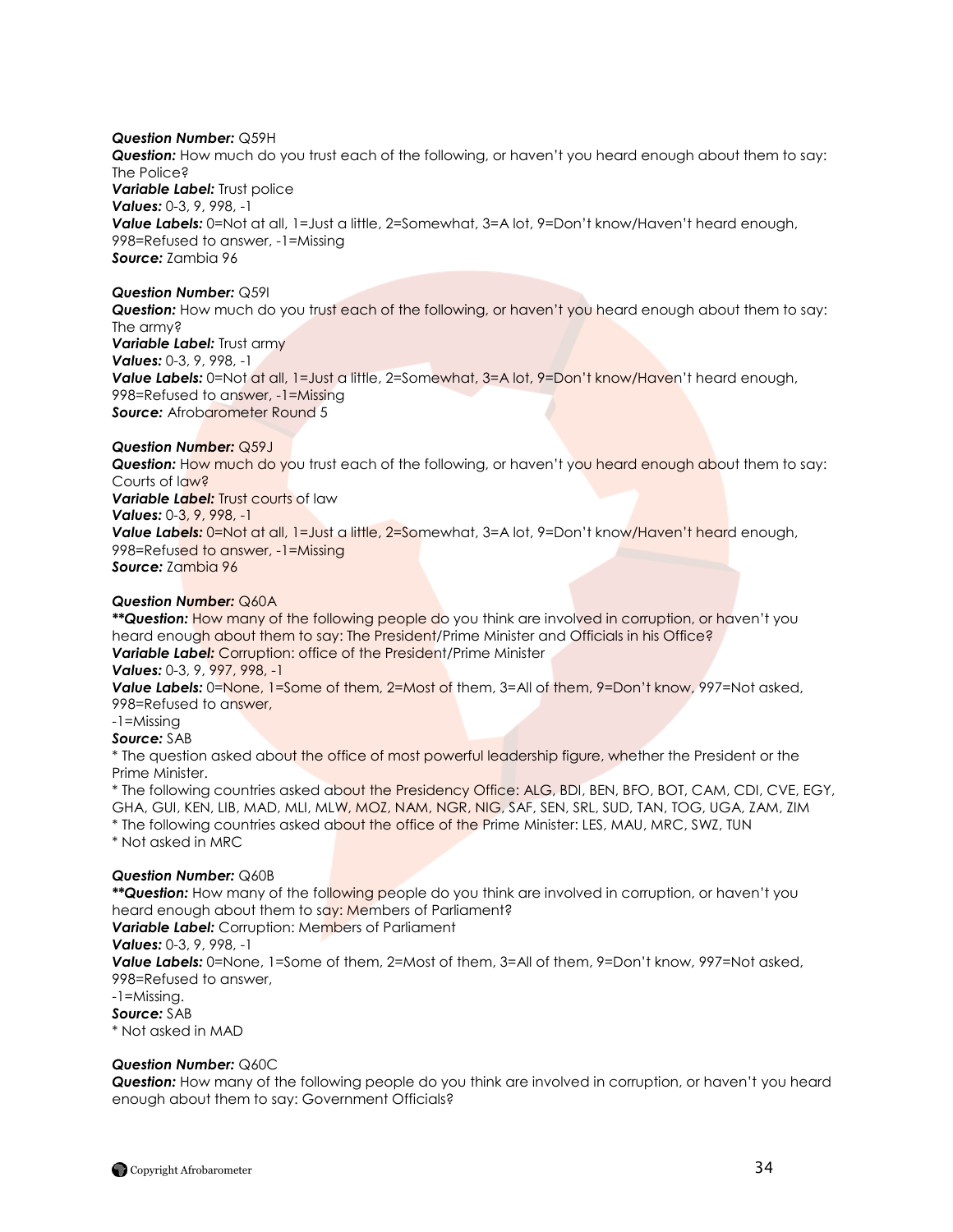*Variable Label:* Corruption: government officials *Values:* 0-3, 9, 998, -1 *Value Labels:* 0=None, 1=Some of them, 2=Most of them, 3=All of them, 9=Don"t know, 998=Refused to answer, -1=Missing. *Source:* Afrobarometer Round 4

### *Question Number:* Q60D

*\*\*Question:* How many of the following people do you think are involved in corruption, or haven"t you heard enough about them to say: Local government councilors? *Variable Label:* Corruption: local government councilors

# *Values:* 0-3, 9, 998, -1

*Value Labels:* 0=None, 1=Some of them, 2=Most of them, 3=All of them, 9=Don"t know, 997=Not asked, 998=Refused to answer,

-1=Missing

*Source:* SAB

\* Not asked in EGY

# *Question Number:* Q60E

**Question:** How many of the following people do you think are involved in corruption, or haven't you heard enough about them to say: Police?

**Variable Label: Corruption: police** 

# *Values:* 0-3, 9, 998, -1

*Value Labels:* 0=None, 1=Some of them, 2=Most of them, 3=All of them, 9=Don"t know, 998=Refused to answer,

-1=Missing

# *Source:* SAB

# *Question Number:* Q60F

*\*\*Question:* How many of the following people do you think are involved in corruption, or haven"t you heard enough about them to say: Tax Officials (e.g. Ministry of Finance officials or Local Government tax collectors)

**Variable Label:** Corruption: tax officials

# *Values:* 0-3, 9, 998, -1

*Value Labels:* 0=None, 1=Some of them, 2=Most of them, 3=All of them, 9=Don"t know, 998=Refused to answer,

-1=Missing *Source:* SAB

#### *Question Number:* Q60G

**Question:** How many of the following people do you think are involved in corruption, or haven't you heard enough about them to say: Judges and Magistrates?

*Variable Label: Corruption: judges and magistrates* 

*Values:* 0-3, 9, 998, -1

*Value Labels:* 0=None, 1=Some of them, 2=Most of them, 3=All of them, 9=Don"t know, 998=Refused to answer,

-1=Missing *Source:* SAB

# *Question Number:* Q61A

*Question:* In the past year, how often, (if ever, have you had to pay a bribe, give a gift, or do a favor to government officials in order to: Get a document or a permit?

# *Variable Label:* Pay bribe for: document or permit

*Values:* 0-3, 7, 9, 998, -1

**Value Labels:** 0=Never, 1=Once or twice, 2=A few times, 3=Often, 7=No experience with this in the past year, 9=Don"t know, 998=Refused to answer, -1=Missing *Source:* NDB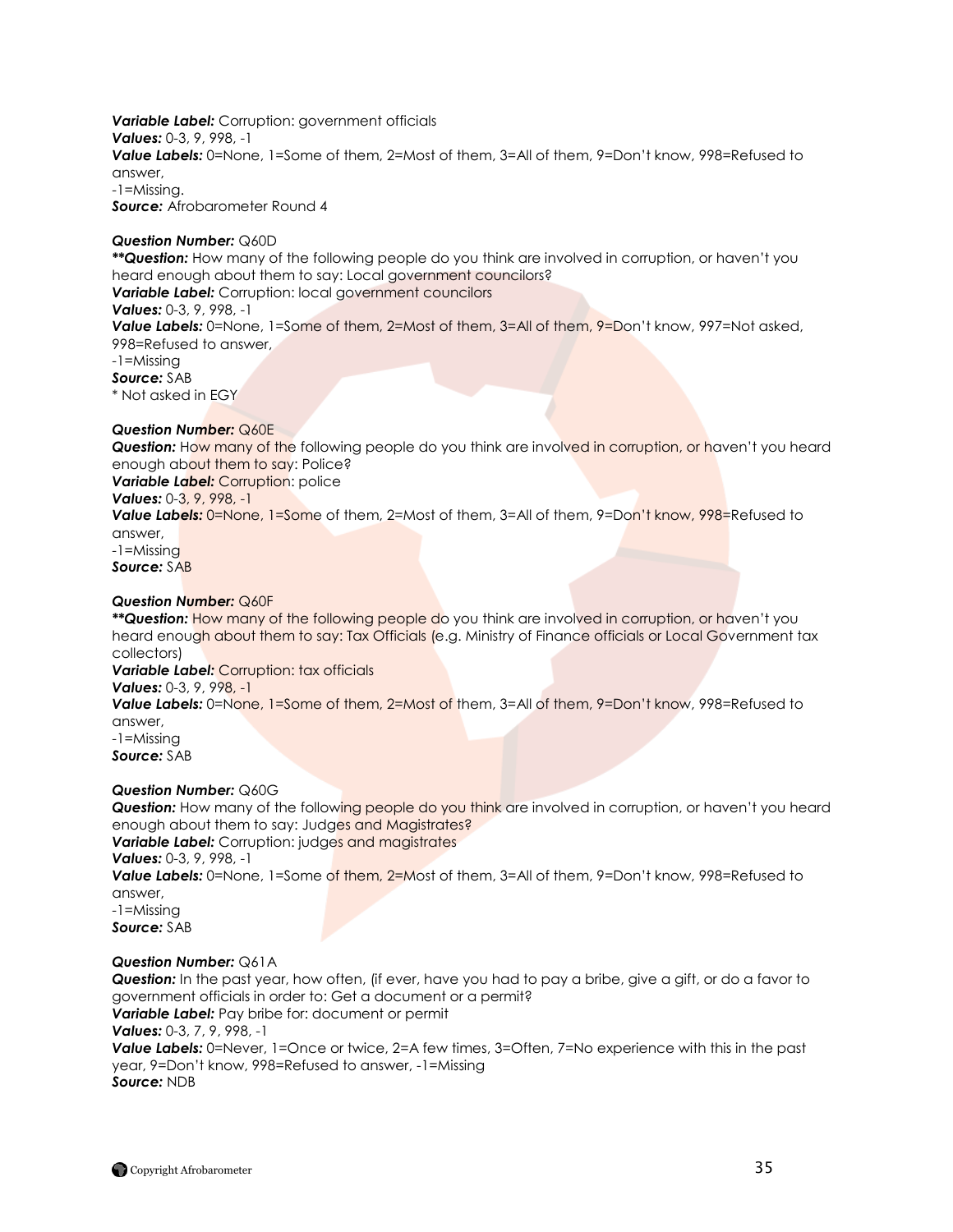### *Question Number:* Q61B

*Question:* In the past year, how often, if ever, have you had to pay a bribe, give a gift, or do a favor to government officials in order to: Get water or sanitation services? *Variable Label:* Pay bribe for: water or sanitation services *Values:* 0-3, 7, 9, 998, -1 **Value Labels:** 0=Never, 1=Once or twice, 2=A few times, 3=Often, 7=No experience with this in the past year, 9=Don"t know, 998=Refused to answer, -1=Missing *Source:* NDB

#### *Question Number:* Q61C

*Question:* In the past year, how often, if ever, have you had to pay a bribe, give a gift, or do a favor to government officials in order to: Get treatment at a local health clinic or hospital? *Variable Label:* Pay bribe for: treatment at local health clinic or hospital

*Values:* 0-3, 7, 9, 998, -1

**Value Labels:** 0=Never, 1=Once or twice, 2=A few times, 3=Often, 7=No experience with this in the past year, 9=Don"t know, 998=Refused to answer, -1=Missing **Source:** Afrobarometer Round 5

#### *Question Number:* Q61D

**Question:** In the past year, how often, if ever, have you had to pay a bribe, give a gift, or do a favor to government officials in order to: Avoid a problem with the police (like passing a checkpoint or avoiding a fine or arrest)?

*Variable Label:* Pay bribe for: avoid problem with police

*Values:* 0-3, 7, 9, 998, -1

**Value Labels:** 0=Never, 1=Once or twice, 2=A few times, 3=Often, 7=No experience with this in the past year, 9=Don"t know, 998=Refused to answer, -1=Missing *Source:* NDB

#### *Question Number:* Q61E

*Question:* In the past year, how often, if ever, have you had to pay a bribe, give a gift, or do a favor to government officials in order to: Get a place in a primary school for a child? *Variable Label:* Pay bribe for: school placement *Values:* 0-3, 7, 9, 998, -1

**Value Labels:** 0=Never, 1=Once or twice, 2=A few times, 3=Often, 7=No experience with this in the past year, 9=Don"t know, 998=Refused to answer, -1=Missing **Source:** Afrobarometer Round 5

#### *Question Number:* Q61F

*\*\*Question:* And during the last national election in [20xx], how often, if ever did a candidate or someone from a political party offer you something, like food or a gift or money, in return for your vote? *Variable Label:* Election incentives offered *Values:* 0-3, 9, 998, -1

*Value Labels:* 0=Never, 1=Once or twice, 2=A few times, 3=Often, 9=Don"t know, 998=Refused to answer, - 1=Missing

*Source:* Afrobarometer Round 5

#### *Question Number:* Q62A

*\*\*Question:* How much of the time do you think the following try their best to listen to what people like you have to say: Members of Parliament? *Variable Label:* MPs listen *Values:* 0-3, 9, 998, -1 *Value Labels:* 0=Never 1=Only sometimes, 2=Often, 3=Always, 9=Don"t know, 997=Not asked, 998=Refused to answer, -1=Missing **Source:** Afrobarometer Round 3 \* Not asked in MAD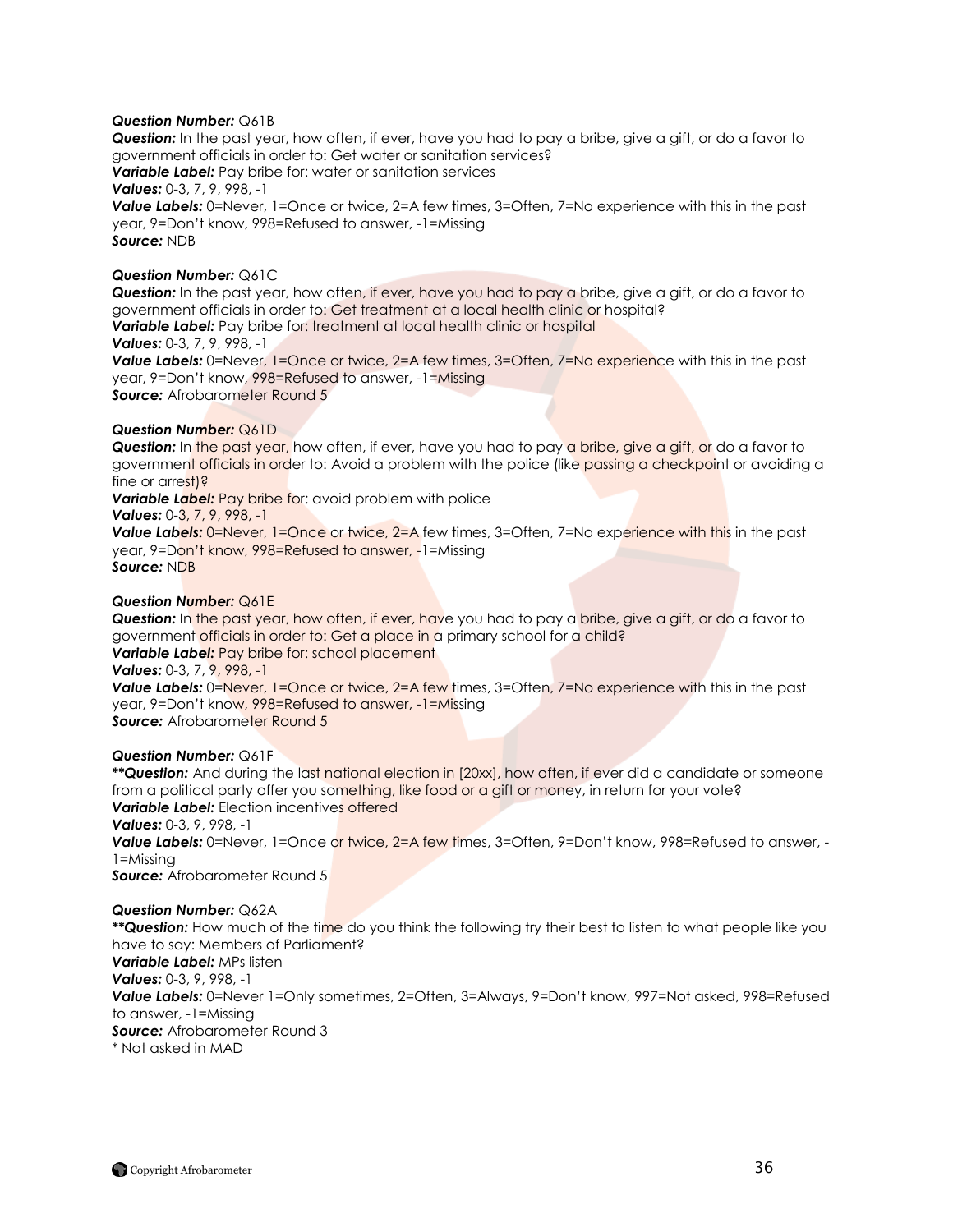## *Question Number:* Q62B

*\*\*Question:* How much of the time do you think the following try their best to listen to what people like you have to say: Local government councilors?

*Variable Label:* Local government councilors listen

*Values:* 0-3, 9, 998, -1

*Value Labels:* 0=Never 1=Only sometimes, 2=Often, 3=Always, 9=Don"t know, 997=Not asked, 998=Refused to answer, -1=Missing

**Source:** Afrobarometer Round 3

\* Not asked in EGY

## *Question Number:* Q63PT1

**Question:** In your opinion, what are the most important problems facing this country that government should address?

**Variable Label:** Most important problems – 1st response

*\*\*Values:* 0-33, 100, 140-144, 260, 301, 420, 460-465, 580, 621, 661, 700, 740-742,781, 860-863, 1100, 1180, 1261-1262, 1461, 1582-1583, 1620-1622, 9995, 9998-9999, -1

*\*\*Value Labels:* 0=Nothing/No problems, 1=Management of economy, 2=Wages, incomes and salaries, 3=Unemployment, 4=Poverty/ destitution, 5=Rates and taxes, 6=Loans/ credit, 7=Farming/ agriculture, 8=Food shortage/ famine, 9=Drought, 10=Land, 11=Transportation, 12=Communications, 13=Infrastructure/ roads, 14=Education, 15=Housing, 16=Electricity, 17=Water supply, 18=Orphans/street children/homeless, 19=Services (other), 20=Health, 21=AIDS, 22=Sickness/ disease, 23=Crime and security, 24=Corruption, 25=Political violence, 26=Political instability/ ethnic tensions, 27=Discrimination/ inequality, 28=Gender issues/ women's rights, 29=Democracy/ political rights, 30=War (international), 31=Civil war, 32=Agricultural marketing, 33=Food prices / Cost of living / Commodity prices, 100=Building markets, 140=Alcohol related issues, 142=Immigrants related issues, 143=Poor work ethics, 144=Lack of transparency, 260=Toilet Facilities, 301=IDPs resettlement, 420=Political crisis / elections, 460=Foreign exchange, 461=Fuel, 463=Inputs subsidy prog problems, 464=Domestic violence/VAW/rape, 465=Same sex relationships, 580=Sewerage/Sanitation, 621=Flood Management & Control, 661=Floods, 700=Drug abuse / Substance abuse, 740=Union Matters, 741=Constitutional matters, 742=Leadership, 781=Presidential term limit, 860=Use of foreign currency, 861=Lack of local currency, 862=Removal of sanctions, 863=Financial support for the disabled and elderly, 1100=Grain mills, 1180=Demographic growth, 1261=Reconciliation / Real peace, 1262=Release of political prisoners, 1461=Ineffectiveness or corruption in media, 1581=Strikes, 1582=Reforming the judiciary and media, 1583=Decreasing the ratio L level of social and economic development, 1620=Support for elderly, 1621=Social welfare, 1622=Care of disabled, marginalized, 9995=Other, 9998=Refused to answer, 9999=Don't know, -1=Missing.

## *Source:* SAB

**Note:** Interviewer was instructed to "Accept up to three answers. If respondent offers more than three options, ask "Which three of these are the most important?"; if respondent offers one or two answers, ask "Anything else?""

## *Question Number:* Q63PT2

**Question:** In your opinion, what are the most important problems facing this country that government should address?

**Variable Label:** Most important p<mark>roblems – 2<sup>nd</sup> res</mark>ponse

*\*\*Values:* 1-33, 100, 140-144, 260, 301, 420, 460-465, 580, 621, 661, 700, 740-742,781, 860-863, 1100, 1180, 1261-1262, 1461, 1582-1583, 1620-1622, 9995, 9996, 9998, -1

*\*\*Value Labels:* 1=Management of economy, 2=Wages, incomes and salaries, 3=Unemployment, 4=Poverty/ destitution, 5=Rates and taxes, 6=Loans/ credit, 7=Farming/ agriculture, 8=Food shortage/ famine, 9=Drought, 10=Land, 11=Transportation, 12=Communications, 13=Infrastructure/ roads, 14=Education, 15=Housing, 16=Electricity, 17=Water supply, 18=Orphans/ street children/ homeless, 19=Services (other), 20=Health, 21=AIDS, 22=Sickness/ disease, 23=Crime and security, 24=Corruption, 25=Political violence, 26=Political instability/ ethnic tensions, 27=Discrimination/ inequality, 28=Gender issues/ women's rights, 29=Democracy/ political rights, 30=War (international), 31=Civil war, 32=Agricultural marketing, 33=Food prices / Cost of living / Commodity prices, 100=Building markets, 140=Alcohol related issues, 142=Immigrants related issues, 143=Poor work ethics, 144=Lack of transparency, 260=Toilet Facilities, 301=IDPs resettlement, 420=Political crisis / elections, 460=Foreign exchange, 461=Fuel, 463=Inputs subsidy prog problems, 464=Domestic violence/VAW/rape, 465=Same sex relationships, 580=Sewerage/Sanitation, 621=Flood Management & Control, 661=Floods, 700=Drug abuse / Substance abuse, 740=Union Matters,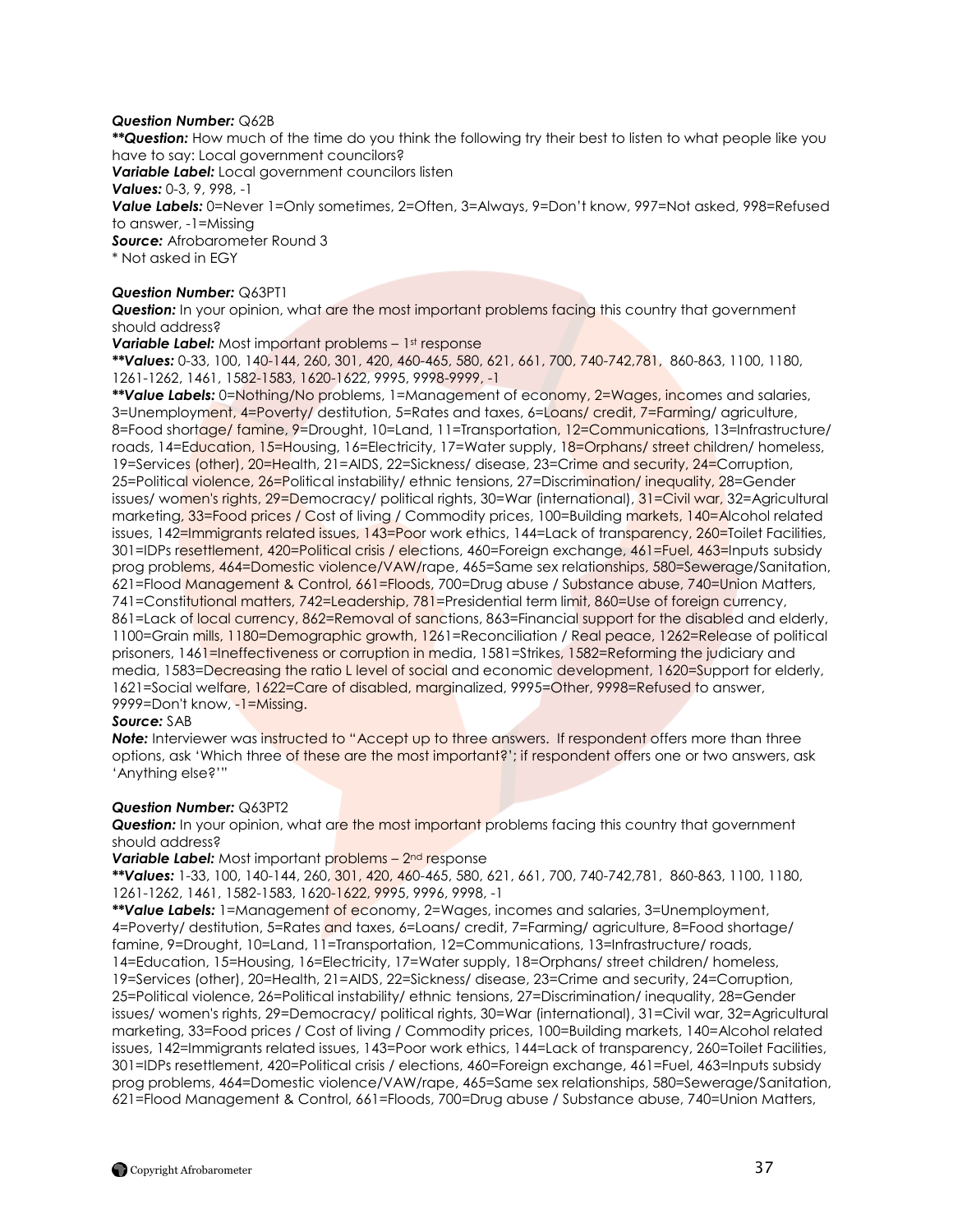741=Constitutional matters, 742=Leadership, 781=Presidential term limit, 860=Use of foreign currency, 861=Lack of local currency, 862=Removal of sanctions, 863=Financial support for the disabled and elderly, 1100=Grain mills, 1180=Demographic growth, 1261=Reconciliation / Real peace, 1262=Release of political prisoners, 1461=Ineffectiveness or corruption in media, 1581=Strikes, 1582=Reforming the judiciary and media, 1583=Decreasing the ratio L level of social and economic development, 1620=Support for elderly, 1621=Social welfare, 1622=Care of disabled, marginalized, 9995=Other, 9996=No further reply, 9998=Refused to answer, -1=Missing.

## *Source:* SAB

*Note:* Interviewer was instructed to "Accept up to three answers. If respondent offers more than three options, ask "Which three of these are the most important?"; if respondent offers one or two answers, ask "Anything else?""

#### *Question Number:* Q63PT3

**Question:** In your opinion, what are the most important problems facing this country that government should address?

**Variable Label:** Most important problems – 3<sup>rd</sup> response

*\*\*Values:* 1-33, 100, 140-144, 260, 301, 420, 460-465, 580, 621, 661, 700, 740-742,781, 860-863, 1100, 1180, 1261-1262, 1461, 1582-1583, 1620-1622, 9995, 9996, 9998, -1

*\*\*Value Labels:* 1=Management of economy, 2=Wages, incomes and salaries, 3=Unemployment, 4=Poverty/ destitution, 5=Rates and taxes, 6=Loans/ credit, 7=Farming/ agriculture, 8=Food shortage/ famine, 9=Drought, 10=Land, 11=Transportation, 12=Communications, 13=Infrastructure/roads, 14=Education, 15=Housing, 16=Electricity, 17=Water supply, 18=Orphans/ street children/ homeless, 19=Services (other), 20=Health, 21=AIDS, 22=Sickness/ disease, 23=Crime and security, 24=Corruption, 25=Political violence, 26=Political instability/ ethnic tensions, 27=Discrimination/ inequality, 28=Gender issues/ women's rights, 29=Democracy/ political rights, 30=War (international), 31=Civil war, 32=Agricultural marketing, 33=Food prices / Cost of living / Commodity prices, 100=Building markets, 140=Alcohol related issues, 142=Immigrants related issues, 143=Poor work ethics, 144=Lack of transparency, 260=Toilet Facilities, 301=IDPs resettlement, 420=Political crisis / elections, 460=Foreign exchange, 461=Fuel, 463=Inputs subsidy prog problems, 464=Domestic violence/VAW/rape, 465=Same sex relationships, 580=Sewerage/Sanitation, 621=Flood Management & Control, 661=Floods, 700=Drug abuse / Substance abuse, 740=Union Matters, 741=Constitutional matters, 742=Leadership, 781=Presidential term limit, 860=Use of foreign currency, 861=Lack of local currency, 862=Removal of sanctions, 863=Financial support for the disabled and elderly, 1100=Grain mills, 1180=Demographic growth, 1261=Reconciliation / Real peace, 1262=Release of political prisoners, 1461=Ineffectiveness or corruption in media, 1581=Strikes, 1582=Reforming the judiciary and media, 1583=Decreasing the ratio L level of social and economic development, 1620=Support for elderly, 1621=Social welfare, 1622=Care of disabled, marginalized, 9995=Other, 9996=No further reply, 9998=Refused to answer, -1=Missing

## *Source:* SAB

**Note:** Interviewer was instructed to "Accept up to three answers. If respondent offers more than three options, ask 'Which three of these are the most important?'; if respondent offers one or two answers, ask "Anything else?""

## *Question Number:* Q64

**Question:** Taking the problem that you mentioned first, how likely do you think it is that government will solve this problem within the next five years?

**Variable Label:** How likely government will solve this problem within the next five years *Values:* 0-3, 7, 9, 998, -1

**Value Labels:** 0= Not at all likely, 1= Not very likely, 2= Somewhat likely, 3= Very likely, 7= Not applicable, 9=Don"t know, 998=Refused to answer, -1=Missing

*Source:* Afrobarometer Round 3

*Note*: remind respondent of first problem identified.

## *Question Number:* Q65A

**Question:** Now let's speak about the present government of this country. How well or badly would you say the current government is handling the following matters, or haven"t you heard enough to say: Managing the economy?

*Variable Label:* Handling managing the economy *Values:* 1-4, 9, 998, -1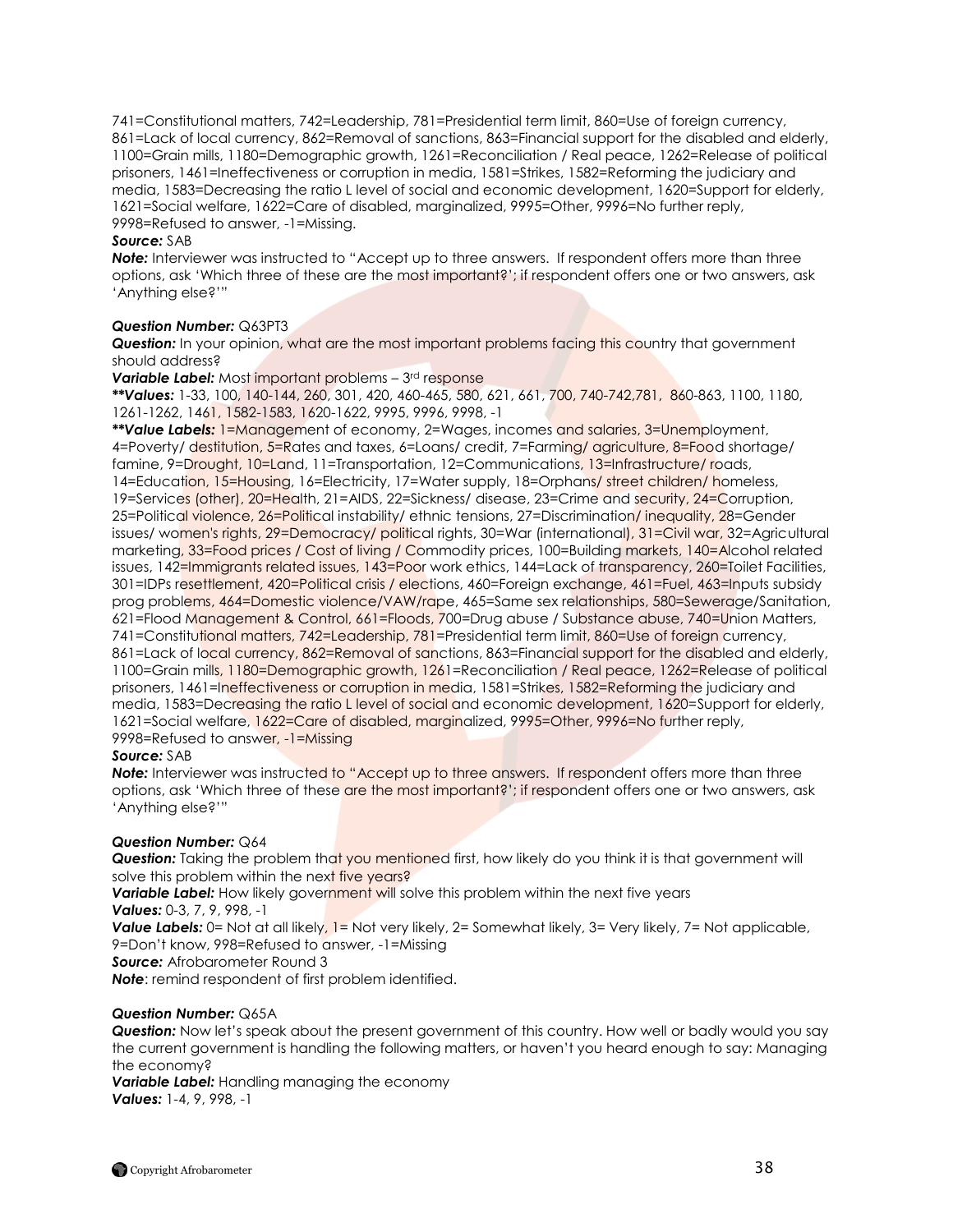Value Labels: 1=Very badly, 2=Fairly badly, 3=Fairly well, 4=Very well, 9=Don't know/Haven't heard enough, 998=Refused to answer, -1=Missing *Source:* SAB *Note:* Interviewer probed for strength of opinion.

## *Question Number:* Q65B

*Question:* Now let"s speak about the present government of this country. How well or badly would you say the current government is handling the following matters, or haven"t you heard enough to say: Improving the living standards of the poor. *Variable Label:* Handling improving living standards of the poor *Values:* 1-4, 9, 998, -1

Value Labels: 1=Very badly, 2=Fairly badly, 3=Fairly well, 4=Very well, 9=Don't know/Haven't heard enough, 998=Refused to answer, -1=Missing

**Source:** Afrobarometer Round 4

*Note:* Interviewer probed for strength of opinion.

## *Question Number:* Q65C

**Question:** How well or badly would you say the current government is handling the following matters, or haven't you heard enough to say: Creating jobs? *Variable Label: Handling creating jobs* 

*Values:* 1-4, 9, 998, -1

**Value Labels:** 1=Very badly, 2=Fairly badly, 3=Fairly well, 4=Very well, 9=Don't know/Haven't heard enough, 998=Refused to answer, -1=Missing

*Source:* NDB

*Note:* Interviewer probed for strength of opinion.

## *Question Number:* Q65D

**Question:** How well or badly would you say the current government is handling the following matters, or haven't you heard enough to say: Keeping prices down? *Variable Label:* Handling keeping prices down *Values:* 1-4, 9, 998, -1 Value Labels: 1=Very badly, 2=Fairly badly, 3=Fairly well, 4=Very well, 9=Don't know/Haven't heard enough, 998=Refused to answer, -1=Missing *Source:* NDB **Note:** Interviewer probed for strength of opinion.

## *Question Number:* Q65E

**Question:** How well or badly would you say the current government is handling the following matters, or haven't you heard enough to say: Narrowing gaps between rich and poor? **Variable Label:** Handling narrowing income gaps *Values:* 1-4, 9, 998, -1 **Value Labels:** 1=Very badly, 2=Fairly badly, 3=Fairly well, 4=Very well, 9=Don't know/Haven't heard enough, 998=Refused to answer, -1=Missing *Source:* SAB *Note:* Interviewer probed for strength of opinion.

## *Question Number:* Q65F

**Question:** How well or badly would you say the current government is handling the following matters, or haven"t you heard enough to say: Reducing crime? *Variable Label:* Handling reducing crime

*Values:* 1-4, 9, 998, -1

**Value Labels:** 1=Very Badly, 2=Fairly badly, 3=Fairly well, 4=Very well, 9=Don't know/Haven't heard enough, 998=Refused to answer, -1=Missing

*Source:* NDB

*Note:* Interviewer probed for strength of opinion.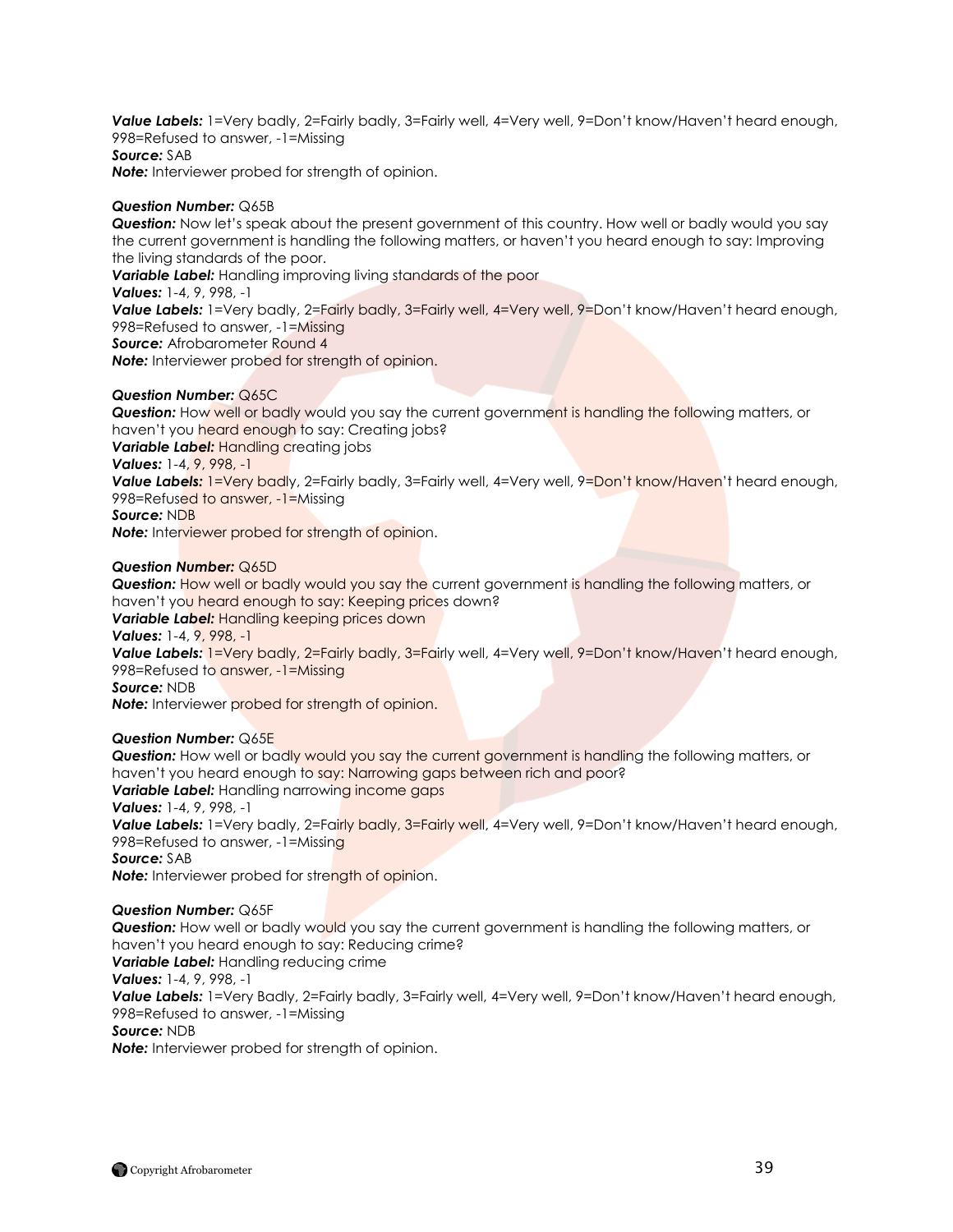## *Question Number:* Q65G

*Question:* How well or badly would you say the current government is handling the following matters, or haven"t you heard enough to say: Improving basic health services? *Variable Label:* Handling improving basic health services *Values:* 1-4, 9, 998, -1 Value Labels: 1=Very badly, 2=Fairly badly, 3=Fairly well, 4=Very well, 9=Don't know/Haven't heard enough, 998=Refused to answer, -1=Missing *Source:* NDB *Note:* Interviewer probed for strength of opinion. *Question Number:* Q65H *Question:* How well or badly would you say the current government is handling the following matters, or

haven't you heard enough to say: Addressing educational needs? **Variable Label:** Handling addressing educational needs

*Values:* 1-4, 9, 998, -1

Value Labels: 1=Very badly, 2=Fairly badly, 3=Fairly well, 4=Very well, 9=Don't know/Haven't heard enough, 998=Refused to answer, -1=Missing

*Source:* NDB

**Note:** Interviewer probed for strength of opinion.

## *Question Number:* Q65I

**Question:** How well or badly would you say the current government is handling the following matters, or haven't you heard enough to say: Providing water and sanitation services? *Variable Label:* Handling providing water and sanitation services *Values:* 1-4, 9, 998, -1 **Value Labels:** 1=Very badly, 2=Fairly badly, 3=Fairly well, 4=Very well, 9=Don't know/Haven't heard enough,

998=Refused to answer, -1=Missing.

*Source:* SAB

**Note:** Interviewer probed for strength of opinion.

## *Question Number:* Q65J

*Question:* How well or badly would you say the current government is handling the following matters, or haven't you heard enough to say: Ensuring everyone has enough to eat? **Variable Label:** Handling ensuring enough to eat

*Values:* 1-4, 9, 998, -1

**Value Labels:** 1=Very badly, 2=Fairly badly, 3=Fairly well, 4=Very well, 9=Don't know/Haven't heard enough, 998=Refused to answer, -1=Missing.

*Source:* SAB

**Note:** Interviewer probed for strength of opinion.

## *Question Number:* Q65K

**Question:** How well or badly would you say the current government is handling the following matters, or haven't you heard enough to say: Fighting corruption in government?

*Variable Label:* Handling fighting corruption

*Values:* 1-4, 9, 998, -1

Value Labels: 1=Very badly, 2=Fairly badly, 3=Fairly well, 4=Very well, 9=Don't know/Haven't heard enough, 998=Refused to answer, -1=Missing.

## *Source:* SAB

*Note:* Interviewer probed for strength of opinion.

## *Question Number:* Q65L

*Question:* How well or badly would you say the current government is handling the following matters, or haven"t you heard enough to say: Resolving violent conflict between communities? *Variable Label:* Handling resolving violent conflict between communities *Values:* 1-4, 9, 998, -1 **Value Labels:** 1=Very badly, 2=Fairly badly, 3=Fairly well, 4=Very well, 9=Don't know/Haven't heard enough, 998=Refused to answer, -1=Missing. *Source:* SAB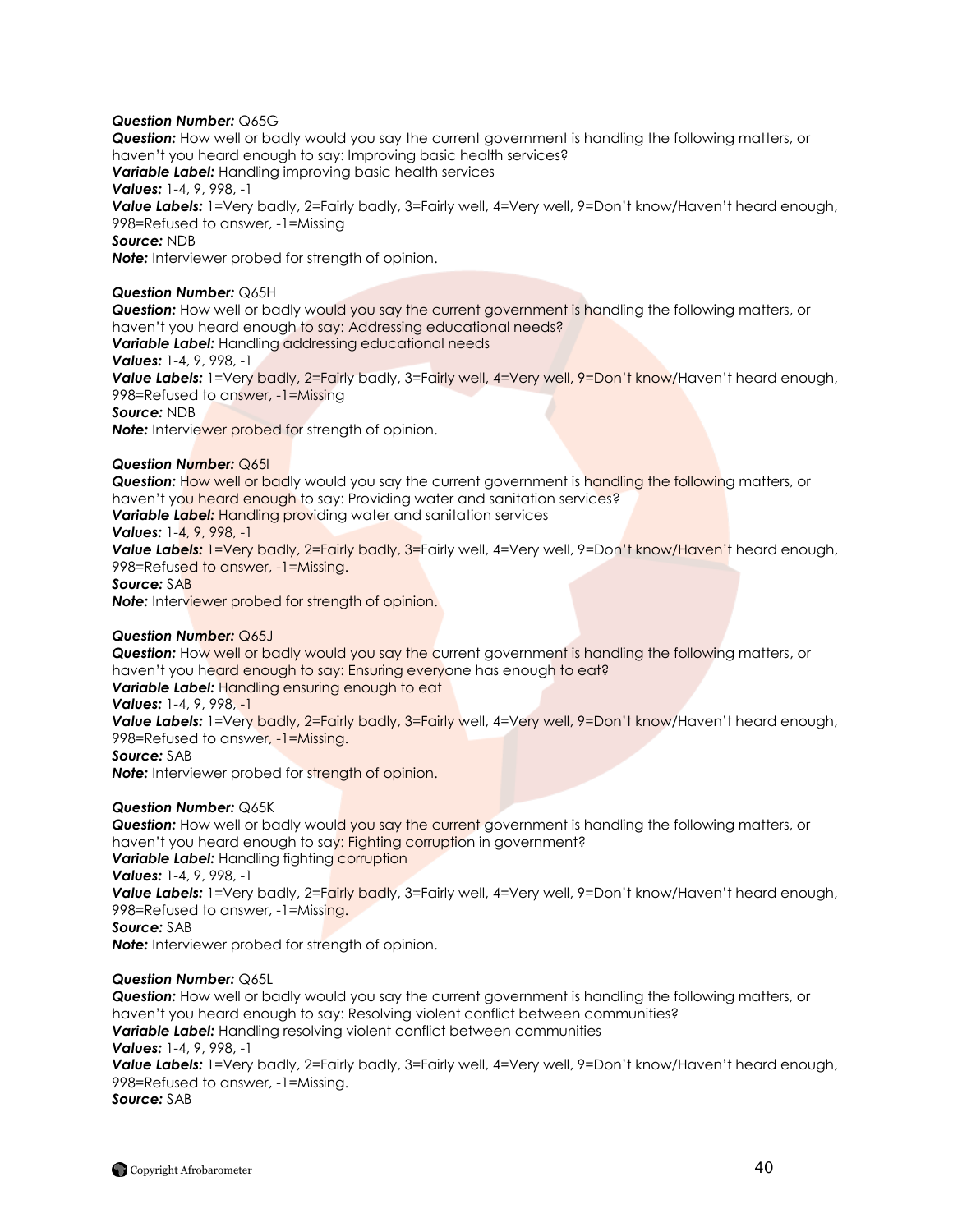**Note:** Interviewer probed for strength of opinion.

## *Question Number:* Q65M

*Question:* How well or badly would you say the current government is handling the following matters, or haven"t you heard enough to say: Combating HIV/AIDS?

*Variable Label:* Handling combating HIV/AIDS

*Values:* 1-4, 9, 998, -1

Value Labels: 1=Very badly, 2=Fairly badly, 3=Fairly well, 4=Very well, 9=Don't know/Haven't heard enough, 998=Refused to answer, -1=Missing.

*Source:* SAB

**Note:** Interviewer probed for strength of opinion.

## *Question Number:* Q65N

**Question:** How well or badly would you say the current government is handling the following matters, or haven"t you heard enough to say: Maintaining roads and bridges? **Variable Label:** Handling and maintaining roads and bridges *Values:* 1-4, 9, 998, -1 Value Labels: 1=Very badly, 2=Fairly badly, 3=Fairly well, 4=Very well, 9=Don't know/Haven't heard enough, 998=Refused to answer, -1=Missing **Source:** Afrobarometer Round 4 **Note:** Interviewer probed for strength of opinion.

## *Question Number:* Q65O

**Question:** How well or badly would you say the current government is handling the following matters, or haven't you heard enough to say: Providing a reliable supply of electricity? **Variable Label:** Handling providing reliable electric supply *Values:* 1-4, 9, 998, -1 **Value Labels:** 1=Very badly, 2=Fairly badly, 3=Fairly well, 4=Very well, 9=Don't know/Haven't heard enough, 998=Refused to answer, -1=Missing

**Source:** Afrobarometer Round 4

*Note:* Interviewer probed for strength of opinion.

## *Question Number:* Q65P

**Question:** How well or badly would you say the current government is handling the following matters, or haven't you heard enough to say: Empowering women? *Variable Label:* Handling empowering women *Values:* 1-4, 9, 998, -1 **Value Labels:** 1=Very badly, 2=Fairly badly, 3=Fairly well, 4=Very well, 9=Don't know/Haven't heard enough, 998=Refused to answer, -1=Missing *Source:* Afrobarometer Round 4 **Note:** Interviewer probed for strength of opinion.

## *Question Number:* Q66A

*\*\*Question:* What about local government? I do not mean the national government. I mean your Metropolitan, Municipal or District Assembly. How well or badly would you say your local government is handling the following matters, or haven't you heard enough about them to say: Maintaining local roads? **Variable Label:** Local govt. handling maintaining roads

*Values:* 1-4, 9, 998, -1

**Value Labels:** 1=Very badly, 2=Fairly badly, 3=Fairly well, 4=Very well, 9=Don't know/Haven't heard enough, 998=Refused to answer, -1=Missing

*Source:* Afrobarometer Round 3

*Note:* Interviewer probed for strength of opinion.

## *Question Number:* Q66B

*\*\*Question:* What about local government? I do not mean the national government. I mean your Metropolitan, Municipal or District Assembly. How well or badly would you say your local government is handling the following matters, or haven"t you heard enough about them to say: Maintaining local market places?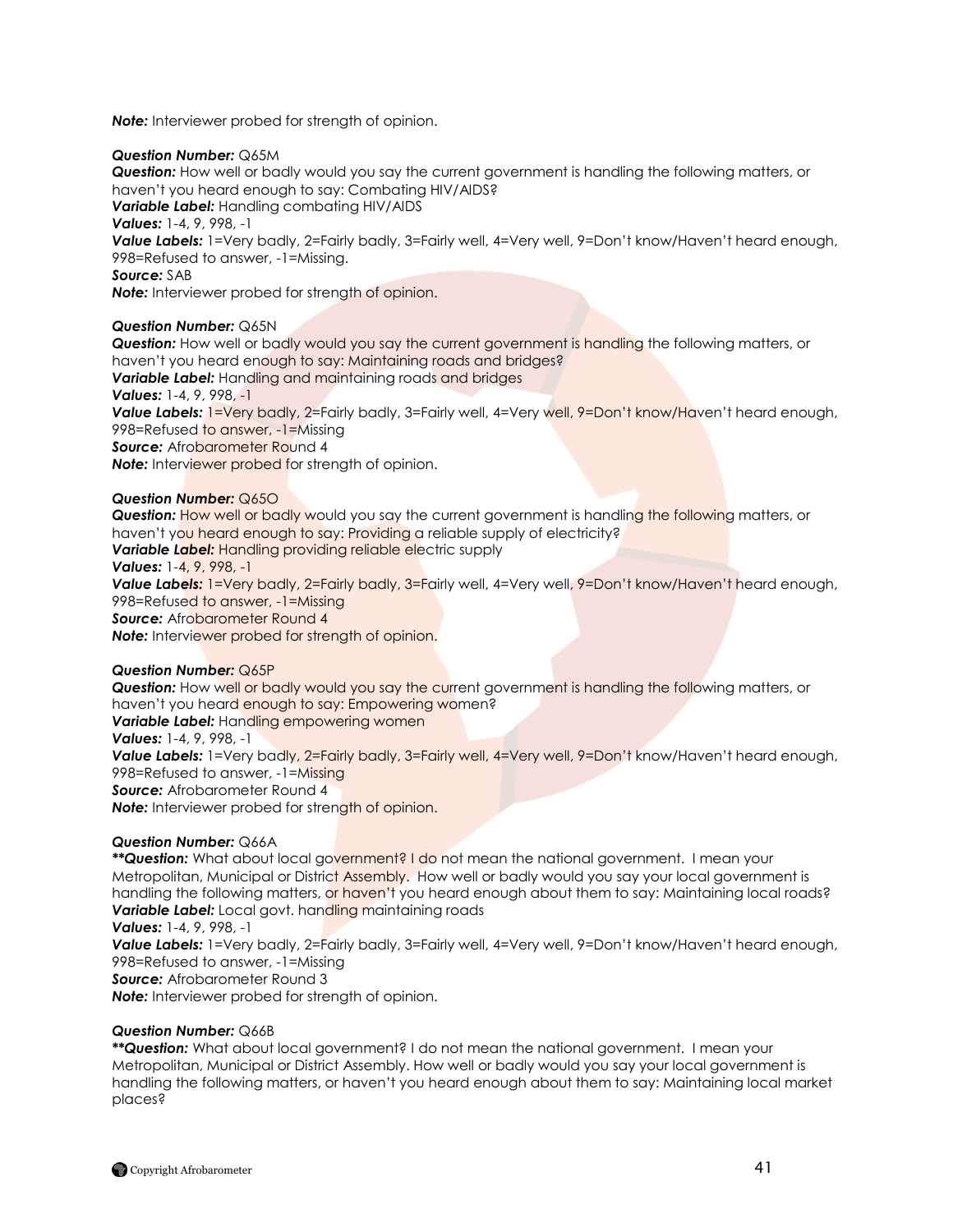*Variable Label:* Local govt. handling maintaining local markets *Values:* 1-4, 9, 998, -1 Value Labels: 1=Very badly, 2=Fairly badly, 3=Fairly well, 4=Very well, 9=Don't know/Haven't heard enough, 998=Refused to answer, -1=Missing *Source:* Afrobarometer Round 4 *Note:* Interviewer probed for strength of opinion.

## *Question Number:* Q66C

*\*\*Question:* What about local government? I do not mean the national government. I mean your Metropolitan, Municipal or District Assembly. How well or badly would you say your local government is handling the following matters, or haven't you heard enough about them to say: Maintaining health standards, for example, in restaurants and food stalls?

*Variable Label:* Local govt. handling health standards in restaurants

*Values:* 1-4, 9, 998, -1

Value Labels: 1=Very badly, 2=Fairly badly, 3=Fairly well, 4=Very well, 9=Don't know/Haven't heard enough, 998=Refused to answer, -1=Missing

**Source:** Afrobarometer Round 4

*Note:* Interviewer probed for strength of opinion.

## *Question Number:* Q66D

*\*\*Question:* What about local government? I do not mean the national government. I mean your Metropolitan, Municipal or District Assembly. How well or badly would you say your local government is handling the following matters, or haven't you heard enough about them to say: Keeping our community clean, for example, by having refuse removed?

**Variable Label:** Local govt. handling keeping community clean

*Values:* 1-4, 9, 998, -1

**Value Labels:** 1=Very badly, 2=Fairly badly, 3=Fairly well, 4=Very well, 9=Don't know/Haven't heard enough, 998=Refused to answer, -1=Missing

**Source:** Afrobarometer Round 3

**Note:** Interviewer probed for strength of opinion.

## *Question Number:* Q66E

*\*\*Question:* What about local government? I do not mean the national government. I mean your Metropolitan, Municipal or District Assembly. How well or badly would you say your local government is handling the following matters, or haven't you heard enough about them to say: Managing the use of land?

**Variable Label:** Local govt. handling the use of land

*Values:* 1-4, 9, 998, -1

Value Labels: 1=Very badly, 2=Fairly badly, 3=Fairly well, 4=Very well, 9=Don't know/Haven't heard enough, 997=Not asked, 998=Refused to answer, -1=Missing

*Source:* Afrobarometer Round 5

**Note:** Interviewer probed for strength of opinion.

\* Not asked in ALG

## *Question Number:* Q67A

**Question:** Based on your experience, how easy or difficult is it to obtain the following services from government? Or do you never try and get these services from government: An identity document, such as a birth certificate, driver's license, passport or voter's card? **Variable Label:** Difficulty to obtain identity document

*Values:* 1-5, 9, 998, -1

Value Labels: 1=Very difficult, 2=Difficult, 3=Easy, 4=Very easy, 5=Never try, 9=Don't know/Haven't heard enough, 998=Refused to answer, -1=Missing

**Source:** Afrobarometer Round 5

*Note:* Interviewer probed for strength of opinion.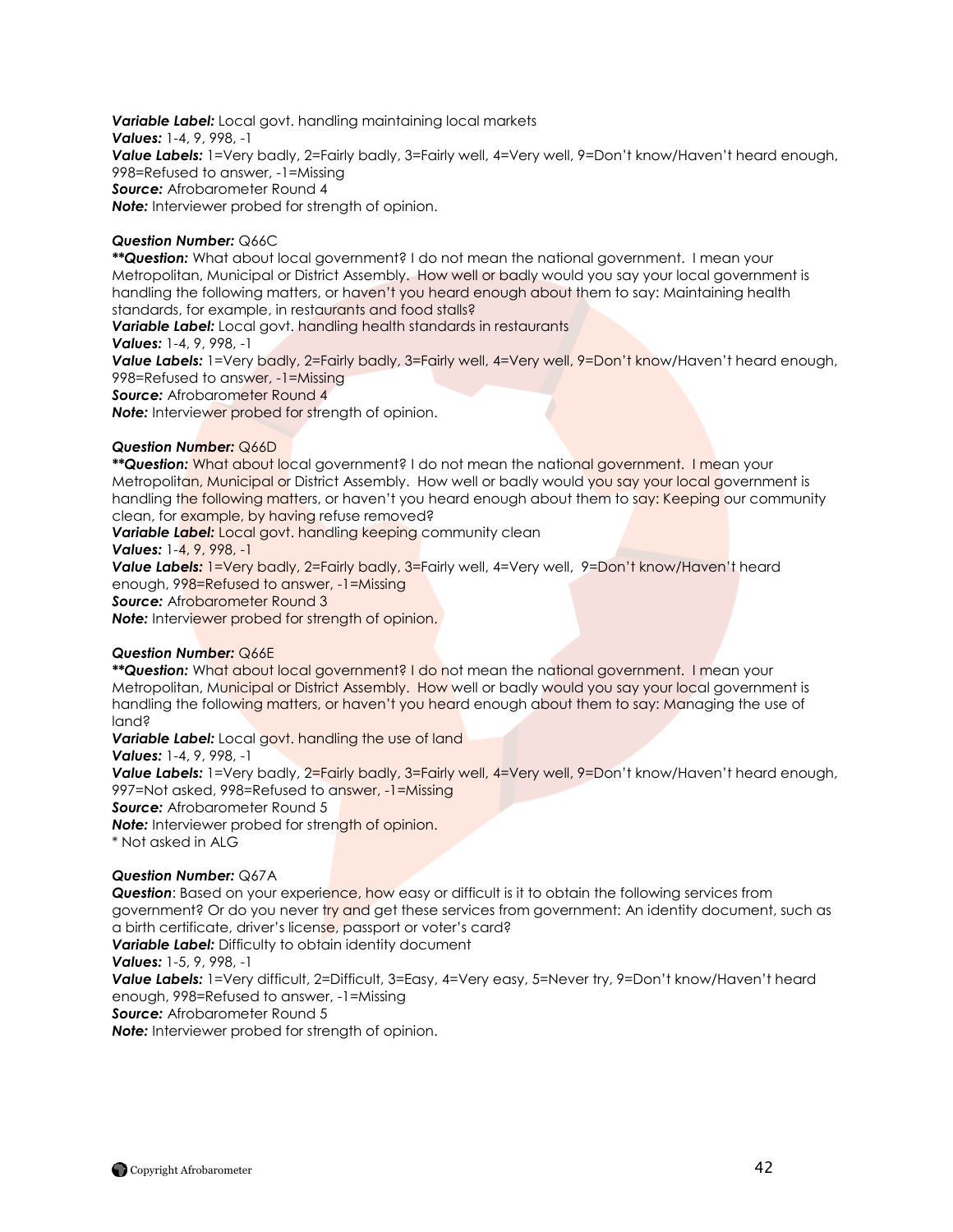## *Question Number:* Q67B

*Question*: Based on your experience, how easy or difficult is it to obtain the following services from government? Or do you never try and get these services from government: Household services like piped water, electricity or telephone?

*Variable Label:* Difficulty to obtain household services

*Values:* 1-5, 9, 998, -1

Value Labels: 1=Very difficult, 2=Difficult, 3=Easy, 4=Very easy, 5=Never try, 9=Don't know/Haven't heard enough, 998=Refused to answer, -1=Missing

*Source:* Afrobarometer Round 5

*Note:* Interviewer probed for strength of opinion.

## *Question Number:* Q67C

*Question*: Based on your experience, how easy or difficult is it to obtain the following services from government? Or do you never try and get these services from government: Help from the police? **Variable Label:** Difficulty to obtain help from the police

## *Values:* 1-5, 9, 998, -1

Value Labels: 1=Very difficult, 2=Difficult, 3=Easy, 4=Very easy, 5=Never try, 9=Don't know/Haven't heard enough, 998=Refused to answer, -1=Missing

**Source:** Afrobarometer Round 5

**Note:** Interviewer probed for strength of opinion.

## *Question Number:* Q67D

**Question:** Based on your experience, how easy or difficult is it to obtain the following services from government? Or do you never try and get these services from government: A place in a public primary school for a child?

**Variable Label:** Difficulty to obtain primary school placement

*Values:* 1-5, 9, 998, -1

Value Labels: 1=Very difficult, 2=Difficult, 3=Easy, 4=Very easy, 5=Never try, 9=Don't know/Haven't heard enough, 998=Refused to answer, -1=Missing

**Source:** Afrobarometer Round 5

*Note:* Interviewer probed for strength of opinion.

## *Question Number:* Q67E

**Question:** Based on your experience, how easy or difficult is it to obtain the following services from government? Or do you never try and get these services from government: Medical treatment at a public clinic or hospital?

**Variable Label:** Difficulty to obtain medical treatment

*Values:* 1-5, 9, 998, -1

Value Labels: 1=Very difficult, 2=Difficult, 3=Easy, 4=Very easy, 5=Never try, 9=Don't know/Haven't heard enough, 998=Refused to answer, -1=Missing

**Source:** Afrobarometer Round 5

**Note:** Interviewer probed for strength of opinion.

## *Question Number:* Q68A

*Question*: Have you encountered any of these problems with your local public schools during the past 12 months: Services are too expensive / unable to pay?

**Variable Label:** Problems with schools: too expensive

*Values:* 0-3, 7, 9, 998, -1

**Value Labels:** 0=Never, 1=Once or twice, 2=A few times, 3=Often, 7= No experience with public schools in last 12 months, 9=Don"t know/Haven"t heard enough, 998=Refused to answer, -1=Missing

*Source:* Afrobarometer Round 5

*Note:* Interviewer: For parts B-F, either ALL parts of the question should be coded as 7=No experience with schools, or NONE of the parts should be coded as 7.

## *Question Number:* Q68B

*Question*: Have you encountered any of these problems with your local public schools during the past 12 months: Lack of textbooks or other supplies?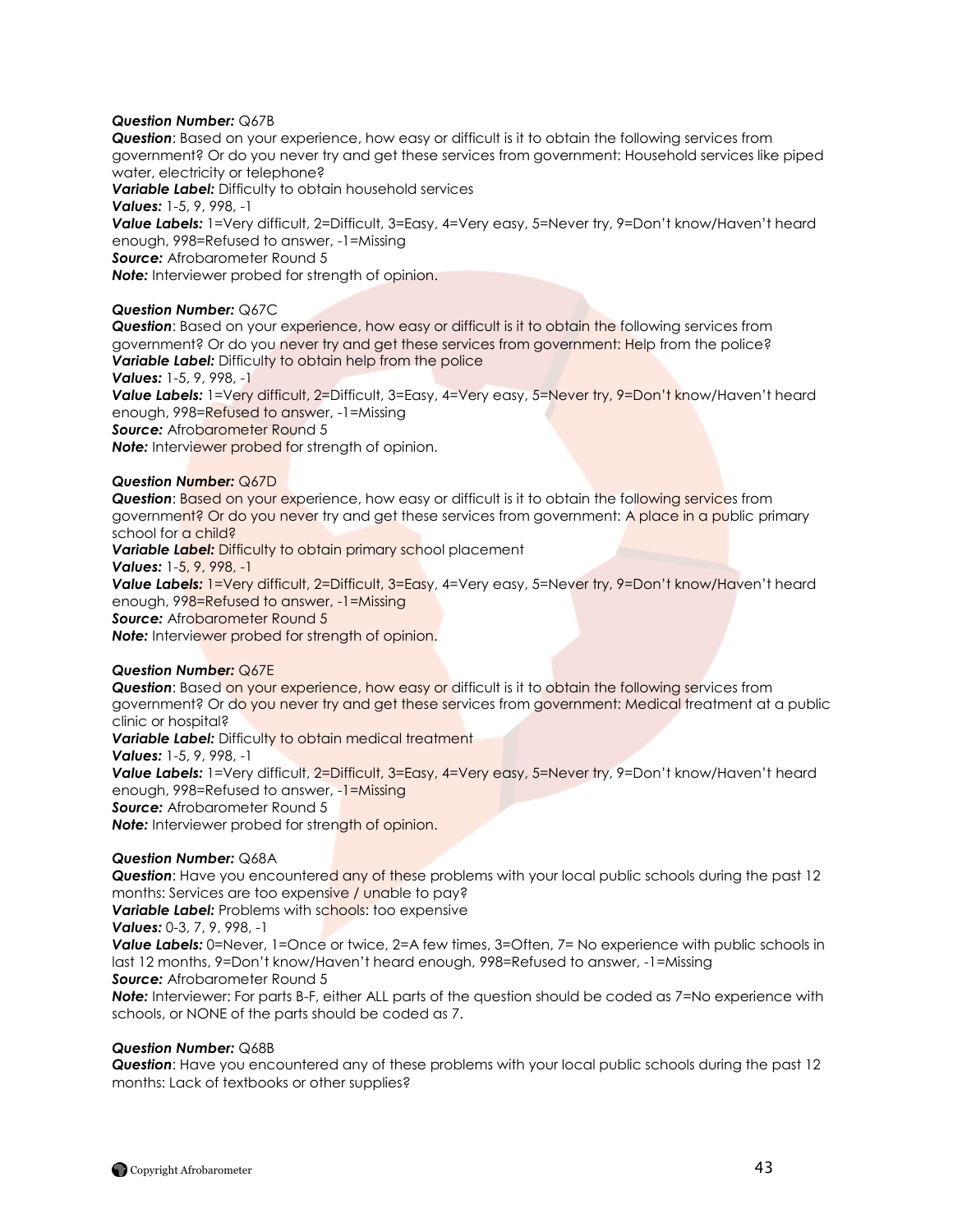*Variable Label:* Problems with schools: textbooks and supplies

*Values:* 0-3, 7, 9, 998, -1

**Value Labels:** 0=Never, 1=Once or twice, 2=A few times, 3=Often, 7= No experience with public schools in last 12 months, 9=Don"t know/Haven"t heard enough, 998=Refused to answer, -1=Missing *Source:* Afrobarometer Round 5

*Note:* Interviewer: For parts B-F, either ALL parts of the question should be coded as 7=No experience with schools, or NONE of the parts should be coded as 7.

## *Question Number:* Q68C

*Question*: Have you encountered any of these problems with your local public schools during the past 12 months: Poor teaching?

*Variable Label:* Problems with schools: poor teaching

*Values:* 0-3, 7, 9, 998, -1

**Value Labels:** 0=Never, 1=Once or twice, 2=A few times, 3=Often, 7= No experience with public schools in last 12 months, 9=Don't know/Haven't heard enough, 998=Refused to answer, -1=Missing

**Source:** Afrobarometer Round 5

*Note:* Interviewer: For parts B-F, either ALL parts of the question should be coded as 7=No experience with schools, or NONE of the parts should be coded as 7.

## *Question Number:* Q68D

*Question*: Have you encountered any of these problems with your local public schools during the past 12 months: Absent teachers?

*Variable Label:* Problems with schools: absent teachers

*Values:* 0-3, 7, 9, 998, -1

**Value Labels:** 0=Never, 1=Once or twice, 2=A few times, 3=Often, 7= No experience with public schools in last 12 months, 9=Don't know/Haven't heard enough, 998=Refused to answer, -1=Missing

**Source:** Afrobarometer Round 5

*Note:* Interviewer: For parts B-F, either ALL parts of the question should be coded as 7=No experience with schools, or NONE of the parts should be coded as 7.

## *Question Number:* Q68E

*Question*: Have you encountered any of these problems with your local public schools during the past 12 months: Overcrowded classrooms?

**Variable Label:** Problems with schools: overcrowded classrooms

*Values:* 0-3, 7, 9, 998, -1

**Value Labels:** 0=Never, 1=Once or twice, 2=A few times, 3=Often, 7= No experience with public schools in last 12 months, 9=Don't know/Haven't heard enough, 998=Refused to answer, -1=Missing **Source:** Afrobarometer Round 5

*Note:* Interviewer: For parts B-F, either ALL parts of the question should be coded as 7=No experience with schools, or NONE of the parts should be coded as 7.

## *Question Number:* Q68F

**Question:** Have you encountered any of these problems with your local public schools during the past 12 months: Poor conditions of facilities?

**Variable Label:** Problems with schools: poor facilities

*Values:* 0-3, 7, 9, 998, -1

**Value Labels:** 0=Never, 1=Once or twice, 2=A few times, 3=Often, 7= No experience with public schools in last 12 months, 9=Don't know/Haven't heard enough, 998=Refused to answer, -1=Missing *Source:* Afrobarometer Round 5

*Note:* Interviewer: For parts B-F, either ALL parts of the question should be coded as 7=No experience with schools, or NONE of the parts should be coded as 7.

## *Question Number:* Q69A

*Question*: Have you encountered any of these problems with your local public clinic or hospital during the past 12 months: Services are too expensive / unable to pay? *Variable Label:* Problems with public clinic: too expensive

*Values:* 0-3, 7, 9, 998, -1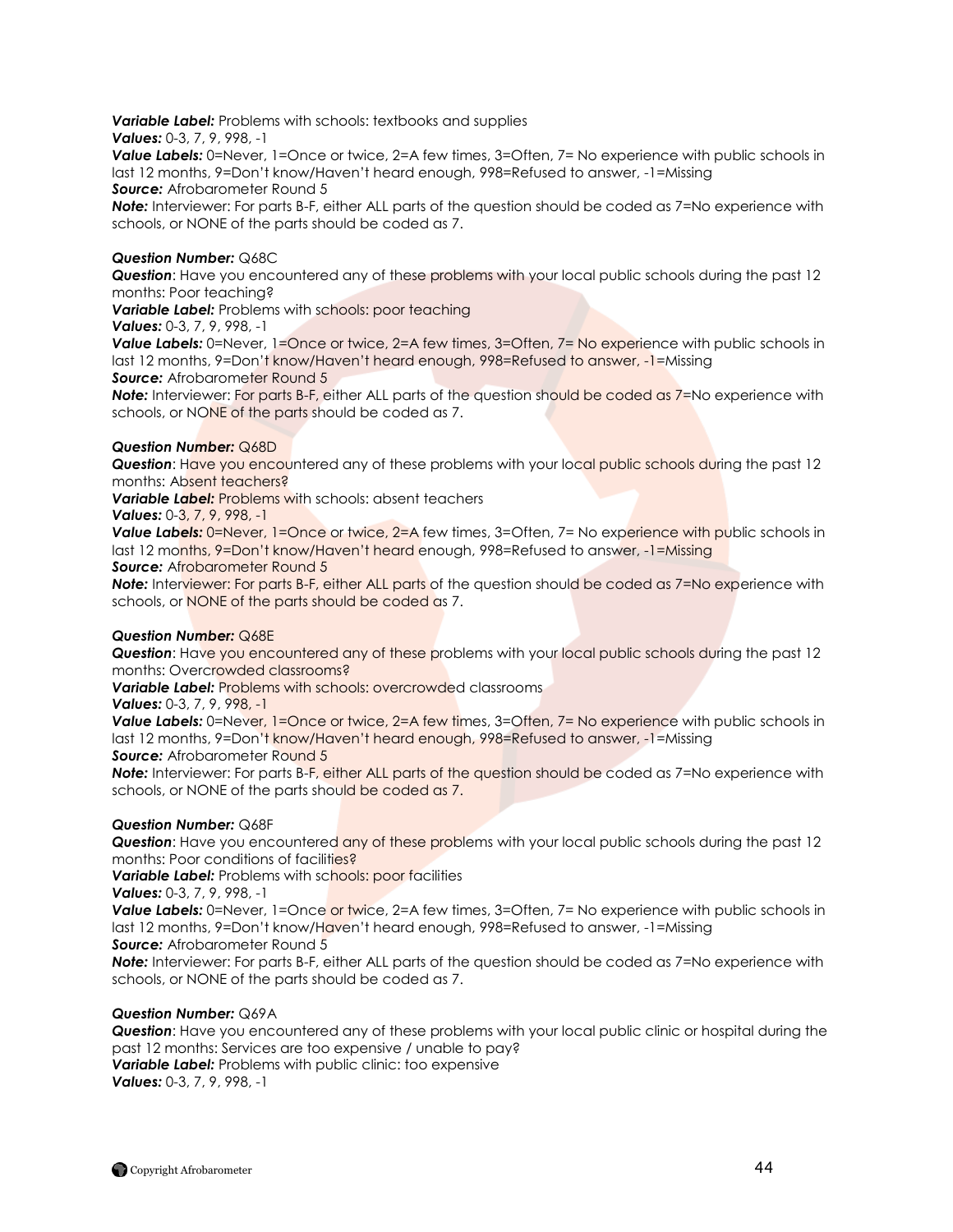*Value Labels:* 0=Never, 1=Once or twice, 2=A few times, 3=Often, 7= No experience with public clinics in last 12 months, 9=Don"t know/Haven"t heard enough, 998=Refused to answer, -1=Missing **Source:** Afrobarometer Round 5

*Note:* Interviewer: For parts B-F, either ALL parts of the question should be coded as 7=No experience with clinics, or NONE of the parts should be coded as 7.

## *Question Number:* Q69B

*Question*: Have you encountered any of these problems with your local public clinic or hospital during the past 12 months: Lack of medicines or other supplies?

*Variable Label:* Problems with public clinic: lack of medicine/supplies

*Values:* 0-3, 7, 9, 998, -1

**Value Labels:** 0=Never, 1=Once or twice, 2=A few times, 3=Often, 7= No experience with public clinics in last 12 months, 9=Don't know/Haven't heard enough, 998=Refused to answer, -1=Missing

**Source:** Afrobarometer Round 5

**Note:** Interviewer: For parts B-F, either ALL parts of the question should be coded as 7=No experience with clinics, or NONE of the parts should be coded as 7.

## *Question Number:* Q69C

**Question:** Have you encountered any of these problems with your local public clinic or hospital during the past 12 months: Lack of attention or respect from staff?

**Variable Label:** Problems with public clinic: lack of attention/ respect

## *Values:* 0-3, 7, 9, 998, -1

**Value Labels:** 0=Never, 1=Once or twice, 2=A few times, 3=Often, 7= No experience with public clinics in last 12 months, 9=Don't know/Haven't heard enough, 998=Refused to answer, -1=Missing **Source:** Afrobarometer Round 5

**Note:** Interviewer: For parts B-F, either ALL parts of the question should be coded as 7=No experience with

clinics, or NONE of the parts should be coded as 7.

## *Question Number:* Q69D

*Question*: Have you encountered any of these problems with your local public clinic or hospital during the past 12 months: Absent doctors?

**Variable Label:** Problems with public clinic: absent doctors

*Values:* 0-3, 7, 9, 998, -1

**Value Labels:** 0=Never, 1=Once or twice, 2=A few times, 3=Often, 7= No experience with public clinics in last 12 months, 9=Don't know/Haven't heard enough, 998=Refused to answer, -1=Missing

**Source:** Afrobarometer Round 5

**Note:** Interviewer: For parts B-F, either ALL parts of the question should be coded as 7=No experience with clinics, or NONE of the parts should be coded as 7.

## *Question Number:* Q69E

**Question:** Have you encountered any of these problems with your local public clinic or hospital during the past 12 months: Long waiting time?

**Variable Label:** Problems with public clinic: long waiting time

*Values:* 0-3, 7, 9, 998, -1

**Value Labels:** 0=Never, 1=Once or twice, 2=A few times, 3=Often, 7= No experience with public clinics in last 12 months, 9=Don't know/Haven't heard enough, 998=Refused to answer, -1=Missing **Source:** Afrobarometer Round 5

*Note:* Interviewer: For parts B-F, either ALL parts of the question should be coded as 7=No experience with clinics, or NONE of the parts should be coded as 7.

## *Question Number:* Q69F

*Question*: Have you encountered any of these problems with your local public clinic or hospital during the past 12 months: Dirty facilities?

**Variable Label:** Problems with public clinic: dirty facilities

*Values:* 0-3, 7, 9, 998, -1

**Value Labels:** 0=Never, 1=Once or twice, 2=A few times, 3=Often, 7= No experience with public clinics in last 12 months, 9=Don"t know/Haven"t heard enough, 998=Refused to answer, -1=Missing *Source:* Afrobarometer Round 5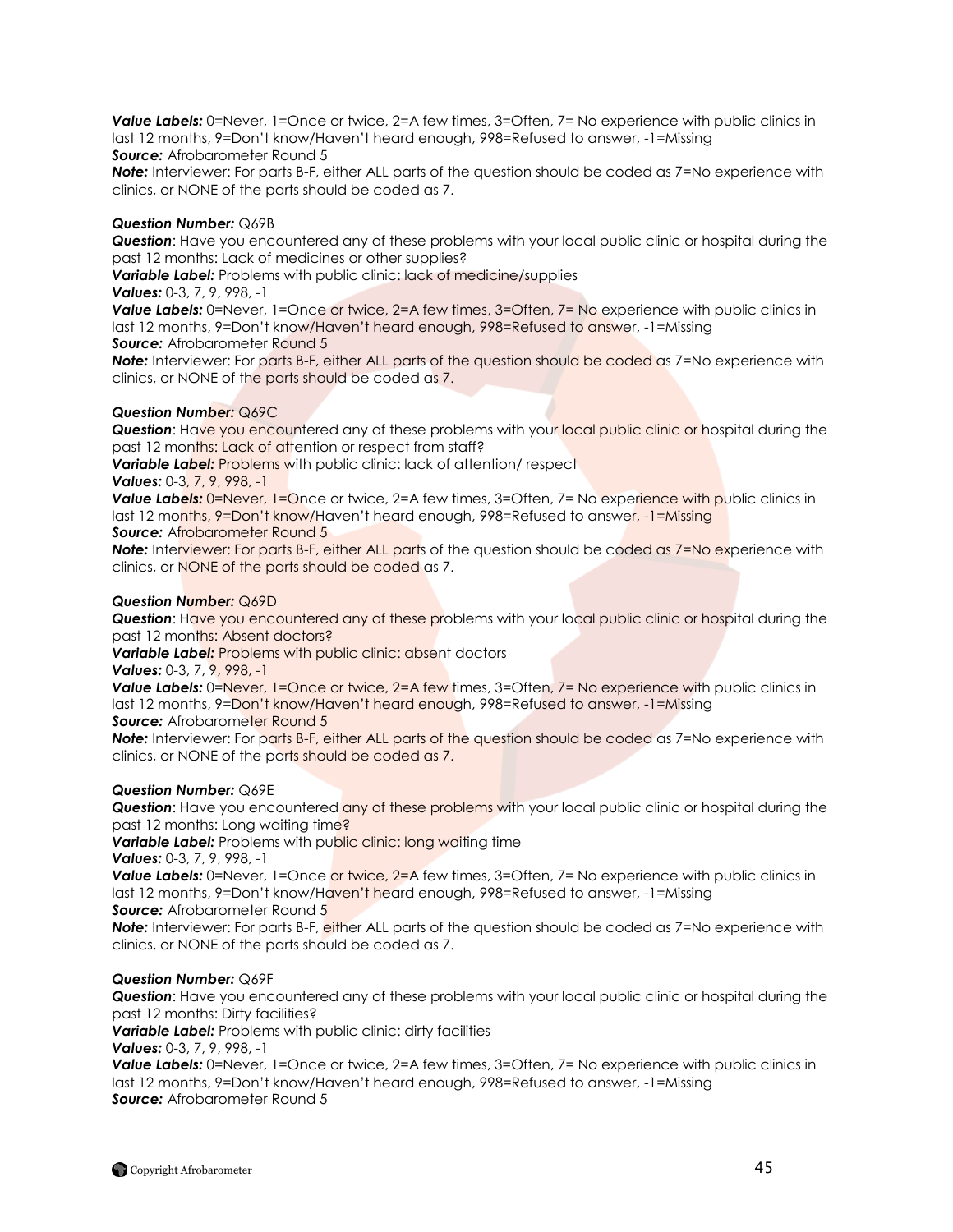*Note:* Interviewer: For parts B-F, either ALL parts of the question should be coded as 7=No experience with clinics, or NONE of the parts should be coded as 7.

## *Question Number:* Q70A

*Question*: Do you or anyone in this household receive any of the following: Free visits or medicines from a public or government-run health clinic or hospital? *Variable Label:* Received free visits or medicines *Values:* 0, 1, 9, 998, -1 **Value Labels:** 0=No, 1=Yes, 9=Don't know/Haven't heard enough, 998=Refused to answer, -1=Missing *Source:* Afrobarometer Round 5

#### *Question Number:* Q70B

*Question*: Do you or anyone in this household receive any of the following: Food for children from a government-run school feeding program?

*Variable Label:* Received food for children

## *Values:* 0, 1, 9, 998, -1

Value Labels: 0=No, 1=Yes, 9=Don't know/Haven't heard enough, 997=Not asked, 998=Refused to answer, -1=Missing

**Source:** Afrobarometer Round 5

\* Not asked in ALG and TUN

## *\*\*Question Number:* Q70C

**Question:** Do you or anyone in this household receive any of the following: An old age pension or grant from the government?

*Variable Label:* Received pension or grant

## *Values:* 0, 1, 9, 998, -1

Value Labels:  $0=No$ ,  $1=Yes$ ,  $9=Don't know/Haven't heard enough$ ,  $997=Not asked$ ,  $998=Refused$  to answer, -1=Missing

**Source:** Afrobarometer Round 5

**Note:** Ask only in countries that have one

\* The question does not refer to the traditional pension that retired employees receive- but rather, a social security payment by government to ALL old people irrespective of whether or not they had a pensionable job.

\* Not asked in: BEN, GHA, LIB, MAD, MLI, NIG, SEN, TAN, ZAM, ZIM, SRL, NGR, TOG, BDI, CAM, CDI and GUI

## *Question Number:* Q71A

*\*\*Question:* Do you approve or disapprove of the way the following people have performed their jobs over the past twelve months, or haven"t you heard enough about them to say: President / Prime Minister *Variable Label:* Performance: President/Prime Minister

#### *Values:* 1-4, 9, 998, -1

*Value Labels:* 1=Strongly disapprove, 2=disapprove, 3=Approve, 4=Strongly approve, 9=Don"t know/Haven"t heard enough, 998=Refused to answer, -1=Missing

#### *Source:* SAB

**Note:** Interviewer probed for strength of opinion.

\* The question asked about the most powerful leadership figure, whether the President or the Prime Minister. \* The following countries asked about the President: ALG, BDI, BEN, BFO, BOT, CAM, CDI, CVE, EGY, GHA, GUI, KEN, LIB, MAD, MLI, MLW, MOZ, NAM, NGR, NIG, SAF, SEN, SRL, SUD, TAN, TOG, UGA, ZAM, ZIM

\* The following countries asked about the Prime Minister: LES, MAU, MRC, SWZ, TUN

## *Question Number:* Q71B

*\*\*Question:* Do you approve or disapprove of the way the following people have performed their jobs over the past twelve months, or haven"t you heard enough about them to say: Your Member of Parliament? *Variable Label:* Performance: MP/National Assembly rep.

#### *Values:* 1-4, 9, 998, -1

*Value Labels:* 1=Strongly disapprove, 2=disapprove, 3=Approve, 4=Strongly approve, 9=Don"t know/Haven"t heard enough, 998=Refused to answer, -1=Missing *Source:* SAB

*Note:* Interviewer probed for strength of opinion.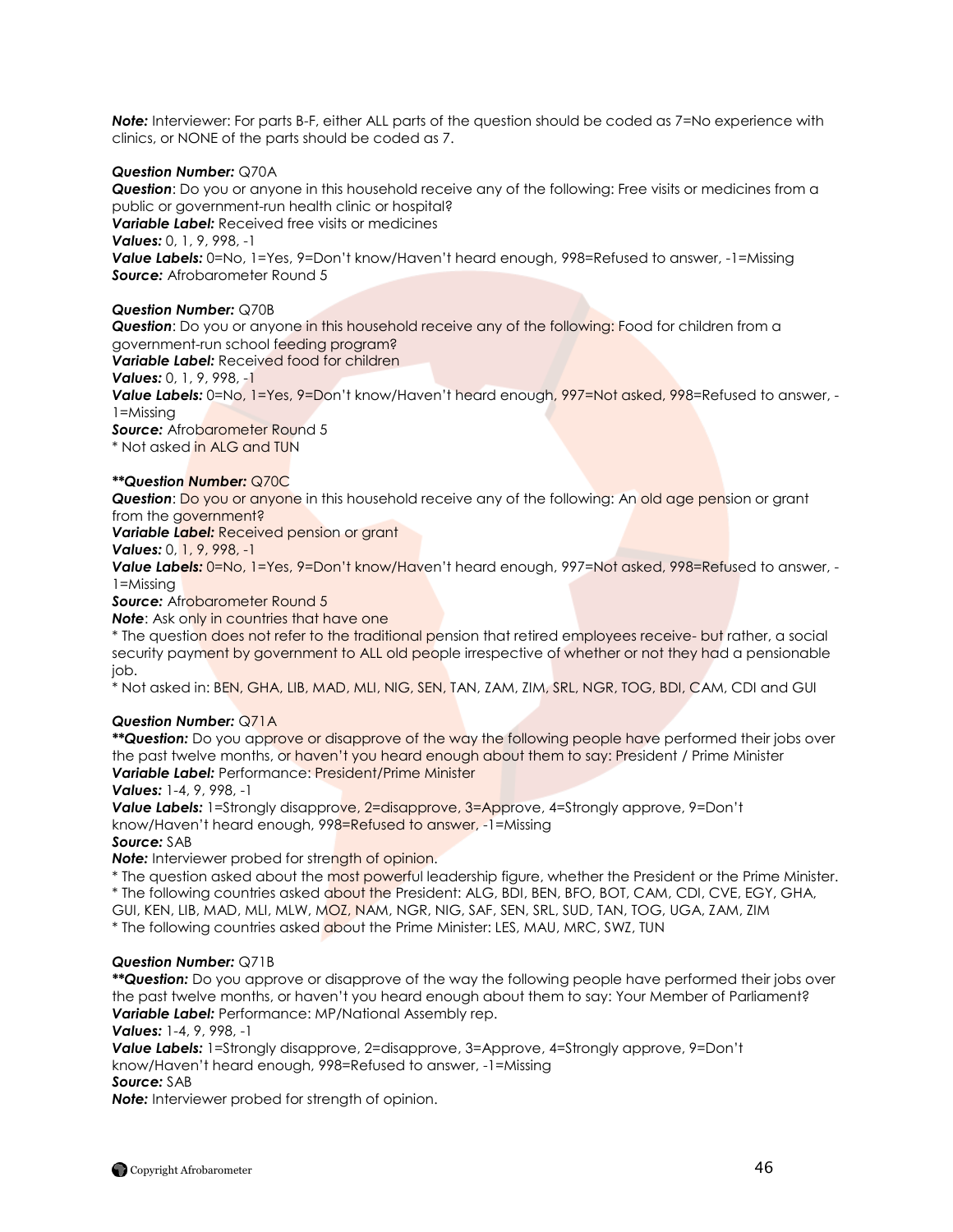## *Question Number:* Q71C

*\*\*Question:* Do you approve or disapprove of the way the following people have performed their jobs over the past twelve months, or haven"t you heard enough about them to say: Your Elected Assembly man/woman?

*Variable Label:* Performance: local government councilor

*Values:* 1-4, 9, 998, -1

*Value Labels:* 1=Strongly disapprove, 2=disapprove, 3=Approve, 4=Strongly approve, 9=Don"t know/Haven"t heard enough, 997=Not asked, 998=Refused to answer, -1=Missing *Source:* SAB

**Note:** Interviewer probed for strength of opinion.

\* Not asked in EGY

## *Question Number:* Q72A

*\*\*Question:* Who should be responsible for: Making sure that, once elected, Members of Parliament do their jobs?

*Variable Label:* Who responsible: MPs do jobs

*Values:* 0-4, 9, 998, -1

*\*\*Value Labels:* 0=The President/Executive, 1=The Parliament/Local Council, 2=Their political party, 3=The voters, 4=No one, 9=Don"t know, 997=Not asked, 998=Refused to answer, -1=Missing **Source:** Afrobarometer Round 3

\* Not asked in SWZ

# *Question Number:* Q72B

*\*\*Question:* Who should be responsible for: Making sure that, once elected, local government councilors do their jobs?

*Variable Label:* Who responsible: local councilors do jobs

*Values:* 0-4, 9, 998, -1

*\*\*Value Labels:* 0=The President/Executive, 1=The Parliament/Local Council, 2=Their political party, 3=The voters, 4=No one, 9=Don"t know, 997=Not asked, 998=Refused to answer, -1=Missing **Source:** Afrobarometer Round 3

\* Not asked in SWZ

*Question Number:* Q72C *\*\*Question:* Who should be responsible for: Making sure that, once elected, the President/Prime Minister does his job?

*Variable Label:* Who responsible: President/Prime Minister does job *Values:* 0-4, 9, 998, -1

*\*\*Value Labels:* 0=The President/Executive, 1=The Parliament/Local Council, 2=Their political party, 3=The voters, 4=No one, 9=Don"t know, 997=Not asked, 998=Refused to answer, -1=Missing **Source:** Afrobarometer Round 4

\* The question asked about the most powerful leadership figure, whether the President or the Prime Minister. \* The following countries asked about the President: ALG, BDI, BEN, BFO, BOT, CAM, CDI, CVE, EGY, GHA, GUI, KEN, LIB, MAD, MLI, MLW, MOZ, NAM, NGR, NIG, SAF, SEN, SRL, SUD, TAN, TOG, UGA, ZAM, ZIM

\* The following countries asked about the Prime Minister: LES, MAU, MRC, TUN

\* Not asked in SWZ

## *Question Number:* Q73A

*\*\*Question*: Regardless of whether you are able to pay them, are you required to pay each of the following, or haven't you been able to find out about this: [Insert either "General sales tax" or "Value added tax"] on the food or goods that you buy from shops or traders? **Variable Label:** Payments required: general sales tax

*Values:* 0, 1, 9, 998, -1

*Value Labels*: 0= No, I am not required to pay, 1= Yes, I am required to pay, 9= Don't know / Haven't had a chance to find out, 997=Not asked, 998=Refused to answer, -1=Missing

*Source*: Afrobarometer Round 5

\* Not asked in ALG, EGY, MRC, SUD, TUN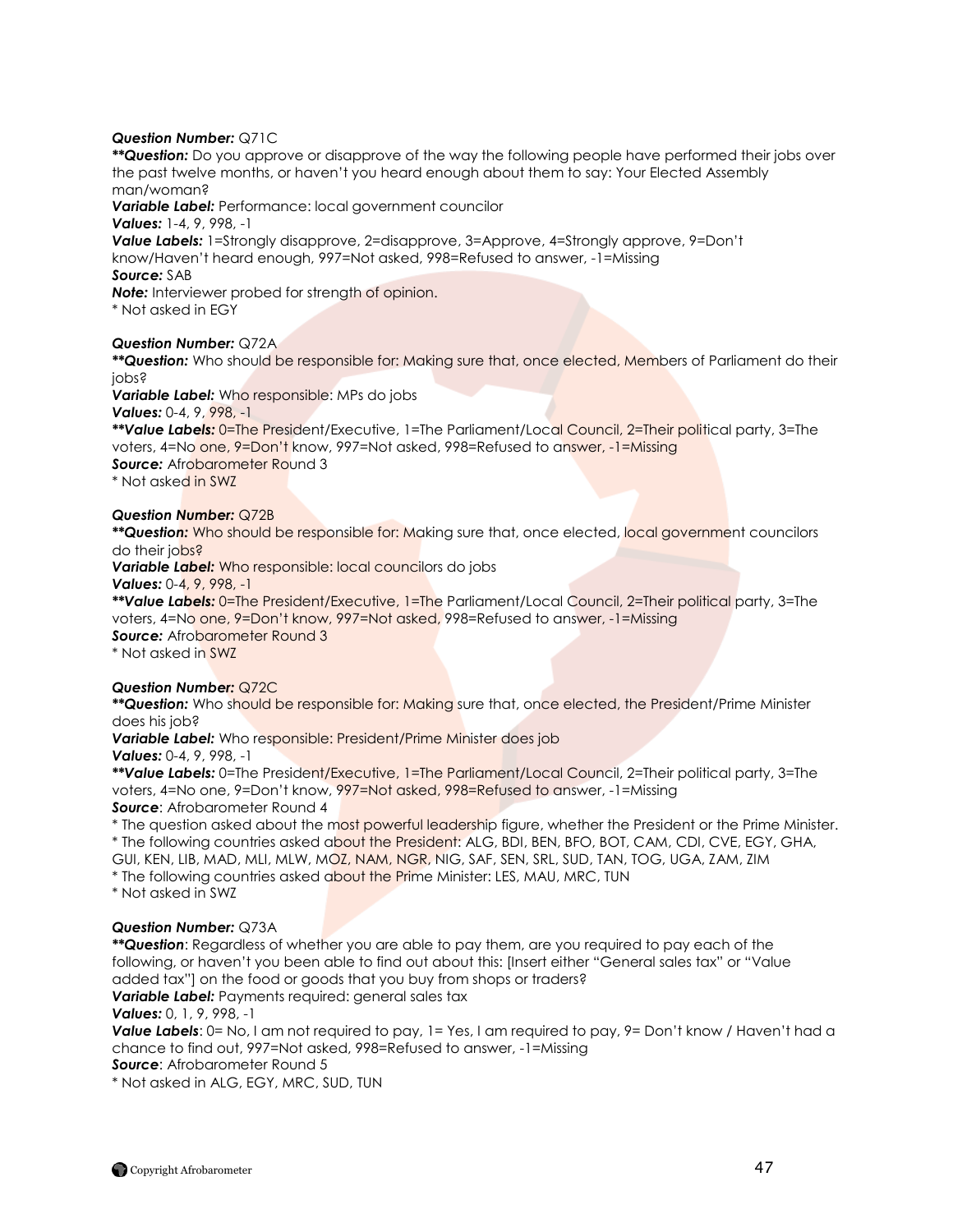## *Question Number:* Q73A\_ARB

*\*\*Question*: Do you agree or disagree with each of the following satements: Women and men should have equal work opportunities?

*Variable Label:* Women and men should have equal work opportunities

*Values:* 1-5, 9, 997, 998, -1

*Value Labels*: 1=Strongly Disagree, 2=Disagree, 3=Neither Agree nor Disagree, 4=Agree, 5=Strongly Agree, 9= Don"t know, 997=Not asked, 998=Refused to answer, -1=Missing

*Source*: AfroBarometer Round 5

*Note:* Interviewer probed for strength of opinion.

\*\* Only asked in ALG, EGY, MRC, SUD and TUN

## *Question Number:* Q73B

*Question*: Regardless of whether you are able to pay them, are you required to pay each of the following, or haven"t you been able to find out about this: License fees to local government, for example, for a bicycle, cart, business or market stall?

*Variable Label:* Payments made: license fees to local government

*Values:* 0, 1, 9, 998, -1

*Value Labels*: 0= No, I am not required to pay, 1= Yes, I am required to pay, 9= Don't know / Haven't had a chance to find out, 997=Not asked, 998=Refused to answer, -1=Missing

**Source:** Afrobarometer Round 5

\* Not asked in ALG, EGY, MRC, SUD, TUN

## *Question Number:* Q73B\_ARB

*\*\*Question*: Do you agree or disagree with each of the following satements: A woman can become the prime minister or president of a Muslim state?

*Variable Label:* A woman can become the prime minister or president of a Muslim state

*Values:* 1-5, 9, 997, 998, -1

**Value Labels:** 1=Strongly Disagree, 2=Disagree, 3=Neither Agree nor Disagree, 4=Agree, 5=Strongly Agree,

9= Don"t know, 997=Not asked, 998=Refused to answer, -1=Missing

*Source*: ArabBarometer

*Note:* Interviewer probed for strength of opinion.

\*\* Only asked in ALG, EGY, MRC, SUD and TUN

## *Question Number:* Q73C

*Question*: Regardless of whether you are able to pay them, are you required to pay each of the following, or haven"t you been able to find out about this: Property rates or taxes? *Variable Label: Payments made: property rates or taxes* 

*Values:* 0, 1, 9, 998, -1

**Value Labels**: 0= No, I am not required to pay, 1= Yes, I am required to pay, 9= Don't know / Haven't had a chance to find out, 997=Not asked, 998=Refused to answer, -1=Missing *Source*: Afrobarometer Round 5

\* Not asked in ALG, EGY, MRC, SUD, TUN

## *Question Number:* Q73C\_ARB

\*\***Question**: Do you agree or disagree with each of the following satements: Women's share of inheritance should be equal to that of men?

**Variable Label:** Women's share of inheritance should be equal to that of men

*Values:* 1-5, 9, 997, 998, -1

**Value Labels:** 1=Strongly Disagree, 2=Disagree, 3=Neither Agree nor Disagree, 4=Agree, 5=Strongly Agree, 9= Don"t know, 997=Not asked, 998=Refused to answer, -1=Missing

*Source*: ArabBarometer

*Note:* Interviewer probed for strength of opinion.

\*\* Only asked in ALG, EGY, MRC, SUD and TUN

## *Question Number:* Q73D

*Question*: Regardless of whether you are able to pay them, are you required to pay each of the following, or haven"t you been able to find out about this: If you have paid employment, are you required to pay an income tax, that is, a tax deducted from your wages by your employer?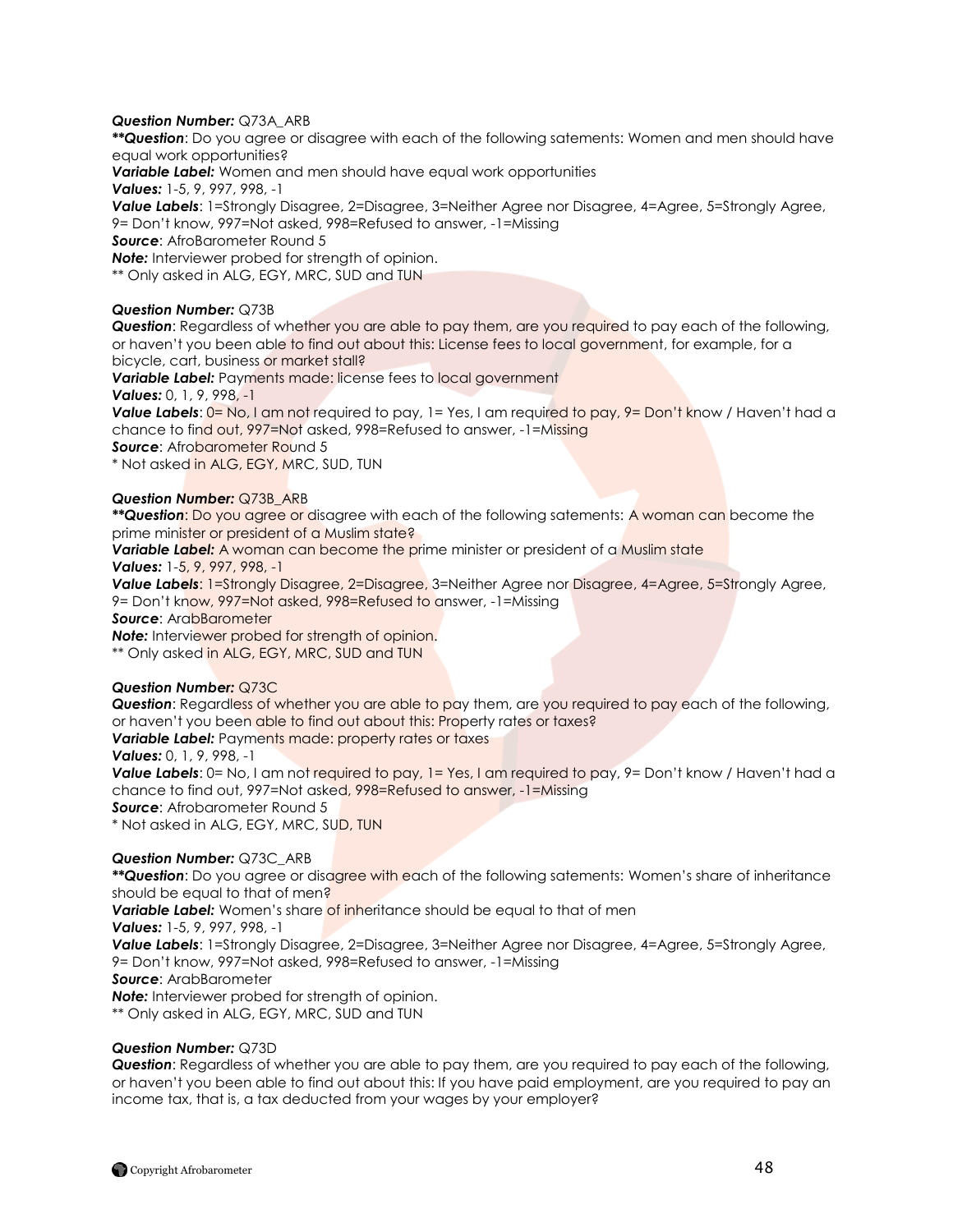## *Variable Label:* Payments made: income taxes

*Values:* 0, 1, 7, 9, 998, -1

*Value Labels*: 0= No, I am not required to pay, 1= Yes, I am required to pay, 7= Not applicable, 9= Don't know / Haven"t had a chance to find out, 997=Not asked, 998=Refused to answer, -1=Missing *Source*: Afrobarometer Round 5 \* Not asked in ALG, EGY, MRC, SUD, TUN

## *Question Number:* Q73D\_ARB

*\*\*Question*: Do you agree or disagree with each of the following satements: Women and men should have equal rights in making a decision to divorce?

*Variable Label:* Women and men should have equal rights in making a decision to divorce *Values:* 1-5, 9, 997, 998, -1

**Value Labels:** 1=Strongly Disagree, 2=Disagree, 3=Neither Agree nor Disagree, 4=Agree, 5=Strongly Agree, 9= Don"t know, 997=Not asked, 998=Refused to answer, -1=Missing

*Source*: ArabBarometer

*Note:* Interviewer probed for strength of opinion.

\*\* Only asked in ALG, EGY, MRC, SUD and TUN

## *Question Number:* Q73E

**Question:** Regardless of whether you are able to pay them, are you required to pay each of the following, or haven't you been able to find out about this: If you are self employed, are you required to pay a tax on the earnings from your business or job?

*Variable Label: Payments required: self-employer taxes* 

*Values:* 0, 1, 7, 9, 998, -1

*Value Labels*: 0= No, I am not required to pay, 1= Yes, I am required to pay, 7= Not applicable, 9= Don't know / Haven"t had a chance to find out, 997=Not asked, 998=Refused to answer, -1=Missing **Source: Afrobarometer Round 5** 

\* Not asked in ALG, EGY, MRC, SUD, TUN

## *Question Number:* Q74

*Question*: In the last year, how often have powerful people or groups other than government, such as criminals or gangs, made people in your community or neighborhood pay them money in return for protecting them, their property or their businesses?

**Variable Label:** Payments required to powerful people

*Values:* 0-3, 9, 998, -1

**Value Labels**: 0= Never, 1=Only once, 2= A few times, 3=Often, 9= Don't know, 997=Not asked, 998=Refused to answer, -1=Missing

*Source*: Afrobarometer Round 5

\* Not asked in ALG, EGY, MRC, SUD, TUN

## *Question Number:* Q75A

**Question**: Based on your experience, how easy or difficult is it to do each of the following: To find out what taxes and fees you are supposed to pay to the government? **Variable Label:** Difficulty to find out what taxes or fees to pay *Values:* 1-4, 9, 998, -1 **Value Labels**: 1=Very easy, 2=Easy, 3=Difficult, 4=Very difficult, 9= Don't know, 997=Not asked, 998=Refused to answer, -1=Missing *Source*: Afrobarometer Round 5 **Note:** Interviewer probe for strength of opinion. \* Not asked in ALG, EGY, MRC, SUD, TUN

## *Question Number:* Q75B

*Question*: Based on your experience, how easy or difficult is it to do each of the following: To find out how government uses the revenues from people"s taxes and fees? *Variable Label:* Difficulty to find out how government uses the revenues *Values:* 1-4, 9, 998, -1 *Value Labels*: 1=Very easy, 2=Easy, 3=Difficult, 4=Very difficult, 9= Don"t know, 997=Not asked, 998=Refused to answer, -1=Missing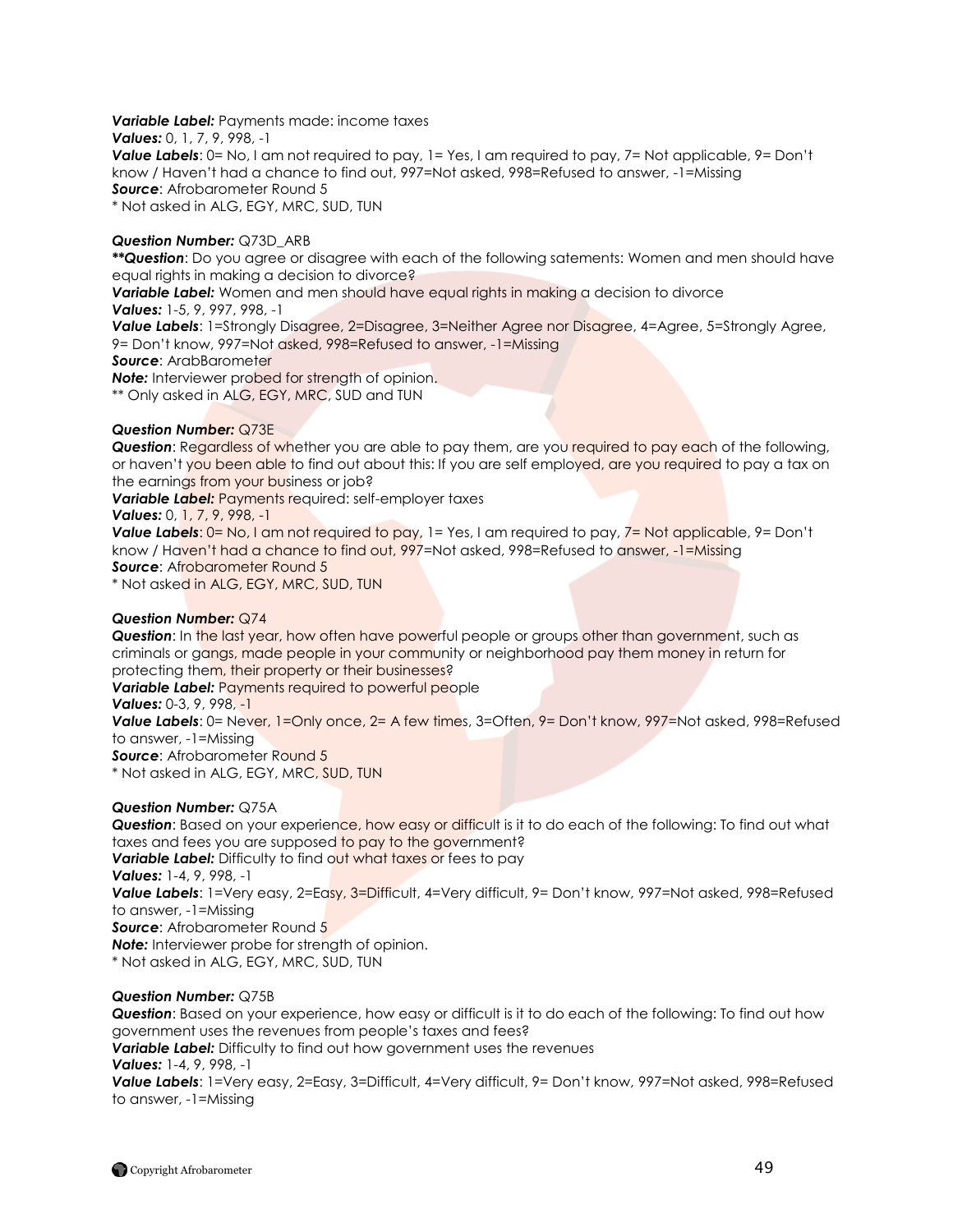*Source*: Afrobarometer Round 5 **Note:** Interviewer probe for strength of opinion. \* Not asked in ALG, EGY, MRC, SUD, TUN

## *Question Number:* Q75C

*Question*: Based on your experience, how easy or difficult is it to do each of the following: To avoid paying the income or property taxes that you owe to government?

**Variable Label:** Difficulty to avoid paying taxes

*Values:* 1-4, 7, 9, 998, -1

*Value Labels*: 1=Very easy, 2=Easy, 3=Difficult, 4=Very difficult, 7= Don't have to pay taxes, 9= Don't know, 997=Not asked, 998=Refused to answer, -1=Missing

**Source:** Afrobarometer Round 5

*Note:* Interviewer probe for strength of opinion.

\* Not asked in ALG, EGY, MRC, SUD, TUN

## *Question Number:* Q76A

**Question:** I am now going to ask you about a range of different actions that some people take. For each of the following, please tell me whether you think the action is not wrong at all, wrong but understandable, or wrong and punishable: Not paying for the services they receive from government?

**Variable Label:** Right or wrong: not paying for the government services

*Values:* 1-3, 9, 998, -1

**Value Labels:** 1= Not wrong at all, 2= Wrong but understandable, 3= Wrong and punishable, 9= Don't know, 997=Not asked, 998=Refused to answer, -1=Missing

*Source*: Afrobarometer Round 5

\* Not asked in ALG, EGY, MRC, SUD, TUN

## *Question Number:* Q76B

**Question:** I am now going to ask you about a range of different actions that some people take. For each of the following, please tell me whether you think the action is not wrong at all, wrong but understandable, or wrong and punishable: Not paying the taxes they owe on their income?

**Variable Label:** Right or wrong: not paying the taxes

*Values:* 1-3, 9, 998, -1

**Value Labels:** 1= Not wrong at all, 2= Wrong but understandable, 3= Wrong and punishable, 9= Don't know, 997=Not asked, 998=Refused to answer, -1=Missing

**Source:** Afrobarometer Round 5

\* Not asked in ALG, EGY, MRC, SUD, TUN

## *Question Number:* Q77

**Question:** What do you think is the main reason that some people avoid paying government the taxes and fees that they owe?

**Variable Label:** Why avoid paying taxes

*\*\*Values:* 0-10, 661, 780, 1622, 9995, 9997, 9998, 9999, -1

*\*\*Value Labels*: 0=People don't avoid paying, 1=The tax system is unfair, 2=The taxes are too high, 3=People cannot afford to pay, 4=The poor services they receive from government, 5=Government does not listen to them, 6=Government wastes tax money, 7=Government officials steal tax money, 8=They know they will not be caught, 9=Greed / selfishness, 10=Ignorance, don't know how to pay or don't understand need to pay, 661=Negligence, 780=Government stopped people from paying the tax(s), 1622=Employers don't deduct or don't give to government, 9995=Other, 9997=Not asked, 9998=Refused, 9999=Don't know, -1=Missing \* Not asked in ALG, EGY, MRC, SUD, TUN

## *Question Number:* Q78

*Question:* Which of the following statements is closest to your view? Choose Statement 1 or Statement 2. \*\*Statement 1: The use of violence is never justified in [Ghanaian] politics today.

Statement 2: In this country, it is sometimes necessary to use violence in support of a just cause.

**Variable Label:** Violence never justified vs. sometimes necessary

*Values:* 1-5, 9, 998, -1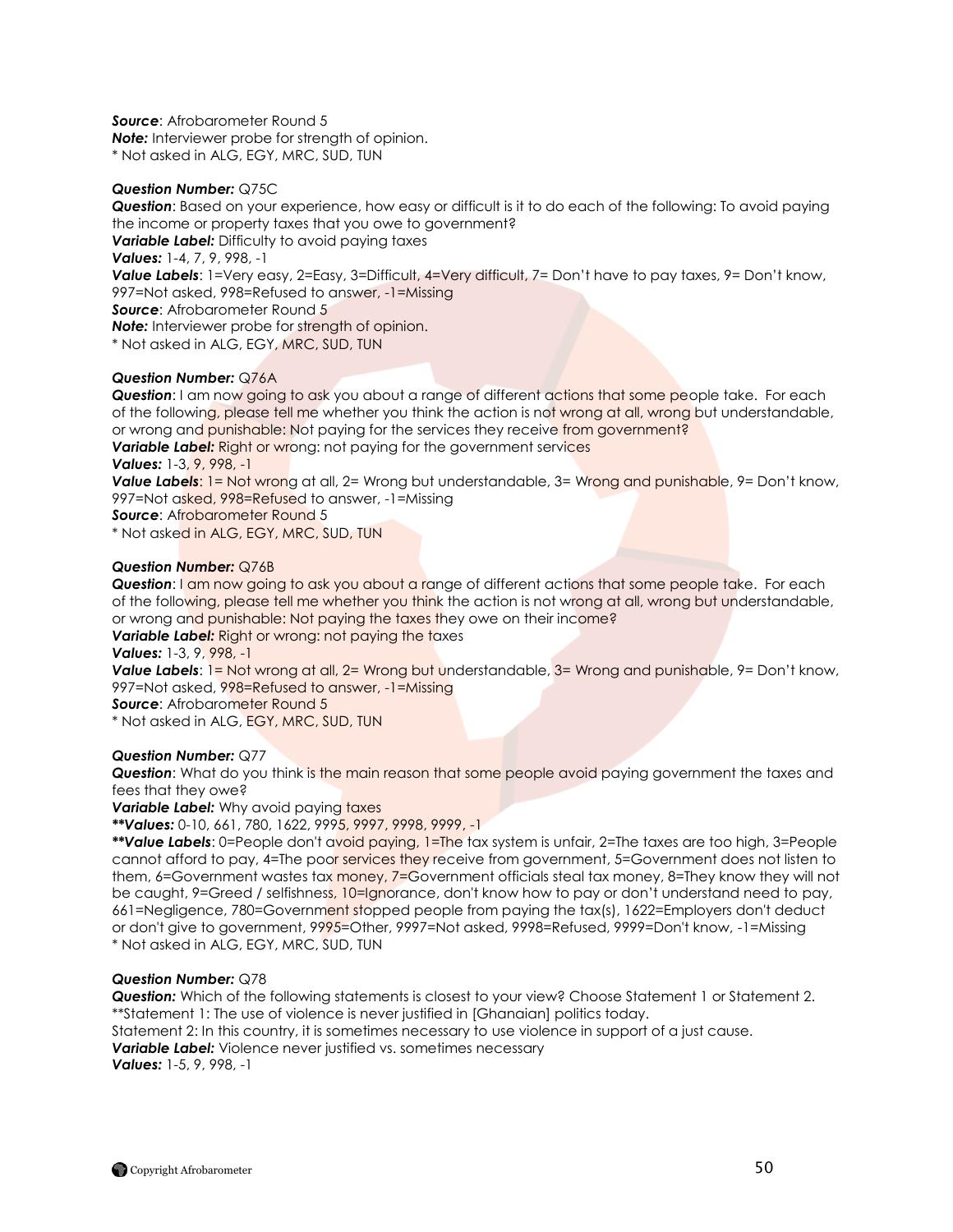*Value Labels:* 1=Agree very strongly with Statement 1, 2=Agree with Statement 1, 3=Agree with Statement 2, 4=Agree very strongly with Statement 2, 5=Agree with neither, 9=Don"t know, 998=Refused to answer, - 1=Missing

**Source:** Ghana Afrobarometer Round 5

**Note:** Interviewer probed for strength of opinion asking "Do you agree or agree very strongly"

## *Question Number:* 78A1

## *Question:* **In your opinion, how much does the African Union do to help this country, or haven't you heard enough to say?**

*Values:* 0-3, 9, 998, -1

**Value Labels:** 0=Do nothing, no help, 1=Help a little bit, 2=Help somewhat, 3=Help a lot, 9=Don't know, 998=Refused to answer, 997=Not asked, -1=Missing

\* Not asked in BEN, BOT, CVE, GHA, KEN, MLW, SAF, UGA, ZIM, MAU, BDI, ALG, EGY, MRC, SUD and TUN

#### *Question Number:* Q84

*Question:* Let us get back to talking about you. What is your ethnic community, cultural group or tribe? **Variable Label:** Tribe or ethnic group

*\*\*Values:* 1, 100-110, 140-165, 180-199, 220-229, 260-283, 300-322, 340-355, 380-395, 420-441, 460-472, 500-519, 540-564, 580-594, 620-669, 700-713, 740-805, 807-816, 820-852, 860-883, 900-907, 930-944, 1100-1107, 1140- 1160, 1180-1182, 1220-1243, 1245-1264, 1300-1310, 2220-2227, 2620-2623, 2740-2760, 9990, 9995, 9998-9999, -1 *\*\*Value Labels:* 1=Adja, 2=Afrikaaner, 3=Akan, 4=Arabe, 5=Bobo, 6=Chewa, 7=Coloured, 8=Dafing, 9=English, 10=Fon, 11=Haoussa, 12=Hausa, 13=Kissi, 14=Konkomba, 15=Koro, 16=Kru, 17=Lomwe, 18=Lozi, 19=Mada, 20=Malinké, 21=Maure, 22=Mende, 23=Ndau, 24=Ndebele, 25=Ngoni, 26=Nyanja, 27=Peulh, 28=Sena, 29=Senga, 30=Tonga, 31=Tumbuka, 32=Vai, 33=Venda, 34=Yoruba, 102=Bariba, 103=Dendi, 105=Ditamari, 107=Yoa, 108=Boo, 109=Waama, 110=Natimba, 140=Mokgatla, 141=Mokwena, 142=Mongwato, 143=Mongwaketse, 144=Motlokwa, 145=Moherero, 146=Morolong, 147=Mosarwa, 148=Mokalaka/Mokalanga, 149=Mosubeya, 150=Motawana, 151=Mokgalagadi, 152=Moyeyi/Moyei, 153=Mohurutshe, 154=Mokhurutshe, 155=Mmirwa, 156=Mongologa, 157=Modamara, 158=Mombukushu, 159=Molete, 160=Motswapong, 161=Motlharo, 162=Motlhaping, 163=Mokgothu, 164=Motalaote, 165=Mopedi, 180=Mossi, 181=Dioula, 182=Peulh, 183=Goumantche, 184=Gourounsi, 185=Bissa, 187=Birifor, 188=Dagari, 189=Lobi, 190=Samo, 191=Sénoufo, 192=Bwaba, 193=Goin, 194=Yanan, 195=Marka, 196=Kassena, 197=Fulse, 198=Toussian, 220=Related to regional origin (badio/sampadjudo), 221=African, 222=American or european, 223=Related to age, 224=Related to gender, 225=Related to occupation, 226=Related to religion, 227=Related to class, 228=Related to race, 261=Ewe/Anglo, 262=Ga/Adangbe, 263=Dagomba, 265=Dagarti, 266=Waale, 267=Mosi, 268=Sissala, 269=Kontonkoli, 270=Talensi, 271=Kasina, 272=Frafra, 273=Gruma, 274=Bimoba, 275=Bulsa, 276=Nandom, 277=Kusasi, 278=Mamprusi, 280=Guan, 281=Gonja, 282=Nzema, 283=Other Northern tribes, 300=Kikuyu, 301=Luo, 302=Luhya, 303=Kamba, 304=Kalenjin, 305=Kisii, 306=Meru / Embu, 307=Maasai / Samburu, 308=Mijikenda, 309=Taita, 310=Somali, 311=Pokot, 312=Turkana, 313=Tharaka, 314=Teso, 315=Sabaot, 316=Rendile, 317=Pokomo, 318=Mbeere, 319=Kuria, 320=Borana, 321=Arabic, 322=Oroma, 340=Mokoena, 341=Motaung, 342=Mohlakoana/Motebang, 343=Mofokeng, 344=Mosiea, 345=Motsoeneng, 346=Motloung, 347=Lephuthing, 348=Mophuthi, 349=Motlokoa, 350=Letebele, 351=Lekholokoe, 352=Lekhoakhoa, 353=Mokubung, 354=Mothepu, 355=Mokhatla, 380=Bassa, 381=Belle, 382=Dei, 383=Gbandi, 384=Gio, 385=Gola, 386=Grebo, 388=Kpelle, 389=Krahn, 391=Lorma, 392=Mandingo, 393=Mano, 420=Antakarana, 421=Antambahoaka, 422=Antandroy, 423=Antanosy, 424=Antefasy, 425=Antemoro, 426=Antesaka, 427=Bara, 428=Betsileo, 429=Betsimisaraka, 430=Bezanozano, 431=Mahafaly, 432=Merina, 433=Sakalava, 434=Sihanaka, 435=Tanala, 436=Tsimihety, 437=Vezo, 438=Makoa, 439=Sahafatra, 440=Tealaotra, 441=Zafisoro, 461=Nkhonde, 462=Lambya, 463=Chewa, 464=Yao, 465=Ngoni, 467=Mang"anja, 469=Sukwa, 472=Ndali, 501=Bambara, 502=Bella, 504=Bozo, 506=Dogon, 509=Kakolo, 510=Khassonké, 513=Mianka, 514=Peulh / Fulfude, 515=Samogo, 516=Senufo, 517=Soninké / Sarakollé, 518=Sonrhaï, 519=Tamasheq, 540=Makua, 544=Changana, 545=Chope, 546=Bitonga, 547=Makonde, 548=Chuabo, 549=Ajaua, 551=Barue, 552=Marenge, 553=Nhungue, 554=Tewe, 555=Matswa, 556=Tawala, 557=Muani, 559=Manhawa, 560=Ronga, 561=Tacuane, 562=Manica, 564=Gorongozi, 580=Wambo, 581=Herero, 582=Caprivian, 583=Kavango (Rukwangali, Rumanyo, Hambukushu), 584=German, 587=Portuguese, 588=Nama, 589=Damara, 591=Subia, 593=Tswana, 594=Baster, 621=Igbo, 623=Efik, 624=Ebira, 625=Fulani, 626=Isoko, 627=Ibibio, 628=Kanuri, 629=Tiv, 630=Nupe, 631=Ijaw, 632=Edo, 633=Igala, 634=Urhobo, 635=Idoma, 636=Itsekiri, 637=Ikwere, 638=Awori, 639=Tapa, 640=Kalabari, 641=Birom, 642=Shuwa-Arab, 643=Jukun, 644=Gwari, 645=Ogoni, 646=Anang, 647=Yakhor, 648=Okpella, 649=Tarok, 650=Esan, 651=Ika,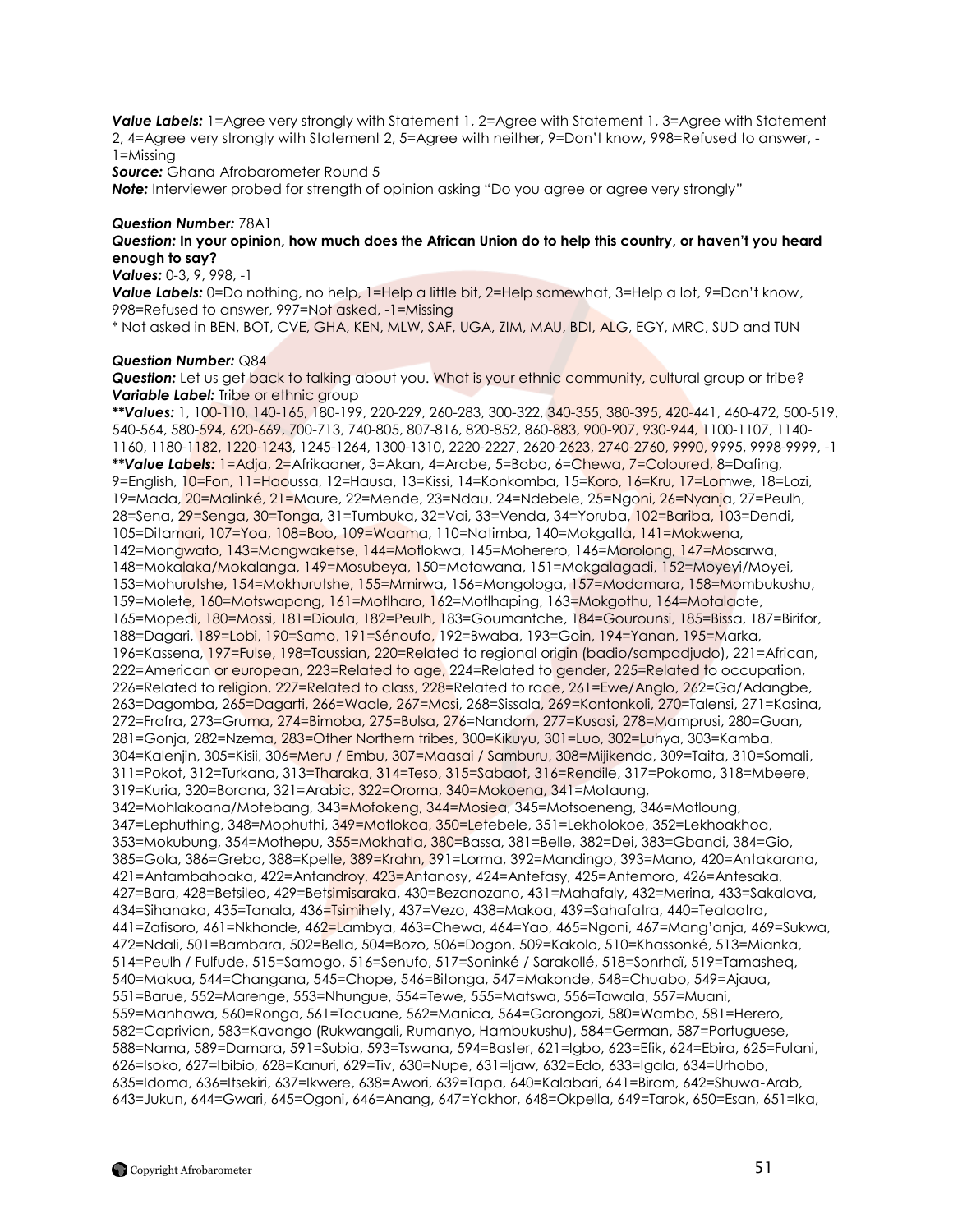652=Gbagyi, 653=Okrika, 654=Bajju, 655=Gwoza, 656=Ibaji, 657=Kataf, 658=Migili, 660=Wolof, 661=Pulaar/Toucouleur, 662=Serer, 663=Mandinka/Bambara, 664=Soninke, 665=Diola, 666=Manjack, 668=BAYNOUK, 669=BALANTE, 703=Xhosa, 704=Pedi/Spedi/North Sotho, 705=Sesotho/Sotho/South Sotho, 706=Setswana/Tswana, 707=Shangaan, 708=Swazi, 710=Zulu, 711=White/European, 713=Indian, 740=Kinyakyusa, 741=Kichaga, 742=Kihaya, 743=Kingoni, 744=Kikwere, 745=Kipare, 746=Kihehe, 747=Kimakonde, 748=Kinyamwezi, 749=Kisukuma, 750=Kimasai, 751=Kimeru, 752=Kikurya, 753=Kigogo, 754=Kiluguru, 755=Kifipa, 756=Kimanyema, 757=Kinyiramba, 758=Kinyaturu, 759=Mbena, 760=Mha, 761=Mhangaza, 762=Muiraqi, 763=Mjaluo, 764=Mjita, 765=Mkinga, 766=Mtongwe, 767=Mmwera, 768=Mndali, 769=Mndendeule, 770=Mnyambo, 771=Mpogoro, 772=Msambaa, 773=Myao, 774=Mzaramo, 775=Mzigua, 776=Mzinza, 777=Mdoe, 778=Muarusha, 779=Msumbwa, 780=Muganda, 781=Munyankole, 782=Munyoro, 783=Musoga, 784=Mugishu, 785=Mukhonjo, 786=Munyole, 787=Ateso, 788=Acholi, 789=Alur, 790=Lugbara, 791=Madi, 792=Japhadhola, 793=Musamia, 794=Mugwere, 795=Mukiga, 796=Mutooro, 797=Langi, 798=Sabinyi, 799=Karamajong, 800=Mutagwenda, 801=Mufumbira, 802=Munyarwanda, 803=Mululi, 804=Aringa, 805=Kumam, 806=Kakwa, 807=Mulamogi, 808=Aliba, 820=Bemba, 825=Nsenga, 827=Kaonde, 828=Luvale, 829=Namwanga, 830=Lunda, 831=Bisa, 832=Nkoya, 833=Mambwe, 834=Lenje, 836=Soli, 837=Ila, 838=Ushi, 840=Mbunda, 841=Kunda, 842=Lala, 843=Lamba, 844=Lungu, 847=Tokaleya, 848=Bwile, 849=Ngumbo, 851=Tabwa, 852=Goba, 861=Shona, 862=Zezuru, 863=Korekore, 864=Karanga, 865=Manyika, 868=Kalanga, 870=Vhitori, 871=Shangani, 872=Nambya, 873=Maungwe, 874=Buja, 875=Bocha, 876=Sotho, 878=Mixed=race, 879=Hwesa, 880=Chikunda, 881=Chewa, 882=Shangwe, 883=Malawian, 900=Afro-Mauritian (Creole), 901=Chenese, 902=Euro-Mauritian (white), 903=Hindu, 904=Marathi, 905=Muslim, 906=Tamil, 907=Telegu, 930=Creole, 931=Fulla, 933=Kono, 935=Kuranko, 936=Limba, 937=Loko, 938=Madingo, 940=Sherbro, 941=Susu, 942=Temne, 944=Yalunka, 1101=Zarrma/Songhaï, 1103=Touareg, 1104=Kanouri, 1105=Gourmatché, 1107=Toubou, 1140=Ewé, 1141=Mina (Guen), 1142=Kabyè, 1143=Tem (Kotokoli), 1144=Ben (Moba), 1145=Nawdem (Losso), 1146=Lama (Lamba), 1147=Ifè (Ana), 1148=Ikposso (Akposso), 1149=N"Tcha (Bassar), 1152=Ouatchi, 1153=Akébou, 1154=Gourma, 1156=Ngam-Gam, 1157=Tchamba, 1159=Aklobo, 1160=Tchokossi (Anoufom), 1180=Hutu, 1181=Tutsi, 1182=Twa, 1220=Beti, 1221=Bameleké, 1222=Sawa, 1224=Nso, 1225=Bakweri, 1226=Basa, 1227=Baya, 1228=Arabe choua, 1229=Bafia, 1230=Bafut, 1231=Bakassi, 1232=Bakundu, 1233=Bali Gashu, 1235=Bamoun, 1236=Bangwa, 1237=Batanga, 1238=Batibo, 1239=Bayangi, 1240=Daba, 1241=Dii, 1242=Fali, 1243=Foulbé, 1245=Guidar, 1246=Guiziga, 1247=Hina, 1248=Kapsiki, 1249=Kotoko, 1251=Mafa, 1252=Maka, 1253=Mandara, 1254=Mankon, 1255=Massa, 1256=Mbamois, 1257=Mbo, 1258=Mboum, 1259=Moudang, 1261=Krou, 1262=Mandé du Nord, 1263=Mandé du Sud, 1264=Gur (Voltaïque), 1300=Soussou, 1303=Guérzé, 1304=Kissien, 1305=Toma, 1306=Djalounké, 1307=Kouranko, 1308=Landouma, 1309=Diakanké, 2220=Mousgoum, 2221=Njikwa, 2222=Oku, 2223=Peule, 2224=Tikari, 2225=Toupouri, 2226=Wimbum, 2227=Yamba, 2621=Chamba, 2622=Jaba, 2740=Misubi, 2741=Misimbiti, 2742=Mkerewe, 2743=Mmbulu, 2744=Msangu, 2745=Mmakua, 2746=Mkwaya, 2747=Msafwa, 2748=Mrangi, 2749=Mpangwa, 2750=Mndengereko, 2751=Mngindo, 2752=Mnguu, 2753=Mnyiha, 2754=Mnyamwanga, 2755=Mtumbatu, 2756=Mswahili, 2757=Mshirazi, 2758=Mpemba, 2759=Mnyasa, 2760=Mgunya, 9990=National identity only, or "doesn't think of self in those terms", 9995=Others, 9997=Not asked, 9998=Refused, 9999=Don't know, -1=Missing

## *Source:* SAB

\*\*Note: Interviewer entered respondent's exact response. If respondent did not identify any group on this question – that is, if they "Refused to answer" (9998), said "Don"t know" (9999), or "national identity only" (9990) – then the interviewer marked "Not applicable" for questions Q85A-Q85B and continued to question 85C.

\* Not asked in ALG, EGY, MRC, SUD, TUN, SWZ

## *Question Number:* Q85A

**Question:** How often is [Respondent's Ethnic Group] treated unfairly by the government? **Variable Label:** Ethnic group treated unfairly

*Values:* 0-3, 7, 9, 998, -1

*Value Labels:* 0=Never, 1=Sometimes, 2=Often, 3=Always, 7=Not applicable, 9=Don"t know, 997=Not asked, 998=Refused to answer, -1=Missing

## *Source:* SAB

*\*\*Note:* Interviewer entered respondent"s exact response. If respondent did not identify any group on this question – that is, if they "Refused to answer" (9998), said "Don"t know" (9999), or "national ID only" (9990) – then the interviewer marked "Not applicable" for questions Q85A-Q85B and continued to question 85C. \* Not asked in ALG, EGY, MRC, SUD, TUN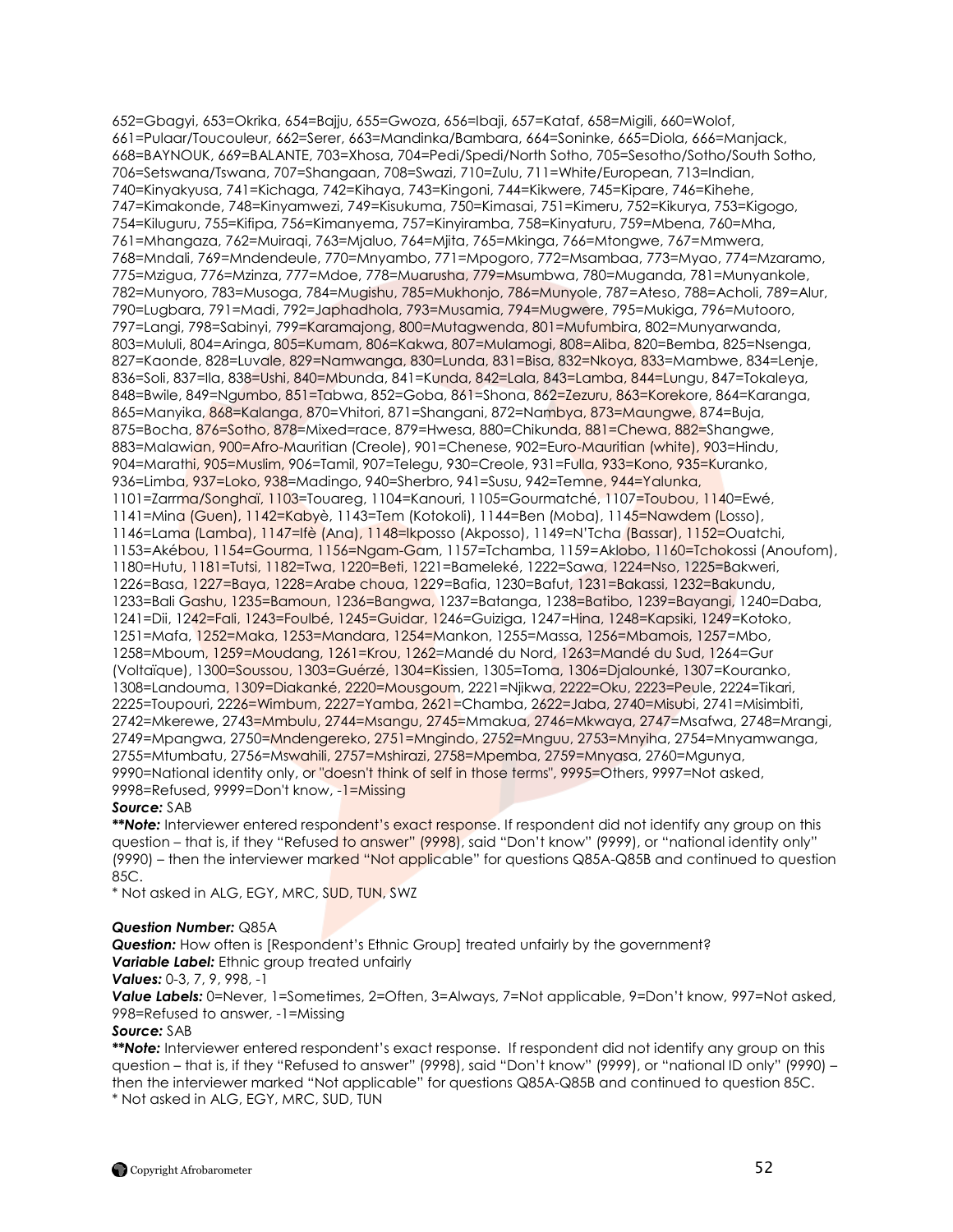## *Question Number:* Q85B

*\*\*Question:* Let us suppose that you had to choose between being a national ID and being a \_\_\_\_\_\_\_\_ [R"s Ethnic Group]. Which of the following best expresses your feelings?

*Variable Label:* Ethnic or national identity

*Values:* 1-5, 7, 9, 998, -1

*\*\*Value Labels:* 1=I feel only (R"s ethnic group), 2=I feel more (R"s ethnic group) than national ID, 3=I feel equally national ID and (R"s ethnic group), 4=I feel more national ID than (R"s ethnic group), 5=I feel only national ID, 7=Not applicable, 9=Don"t know*,* 997=Not asked, 998=Refused to answer, -1=Missing *Source:* SAB

\*\*Note: Interviewer entered respondent's exact response. If respondent did not identify any group on this question – that is, if they "Refused to answer" (9998), said "Don"t know" (9999)– then the interviewer marked "Not applicable" for questions Q85A-Q85B and continued to question 85C.

\* Not asked in ALG, EGY, MRC, SUD, TUN

## *Question Number:* Q85C

*\*\*Question:* Please tell me whether you agree or disagree with the following statement: It makes you proud to be called a national identity.

**Variable Label:** Proud of nationality

*Values:* 1-5, 9, 998, -1

**Value Labels:** 1=Strongly disagree, 2=Disagree, 3=Neither agree nor disagree, 4=Agree, 5=Strongly agree, 9=Don't know, 998=Refused to answer, -1=Missing

**Source:** Afrobarometer Round 5

**Note:** The *interviewer probed* for strength of opinion.

## *Question Number:* Q86A

*\*\*Question:* In your opinion, which of the following people have a right to be a citizen of the country? A citizen would have the right to get a passport and to vote in national elections if they are at least 18 years old: A person born in the country with one national and one non-national parent?

**Variable Label:** Right to be citizen: born in country with one non-citizen parent *Values:* 0, 1, 9, 998, -1

**Value Labels:** 0=No, 1=Yes, 9=Don't know, 997=Not asked, 998=Refused to answer, -1=Missing **Source:** Afrobarometer Round 5

\* Not asked in ALG, EGY, MRC, SUD, TUN

## *Question Number:* Q86B

*\*\*Question:* In your opinion, which of the following people have a right to be a citizen of the country? A citizen would have the right to get a passport and to vote in national elections if they are at least 18 years old: A person born in the country with two non-national parents?

**Variable Label:** Right to be citizen: born in country with two non-citizen parents *Values:* 0, 1, 9, 998, -1

**Value Labels:** 0=No, 1=Yes, 9=Don't know, 997=Not asked, 998=Refused to answer, -1=Missing **Source:** Afrobarometer Round 5

\* Not asked in ALG, EGY, MRC, SUD, TUN

## *Question Number:* Q86C

*\*\*Question:* In your opinion, which of the following people have a right to be a citizen of the country? A citizen would have the right to get a passport and to vote in national elections if they are at least 18 years old: The wife of a national man, even if she was born outside of the country?

**Variable Label:** Right to be citizen: wife of citizen husband

*Values:* 0, 1, 9, 998, -1

*Value Labels:* 0=No, 1=Yes, 9=Don"t know, 997=Not asked, 998=Refused to answer, -1=Missing **Source:** Afrobarometer Round 5

\* Not asked in ALG, EGY, MRC, SUD, TUN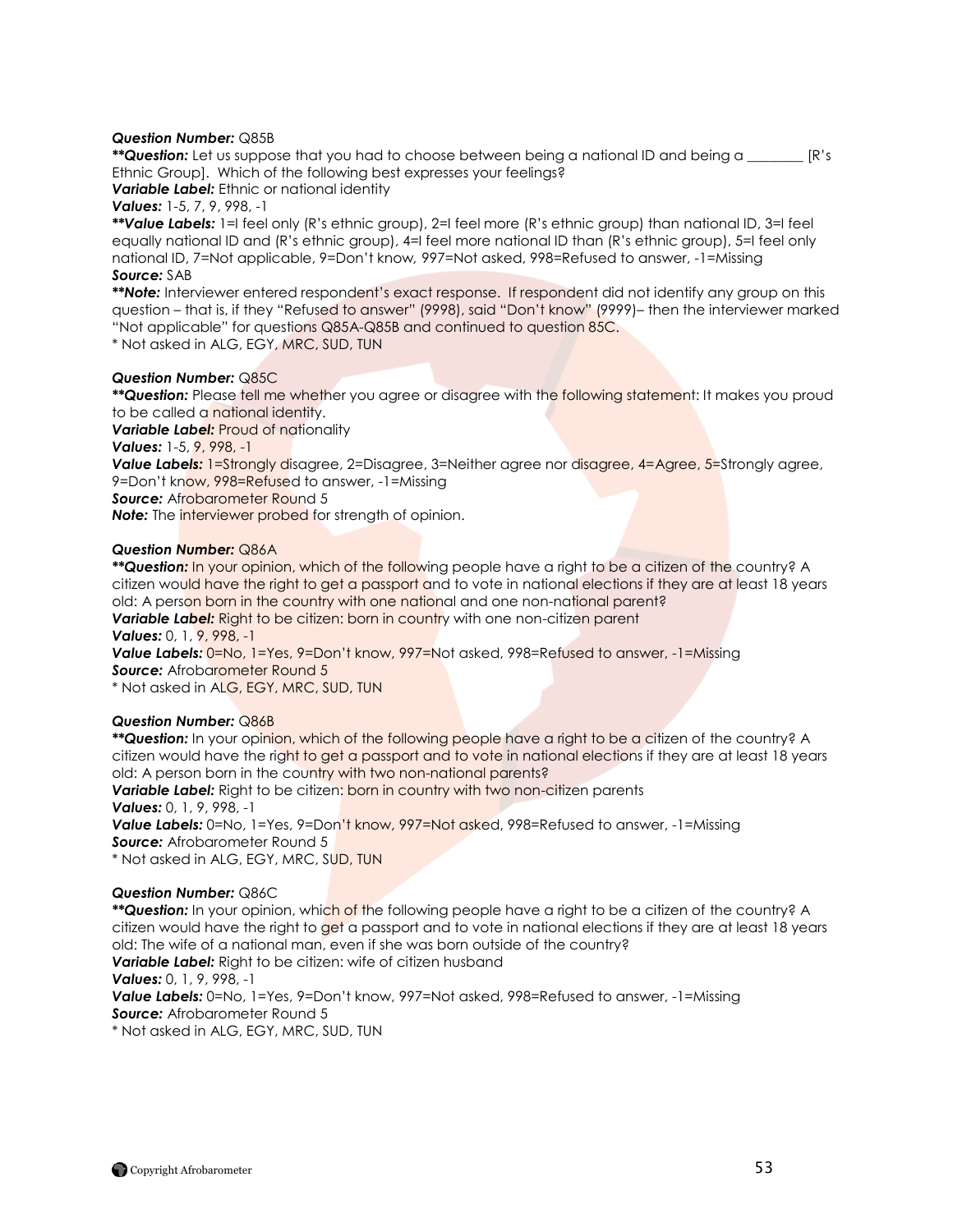## *Question Number:* Q86D

*\*\*Question:* In your opinion, which of the following people have a right to be a citizen of the country? A citizen would have the right to get a passport and to vote in national elections if they are at least 18 years old: The husband of a national woman, even if he was born outside of the country?

*Variable Label:* Right to be citizen: husband of citizen wife

*Values:* 0, 1, 9, 998, -1

**Value Labels:** 0=No, 1=Yes, 9=Don't know, 997=Not asked, 998=Refused to answer, -1=Missing **Source:** Afrobarometer Round 5

\* Not asked in ALG, EGY, MRC, SUD, TUN

## *Question Number:* Q86E

*\*\*Question:* In your opinion, which of the following people have a right to be a citizen of the country? A citizen would have the right to get a passport and to vote in national elections if they are at least 18 years old: A person who came from another country, but who has lived and worked in the country for many years, and wishes to make the country his or her home?

**Variable Label:** Right to be citizen: lived and worked in country

*Values:* 0, 1, 9, 998, -1

**Value Labels:**  $0 = No$ , 1=Yes, 9=Don't know, 997=Not asked, 998=Refused to answer, -1=Missing **Source: Afrobarometer Round 5** 

\* Not asked in ALG, EGY, MRC, SUD, TUN

#### *Question Number:* Q86F

*\*\*Question:* In your opinion, which of the following people have a right to be a citizen of the country? A citizen would have the right to get a passport and to vote in national elections if they are at least 18 years old: A person who wishes to hold dual citizenship, that is, to be a citizen both of the country and some other country?

**Variable Label:** Right to be citizen: hold dual citizenship

*Values:* 0, 1, 9, 998, -1

**Value Labels:** 0=No, 1=Yes, 9=Don't know, 997=Not asked, 998=Refused to answer, -1=Missing **Source:** Afrobarometer Round 5

\* Not asked in ALG, EGY, MRC, SUD, TUN

## *Question Number:* Q87

**Question:** Let's turn to your views on your fellow citizens. Generally speaking, would you say that most people can be trusted or that you must be very careful in dealing with people? *Variable Label:* Most people can be trusted

*Values:* 0, 1, 9, 998, -1

**Value Labels:** 0= Must be very careful, 1= Most people can be trusted, 9=Don't know, 998=Refused to answer, -1=Missing

**Source:** Afrobarometer Round 5

## *Question Number:* Q88A

**Question:** How much do you trust each of the following types of people: Your relatives? *Variable Label:* Trust relatives *Values:* 0-3, 9, 998, -1 **Value Labels:** 0=Not at all, 1=Just a little, 2=I trust them somewhat, 3=I trust them a lot, 9=Don't know, 998=Refused to answer, -1=Missing *Source:* Adapted from Afrobarometer Round 3 and Globalbarometer.

#### *Question Number:* Q88B

*Question:* How much do you trust each of the following types of people: Your neighbors? *Variable Label: Trust neighbors Values:* 0-3, 9, 998, -1 **Value Labels:** 0=Not at all, 1=Just a little, 2=I trust them somewhat, 3=I trust them a lot, 9=Don't know, 998=Refused to answer, -1=Missing *Source:* Adapted from Afrobarometer Round 5.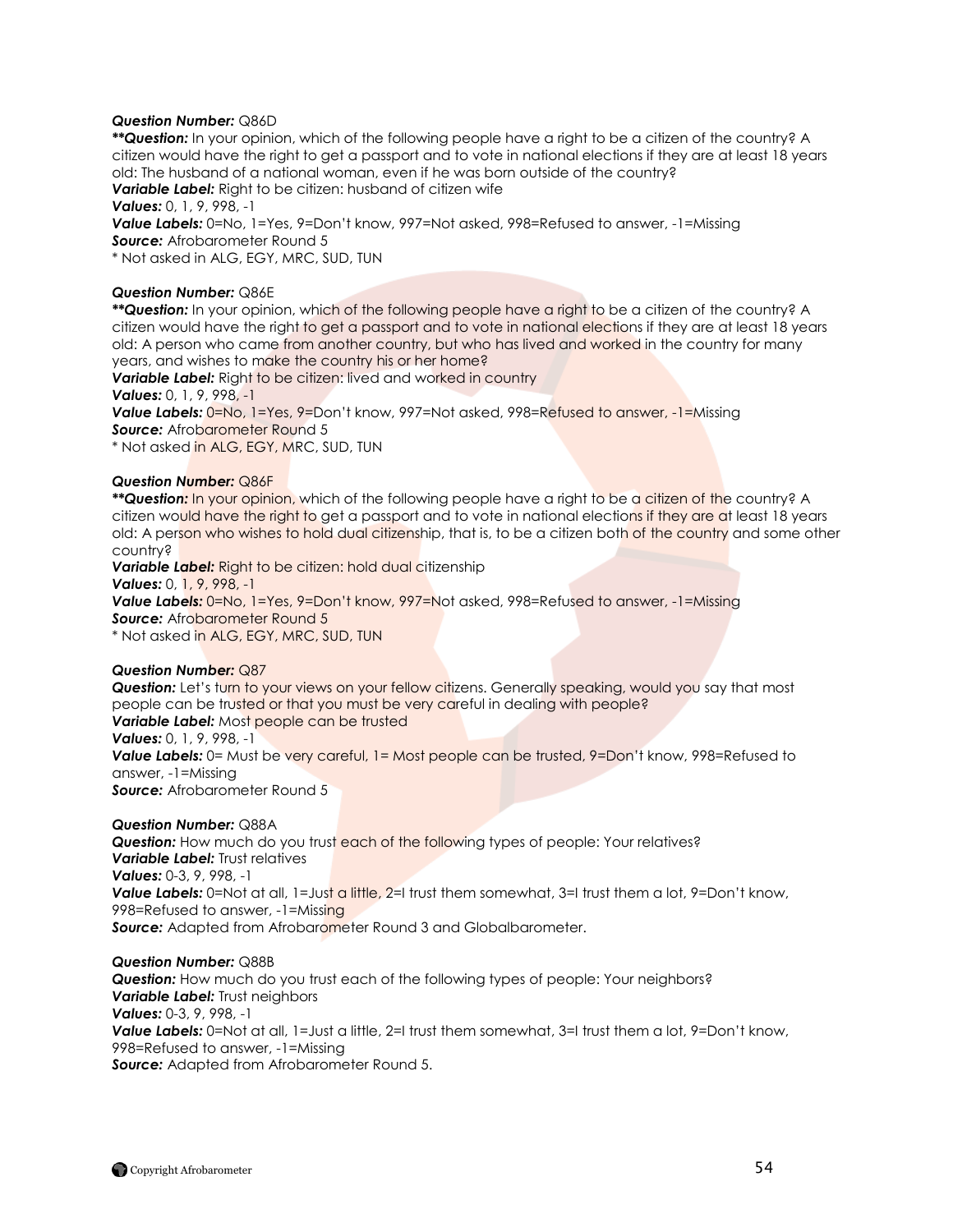## *Question Number:* Q88C

*Question:* How much do you trust each of the following types of people: Other people you know? *Variable Label:* Trust other people you know *Values:* 0-3, 9, 998, -1 **Value Labels:** 0=Not at all, 1=Just a little, 2=I trust them somewhat, 3=I trust them a lot, 9=Don't know, 998=Refused to answer, -1=Missing *Source:* Adapted from Afrobarometer Round 3 and Globalbarometer.

#### *Question Number:* Q89A

**Question:** Do you feel close to any particular political party? **Variable Label:** Close to political party *Values:* 0-1, 8-9, -1 *Value Labels:* 0=No, (not close to any party), 1=Yes, (feels close to a party), 8=Refused to answer, 9=Don"t know, 997=Not asked, -1=Missing *Source:* Zambia 96 \* Not asked in SWZ

## *Question Number:* Q89B

**Question:** Which party is that? *Variable Label:* Which party

*\*\*Values:* 100-105, 140-147, 180-191, 220-223, 226, 260-265, 300-318, 340-349, 351, 380-409, 420-440, 460-476, 500-519, 540-544, 580-594, 620-644, 660-672, 700-709, 712, 714, 740-757, 780-789, 820-829, 860-865, 900-901, 903-909, 930-934, 1100-1114, 1140-1148, 1180-1189, 1220-1227, 1260-1268, 1300-1311, 1420-1435, 1460-1475, 1500-1533, 1540-1545, 1580-1590, 9995, 9997-9999, -1

*\*\*Value Labels:* 100=Force cauris pour un bénin Emergent (FCBE de YAYI Boni), 101=Union fait la Nation (UN: Adrien Houngbédji), 102=Alliance ABT 2011 (Abdoulaye Bio Tchané), 103=Union pour la relève (UPR de Issa Salifou), 104=Réveil Patriotique (RP de Janvier Yahouédéhou), 105=Force espoire (FE de Dayori Antoine), 140=Botswana Congress Party (BCP), 141=Botswana Democratic Party (BDP), 142=Botswana Movement For Democracy (BMD), 143=Botswana National Front (BNF), 144=Botswana People"s Party (BPP), 145=Marx Engels Lenin Stalin (MELS), 146=Umbrella Party, 147=Botswana Alliance Movement, 180=ADF/RDA de Gilbert Noël OUEDRAOGO, 181=CDP de Assimi KOUANDA, 182=CFD/B de Amadou Diemdioda DICKO, 183=Le Faso Autrement de Ablassé OUEDRAOGO, 184=PDP/PS de François O. KABORE, 185=PAREN du Pr. Laurent Bado, 186=PDS de Sambo Issouf BA, 187=UNDD de Me.HermannYAMEOGO, 188=UNIR/PS de Me. Bénéwendé Stanislas SANKARA, 189=UPC de Zéphirin DIABRE, 190=UPR de Toussaint Abel COULIBALY, 191=PDS/METBA, 220=Movement for Democracy (MPD), 221=African Party of Independence of Cape Verde (PAICV), 222=Party for Democratic Convergence (PCD), 223=Party of Democratic Renewal (PRD), 226=Cape Verdean Union Independent and Democratic (UCID), 260=Convention People"s Party (CPP), 261=National Democratic Congress (NDC), 262=New Patriotic Party (NPP), 263=People"s National Convention (PNC), 264=Progressive People"s Party (PPP), 265=Democratic People"s Party (DPP), 300=Orange Democratic Movement Party (ODM), 301=Orange Democratic Movement Party of Kenya (ODM-K), 302=Party of National Unity (PNU), 303=National Rainbow Coalition (NARC), 304=NARK-Kenya, 305=Democratic Party of Kenya (DP), 306=Ford Kenya (Ford -K), 307=Ford People (Ford -P), 308=Kenya African National Union (KANU), 309=National Party of Kenya (NPK), 310=Shirikisho Party, 311=Ford Asili (Ford -A), 312=Labour Party of Kenya (LPK), 313=Safina, 314=Kenya African Democratic Develoment Union (KADDU), 315=KADDU -Asili, 316=United Democratic Party of Kenya (UDM), 317=New Ford Kenya (New Ford -K), 318=G7, 340=Democratic Congress (DC), 341=All Basotho Convention (ABC), 342=Lesotho Congress for Democracy (LCD), 343=Basotho National Party (BNP), 344=Popular Front for Democracy (PFD), 346=Lesotho Peoples Congress (LPC), 347=Basotho Democratic National Party (BDNP), 348=Marematlou Freedom Party (MFP), 349=Basotho Congress Party (BCP), 351=Lesotho Workers Party, 380=National Reformation Party (NRP), 381=Free Democratic Party (FDP), 382=Alliance of Peace and Democracy (APD) – UPP & LPP, 383=National Democratic Coalition (NDC), 384=Liberty Party (LP), 385=True Whig Party (TWP), 386=Unity Party (UP), 387=National Democratic Party of Liberia (NDPL), 388=Union of Liberian Democrats (ULD), 389=Congress for Democratic Change (CDC), 390=Liberia Destiny Party (LDP), 391=Progressive Democratic Party (PRODEM), 392=Liberian National Union (LINU), 393=All Liberia Coalition Party (ALCOP), 394=Liberia Reconstruction Party (LRP), 395=National Union for Democratic Progress (NUDP), 396=National Vision Party of Liberia (NATVIPOL), 397=Progressive People"s Party (PPP), 398=Movement for Progressive Change (MPC), 399=Original Congress Party (OCP), 400=Victory for Change (VCP), 401=Majority Party of Liberia (MAPOL), 402=Grassroot Democratic Party of Liberia (GDPL), 403=Citizens Unification Party (CUP), 404=Freedowm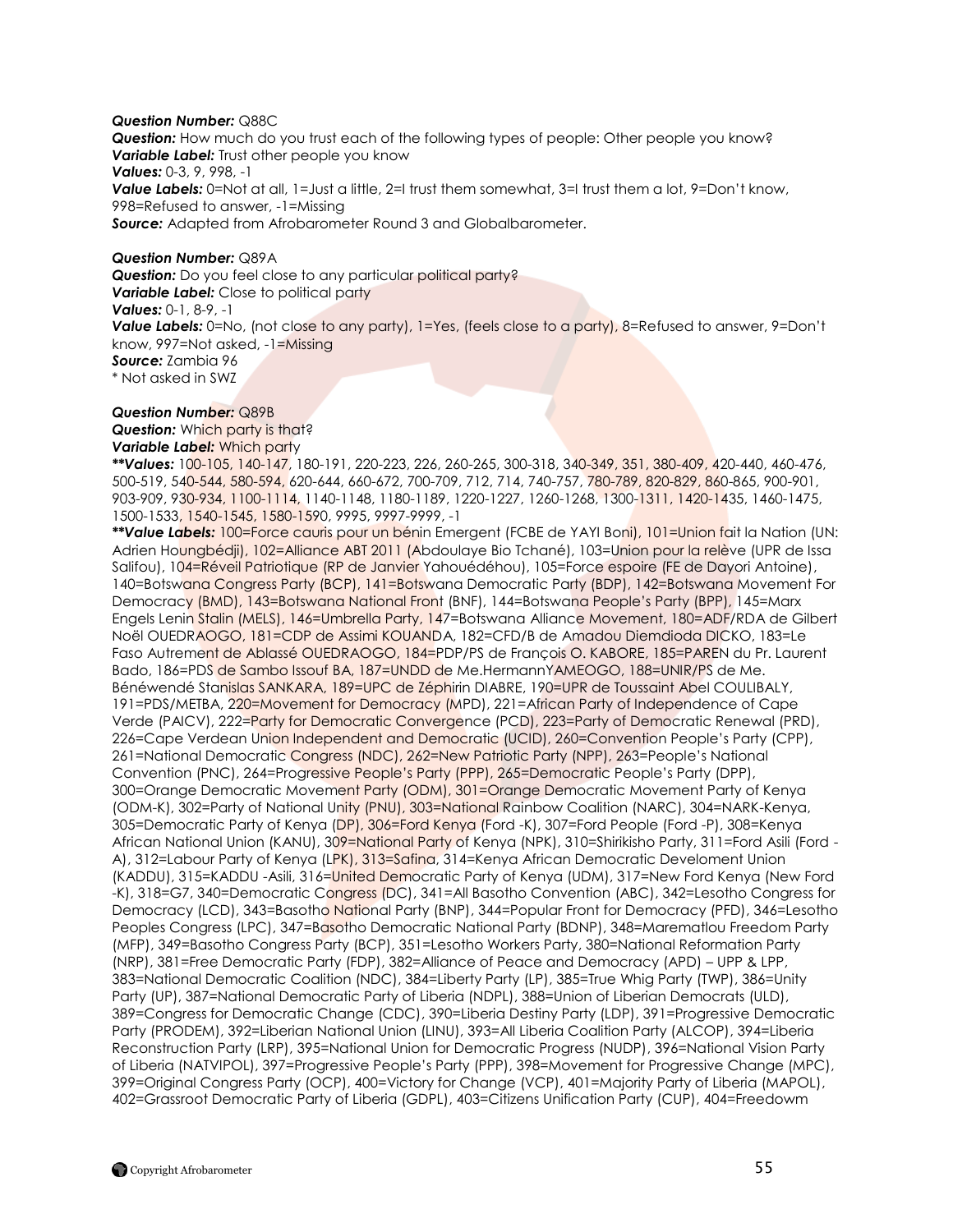Alliance Party of Liberia (FAPL), 405=Liberia Empowerment Party (LEP), 406=Liberia Transformation Party (TPL), 407=Natiinal Social Democratic Party of Liberia, 408=Republican Party (RP), 409=National Patriotic Party (NPP), 420=AKFM (Antokon"ny Kongresin"ny Fahaleovantenan"i Madagasikara), 421=AKFM Fanavaozana (Antokon"ny Kongresin"ny Fahaleovantenan"i Madagasikara Fanavaozana), 422=AME (Antoko Miombon"Ezaka), 423=Antoko Maintso (Hasin"i Madagasikara), 424=AREMA (Antokin"ny REvolisiona Malagasy), 425=AVI (Asa vita no Ifampitsarana), 426=CRN-AFFA, 427=GRAD ILOAFO (Groupe de Réflexion pour le Développement à Madagascar), 428=LEADER FANILO (Liberalisme Economique et Action Democratique pour la Réconciliation ), 429=Mahaleo tena, 430=MAMAFISOA (Malagasy MAndroso ao anatin"ny FIhavanana sy ny SOAtoavina), 431=MFM (Mitilona ho amin"ny Fampandrosoana), 432=MDM (Miara Mientana ho an"ny Demokrasia), 433=MONIMA (MOvement National pour l"Indépendance de Madagascar), 434=MTS (Malagasy Tonga Saina), 435=RPSD-Vaovao (Rassemblement pour la Social Démocratie), 436=TEZA, 437=TGV (Tanora malaGasy Vonona), 438=TIM (Tiako i Madagasikara), 439=UNDD (Union Nationale pour le Développement et la Démocratie), 440=MAF AVOKO, 460=Alliance for Democracy (AFORD), 461=Congress for Democrats (CODE), 462=Democratic Progressive Party (DPP), 463=Malawi Forum for Unity and Development (MAFUNDE), 464=Malawi Congress Party (MCP), 465=Malawi Democratic Party (MDP), 466=Maravi People's Party (MPP), 467=Movement for Genuine Democracy (MGODE), 468=National Salvation Front (NSF), 469=New Rainbow Coalition Party (NARC), 470=New Republican Party (NRP), 471=People"s Democratic Movement (PDM), 472=People"s Party (PP), 473=People's Progressive Movement (PPM), 474=People's Transformation Party (PETRA), 475=Republican Party (RP), 476=United Democratic Front (UDF), 500=ADEMA – PASJ (Alliance pour la démocratie au Mali) / Dioncounda Traoré, 501=BARA (Bloc des alternatives pour le renouveau africain) / Pr. Yoro Diakitéa, 502=BEDIA - FASO JIGI (Bloc pôur la démocratie et l'intégration africaine) / Ibrahim Bocar Bah, 503=CDS - MOGO TIGIYA (Convention sociale démocrate) / Mamadou Blaise Sangaré, 504=CNAS (Convention nationale des associations de soutien à Soumana Sako), 505=CNID - FASO YIRIWA TON (Congrès national d'initiative démocratique) / Me Mountaga Tall, 506=CODEM (Convergence pour le développement du Mali) / Ousséni Amion Guindo, 507=LSJ (Ligue solidarité justice) / Oumar Koïta, 508=MIRIA (Mouvement pour l'indépendance, la renaissance et l'intégration africaine) Mamadou Kassa Traoré, 509=MPR (Mouvemùent patriotique pour le renouveau) / Choguel Kokala Maïga, 510=PARENA (Parti pour la rennaissance nationale) / Tiébilé Dramé, 511=PDES (Parti pour le développement économique et la solidarité) ATT / Ahmed Diane Séméga, 512=PSP (Parti pour la solidarité et le progrès) Oumar Hamadoun Dicko, 513=RPDM (Rassemblement pour le développement du Mali) / Cheick Modibo Diarra, 514=RPM (Rassemblement pour le Mali) / IBK ou Ibrahim Boubacar Kéïta, 515=SADI (Solidarité africaine pour la démocratie et l'indépendance) Dr. Oumar Mariko / Cheick Oumar Sissoko, 516=UDD (Union pour la démocratie et le développement) Moussa Balla Coulibaly / Tiéman Coulibaly, 517=UM - RDA (Union malienne du rassemeblement démocratique africain) Dr. Badara Aliou Macalou, 518=URD (Union pour la République et la démocratie) Soumaïla Cissé / Younoussi Touré, 519=YELEMA, 540=Frelimo (Frente de Libertação de Moçambique), 541=Renamo (Resistência Nacional Moçambicana), 542=MDM (Movimento Democrático Moçambicano), 543=PDD (Partido para a Paz, Democracia e Desenvolvimento), 544=PIMO (Partido Independente Moçambicano), 580=APP (All People"s Party), 581=CoD (Congress of Democrats), 582=DTA (DTA of Namibia), 583=MAG (Monitor Action Group), 584=Namibia DMC (Namibia Democratic Movement for Change), 585=NUDO (National Unity Democratic Organisation of Namibia), 586=NDP (National Democratic Party of Namibia), 587=RDP (Rally for Democracy and Progress), 588=RP (Republican Party of Namibia), 589=SWANU (Swanu of Namibia), 590=SWAPO (SWAPO Party of Namibia), 591=UDF (United Democratic Front of Namibia), 592=Communist Party, 593=DPN (Democratic Party of Namibia), 594=UPM (United People"s Movement), 620=Advanced Congress of Democrats (ACD), 621=Action Congress of Nigeria (ACN), 622=Alliance for Democracy (AD), 623=African Democratic Congress (ADC), 624=All Nigeria People's Party (ANPP), 625=All Progressives Grand Alliance (APGA), 626=All People's Party (APP), 627=African Renaissance Party (ARP), 628=Conscience People"s Congress (CPC), 629=Community Party of Nigeria (CPN), 630=Democratic Alternative (DA), 631=Democratic People"s Party (DPP), 632=Democratic Socialist Movement (DSM), 633=Fresh Democratic Party (FDP), 634=Labour Party (LP), 635=Masses Movement of Nigeria (MMN), 636=National Conscience Party (NCP), 637=New Democrats (ND), 638=People"s Democratic Party (PDP), 639=Progressive People"s Alliance (PPA), 640=Peoples Progressive Party (PPP), 641=People"s Redemption Party (PRP), 642=People"s Salvation Party (PSP), 643=Social Democratic Mega Party, 644=United Nigeria People"s Party, 660=Parti Démocratique Sénégalais, 661=Parti Socialiste, 662=Alliance des Forces du Progrès, 663=Alliance Pour la République, 664=REWMI, 665=Union pour le Renouveau Démocratique, 666=Front pour le Socialisme et la Démocratie/ Benno Jubbel, 667=Parti pour l, Indépendance et le Travail, 668=Mouvement pour le Rassemblement Démocratique Sénégalais, 669=JEF JEL, 670=Ligue Démocratique /Mouvement Populaire pour le Travail, 671=BOOK GUIS GUIS,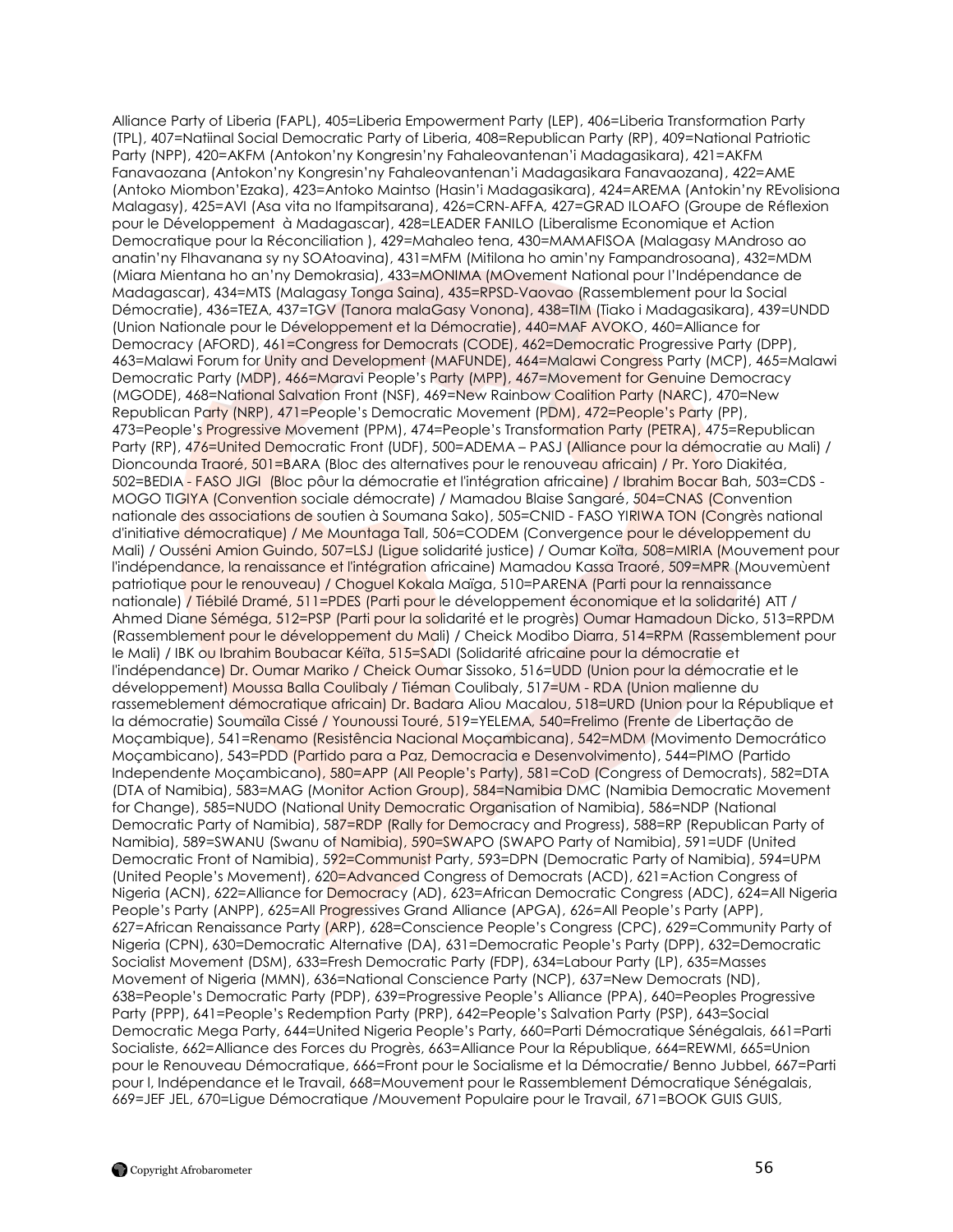672=BENO BOOK YAKAAR, 700=African Christian Democratic Party (ACDP), 701=African Muslim Party (AMP), 702=African National Congress (ANC), 703=Azanian People"s Organization (AZAPO), 704=Congress of the people (COPE), 705=Democratic Alliance (DA), 706=Freedom Front / Vryheidsfront Plus (VF Plus), 708=Inkatha Freedom Party (IFP), 709=Minority Front (MF), 712=Pan Africanist Congress (PAC), 714=United Democratic Movement (UDM), 740=Chama cha Mapinduzi (CCM), 741=The Civic United Front (CUF), 742=Chama cha Demokrasia na Maendeleo (CHADEMA), 743=The Union for Multiparty Democracy of Tanzania (UMD), 744=National Convention for Construction and Reform (NCCR – MAGEUZI), 745=National Convention for Construction and Reform (NCCR – MAGEUZI), 746=United People"s Democratic Party (UPDP), 747=The National Reconstruction Alliance (NRA), 748=Tanzania Democratic Alliance (TADEA), 749=Tanzania Labour Party (TLP), 750=United Democratic Party (UDP), 751=DEMOKRASIA MAKINI, 752=Chama cha Haki na Ustawi (CHAUSTA), 753=The Forum for Restoration of Democracy (FORD), 754=Democratic Party (DP), 755=The Progressive Party of Tanzania (PPT – MAENDELEO), 756=JAHAZI ASILIA, 757=SAUTI YA UMMA (SAU), 780=National Resistance Movement (NRM), 781=Forum for Democraric Change (FDC), 782=Democratic Party (DP), 783=Conservative Party (CP), 784=Uganda Peoples Congress (UPC), 785=The Peoples Progressive Party (PPP), 786=Social Democratic Party (SDP), 787=Uganda Federal Alliance (UFA), 788=The Justice Forum (JEEMA), 789=The People's Development Party (PDP), 820=Alliance for Democracy & Development (ADD), 821=Forum for Democracy & Developments (FDD), 822=Heritage Party (HP), 823=Movement for Multiparty Democracy (MMD), 824=National Movement for Progress (NMP), 825=National Restoration Party (NAREP), 826=Patriotic Front (PF), 827=United National Independence Party (UNIP), 828=United Party for National Development (UPND), 829=Zambians for Empowerment & Development (ZED), 860=Movement for democratic Change-Tsvangirai (MDC-T), 861=Zimbabwe African national Union-Patriotic Front (ZANU-PF), 862=Movement for Democratic Change-Mutambara (MDC-M), 863=Mavambo.Kusile.Dawn. (MKD), 864=Zimbabwe African Patriotic Union-Dabengwa (ZAPU-Dabengwa), 865=Movement for Democratic Change-Ncube (MDC-N), 900=Mauritian Labour Party, 901=Mauritian Social Democratic Party (PMSD), 903=Mauritian Socialist Movement (MSM), 904=Mauritian Solidarity Front (FSM), 905=Mauritian Militant Movement (MMM), 906=National Union (UN), 907=Rodrigues Movement (MR), 908=Rodrigues People's Organization (OPR), 909=Front Patriotique Rodriguais (FPR), 930=All People"s Congress (APC), 931=Sierra Leone People"s Party (SLPP), 932=People"s Movement for Democratic Change (PMDC), 933=National Democratic Alliance (NDA), 934=United Democratic Movement (UDM) Party, 1100=Alliance Nigérienne pour la Démocratie et le Progrès (ANDP Zaman Lahiya), 1101=Convention Démocratique et Sociale (CDS Rahama), 1102=Mouvement National pour la Société de Développement (MNSD Nassara), 1103=Mouvement Démocratique Nigérien pour une Fédération Africaine (MODEN FA Lumana), 1104=Parti Nigérien pour l"Auto gestion (PNA Al"Oumat), 1105=Parti Nigérien pour la Démocratie et le Socialisme (PNDS Tarayya), 1106=Parti Progressiste Nigérien (PPN RDA), 1107=Parti Social Démocrate Nigérien (PSDN Alhéri), 1108=Parti pour l"Union National et la Démocratie (PUND Salama), 1109=Rassemblement pour la Démocratie et le Progrès (RDP Jama"a), 1110=Rassemeblement Social Démocrate (RSD Gaskia), 1111=Union des Forces Populaires pour la Démocratie et le Progrès (UDFP Sawaba), 1112=Union pour la Démocratie et le Progrès Social (UDPS Amana), 1113=Union pour la Démocratie et le République (UDR Tabbat), 1114=Union des Nigériens Indépendants (UNI), 1140=UNIR (Union pour la République) de Faure Essozimna Gnassingb, 1141=UFC (Union des Forces de Changement) de Gilchrist Olympio, 1142=ANC (Alliance Nationale pour le Changement) de Jean-Pierre F, 1143=CAR (Comité d"Action pour le Renouveau) de Me Yaovi Agboyibo, 1144=CDPA (Convention Démocratique des Peuples Africains) du Prof, 1145=PRR (Parti du Renouveau et de la Rédemption) de Nicolas Laws, 1146=OBUTS (Organisation pour Batir dans l'Union un Togo Solidair, 1147=UDPS (Union pour la Démocratie et le Progrès Social), 1148=ADDI (Alliance des Démocrates pour le Développement Intégral, 1180=Conseil Natinal pour la Défense de la Démocratie-Forces de D, 1181=Front National de Liibération (FNL), 1182=Unité pour le Progrès National, 1183=Front pour la Démocratie au Burundi Sahwanya-Frodebu, 1184=Conseil National pour la Défense de la Démocratie (CNDD) (Lé, 1185=Mouvement pour la Solidarité et la Démocratie (MSD), 1186=Union pour la Paix et la Démocratie - UPD-Zigamibanga, 1187=Sahwanya-Frodebu Nyakuri, 1188=Front National de Libération (FNL-Miburo), 1189=Mouvement de Rassemblement pour la Réhabilitation du Citoyen, 1220=Cameroon People"s Democratic Movement (CPDM), 1221=Social Democratic Front (SDF), 1222=National Union For Democracy and Progress (UNDP), 1223=Union Démocratique du Cameroun (UDC), 1224=Mouvement Progressiste (MP), 1225=UPC, 1226=ADD, 1227=MDR, 1260=Rassemblement des Républicains (RDR), 1261=Parti démocratique de Côte d"Ivoire (PDCI), 1262=Front populaire ivoirien (FPI), 1263=Union pour la Démocratie et pour la Paix en Côte d"Ivoire (UDPCI), 1264=Union démocratique et citoyenne (UDCY), 1265=Mouvement des Forces d"Avenir d"Innocent (MFA), 1266=Parti Ivoirien des Travailleurs (PIT), 1267=Parti des sociaux démocrates (USD), 1268=Union Pour la Côte d"Ivoire (UPCI), 1300=Rassemblement du Peuple de Guinée, 1301=Union des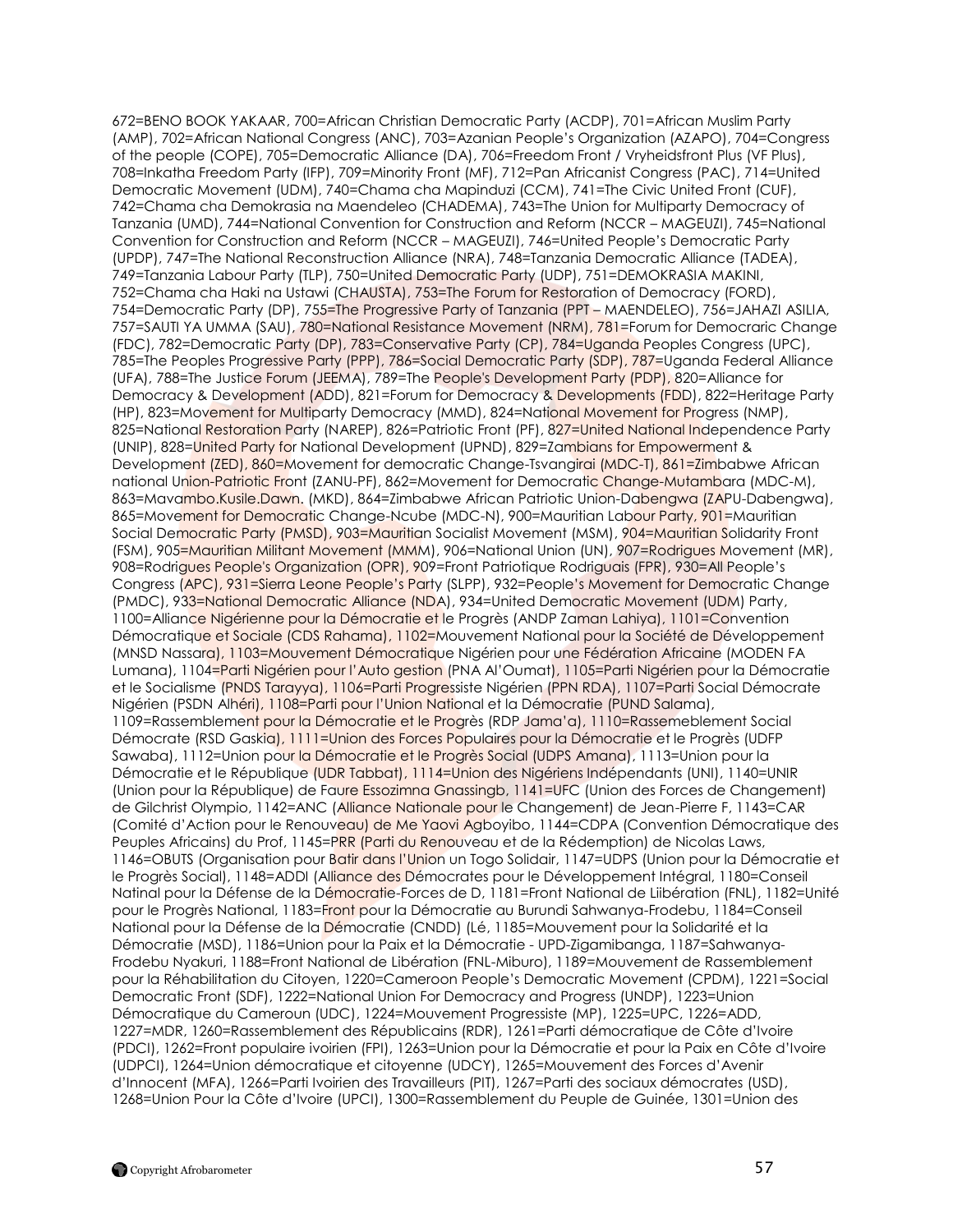Forces Democratique de la Guinée, 1302=Union des Forces Republicaines, 1303=Parti de l" Espoir pour le Développement National, 1304=Nouvelle Generation pour la Republique, 1305=Union pour le progrés, 1306=Parti de l"Unité et du Progrés, 1307=Guinée pour Tous, 1308=Rassemblement pour le Développement Intégré de la Guinée, 1309=Rassemblement Des Républicains, 1310=Union pour le Progrès et du Renouveau, 1311=Nouvelles Forces Démocratiques, 1420=National Liberation Front, 1421=National Rally for Democracy, 1422=Front of Socialist Forces, 1423=Rally for Culture and Democracy, 1424=Workers" Party, 1425=Renaissance Movement, 1426=Movement of Society for Peace, 1427=TAJ, 1428=Party of Algerian Renewal, 1429=Algerian National Front, 1430=National Direction, 1431=Islamic Direction, 1432=Socialist Direction, 1433=Democratic Direction, 1434=Capitalist Direction, 1435=Party of the New Generation, 1460=Freedom and Justice Party (Mohammad Morsi), 1461=Light Party, 1462=Constitution Party, 1463=Egyptian Social Democratic Party, 1464=Strong Egypt Party (Abdel Moneim Aboul Fotouh), 1465=New Center Party, 1466=Dignity Party, 1467=Flag Party (Hazem Salah Abo Ismail), 1468=The Homeland Party, 1469=New Wafd Party, 1470=Popular Socialist Alliance Party, 1471=Ghad Al-Thawra Party, 1472=Popular Current Party (Hamdeen Sabahi), 1473=Conference Party (Amro Musa), 1474=Ahmad Shafiq, 1475=The army, 1500=Socialist Union of Popular Forces (U.S.F.P), 1501=Istiqlal Party (P.I), 1502=Party of Justice and Development (P.J.D), 1503=National Rally of Independents (R.N.I), 1504=Popular Movement (M.P), 1505=Party of Socialist Unity (P.S.U), 1506=Party of Progress and Socialism (P.P.S), 1507=Constitutional Union (U.C), 1508=Social Democratic Movement (M.D.S), 1509=Front Party of Democratic Forces (F.F.D), 1510=Action Party (P.A), 1511=Party of the Democratic Socialist Avan -Garde (Pads), 1512=Party of Social Center (Pc), 1513=National Assembly Ittihadi (C.N.I), 1514=Party of Citizen Forces (P.F.C), 1515=Party of Reform and Development (P.R.D), 1516=Liberal Moroccan Party (P.M.L), 1517=Party of Renewal and Equity (P.R.E), 1518=Party of Renaissance and Virtue, 1519=Socialist Party, 1520=Labour Party, 1521=Authenticity and Modernity Party (Pam), 1522=Annahda Party, 1523=Al Amal Party, 1524=Moroccan Union for Democracy, 1525=Party of Democratic Society, 1526=Party of Freedom and Social Justice, 1527=Annajah Addimograti Party, 1528=Unity and Democracy Party, 1529=Al Ahd Addimograti Party, 1530=National Union for Popular Forces (U.N.F.P), 1531=Al Shurra and Istiklal Party, 1532=Party of Environment and Sustainable Development, 1533=Green Party of The Left, 1540=National Congress Party, 1541=Popular Congress Party, 1542=Al-Umma Party, 1543=Sudanese Communist Party, 1544=Popular Freedom, 1545=Democratic Unionist Origin Party, 1580=An-Nahda, 1581=Nidaa Tounes, 1582=The Congress for the Republic (CPR), 1583=Democratic Forum for Labour and Liberties or (FDTL), 1584=The Republican Party (Al-Hizeb Al-Joumhouri), 1585=Parti la voie Tunisienne (Hizeb Al-Masar Al-Tunisi), 1586=Tunisian Workers"s Party, 1587=The Popular Front, 1588=The People"s Petition for Freedom, Justice, and Development Party, 1589=Hizb Uttahrir, 1590=Elwafa Litounes Movement, 9995=Other, 9996=Not asked, 9997=Not applicable, 9998=Refused to answer, 9999=Don't know, -1=Missing *Source:* Zambia 96

\* Not asked in SWZ

## *Question Number:* Q90A

**Question:** Which of these things do you personally own: Radio? *Variable Label:* Own radio *Values:* 0-1, 9, 998, -1 **Value Labels:** 0=No (Don't own), 1=Yes (Do own), 9=Don't know, 998=Refused to answer, -1=Missing *Source:* Afrobarometer Round 3

#### *Question Number:* Q90B

**Question:** Which of these things do you personally own: Television? *Variable Label:* Own television *Values:* 0-1, 9, 998, -1 *Value Labels:* 0=No (Don"t own), 1=Yes (Do own), 9=Don"t know, 998=Refused to answer, -1=Missing *Source:* Afrobarometer Round 3

## *Question Number:* Q90C

*Question:* Which of these things do you personally own: Motor vehicle, car or motorcycle? *Variable Label:* Own motor vehicle, car, or motorcycle *Values:* 0-1, 9, 998, -1 *Value Labels:* 0=No (Don"t own), 1=Yes (Do own), 9=Don"t know, 998=Refused to answer, -1=Missing *Source:* Afrobarometer Round 3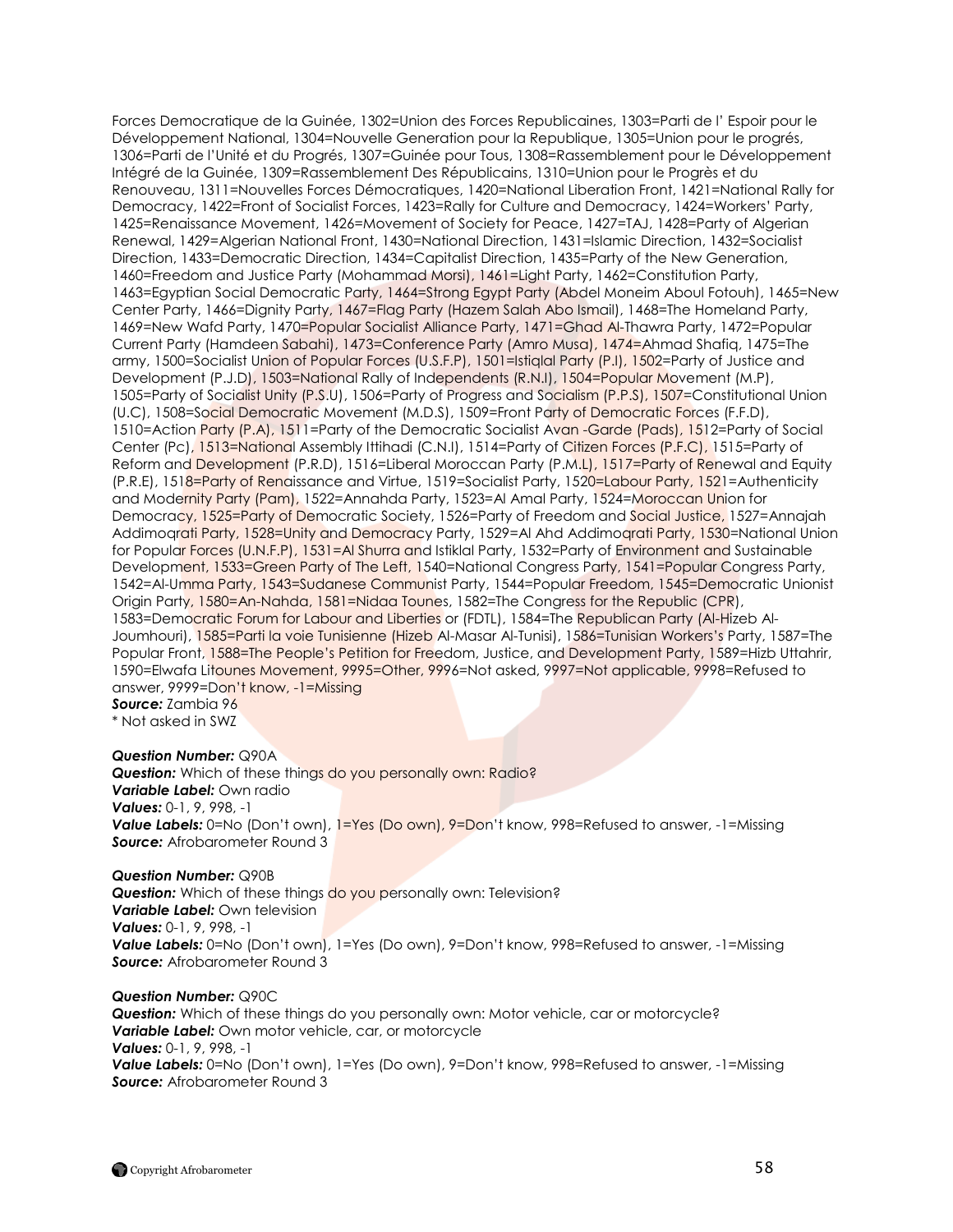## *Question Number:* Q91A

*Question:* How often do you use: A computer? *Variable Label:* How often use a computer *Values:* 0-4, 9, 998, -1 **Value Labels:** 0=Never, 1=Less than once a month, 2=A few times a month, 3=A few times a week, 4=Every day, 9=Don"t know, 998=Refused to answer, -1=Missing *Source:* Afrobarometer Round 4

## *Question Number:* Q91B

**Question:** How often do you use: The Internet? *Variable Label:* How often use the internet *Values:* 0-4, 9, 998, -1 **Value Labels:** 0=Never, 1=Less than once a month, 2=A few times a month, 3=A few times a week, 4=Every day, 9=Don"t know, 998=Refused to answer, -1=Missing **Source:** Afrobarometer Round 4

## *Question Number:* Q92

**Question:** Do you ever use a mobile phone? If so, who owns the mobile phone that you use most often? *Variable Label:* Usage and ownership of mobile phone *Values:* 0-3, 9, 998, -1

**Value Labels:** 0= No, I never use a mobile phone, 1= Yes, I use a mobile phone that I own, 2= Yes, I use a mobile phone owned by someone else in my household,  $3=$  Yes, I use a mobile phone owned by someone outside my household, 9=Don't know, 998=Refused to answer, -1=Missing *Source:* Afrobarometer Round 5

#### *Question Number:* Q93A

*Question:* How often do you normally use a mobile phone to: Make or receive a call? **Variable Label:** How often use a cell phone to make or receive call *Values:* 0-4, 9, 998, -1

**Value Labels:** 0=Never, 1= Less than one time per day, 2= One or two times per day, 3= Three or four times per day, 4= Five or more times per day, 9=Don"t know, 998=Refused to answer, -1=Missing **Source:** Afrobarometer Round 5

#### *Question Number:* Q93B

*Question:* How often do you normally use a mobile phone to: Send or receive a text message or SMS? *Variable Label:* How often use cell phone to send or receive a text message *Values:* 0-4, 9, 998, -1

**Value Labels:** 0=Never, 1= Less than one time per day, 2= One or two times per day, 3= Three or four times per day, 4= Five or more times per day, 9=Don"t know, 998=Refused to answer, -1=Missing *Source:* Afrobarometer Round 5

#### *Question Number:* Q93C

**Question:** How often do you normally use a mobile phone to: Send or receive money or pay a bill? **Variable Label:** How often use cell phone to send or receive money *Values:* 0-4, 9, 998, -1

**Value Labels:** 0=Never, 1= Less than one time per day, 2= One or two times per day, 3= Three or four times per day, 4= Five or more times per day, 9=Don't know, 997=Not asked, 998=Refused to answer, -1=Missing **Source:** Afrobarometer Round 5

\* Not asked in ALG and TUN

## *Question Number:* Q94

*Question:* How many mobile phones are owned in total by members of your household, including yourself? *Variable Label:* How many mobile phones in household *Values:* 0-99, 998, -1 *Value Labels:* 99=Don"t know, 998=Refused to answer, -1=Missing

*Source:* Afrobarometer Round 5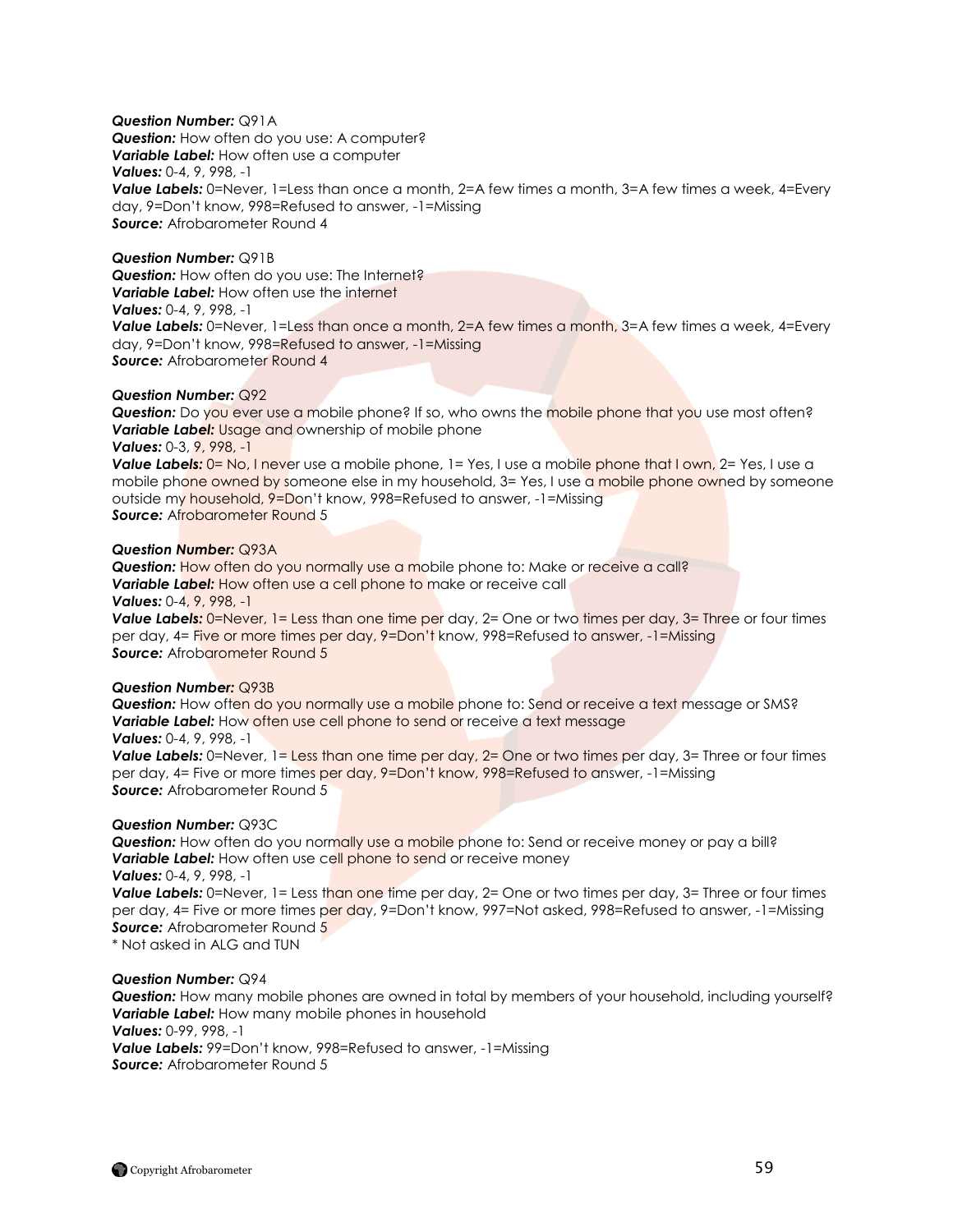## *Question Number:* Q94A\_ARB

*Question:* How Do you use a cellphone or a computer to identify political activities taking place in your country?

**Variable Label:** Use phone to: identify political activities *Values:* 0, 1, 8, 9, 997, -1 *Value Labels:* 0=No, 1=Yes, 8=Refused to answer, 9=Don"t know, 997=Not asked, -1=Missing *Source:* Afrobarometer Round 5 \*\* Only asked in ALG, EGY, MRC, SUD and TUN

#### *Question Number:* Q94B\_ARB

**Question:** How Do you use a cellphone or a computer to express your opinions on political issues? *Variable Label:* Use phone to: express your political opinions *Values:* 0, 1, 8, 9, 997, -1 *Value Labels:* 0=No, 1=Yes, 8=Refused to answer, 9=Don"t know, 997=Not asked, -1=Missing **Source:** Afrobarometer Round 5 \*\* Only asked in ALG, EGY, MRC, SUD and TUN

## *Question Number:* Q94C\_ARB

**Question:** How Do you use a cellphone or a computer to find out opposing political opinions in your country? **Variable Label:** Use phone to: learn about opposing political opinions *Values:* 0, 1, 8, 9, 997, -1 *Value Labels:* 0=No, 1=Yes, 8=Refused to answer, 9=Don"t know, 997=Not asked, -1=Missing **Source:** Afrobarometer Round 5 \*\* Only asked in ALG, EGY, MRC, SUD and TUN

#### *Question Number:* Q95A

*Question:* Please tell me whether each of the following are available inside your house, inside your compound, or outside your compound: your main source of water for household use? *Variable Label:* Source of water for household use *Values:* 1-3, 9, 998, -1 **Value Labels:** 1=Inside the house, 2=Inside the compound, 3=Outside the compound, 9=Don't know, 998=Refused to answer, -1=Missing **Source:** Afrobarometer Round 4

## *Question Number:* Q95B

*Question:* Please tell me whether each of the following are available inside your house, inside your compound, or outside your compound: A toilet or latrine **Variable Label:** Location of toilet or latrine *Values:* 0-3, 9, 998, -1 **Value Labels:** 0= None, no latrine available, 1=Inside the house, 2=Inside the compound, 3=Outside the compound, 9=Don"t know, 998=Refused to answer, -1=Missing *Source:* Afrobarometer Round 5

## *Question Number:* Q96

**Question:** Do you have a job that pays a cash income? If yes, is it full-time or part-time? If no, are you presently looking for a job? *Variable Label: Employment status Values:* 0-3, 9, 998, -1 **Value Labels:** 0=No (not looking), 1=No (looking), 2=Yes, part time, 3= Yes, full time, 9=Don't know, 998=Refused to answer, -1=Missing *Source:* SAB

*Question Number:* Q96\_ARB **Question:** What is your main occupation? *Variable Label:* What is your main occupation? *Values:* 0-24, 995, 997, 998, 999, -1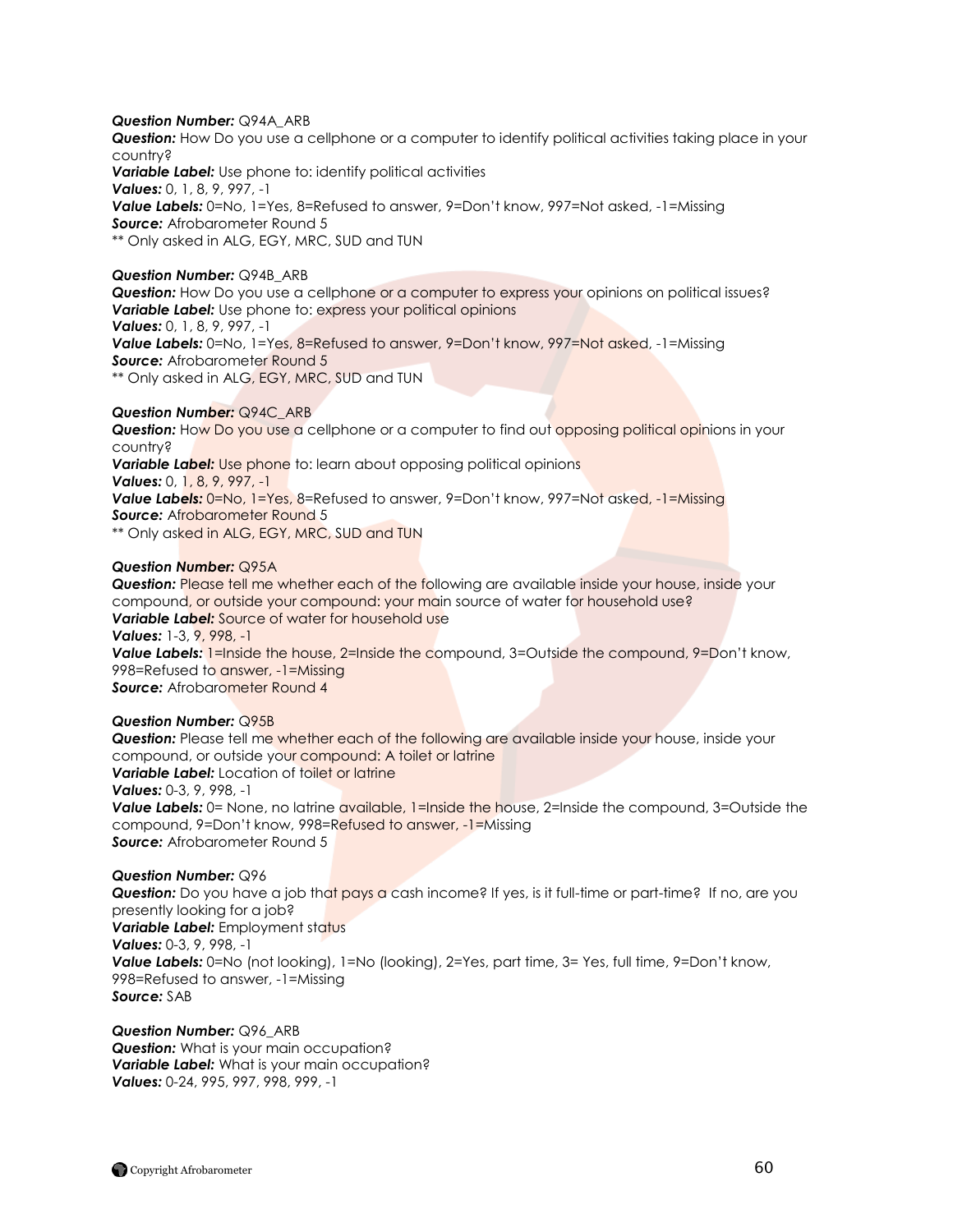**Value Labels:** 0=Never Had A Job, 1=Subsistence farmer (produces only for home consumption), 2=Peasant Farmer (produces both for own consumption and some surplus produce for sale), 3=Commercial Farmer (produces mainly for sale), 4=Farm worker, 5=Fisherman, 6=Trader / Hawker / Vendor, 7=Miner, 8=Domestic Worker / Maid / Char / Househelp, 9=Armed Services/ Police / Security Personnel, 10=Artisan / skilled manual worker in the formal sector, 11=Artisan / skilled manual worker in the informal sector, 12=Clerical Worker, 13=Unskilled manual worker in the formal sector, 14=Unskilled manual worker in the informal sector, 15=Businessperson (works in company for others), 16=Businessperson (Owns small business of less than 10 employees), 17=Businessperson (Owns large business of 10 or more employees), 18=Professional Worker (e.g., lawyer, accountant, nurse, engineer, etc.), 19=Supervisor / Foreman, 20=Teacher, 21=Government Worker, 22=Retail Worker, 23=Student, 24=Housewife / Works In the Household, 995=Other, 997=Not asked, 998=Refused to answer, 999=Don"t know, -1=Missing

**Source:** Afrobarometer Round 5

\*\* Only asked in ALG, EGY, MRC, SUD and TUN

## *Question Number:* Q97

**Question:** What is the highest level of education you have completed? *Variable Label:* Education of respondent *Values:* 0-9, 99, 998 -1

**Value Labels:** 0=No formal schooling, 1=Informal schooling only (including Koranic schooling), 2=Some primary schooling, 3=Primary school completed, 4=Some secondary school/ high school, 5=Secondary school completed/high school completed, 6=Post-secondary qualifications, other than university e.g. a diploma or degree from polytechnic or college, 7=Some university, 8=University completed, 9=Postgraduate, 99=Don"t know, 998=Refused to answer, -1=Missing *Source:* SAB

#### *Question Number:* Q98A

**Question:** What is your religion, if any?

*Variable Label:* Religion of respondent

*\*\*Values:* 0-34, 144-146, 220, 260, 300-304, 420-422, 460-466, 480, 500-503, 540-543, 620, 700-702, 780, 820-824, 860-865, 900-903, 930-931, 1140, 1260-1262, 1420, 9995, 9998-9999, -1

*\*\*Value Labels:* 0=None, 1=Christian only, 2=Roman Catholic, 3=Orthodox, 4=Coptic, 5=Anglican, 6=Lutheran, 7=Methodist, 8=Presbyterian, 9=Baptist, 10=Quaker/Friends, 11=Mennonite, 12=Evangelical, 13=Pentecostal, 14=Independent, 15=Jehovah's Witness, 16=Seventh Day Adventist, 17=Mormon, 18=Muslim only, 19=Sunni only, 20=Ismaeli, 21=Mouridiya Brotherhood, 22=Tijaniya Brotherhood, 23=Qadiriya Brotherhood, 24=Shia only, 25=Traditional/ethnic religion, 26=Hindu, 27=Bahai, 28=Agnostic(Do not know if there is a God), 29=Atheist(Do not believe in a God), 30=Dutch Reformed, 31=Calvinist, 32=Church of Christ, 33=Zionist Christian Church, 34=Apostolic, 35=Brethren in Christ, 36=New Apostolic Church, 37=Old Apostolic, 144=UCCSA, 145=St John Apostolic, 220=Christian Rationalism, 420=Rhema, 421=Vahao ny Oloko, 422=Toby Betela, 461=Last Church, 462=Utopia Church, 463=Bible Believers, 464=Covenant Church, 465=Emmanuel, 466=Nationality, 500=Confrerie de la Trabiya, 501=Confrerie de la Hamadiya (Hamalite), 540=Twelve Apostles, 542=Nazaren, 543=Topia, 620=Izala, 701=NG Kerk, 702=Nazareth Church, 780=Voice of unity/unity of christ/faith of unity, 821=CMML, 822=Faith Apostolic, 824=United Church of Zambia, 860=Zaoga, 861=Salvation Army, 862=Johanne Masowe, 864=African Apostolic Faith, 865=United Church, 900=Buddhist, 901=Marathi, 902=Tamil, 903=Telegu, 930=Bashariya Mission, 931=Hisbulah Mission, 1140=Assembly of God, 1260=Harriste, 1261=Christianisme Celeste, 1262=CMA, 1420=Ibadi, 9995=Other, 9998=Refused, 9999=Don't know, -1=Missing *Source:* SAB

## *Question Number:* Q98B

**Question:** How important is religion in your life? *Variable Label:* Importance of religion *Values:* 1-4, 8, 9, -1 *Value Labels:* 1=Not at all important, 2=Not very important, 3=Somewhat important, 4=Very important, 8=Refused to answer, 9=Don"t know, -1=Missing *Source:* Afrobarometer Round 4

## *Question Number:* Q98C\_ARB

**Question:** How often is [Respondent's religious group] treated unfairly by government?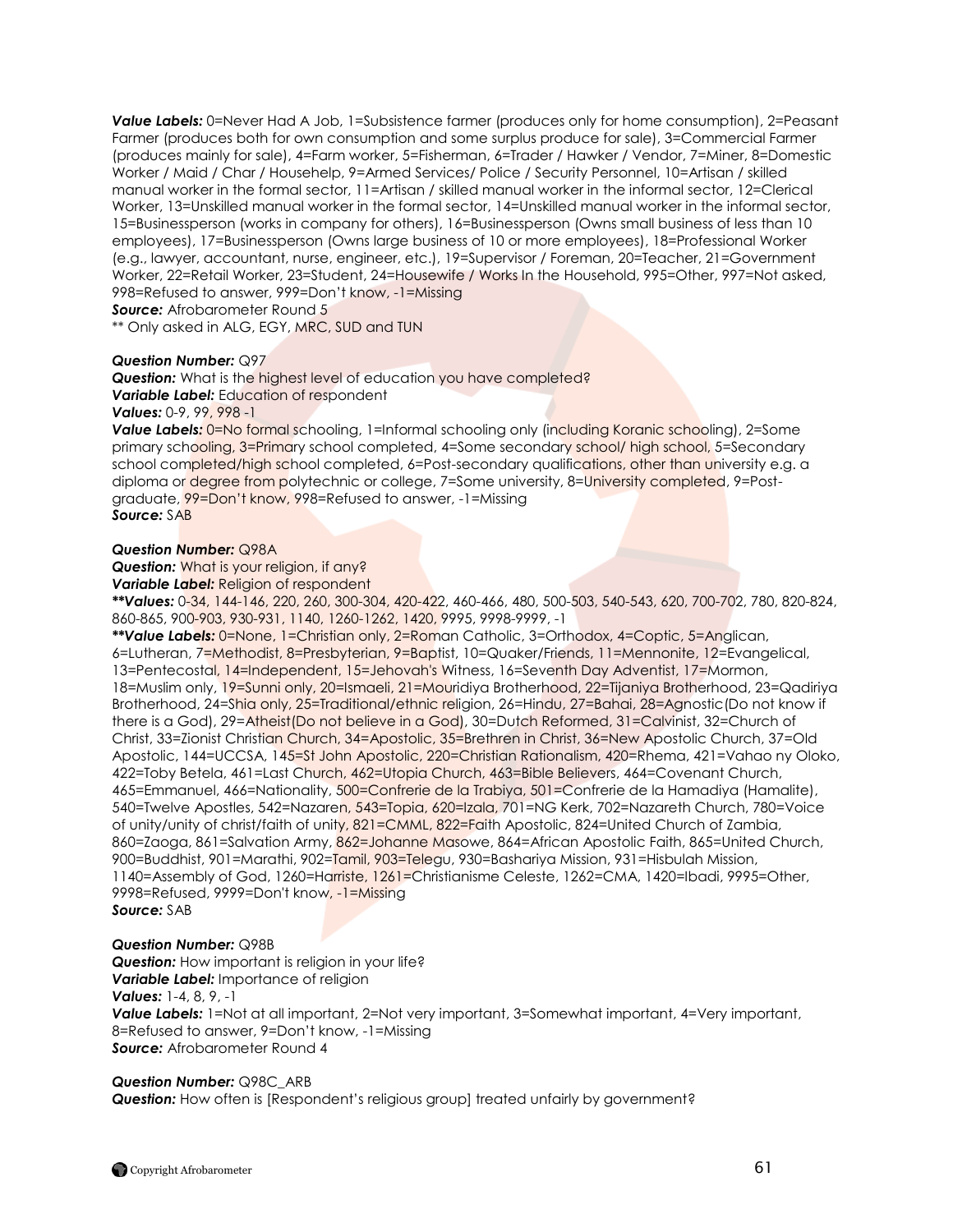*Variable Label:* How often religious group treated unfairly *Values:* 0-3, 7-9, 997, -1 *Value Labels:* 0=Never, 1=Sometimes, 2=Often, 3=Always, 7=Not applicable, 8=Refused to answer, 9=Don"t know, 997=Not asked, -1=Missing **Source:** Afrobarometer Round 5 \*\* Only asked in ALG, EGY, MRC, SUD and TUN

## *Question Number:* Q98D\_ARB

*Question:* Let us suppose that you had to choose between being an [Country Name] and being a [religious group]. Which of the following statements best expresses your feelings?

*Variable Label: Choose religious or national identify* 

*Values:* 1-5, 7-9, 1580, 997, -1

**Value Labels:** 1=I feel only [religious group], 2=I feel more [religious group] than [national identity], 3=I feel equally [national identity] and [religious group], 4=I feel more [national identity] than [religious group], 5=I feel only [national identity], 7=Not applicable, 8=Refused to answer, 9=Don't know, 1580=I am only a human being, 997=Not asked, -1=Missing

**Source:** Afrobarometer Round 5

\*\* Only asked in ALG, EGY, MRC, SUD and TUN

## *Question Number:* Q99

**Question:** If a presidential election were held tomorrow, which party's candidate would you vote for? **Variable Label:** Vote for which party

*\*\*Values:* 1, 100-104, 140-147, 180-191, 220-222, 224-226, 260-265, 300-318, 340-351, 380, 382-387, 389, 392- 395, 397, 399, 402, 406, 409, 420-441, 460-462, 464-466, 468, 470-473, 475-476, 500-521, 540-544, 580-594, 620- 629, 631, 633-634, 636-639, 645, 660-673, 700-709, 711-714, 740-744, 746, 749-750, 758-759, 780-782, 784-788, 791-793, 820-829, 860-865, 900-901, 903-909, 930-934, 1100-1115, 1140-1149, 1180-1190, 1220-1227, 1260-1269, 1300-1311, 1420-1435, 1460-1475, 1500-1533, 1540-1545, 1580-1590, 9995, 9997-9999, -1 9995, 9997-9999, -1

*\*\*Value Labels:* 1=Best capable candidate/party with best policy, 100=Force cauris pour un bénin Emergent (FCBE de YAYI Boni), 101=Union fait la Nation (UN: Adrien Houngbédji), 102=Alliance ABT 2011 (Abdoulaye Bio Tchané), 103=Union pour la relève (UPR de Issa Salifou), 104=Réveil Patriotique (RP de Janvier Yahouédéhou), 140=Botswana Congress Party (BCP), 141=Botswana Democratic Party (BDP), 142=Botswana Movement For Democracy (BMD), 143=Botswana National Front (BNF), 144=Botswana People's Party (BPP), 145=Marx Engels Lenin Stalin (MELS), 146=Umbrella Party, 147=Botswana Alliance Movement, 180=ADF/RDA de Gilbert Noël OUEDRAOGO, 181=CDP de Assimi KOUANDA, 182=CFD/B de Amadou Diemdioda DICKO, 183=Le Faso Autrement de Ablassé OUEDRAOGO, 184=PDP/PS de François O. KABORE, 185=PAREN du Pr. Laurent Bado, 186=PDS de Sambo Issouf BA, 187=UNDD de Me.HermannYAMEOGO, 188=UNIR/PS de Me. Bénéwendé Stanislas SANKARA, 189=UPC de Zéphirin DIABRE, 190=UPR de Toussaint Abel COULIBALY, 191=PDS/METBA, 220=Movement for Democracy (MPD), 221=African Party of Independence of Cape Verde (PAICV), 222=Party for Democratic Convergence (PCD), 224=Democratic Socialist Party (PSD), 225=Party of Labour and Solidarity (PTS), 226=Cape Verdean Union Independent and Democratic (UCID), 260=Convention People"s Party (CPP), 261=National Democratic Congress (NDC), 262=New Patriotic Party (NPP), 263=People's National Convention (PNC), 264=Progressive People"s Party (PPP), 266=Undecided, 300=Orange Democratic Movement Party (ODM), 301=Orange Democratic Movement Party of Kenya (ODM-K), 302=Party of National Unity (PNU), 303=National Rainbow Coalition (NARC), 304=NARK-Kenya, 305=Democratic Party of Kenya (DP), 306=Ford Kenya (Ford -K), 307=Ford People (Ford -P), 308=Kenya African National Union (KANU), 309=National Party of Kenya (NPK), 310=Shirikisho Party, 311=Ford Asili (Ford -A), 312=Labour Party of Kenya (LPK), 313=Safina, 314=Kenya African Democratic Develoment Union (KADDU), 315=KADDU -Asili, 316=United Democratic Party of Kenya (UDM), 317=New Ford Kenya (New Ford -K), 318=G7, 340=Democratic Congress (DC), 341=All Basotho Convention (ABC), 342=Lesotho Congress for Democracy (LCD), 343=Basotho National Party (BNP), 344=Popular Front for Democracy (PFD), 346=Lesotho Peoples Congress (LPC), 347=Basotho Democratic National Party (BDNP), 348=Marematlou Freedom Party (MFP), 349=Basotho Congress Party (BCP), 350=Basotho Batho Democratic Party, 351=Lesotho Workers Party, 380=National Reformation Party (NRP), 382=Alliance of Peace and Democracy (APD) – UPP & LPP, 383=National Democratic Coalition (NDC), 384=Liberty Party (LP), 385=True Whig Party (TWP), 386=Unity Party (UP), 387=National Democratic Party of Liberia (NDPL), 389=Congress for Democratic Change (CDC), 392=Liberian National Union (LINU), 393=All Liberia Coalition Party (ALCOP), 394=Liberia Reconstruction Party (LRP), 395=National Union for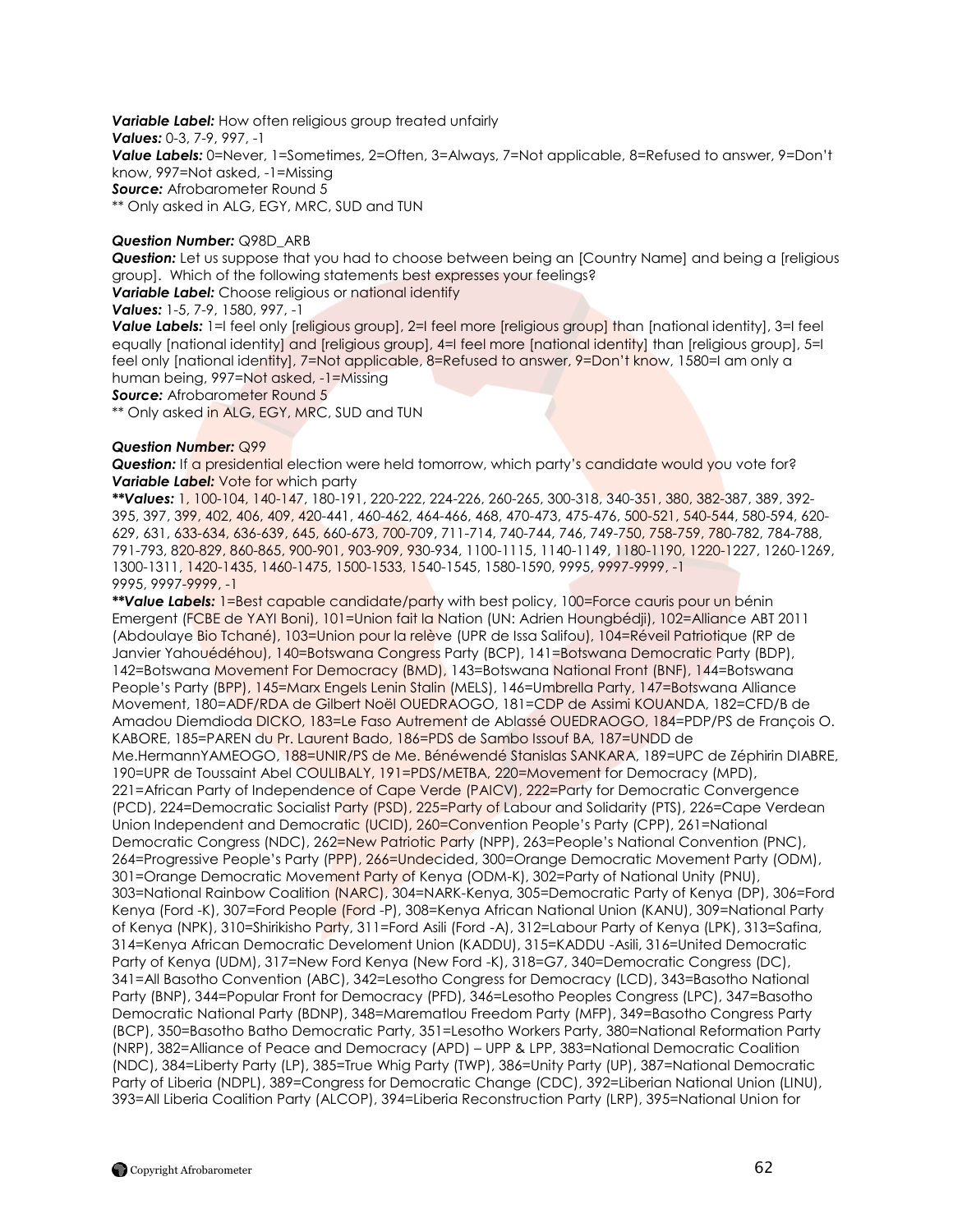Democratic Progress (NUDP), 397=Progressive People"s Party (PPP), 399=Original Congress Party (OCP), 402=Grassroot Democratic Party of Liberia (GDPL), 406=Liberia Transformation Party (TPL), 409=National Patriotic Party (NPP), 420=AKFM (Antokon"ny Kongresin"ny Fahaleovantenan"i Madagasikara), 421=AKFM Fanavaozana (Antokon"ny Kongresin"ny Fahaleovantenan"i Madagasikara Fanavaozana), 422=AME (Antoko Miombon"Ezaka), 423=Antoko Maintso (Hasin"i Madagasikara), 424=AREMA (Antokin"ny REvolisiona Malagasy), 425=AVI (Asa vita no Ifampitsarana), 426=CRN-AFFA, 427=GRAD ILOAFO (Groupe de Réflexion pour le Développement à Madagascar), 428=LEADER FANILO (Liberalisme Economique et Action Democratique pour la Réconciliation ), 429=Mahaleo tena, 430=MAMAFISOA (Malagasy MAndroso ao anatin"ny FIhavanana sy ny SOAtoavina), 431=MFM (Mitilona ho amin"ny Fampandrosoana), 432=MDM (Miara Mientana ho an"ny Demokrasia), 433=MONIMA (MOvement National pour l"Indépendance de Madagascar), 434=MTS (Malagasy Tonga Saina), 435=RPSD-Vaovao (Rassemblement pour la Social Démocratie), 436=TEZA, 437=TGV (Tanora malaGasy Vonona), 438=TIM (Tiako i Madagasikara), 439=UNDD (Union Nationale pour le Développement et la Démocratie), 440=MAF AVOKO, 460=Alliance for Democracy (AFORD), 461=Congress for Democrats (CODE), 462=Democratic Progressive Party (DPP), 464=Malawi Congress Party (MCP), 465=Malawi Democratic Party (MDP), 466=Maravi People"s Party (MPP), 468=National Salvation Front (NSF), 470=New Republican Party (NRP), 471=People"s Democratic Movement (PDM), 472=People"s Party (PP), 473=People"s Progressive Movement (PPM), 475=Republican Party (RP), 476=United Democratic Front (UDF), 500=ADEMA – PASJ (Alliance pour la démocratie au Mali) / Dioncounda Traoré, 501=BARA (Bloc des alternatives pour le renouveau africain) / Pr. Yoro Diakitéa, 502=BEDIA - FASO JIGI (Bloc pôur la démocratie et l'intégration africaine) / Ibrahim Bocar Bah, 503=CDS - MOGO TIGIYA (Convention sociale démocrate) / Mamadou Blaise Sangaré, 504=CNAS (Convention nationale des associations de soutien à Soumana Sako), 505=CNID - FASO YIRIWA TON (Congrès national d'initiative démocratique) / Me Mountaga Tall, 506=CODEM (Convergence pour le développement du Mali) / Ousséni Amion Guindo, 507=LSJ (Ligue solidarité justice) / Oumar Koïta, 508=MIRIA (Mouvement pour l'indépendance, la renaissance et l'intégration africaine) Mamadou Kassa Traoré, 509=MPR (Mouvemùent patriotique pour le renouveau) / Choguel Kokala Maïga, 510=PARENA (Parti pour la rennaissance nationale) / Tiébilé Dramé, 511=PDES (Parti pour le développement économique et la solidarité) ATT / Ahmed Diane Séméga, 512=PSP (Parti pour la solidarité et le progrès) Oumar Hamadoun Dicko, 513=RPDM (Rassemblement pour le développement du Mali) / Cheick Modibo Diarra, 514=RPM (Rassemblement pour le Mali) / IBK ou Ibrahim Boubacar Kéïta, 515=SADI (Solidarité africaine pour la démocratie et l'indépendance) Dr. Oumar Mariko / Cheick Oumar Sissoko, 516=UDD (Union pour la démocratie et le développement) Moussa Balla Coulibaly / Tiéman Coulibaly, 517=UM - RDA (Union malienne du rassemeblement démocratique africain) Dr. Badara Aliou Macalou, 518=URD (Union pour la République et la démocratie) Soumaïla Cissé / Younoussi Touré, 519=YELEMA, 520=Party of the mayor / husband / brother / village chief, 521=CNRDRE, 540=Frelimo (Frente de Libertação de Moçambique), 541=Renamo (Resistência Nacional Moçambicana), 542=MDM (Movimento Democrático Moçambicano), 543=PDD (Partido para a Paz, Democracia e Desenvolvimento), 544=PIMO (Partido Independente Moçambicano), 580=APP (All People"s Party), 581=CoD (Congress of Democrats), 582=DTA (DTA of Namibia), 583=MAG (Monitor Action Group), 584=Namibia DMC (Namibia Democratic Movement for Change), 585=NUDO (National Unity Democratic Organisation of Namibia), 586=NDP (National Democratic Party of Namibia), 587=RDP (Rally for Democracy and Progress), 588=RP (Republican Party of Namibia), 589=SWANU (Swanu of Namibia), 590=SWAPO (SWAPO Party of Namibia), 591=UDF (United Democratic Front of Namibia), 592=Communist Party, 593=DPN (Democratic Party of Namibia), 594=UPM (United People"s Movement), 620=Advanced Congress of Democrats (ACD), 621=Action Congress of Nigeria (ACN), 622=Alliance for Democracy (AD), 623=African Democratic Congress (ADC), 624=All Nigeria People's Party (ANPP), 625=All Progressives Grand Alliance (APGA), 626=All People's Party (APP), 627=African Renaissance Party (ARP), 628=Conscience People"s Congress (CPC), 629=Community Party of Nigeria (CPN), 631=Democratic People's Party (DPP), 633=Fresh Democratic Party (FDP), 634=Labour Party (LP), 636=National Conscience Party (NCP), 637=New Democrats (ND), 638=People"s Democratic Party (PDP), 639=Progressive People"s Alliance (PPA), 660=Parti Démocratique Sénégalais, 661=Parti Socialiste, 662=Alliance des Forces du Progrès, 663=Alliance Pour la République, 664=REWMI, 665=Union pour le Renouveau Démocratique, 666=Front pour le Socialisme et la Démocratie/ Benno Jubbel, 667=Parti pour l, Indépendance et le Travail, 668=Mouvement pour le Rassemblement Démocratique Sénégalais, 669=JEF JEL, 670=Ligue Démocratique /Mouvement Populaire pour le Travail, 671=BOOK GUIS GUIS, 672=BENO BOOK YAKAAR, 673=Invalid Ballot paper, 700=African Christian Democratic Party (ACDP), 701=African Muslim Party (AMP), 702=African National Congress (ANC), 703=Azanian People"s Organization (AZAPO), 704=Congress of the people (COPE), 705=Democratic Alliance (DA), 706=Freedom Front / Vryheidsfront Plus (VF Plus), 707=Independent Democrats (ID), 708=Inkatha Freedom Party (IFP), 709=Minority Front (MF), 711=New National Party / Nuwe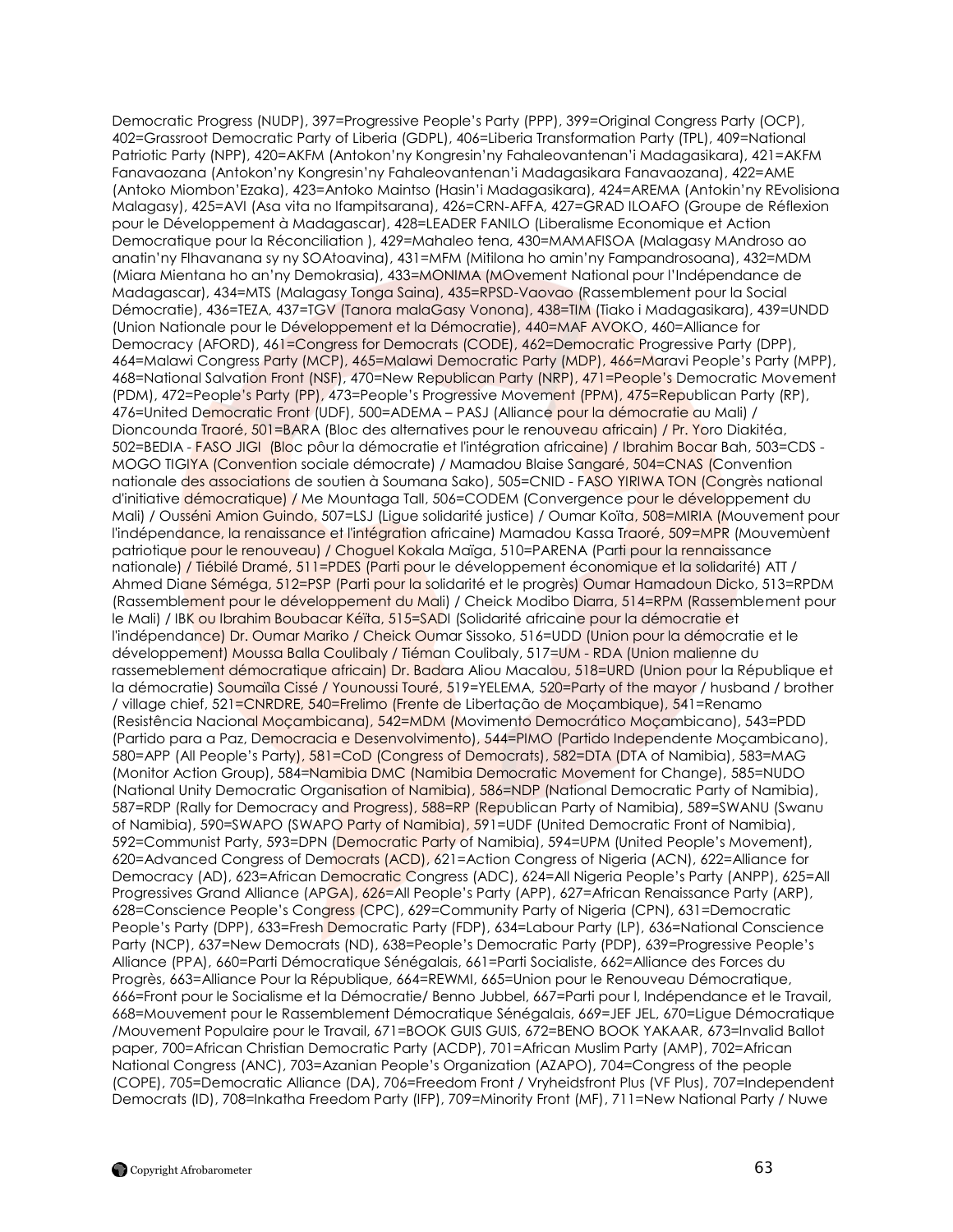Nasionale Party (NNP), 712=Pan Africanist Congress (PAC), 713=United Christian Democratic Party (UCDP), 714=United Democratic Movement (UDM), 740=Chama cha Mapinduzi (CCM), 741=The Civic United Front (CUF), 742=Chama cha Demokrasia na Maendeleo (CHADEMA), 743=The Union for Multiparty Democracy of Tanzania (UMD), 744=National Convention for Construction and Reform (NCCR – MAGEUZI), 746=United People"s Democratic Party (UPDP), 749=Tanzania Labour Party (TLP), 750=United Democratic Party (UDP), 780=National Resistance Movement (NRM), 781=Forum for Democraric Change (FDC), 782=Democratic Party (DP), 784=Uganda Peoples Congress (UPC), 785=The Peoples Progressive Party (PPP), 786=Social Democratic Party (SDP), 787=Uganda Federal Alliance (UFA), 788=The Justice Forum (JEEMA), 791=Inter Party Coalition, 792=Independent candidate, 793=Conservative Party (CP), 820=Alliance for Democracy & Development (ADD), 821=Forum for Democracy & Developments (FDD), 822=Heritage Party (HP), 823=Movement for Multiparty Democracy (MMD), 824=National Movement for Progress (NMP), 825=National Restoration Party (NAREP), 826=Patriotic Front (PF), 827=United National Independence Party (UNIP), 828=United Party for National Development (UPND), 829=Zambians for Empowerment & Development (ZED), 860=Movement for democratic Change-Tsvangirai (MDC-T), 861=Zimbabwe African national Union-Patriotic Front (ZANU-PF), 862=Movement for Democratic Change-Mutambara (MDC-M), 863=Mavambo.Kusile.Dawn. (MKD), 864=Zimbabwe African Patriotic Union-Dabengwa (ZAPU-Dabengwa), 865=Movement for Democratic Change-Ncube (MDC-N), 900=Mauritian Labour Party, 901=Mauritian Social Democratic Party (PMSD), 903=Mauritian Socialist Movement (MSM), 904=Mauritian Solidarity Front (FSM), 905=Mauritian Militant Movement (MMM), 906=National Union (UN), 907=Rodrigues Movement (MR), 908=Rodrigues People's Organization (OPR), 909=Front Patriotique Rodriguais (FPR), 930=All People"s Congress (APC), 931=Sierra Leone People"s Party (SLPP), 932=People"s Movement for Democratic Change (PMDC), 933=National Democratic Alliance (NDA), 934=United Democratic Movement (UDM) Party, 1100=Alliance Nigérienne pour la Démocratie et le Progrès (ANDP Zaman Lahiya), 1101=Convention Démocratique et Sociale (CDS Rahama), 1102=Mouvement National pour la Société de Développement (MNSD Nassara), 1103=Mouvement Démocratique Nigérien pour une Fédération Africaine (MODEN FA Lumana), 1104=Parti Nigérien pour l"Auto gestion (PNA Al"Oumat), 1105=Parti Nigérien pour la Démocratie et le Socialisme (PNDS Tarayya), 1106=Parti Progressiste Nigérien (PPN RDA), 1107=Parti Social Démocrate Nigérien (PSDN Alhéri), 1108=Parti pour l"Union National et la Démocratie (PUND Salama), 1109=Rassemblement pour la Démocratie et le Progrès (RDP Jama"a), 1110=Rassemeblement Social Démocrate (RSD Gaskia), 1111=Union des Forces Populaires pour la Démocratie et le Progrès (UDFP Sawaba), 1112=Union pour la Démocratie et le Progrès Social (UDPS Amana), 1113=Union pour la Démocratie et le République (UDR Tabbat), 1114=Union des Nigériens Indépendants (UNI), 1115=Je voterai celui de la mjorité du village, 1140=UNIR (Union pour la République) de Faure Essozimna Gnassingb, 1141=UFC (Union des Forces de Changement) de Gilchrist Olympio, 1142=ANC (Alliance Nationale pour le Changement) de Jean-Pierre F, 1143=CAR (Comité d"Action pour le Renouveau) de Me Yaovi Agboyibo, 1144=CDPA (Convention Démocratique des Peuples Africains) du Prof, 1145=PRR (Parti du Renouveau et de la Rédemption) de Nicolas Laws, 1146=OBUTS (Organisation pour Batir dans l"Union un Togo Solidair, 1147=UDPS (Union pour la Démocratie et le Progrès Social), 1148=ADDI (Alliance des Démocrates pour le Développement Intégral, 1149=Opposition party, 1180=Conseil Natinal pour la Défense de la Démocratie-Forces de D, 1181=Front National de Liibération (FNL), 1182=Unité pour le Progrès National, 1183=Front pour la Démocratie au Burundi Sahwanya-Frodebu, 1184=Conseil National pour la Défense de la Démocratie (CNDD) (Lé, 1185=Mouvement pour la Solidarité et la Démocratie (MSD), 1186=Union pour la Paix et la Démocratie - UPD-Zigamibanga, 1187=Sahwanya-Frodebu Nyakuri, 1188=Front National de Libération (FNL-Miburo), 1189=Mouvement de Rassemblement pour la Réhabilitation du Citoyen, 1220=Cameroon People's Democratic Movement (CPDM), 1221=Social Democratic Front (SDF), 1222=National Union For Democracy and Progress (UNDP), 1223=Union Démocratique du Cameroun (UDC), 1224=Mouvement Progressiste (MP), 1225=UPC, 1226=ADD, 1227=MDR, 1260=Rassemblement des Républicains (RDR), 1261=Parti démocratique de Côte d"Ivoire (PDCI), 1262=Front populaire ivoirien (FPI), 1263=Union pour la Démocratie et pour la Paix en Côte d"Ivoire (UDPCI), 1264=Union démocratique et citoyenne (UDCY), 1265=Mouvement des Forces d"Avenir d"Innocent (MFA), 1266=Parti Ivoirien des Travailleurs (PIT), 1267=Parti des sociaux démocrates (USD), 1268=Union Pour la Côte d"Ivoire (UPCI), 1269=Independent candidate, 1300=Rassemblement du Peuple de Guinée, 1301=Union des Forces Democratique de la Guinée, 1302=Union des Forces Republicaines, 1303=Parti de l" Espoir pour le Développement National, 1304=Nouvelle Generation pour la Republique, 1305=Union pour le progrés, 1306=Parti de l"Unité et du Progrés, 1307=Guinée pour Tous, 1308=Rassemblement pour le Développement Intégré de la Guinée, 1309=Rassemblement Des Républicains, 1310=Union pour le Progrès et du Renouveau, 1311=Nouvelles Forces Démocratiques, 1420=National Liberation Front, 1421=National Rally for Democracy, 1422=Front of Socialist Forces, 1423=Rally for Culture and Democracy, 1424=Workers" Party, 1425=Renaissance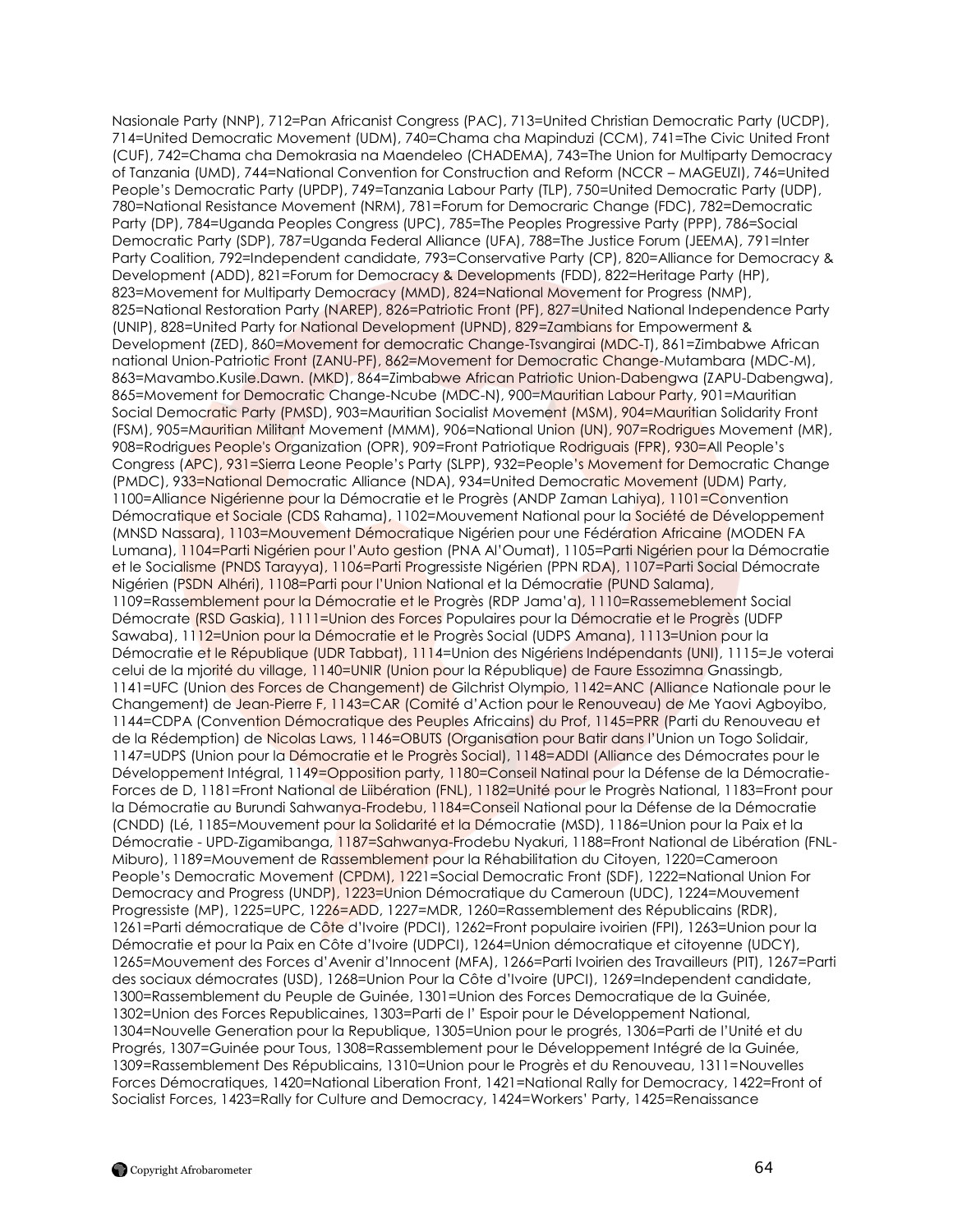Movement, 1426=Movement of Society for Peace, 1427=TAJ, 1428=Party of Algerian Renewal, 1429=Algerian National Front, 1430=National Direction, 1431=Islamic Direction, 1432=Socialist Direction, 1433=Democratic Direction, 1434=Capitalist Direction, 1435=Party of the New Generation, 1460=Freedom and Justice Party (Mohammad Morsi), 1461=Light Party, 1462=Constitution Party, 1463=Egyptian Social Democratic Party, 1464=Strong Egypt Party (Abdel Moneim Aboul Fotouh), 1465=New Center Party, 1466=Dignity Party, 1467=Flag Party (Hazem Salah Abo Ismail), 1468=The Homeland Party, 1469=New Wafd Party, 1470=Popular Socialist Alliance Party, 1471=Ghad Al-Thawra Party, 1472=Popular Current Party (Hamdeen Sabahi), 1473=Conference Party (Amro Musa), 1474=Ahmad Shafiq, 1475=The army, 1500=Socialist Union of Popular Forces (U.S.F.P), 1501=Istiqlal Party (P.I), 1502=Party of Justice and Development (P.J.D), 1503=National Rally of Independents (R.N.I), 1504=Popular Movement (M.P), 1505=Party of Socialist Unity (P.S.U), 1506=Party of Progress and Socialism (P.P.S), 1507=Constitutional Union (U.C), 1508=Social Democratic Movement (M.D.S), 1509=Front Party of Democratic Forces (F.F.D), 1510=Action Party (P.A), 1511=Party of the Democratic Socialist Avan -Garde (Pads), 1512=Party of Social Center (Pc), 1513=National Assembly Ittihadi (C.N.I), 1514=Party of Citizen Forces (P.F.C), 1515=Party of Reform and Development (P.R.D), 1516=Liberal Moroccan Party (P.M.L), 1517=Party of Renewal and Equity (P.R.E), 1518=Party of Renaissance and Virtue, 1519=Socialist Party, 1520=Labour Party, 1521=Authenticity and Modernity Party (Pam), 1522=Annahda Party, 1523=Al Amal Party, 1524=Moroccan Union for Democracy, 1525=Party of Democratic Society, 1526=Party of Freedom and Social Justice, 1527=Annajah Addimoqrati Party, 1528=Unity and Democracy Party, 1529=Al Ahd Addimoqrati Party, 1530=National Union for Popular Forces (U.N.F.P), 1531=Al Shurra and Istiklal Party, 1532=Party of Environment and Sustainable Development, 1533=Green Party of The Left, 1540=National Congress Party, 1541=Popular Congress Party, 1542=Al-Umma Party, 1543=Sudanese Communist Party, 1544=Popular Freedom, 1545=Democratic Unionist Origin Party, 1580=An-Nahda, 1581=Nidaa Tounes, 1582=The Congress for the Republic (CPR), 1583=Democratic Forum for Labour and Liberties or (FDTL), 1584=The Republican Party (Al-Hizeb Al-Joumhouri), 1585=Parti la voie Tunisienne (Hizeb Al-Masar Al-Tunisi), 1586=Tunisian Workers's Party, 1587=The Popular Front, 1588=The People"s Petition for Freedom, Justice, and Development Party, 1589=Hizb Uttahrir, 1590=Elwafa Litounes Movement, 9995=Other, 9996=Not asked, 9997=Would not vote, 9998=Refused to answer, 9999=Don"t know, -1=Missing

*Source:* Zambia 96 \* Not asked in SWZ

# *Question Number:* Q100

**Question:** Just one more question: Who do you think sent us to do this interview? *Variable Label:* Perceived survey sponsor

*Values:* 0-24, 995, 998-999, -1

**Value Labels:** 0=No one, 1=Government (General), 2=National/Union government, 3=Provincial/Regional government, 4=Local Government, 5=President/Prime Minister's Office, 6=Parliament/National Assembly, 7=Government Census/Statistics Office, 8=National Intelligence/ Secret Service, 9=Education or Social Affairs Department/ Ministry, 10=Tax or Finance Department/ Ministry, 11=Health Department/ Ministry, 12=Other Government Department/Ministry, 13=Constitutional Commission, 14=National Electoral Commission, 15=National Planning Commission, 16=Public Utility Company, 17=NGO, 18=Political Party/Politicians, 19=Research company/ organization/programme (including the Afrobarometer National Partner), 20=Newspapers/Media, 21=University/ school/ college, 22=Private company, 23=International organization, 24=God or a religious organization, 995=Other, 998=Refused to answer, 999=Don't know, - 1=Missing

*Source:* Afrobarometer Round 2 **Note:** Interviewer entered verbatim response

## *Question Number:* ENDTIME

**Question:** Time interview ended *Variable Label:* Time interview ended *Note:* Answered by interviewer. Entered hour and minute, 24 hour clock

## *Question Number:* LENGTH

*Question:* Length of interview *Variable Label:* Length of interview **Note:** Answered by interviewer. Entered hour and minute, 24 hour clock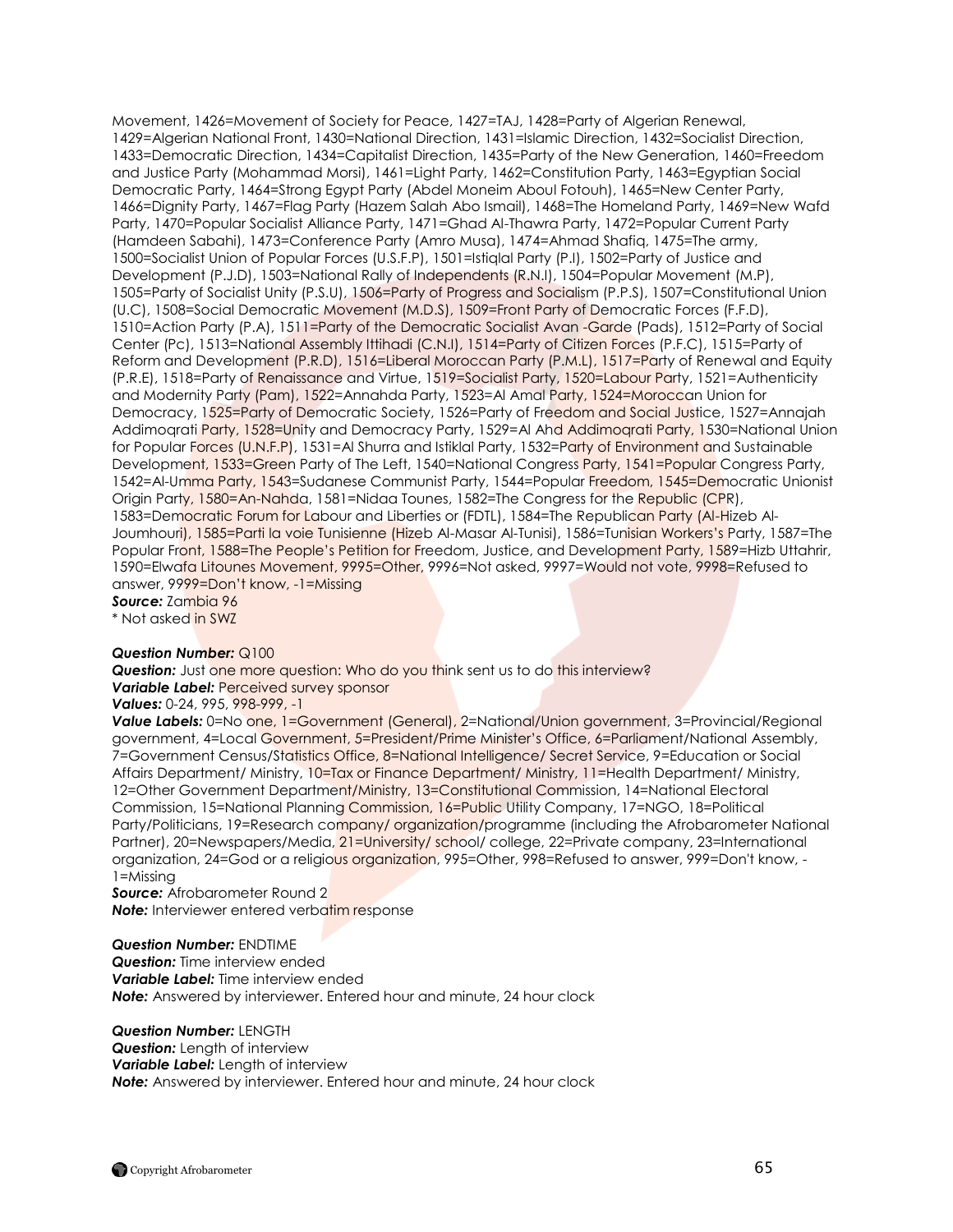*Question Number:* Q101 **Question:** Respondent's gender *Variable Label:* Gender of respondent *Values:* 1, 2 *Value Labels:* 1=Male, 2=Female *Source:* SAB *Note:* Answered by interviewer

*Question Number:* Q102 *Question:* Respondent"s race *Variable Label:* Race of respondent *Values:* 1-6, 95, -1 *Value Labels:* 1=Black/African, 2=White/European, 3=Colored/Mixed Race, 4=Arab/Lebanese/North African, 5=South Asian (Indian, Pakistani, etc.), 6=Eat Asian (Chinese, Korean, Indonesian, etc.), 95=Other, - 1=Missing *Source:* SAB **Note:** Answered by interviewer

## *Question Number:* Q103

*Question:* What was the primary language used in the interview? **Variable Label:** Language of interview

*\*\*Values:* 1-7, 13-15, 17, 26, 29, 35, 39, 100-103, 140, 180, 220, 260-263, 300, 302-4, 340, 396, 420-421, 460-461, 501, 513, 516, 518, 540-543, 583-585, 621-623, 660-661, 665, 702-709, 711-712, 780-784, 787-792, 798-799, 809, 820-824, 860-861, 900, 930-933, 1100-1103, 1140, 1142-1145, 1180, 1220-1223, 1301-1305, 9995, -1 *\*\*Value Labels:* 1=English, 2=French, 3=Portuguese, 4=Kiswahili, 5=Arabic, 7=Afrikaans, 13=Dioula, 15=Fulfuldé, 17=Hausa, 26=Luo, 29=Ndau, 35=siSwati, 39=Yoruba, 100=Fon, 101=Adja, 102=Bariba, 103=Dendi, 140=Setswana, 180=Mooré, 220=Crioulo, 260=Akan, 261=Ewe, 262=Ga/Dangbe, 263=Dagbani, 300=Kikuyu, 302=Luhya, 303=Kamba, 304=Kalenjin, 340=Sesotho, 396=Liberian Simple English, 420="Official" Malagasy, 421=Malagasy dialect, 460=Chitumbuka, 461=Chichewa, 501=Bambara, 513=Peulh/Fulfude, 516=Soninke, 518=Tamasheq, 540=Makua, 541=Sena, 543=Changana, 583=Oshiwambo, 584=Otjiherero, 585=Rukwangali, 621=Igbo, 623=Pidgin English, 660=Wolof, 661=Pulaar/Toucouleur, 665=Diola, 702=Xhosa, 703=Pedi/Spedi/North Sotho, 704=Sesotho/Sotho/South Sotho, 705=Setswana/Tswana, 706=Shangaan, 707=Swazi, 708=Venda, 709=Zulu, 711=Mixed=-=English/Afrikaans, 712=Tsonga, 780=Luganda, 781=Runyankole-Rukiga, 782=Runyoro-Rutooro, 783=Lusoga, 784=Lumasaba, 787=Ateso, 789=Alur, 790=Lugbara, 791=Madi, 792=Japadhola, 798=Kupsabinyi, 799=Ngakarimajong, 809=Lugwere, 820=Chewa/nyanja, 821=Ichibemba, 822=Tonga, 823=Kikaonde, 824=Silozi, 860=Ndebele, 861=Shona, 900=Creole, 930=Krio, 931=Mende, 932=Temne, 933=Limba, 1100=Haoussa, 1101=Zarrma/Songhaï, 1103=Touareg, 1140=Ewé, 1142=Kabyè, 1143=Tem (Kotokoli), 1144=Ben (Moba), 1145=Nawdem (Losso), 1180=Kirundi, 1220=Foufoulde, 1221=Pidgin, 1222=Ewondo, 1223=Bafang, 1300=Soussou, 1301=Poular, 1302=Maninka, 1303=Kpélé, 1304=Toma, 1305=Kissié, 9995=Other, -1=Missing *Source:* SAB

*Note:* Answered by interviewer

#### *Question Number:* Q104

**Question:** In what type of shelter **does** the respondent live? **Variable Label:** Type of shelter of respondent

*Values:* 1-8, 998, -1

**Value Labels:** 1= Non-traditional / formal house, 2= Traditional house / hut, 3= Temporary structure / shack, 4= Flat in a block of flats, 5= Single room in a larger dwelling structure or backyard, 6=Room in a hotel, or a residential hotel, 7= Hostel in an industrial compound or farming compound, 8=Other, 998=Refused to answer, -1=Missing *Source:* Afrobarometer Round 5

*Question Number:* Q105 *Question:* What was the roof of the respondent"s home or shelter made of? *Variable Label:* Roof of respondent's home *Values:* 1-10, 998, -1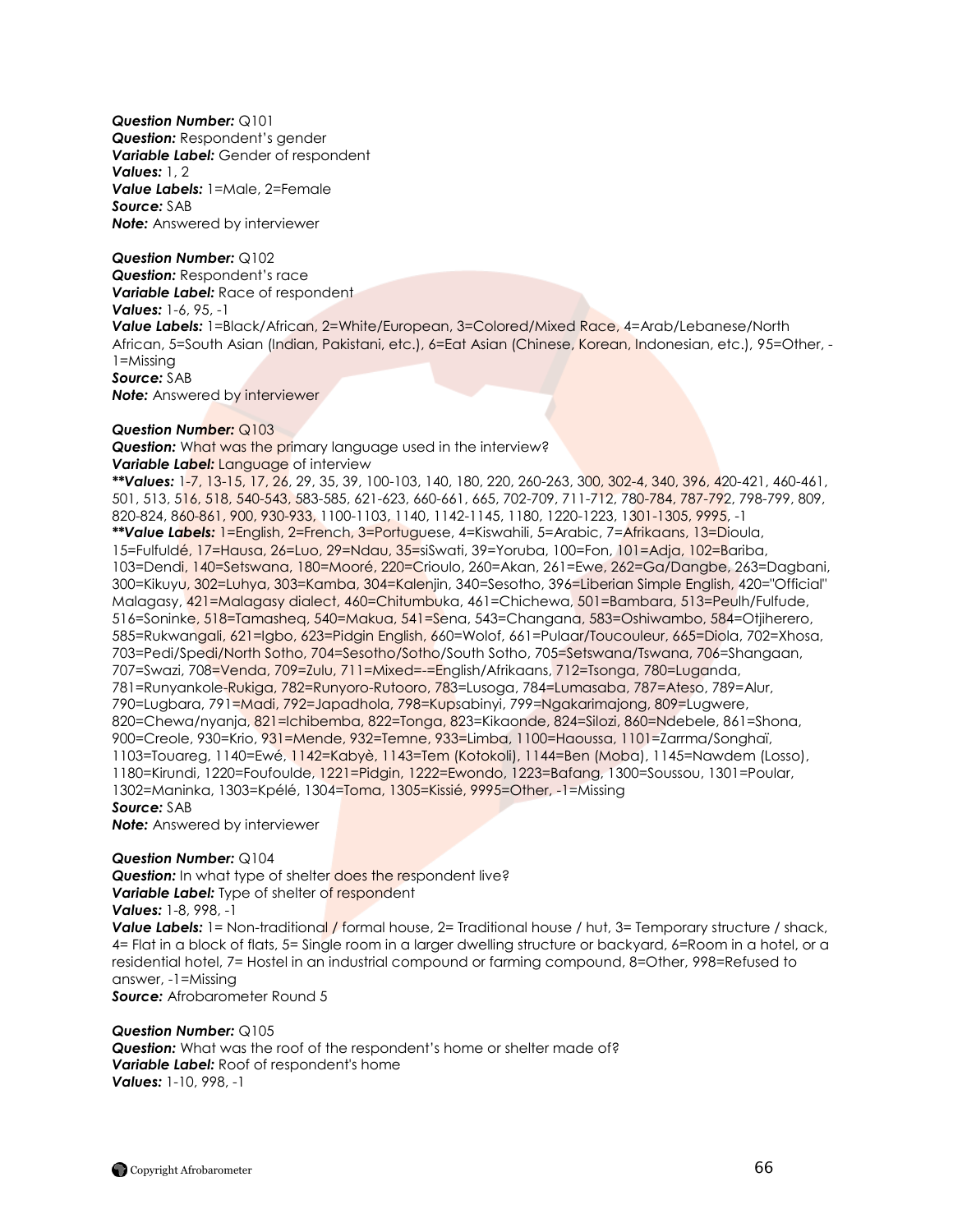*Value Labels:* 1= Metal, tin or zinc, 2= Tiles, 3= Shingles, 4= Thatch or grass, 5= Plastic sheets, 6= Asbestos, 7=Multiple materials, 8=Some other material, 9=Could not tell/ could not see, 10=Concrete, 998=Refused to answer, -1=Missing *Source:* Afrobarometer Round 5

*Question Number:* Q106 *Question:* Were there any other people immediately present who might be listening during the interview? *Variable Label:* Others present *Values:* 1-5, -1 **Value Labels:** 1=No one, 2=Spouse only, 3=Children only, 4=A few others, 5=Small crowd, -1=Missing *Source:* Nigeria00 **Note:** Answered by interviewer

*Question Number:* Q107A **Question:** Did the respondent check with others for information to answer any question? *Variable Label:* Check with others *Values:* 0, 1, -1 **Value Labels: 0=No, 1=Yes, -1=Missing** Source: Nigeria00 **Note:** Answered by interviewer

*Question Number:* Q107B **Question:** Do you think anyone influenced the respondent's answers during the interview? *Variable Label:* Influence by others *Values:* 0, 1, -1 *Value Labels:* 0=No, 1=Yes, -1=Missing *Source:* SAB99 *Note:* Answered by interviewer

*Question Number:* Q107C *Question:* Were you approached by community and/or political party representatives? **Variable Label:** Approached by community/ party representatives *Values:* 0, 1, -1 *Value Labels:* 0=No, 1=Yes, -1=Missing *Source:* SAB **Note:** Answered by interviewer

*Question Number:* Q107D **Question:** Did you feel threatened during the interview? *Variable Label:* Feel threatened *Values:* 0, 1, -1 *Value Labels:* 0=No, 1=Yes, -1=Missing *Source:* SAB *Note:* Answered by interviewer

*Question Number:* Q107E *Question:* Were you physically threatened during the interview? **Variable Label:** Physically threatened *Values:* 0, 1, -1 *Value Labels:* 0=No, 1=Yes, -1=Missing *Source:* SAB *Note:* Answered by interviewer

*Question Number:* Q108 **Question:** What proportion of the questions do you feel the respondent had difficulty answering? **Variable Label:** Proportion difficulty answering *Values:* 0-4, -1 *Value Labels:* 0=None, 1=Few, 2=Some, 3=Most, 4=All, -1=Missing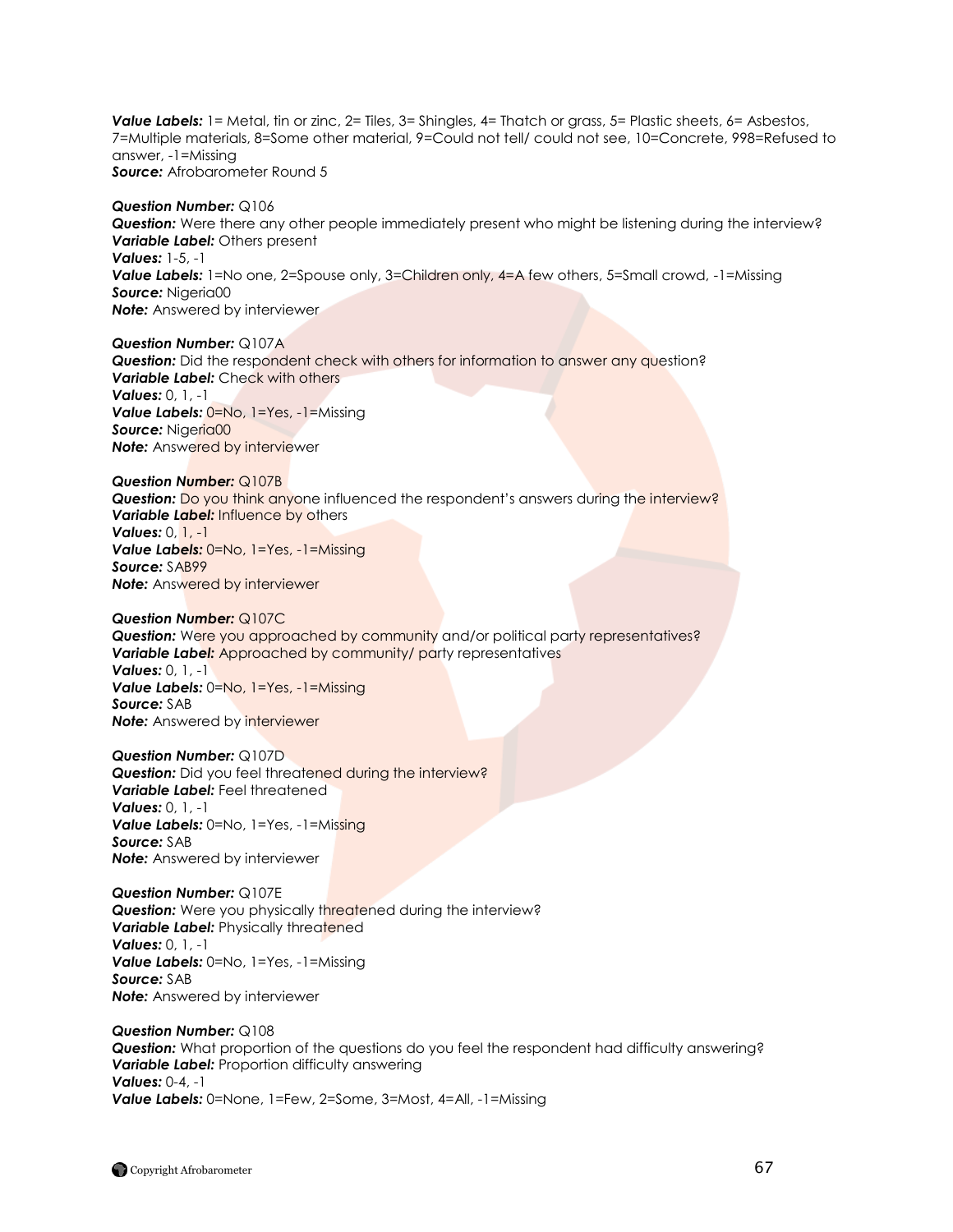*Source:* Nigeria00 *Note:* Answered by interviewer

*Question Number:* Q109A *Question:* Which questions did the respondent have trouble answering: First question? *Variable Label:* Trouble answering- first response *Values:* 0-100, -1 *Value Labels:* 0-100, -1=Missing *Source:* Nigeria00 *Note:* Answered by interviewer

*Question Number:* Q109B *Question:* Which questions did the respondent have trouble answering: Second question? *Variable Label:* Trouble answering- second response *Values:* 0-100, -1 *Value Labels:* 0-100, -1=Missing *Source:* Nigeria00 **Note:** Answered by interviewer

*Question Number:* Q109C *Question:* Which questions did the respondent have trouble answering: Third question? **Variable Label:** Trouble answering- third response *Values:* 0-100, -1 *Value Labels:* 0-100, -1=Missing Source: Nigeria00 **Note:** Answered by interviewer

*Question Number:* Q110A *Question:* What was the respondent"s attitude toward you during the interview? Was he or she: friendly, in between, or hostile? *Variable Label:* Respondent friendly *Values:* 1-3, -1 **Value Labels:** 1=Friendly, 2=In between, 3=Hostile, -1=Missing *Source:* SAB **Note:** Answered by interviewer

*Question Number:* Q110B **Question:** What was the respondent's attitude toward you during the interview? Was he or she: interested, in between, or bored? **Variable Label:** Respondent interested *Values:* 1-3. -1 **Value Labels:** 1=Interested, 2=In between, 3=Bored, -1=Missing *Source:* SAB *Note:* Answered by interviewer

*Question Number:* Q110C **Question:** What was the respondent's attitude toward you during the interview? Was he or she: cooperative, in between, or uncooperative? *Variable Label:* Respondent cooperative *Values:* 1-3, -1 *Value Labels:* 1=Cooperative, 2=In between, 3=Uncooperative, -1=Missing *Source:* SAB *Note:* Answered by interviewer

*Question Number:* Q110D *Question:* What was the respondent"s attitude toward you during the interview? Was he or she: patient, in between, or impatient?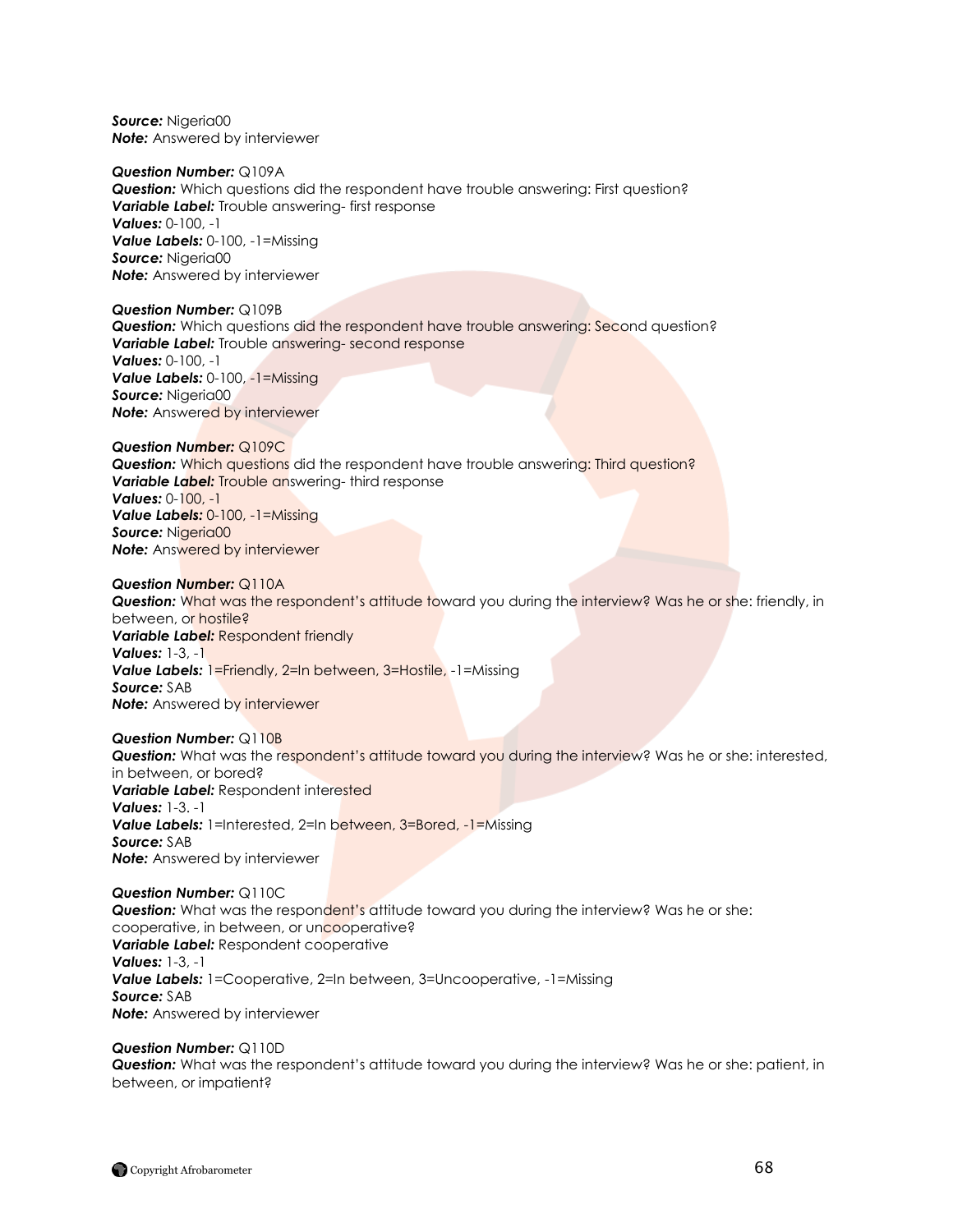*Variable Label:* Respondent patient *Values:* 1-3, 1 *Value Labels:* 1=Patient, 2=In between, 3=Impatient, -1=Missing *Source:* SAB *Note:* Answered by interviewer

*Question Number:* Q110E *Question:* What was the respondent"s attitude toward you during the interview? Was he or she: at ease, in between, or suspicious? *Variable Label:* Respondent at ease *Values:* 1-3, -1 *Value Labels:* 1=At ease, 2=In between, 3=Suspicious, -1=Missing *Source:* SAB *Note:* Answered by interviewer

*Question Number:* Q110F **Question:** What was the respondent's attitude toward you during the interview? Was he or she: honest, in between, or misleading? *Variable Label:* Respondent honest *Values:* 1-3, -1 **Value Labels:** 1=Honest, 2=In between, 3=Misleading, -1=Missing *Source:* SAB **Note:** Answered by interviewer

*Question Number:* Q112 **Question:** Interviewer's number

**Variable Label:** Interviewer's number

*\*\*Values:* ALG01-ALG19, BDI01-BDI28, BEN12-BEN15, BEN22-BEN25, BEN32-BEN35, BEN42-BEN45, BFO01- BFO24, BOT01-BOT32, CAM11-CAM14, CAM21-CAM24, CAM31-CAM34, CAM41-CAM44, CAM51-CAM54, CAM61-CAM64, CDI12-CDI15, CDI21-CDI24, CDI32-CDI35, CDI42-CDI45, CDI52-CDI55, CDI62-CDI65, CVE01- CVE05, CVE07-CVE15, CVE17-CVE27, EGY01-EGY04, EGY06-EGY07, EGY09-EGY14, EGY16-EGY23, EGY25- EGY53, GHA01-GHA50, GUI11-GUI14, GUI21-GUI24, GUI31-GUI34, GUI41-GUI44, GUI51-GUI54, GUI61-GUI64, KEN01-KEN33, KEN44-KEN45, LES01-LES17, LIB12-LIB15, LIB21-LIB25, LIB31-LIB35, LIB41-LIB45, LIB52-LIB55, LIB62- LIB65, MAD16-MAD18, MAD20-MAD46, MAU01-MAU04, MAU11-MAU14, MAU21-MAU25, MAU31-MAU34, MAU41-MAU44, MAU51-MAU54, MAU61-MAU62, MAU64-MAU65, MLI11-MLI14, MLI20-MLI24, MLI31-MLI34, MLI41-MLI44, MLI51-MLI54, MLI91-MLI94, MLW01-MLW02, MLW04-MLW09, MLW11-MLW20, MLW22-MLW33, MLW35, MLW37-MLW38, MOZ01-MOZ37, MRC01-MRC28, MRC30-MRC32, NAM01-NAM17, NGR11-NGR14, NGR21-NGR24, NGR31-NGR34, NGR41-NGR44, NGR51-NGR54, NIG01-NIG64, SAF001-SAF104, SEN01-SEN24, SRL01-SRL16, SUD01-SUD26, SUD29, SUD31-SUD43, SWZ01-SWZ24, SWZ26, SWZ28, TAN11-TAN14, TAN21-TAN24, TAN31-TAN35, TAN41-TAN44, TAN51-TAN55, TAN61-TAN65, TOG12-TOG15, TOG22-TOG25, TOG32-TOG35, TOG42-TOG45, TOG52-TOG55, TOG62-TOG65, TUN01-TUN13, TUN20-TUN29, UGA001-UGA064, UGA088- UGA089, UGA092-UGA095, zam01-zam34, ZIM001-ZIM004, ZIM011-ZIM014, ZIM021-ZIM024, ZIM031-ZIM034, ZIM041-ZIM044, ZIM051-ZIM054, ZIM061-ZIM064, ZIM071-ZIM074, ZIM081-ZIM084, ZIM091-ZIM094, ZIM100-ZIM104, ZIM110-ZIM114

*Value Labels:* String variable *Source:* SAB *Note:* Answered by interviewer

*Question Number:* Q113 **Question:** Interviewer's gae **Variable Label:** Interviewer's age *\*\*Values:* 19-60, 63, 69 *Value Lables:* String variable *Source:* SAB *Note:* Answered by interviewer

*Question Number:* Q114 **Question:** Interviewer's gender

Copyright Afrobarometer 69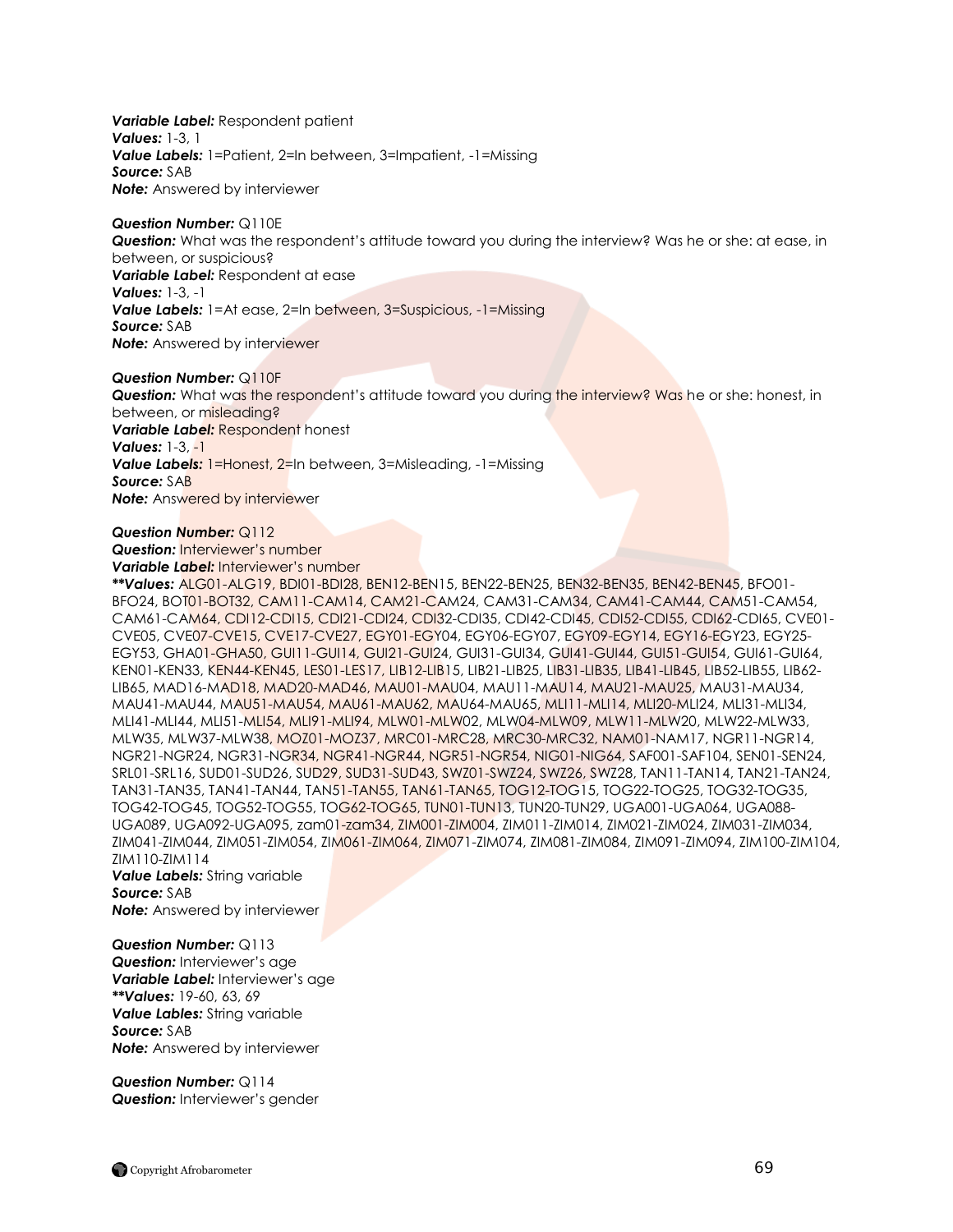**Variable Label:** Interviewer's gender *Values:* 1, 2, -1 *Value Labels:* 1=Male, 2=Female, -1=Missing *Source:* SAB *Note:* Answered by interviewer

*Question Number:* Q115 *Question:* Do you come from a rural or urban area? *Variable Label:* Interviewer urban or rural *Values:* 1, 2, -1 *Value Labels:* 1=Rural, 2=Urban, -1=Missing *Source:* SAB **Note:** Answered by interviewer

*Question Number:* Q116

**Question:** Interviewer's home language **Variable Label:** Interviewer's home language

*\*\*Values:* 1-5, 10, 15, 17, 29-30, 39, 100-103, 106, 108, 140, 144, 147, 180-181, 184-185, 189, 192, 196-197, 220, 260-266, 272, 300-312, 340, 384-391, 393, 395, 420-421, 460, 463, 466, 471, 501-518, 540-541, 543, 548, 554-555, 582-588, 621, 628-630, 632-634, 639, 642, 652, 660-665, 700-709, 740-742, 745-746, 749, 751-752, 764, 780-785, 787-800, 820-829, 833, 845-846, 861-865, 900-901, 930-933, 1100-1103, 1140-1148, 1160, 1180, 1220-1234, 1262- 1263, 1267-1269, 1273, 1277-1284, 1300-1312, 1500, 1620, 2620-2630, 2761, 9995, 9998-9999, -1 *\*\*Value Labels:* 1=English, 2=French, 3=Portuguese, 4=Kiswahili, 5=Arabic, 10=Bassa, 15=Fulfuldé, 17=Hausa, 29=Ndau, 30=Ndebele, 39=Yoruba, 100=Fon, 101=Adja, 102=Bariba, 103=Dendi, 106=Peulh, 108=Boo, 140=Setswana, 144=Ikalanga/Sekalaka, 147=Sebirwa, 180=Mooré, 181=Dioula, 184=Gourounsi, 185=Bissa, 189=Lobi, 192=Bwamu, 196=Kassena, 197=Fulsé, 220=Crioulo, 260=Akan, 261=Ewe, 262=Ga/Dangbe, 263=Dagbani, 265=Dagare, 266=Waale, 272=Frafra, 300=Kikuyu, 301=Luo, 302=Luhya, 303=Kamba, 304=Kalenjin, 305=Kisii, 306=Meru/Embu, 310=Somali, 312=Turkana, 340=Sesotho, 384=Gio, 385=Gola, 386=Grebo, 387=Kissi, 388=Kpelle, 390=Kru, 391=Lorma, 393=Mano, 395=Vai, 420="Official" Malagasy, 421=Malagasy dialect, 460=Chitumbuka, 463=Chichewa, 466=Chilomwe, 471=Chitonga, 501=Bambara, 503=Bobo, 505=Dogon, 509=Malinké, 513=Peulh/Fulfude, 516=Soninké/Sarakollé, 517=Sonrhaï, 518=Tamasheq, 540=Makua, 541=Sena, 543=Changana, 548=Chuabo, 554=Chitewe, 555=Chitswa, 582=Nama/Damara, 583=Oshiwambo (Oshindonga/Oshikwanyama), 584=Otjiherero, 585=Rukwangali, 586=Rugririku/Rumanyo, 588=Silozi, 621=Igbo, 628=Ibibio, 629=Kanuri, 630=Tiv, 632=Ijaw, 633=Edo, 634=Igala, 639=Idoma, 642=Jukun, 652=Bajju, 660=Wolof, 661=Pulaar/Toucouleur, 662=Serer, 663=Mandinka/Bambara, 664=Soninke, 665=Diola, 700=Afrikaans, 702=Xhosa, 703=Pedi/Spedi/North Sotho, 704=Sesotho/Sotho/South Sotho, 705=Setswana/Tswana, 706=Shangaan, 707=Swazi, 708=Venda, 709=Zulu, 740=Kinyakyusa, 741=Kichaga, 742=Kihaya, 745=Kipare, 746=Kihehe, 749=Kisukuma, 751=Kimeru, 752=Kikurya, 764=Kijita, 780=Luganda, 781=Runyankole, 782=Runyoro, 783=Lusoga, 784=Lumasaba, 785=Lukhonjo, 787=Ateso, 788=Acholi, 789=Alur, 790=Lugbara, 791=Madi, 792=Japadhola, 793=Lusamia, 794=Lugwere, 795=Rukiga, 796=Rutooro, 797=Langi, 798=Kupsabinyi, 799=Ngakarimajong, 800=Rufumbira, 820=Bemba, 821=Nyanja, 822=Tonga, 823=Lozi, 825=Nsenga, 826=Tumbuka, 827=Kaonde, 828=Luvale, 829=Lala, 833=Senga, 845=Ila, 846=Nyika, 861=Shona, 862=Zezuru, 863=Korekore, 864=Karanga, 865=Manyika, 900=Creole, 901=Bhojpuri, 930=Krio, 931=Mende, 932=Temne, 933=Limba, 1100=Haoussa, 1101=Zarrma/Songhaï, 1103=Touareg, 1140=Ewé, 1141=Mina (Guen), 1142=Kabyè, 1143=Tem (Kotokoli), 1144=Ben (Moba), 1145=Nawdem Losso), 1148=Ikposso (Akposso), 1160=Anyanga, 1180=Kirundi, 1220=Foufoulde, 1222=Ewondo, 1225=Babjoun, 1226=Banen, 1228=Bayangam, 1229=Eton, 1230=Kotoko, 1231=Mafa, 1232=Mbo, 1233=Ntoumou, 1234=Nyem Nyem, 1262=Adjoukrou, 1263=Agni, 1267=Baoulé, 1268=Bété, 1269=Dida, 1273=Guéré, 1277=Malinké/Dioula, 1278=Sénoufo, 1280=WOBE, 1281=TOURA, 1282=DAHOMEY, 1283=ABOURE, 1284=AHIZI, 1300=Soussou, 1302=Poular, 1304=Diakanké, 1305=Maninka, 1307=Kpelé, 1310=Loma, 1312=Kissié, 1500=Tamazight, 1620=siSwati, 2620=Jaba, 2621=Koro, 2622=Babur, 2623=Izere, 2624=Ngas, 2625=Zuru, 2626=Sayawa, 2627=Burah, 2628=Bachama, 2629=Jarawa, 2630=Ron, 2761=Kiluri, 9995=Other, 9998=Refused to answer, 9999=Don"t know, -1=Missing *Source:* SAB

*Note:* Answered by interviewer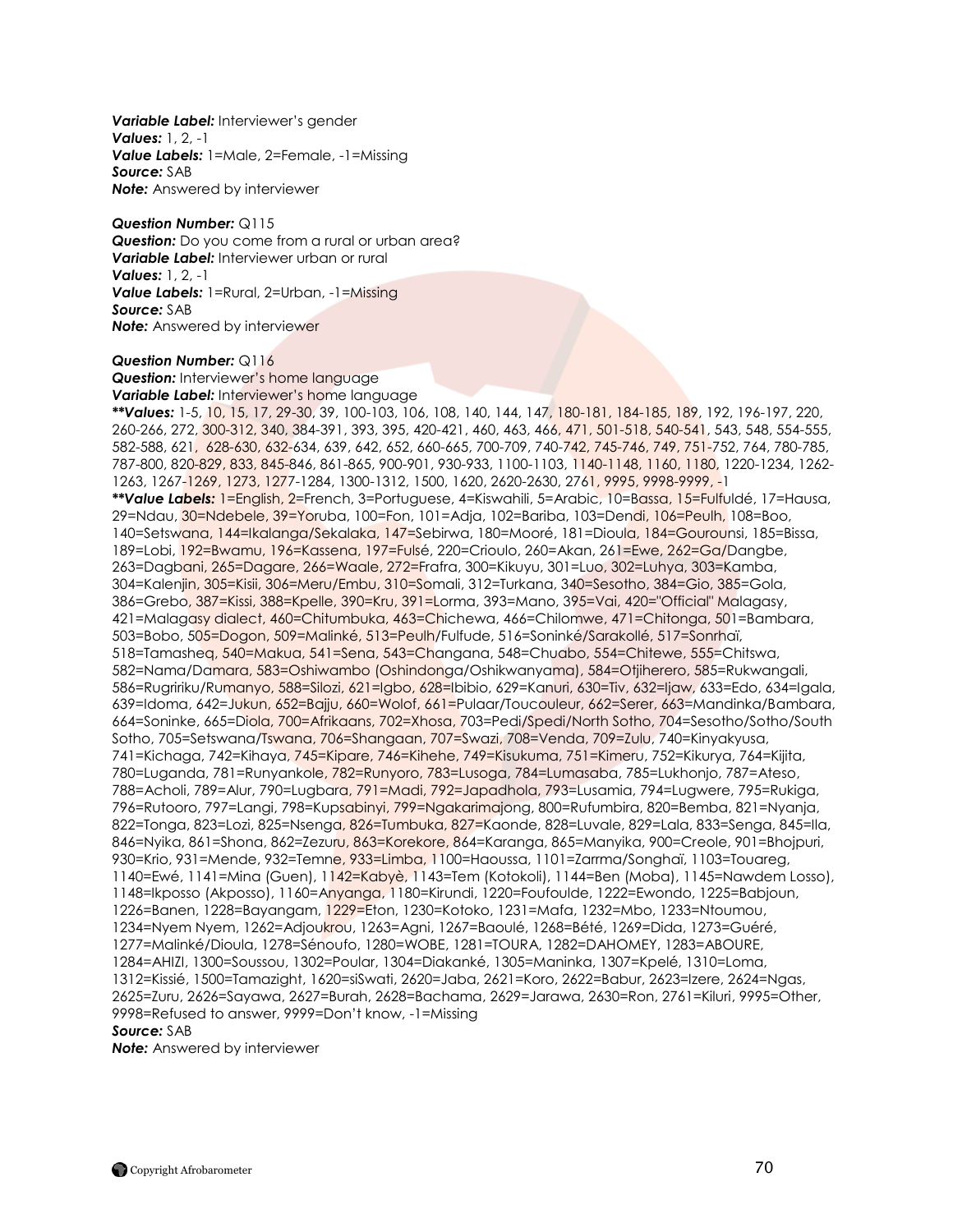## *Question Number:* Q117

**Question:** Interviewer's highest level of education **Variable Label:** Interviewer's education

## *Values:* 3-9, -1

*Value Labels:* 3=Primary school completed, 4=Some secondary/high school, 5=High school completed, 6=Post secondary qualifications other than university e.g. a diploma or degree from a polytechnic or college, 7=Some university, 8=University, completed, 9=Post graduate, -1=Missing

## *Source:* SAB

*Note:* Answered by interviewer

## *Question Number:* withinwt

## **Variable Label:** Within country weighting factor

*Note:* This weighting variable adjusts the distribution of the sample based on individual selection probabilities (i.e. based on region, gender, urban-rural distribution, and size of household and enumeration area).

## *Question Number:* combinwt

## **Variable Label: Multi-country weighting factor**

**Note:** This weighting variable adjusts the distribution of the sample based on individual selection probabilities (i.e. based on region, gender, urban-rural distribution, and size of household and enumeration area) and treats every country as if its sample were the same size. This should be turned on when reporting multi-country results.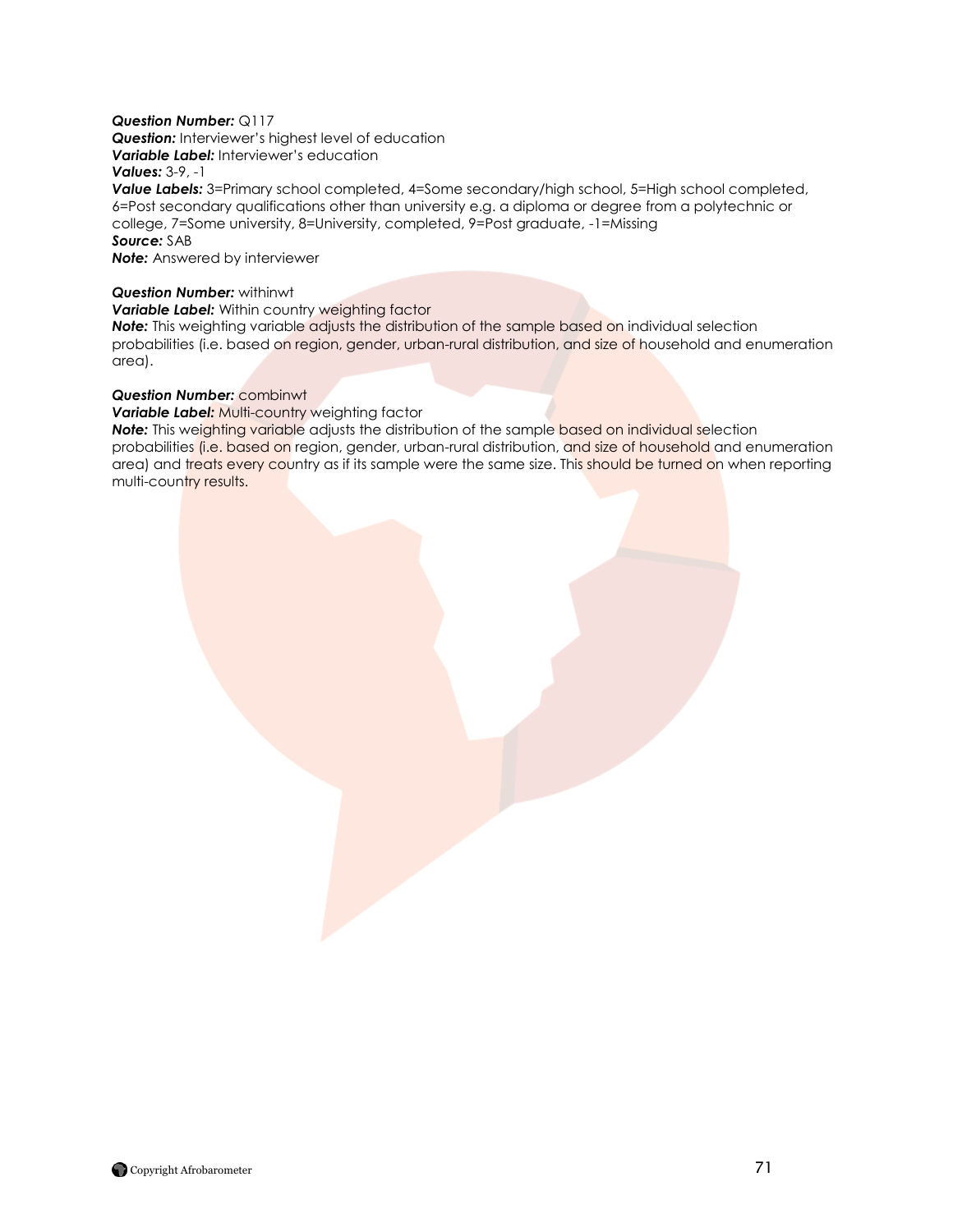# **Appendix 1: Sample characteristics**

| Gender   |            | Weighted | Unweighted |
|----------|------------|----------|------------|
|          | Male       | 49.8%    | 50.0%      |
|          | Female     | 50.2%    | 50.0%      |
|          |            |          |            |
| Location |            |          |            |
|          | Urban      | 38.9%    | 38.6%      |
|          | Rural      | 59.7%    | 60.1%      |
|          | Semi-urban | 1.5%     | 1.3%       |

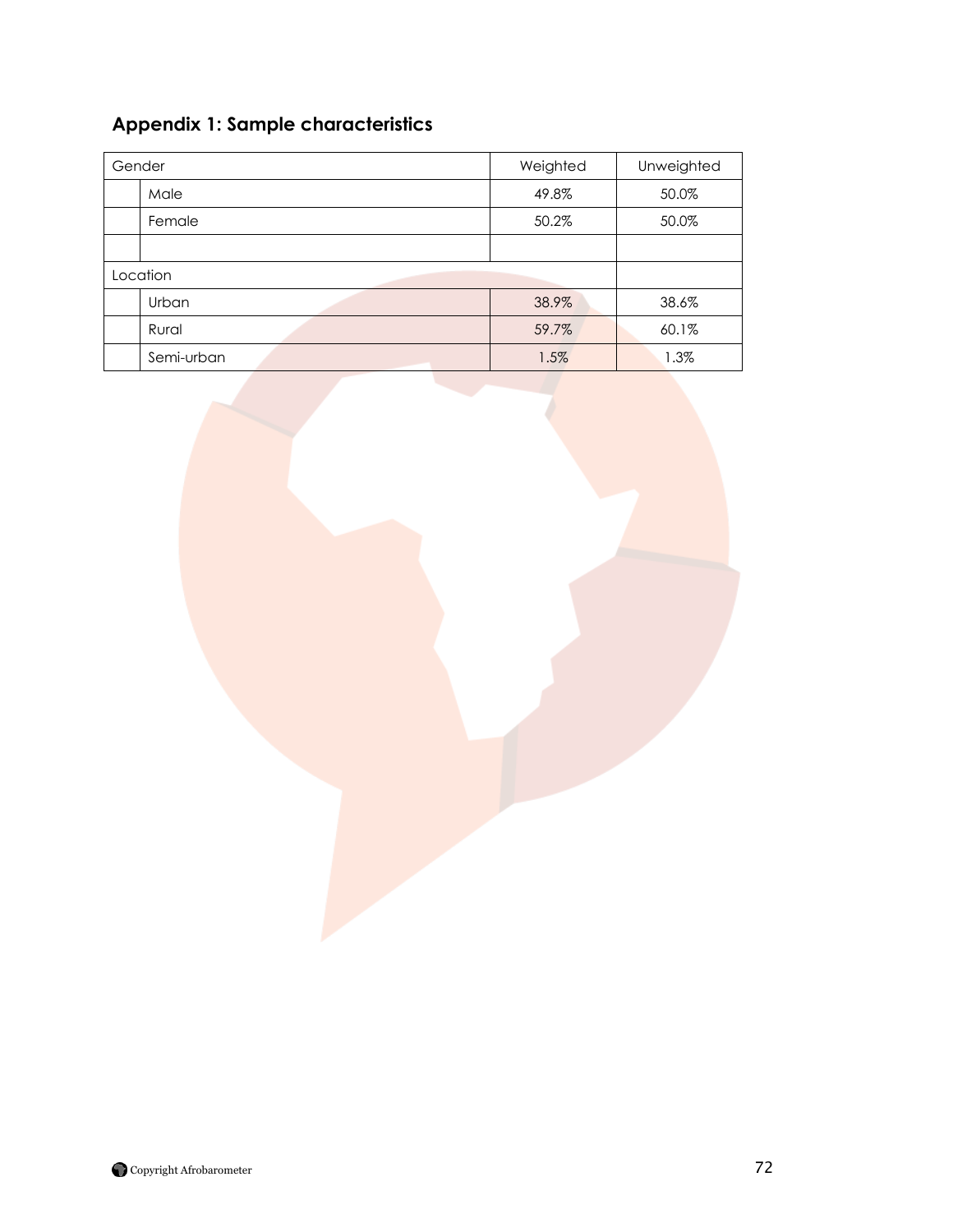| <b>COUNTRY PREFIX</b> | <b>COUNTRY</b>      | <b>FIRST CODE</b> | <b>LAST</b><br><b>CODE</b> | <b>FIRST</b><br><b>CODE</b> | <b>LAST</b><br><b>CODE</b> |
|-----------------------|---------------------|-------------------|----------------------------|-----------------------------|----------------------------|
| <b>ALG</b>            | Algeria             | 1420              | 1459                       |                             |                            |
| <b>BDI</b>            | Burundi             | 1460              | 1499                       | 2180                        | 2259                       |
| <b>BEN</b>            | <b>Benin</b>        | 100               | 139                        |                             |                            |
| <b>BFO</b>            | <b>Burkina Faso</b> | 140               | 179                        |                             |                            |
| <b>BOT</b>            | <b>Botswana</b>     | 180               | 219                        |                             |                            |
| CAM                   | Cameroon            | 220               | 259                        |                             |                            |
| <b>CDI</b>            | Cote d'Ivoire       | 260               | 299                        |                             |                            |
| <b>CVE</b>            | Cape Verde          | 300               | 339                        |                             |                            |
| <b>EGY</b>            | Egypt               | 1460              | 1499                       |                             |                            |
| <b>GHA</b>            | Ghana               | 1540              | 1579                       |                             |                            |
| GUI                   | Guinea              | 1580              | 1619                       |                             |                            |
| <b>KEN</b>            | Kenya               | 1620              | 1659                       |                             |                            |
| LES                   | Lesotho             | 1660              | 1699                       |                             |                            |
| <b>LIB</b>            | Liberia             | 1700              | 1739                       |                             |                            |
| <b>MAD</b>            | Madagascar          | 1740              | 1779                       |                             |                            |
| MAU                   | Mauritius           | 1780              | 929                        |                             |                            |
| MLI                   | Mali                | 930               | 969                        |                             |                            |
| MLW                   | Malawi              | 970               | 1009                       |                             |                            |
| <b>MOR</b>            | Morocco             | 1500              | 1539                       |                             |                            |
| <b>MOZ</b>            | Mozambique          | 1540              | 1579                       |                             |                            |
| <b>NAM</b>            | Namibia             | 1580              | 1619                       |                             |                            |
| <b>NGR</b>            | Niger               | 1100              | 1139                       |                             |                            |
| NIG                   | Nigeria             | 1140              | 1179                       | 2620                        | 2659                       |
| SAF                   | South Africa        | 1180              | 1219                       |                             |                            |
| SEN                   | Senegal             | 1220              | 1259                       |                             |                            |
| SRL                   | Sierra Leone        | 1260              | 959                        |                             |                            |
| SUD                   | Sudan               | 1540              | 1579                       |                             |                            |
| SWZ                   | Swaziland           | 1620              | 1659                       |                             |                            |
| <b>TAN</b>            | Tanzania            | 1660              | 1699                       | 2740                        | 2779                       |
| <b>TOG</b>            | Togo                | 1700              | 1739                       |                             |                            |
| <b>TUN</b>            | Tunisia             | 1580              | 1619                       |                             |                            |
| <b>UGA</b>            | Uganda              | 1620              | 1659                       |                             |                            |
| ZAM                   | Zambia              | 1660              | 1699                       |                             |                            |
| ZIM                   | Zimbabwe            | 1700              | 1739                       |                             |                            |

# **Appendix 2: Country-specific codes**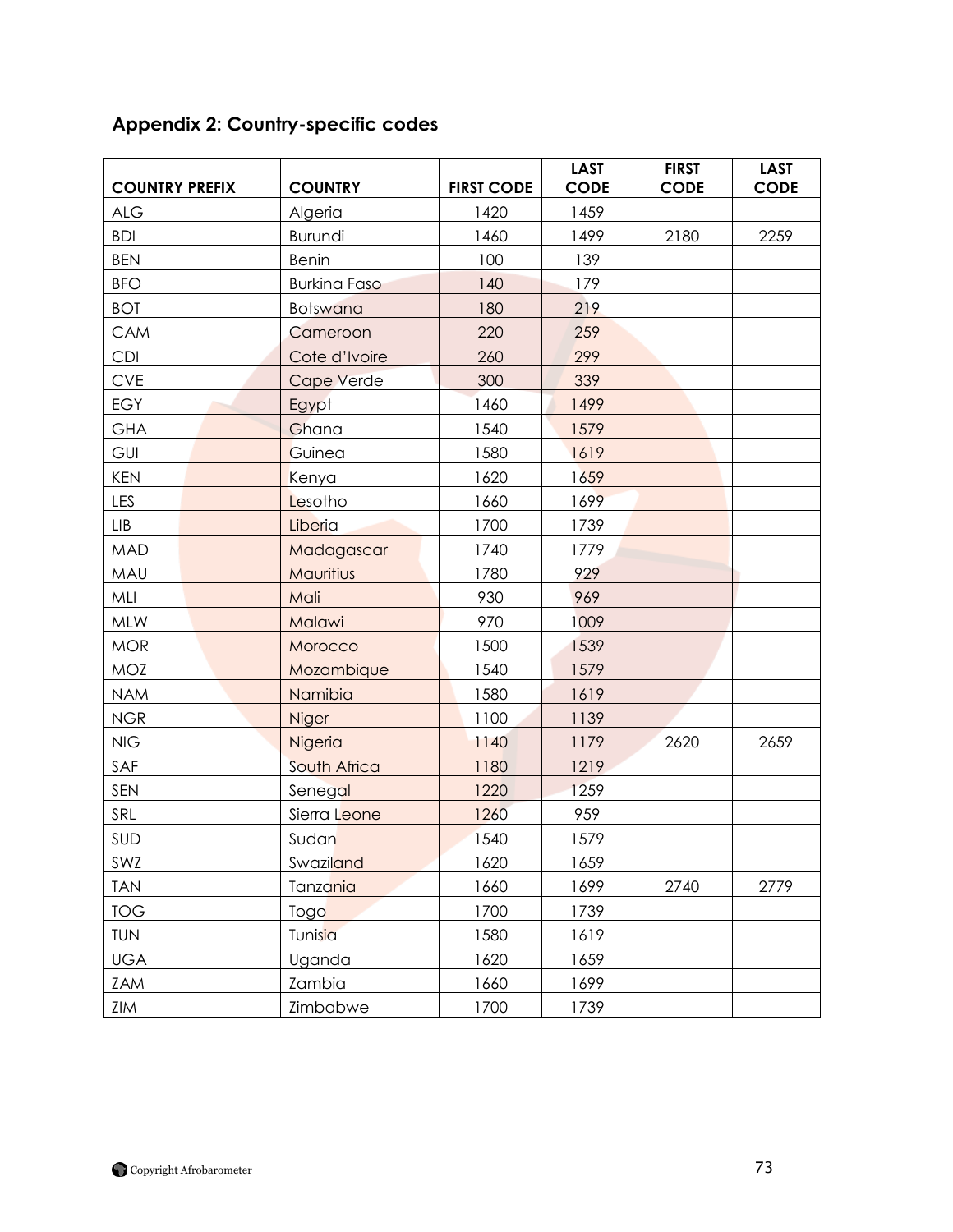# **Appendix 3: Technical Information Forms**

#### **Survey Overview The Quality of Democracy and Governance in Algeria Afrobarometer Round 5, 2013**

| <b>Dates of Fieldwork:</b>   | 27 January 2013 to 19 February 2013                                                                                                           |  |  |
|------------------------------|-----------------------------------------------------------------------------------------------------------------------------------------------|--|--|
| Sample size:                 | 1220                                                                                                                                          |  |  |
| <b>Sampling frame:</b>       | General Census of Population and Housing, 2008                                                                                                |  |  |
| Sample universe:             | Citizens of Algeria who are 18 years and older                                                                                                |  |  |
| Sample design:               | Nationally representative, random, clustered, stratified, multi-stage area<br>probability sample                                              |  |  |
| Stratification:              | Regions, size of cities and urban-rural location                                                                                              |  |  |
| Stages:                      | Rural areas: Secondary sampling units (SSUs) from strata, Primary Sampling<br>Units (PSUs) (2 per SSU), start points, households, respondents |  |  |
|                              | Urban areas: PSUs from strata, start points, households, respondents                                                                          |  |  |
| <b>PSU</b> selection:        | Probability proportionate to population size (PPPS)                                                                                           |  |  |
| Cluster size:                | 10 households per PSU                                                                                                                         |  |  |
| <b>Household selection:</b>  | Randomly selected start points, followed by walk pattern using interval of 10                                                                 |  |  |
| <b>Respondent selection:</b> | Gender quota filled by alternating interviews between men and women                                                                           |  |  |
| Weighting:                   | Weighted to account for individual selection probabilities                                                                                    |  |  |
| Margin of error:             | $+/- 2.8\%$ at 95% confidence level                                                                                                           |  |  |
| Fieldwork by:                | Nadjai Consult Algeria                                                                                                                        |  |  |
| <b>Survey Languages:</b>     | Arabic                                                                                                                                        |  |  |
| <b>Main researchers:</b>     | Sara Ababneh, Center for Strategic Studies, University of Jordan                                                                              |  |  |
| <b>Outcome rates:</b>        | Contact rate:<br>97.7%<br>Cooperation rate:<br>92.7%<br>Refusal rate:<br>6.2%<br>90.6%<br>Response rate:                                      |  |  |
| <b>EA Substitution Rate:</b> | 0%                                                                                                                                            |  |  |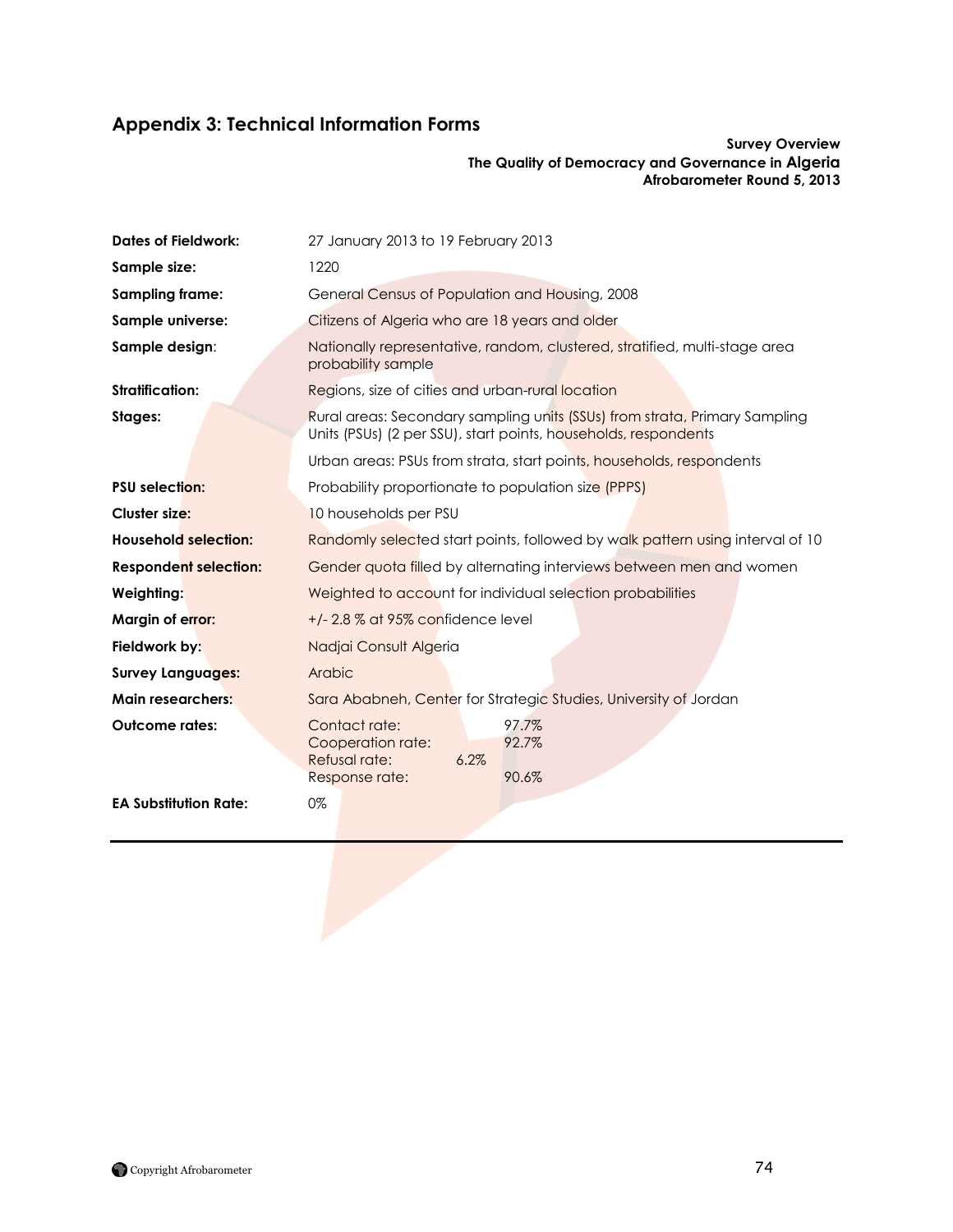## **Survey Overview The Quality of Democracy and Governance in Burundi Afrobarometer Round 5, 2012**

| <b>Dates of Fieldwork:</b>                                            | November 26 <sup>th</sup> to December 12 <sup>th</sup> 2012                                                                                                                                      |  |
|-----------------------------------------------------------------------|--------------------------------------------------------------------------------------------------------------------------------------------------------------------------------------------------|--|
| Sample size:                                                          | 1200                                                                                                                                                                                             |  |
| <b>Sampling frame:</b>                                                | Projections of 2012 total population provided by the national institute of<br>statistics, Institut des Statistiques et Etudes Economiques du Burundi (ISTEEBU),<br>based on 2008 Census Figures. |  |
| Sample universe:                                                      | Citizens of Burundi who are 18 years and older                                                                                                                                                   |  |
| Sample design:<br>probability sample                                  | Nationally representative, random, clustered, stratified, multi-stage area                                                                                                                       |  |
| <b>Stratification:</b>                                                | Province and urban-rural location                                                                                                                                                                |  |
| Stages:                                                               | PSUs (from strata), start points, households, respondents                                                                                                                                        |  |
| <b>PSU selection:</b>                                                 | Probability proportionate to population size (PPPS)                                                                                                                                              |  |
| Cluster size:                                                         | 8 households per PSU                                                                                                                                                                             |  |
| <b>Household selection:</b>                                           | Randomly selected start points, followed by walk pattern using 5/10 interval                                                                                                                     |  |
| <b>Respondent selection:</b>                                          | Gender quota filled by alternating interviews between men and women;<br>respondents of appropriate gender listed, after which household member<br>draws a numbered card to select individual     |  |
| Weighting:                                                            | Weighted to account for individual selection probabilities                                                                                                                                       |  |
| Margin of error:                                                      | +/-3% at 95% confidence level                                                                                                                                                                    |  |
| Fieldwork by:                                                         | <b>GRADIS</b>                                                                                                                                                                                    |  |
| <b>Survey Languages:</b>                                              | Kirundi, French                                                                                                                                                                                  |  |
| <b>Main researchers:</b>                                              | Christophe Sebudandi, Alain Ndikumana                                                                                                                                                            |  |
| Outcome rates:                                                        |                                                                                                                                                                                                  |  |
| Contact rate:<br>Cooperation rate:<br>Refusal rate:<br>Response rate: | 92.1%<br>75.8%<br>4.5%<br>69.8%                                                                                                                                                                  |  |
| <b>EA Substitution Rate:</b>                                          | 4.7% (3 for 29 for urban strata and 3 for 121 rural strata)                                                                                                                                      |  |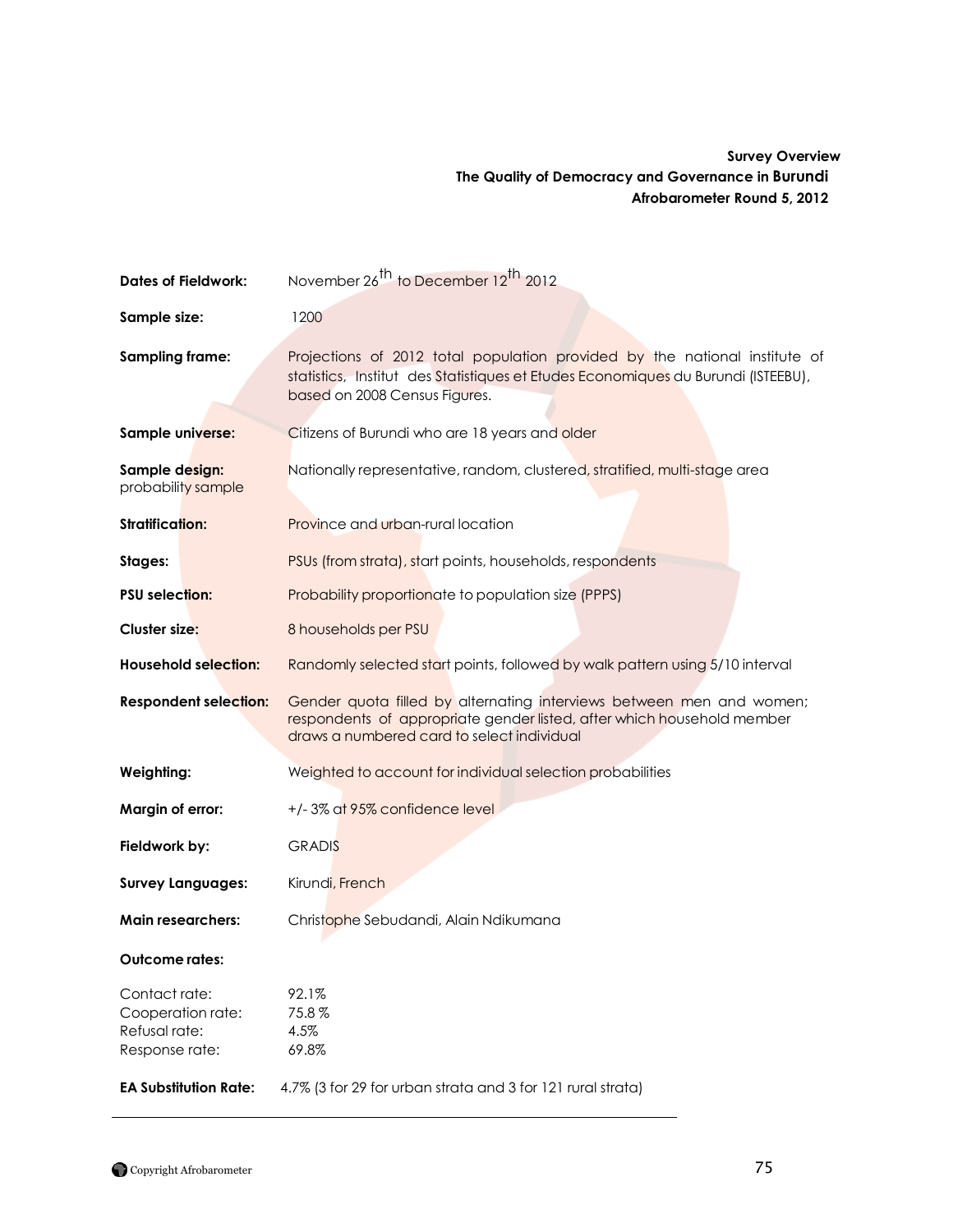#### **The Quality of Democracy and Governance in Benin Afrobarometer Round 5, 2011**

| <b>Dates of Fieldwork:</b>                          | Nov. 16 - Dec. 06, 2011                                                                                                                                                                                                                                                                                                                                                                                                                                                                                                                                                                                                                                                                                                                                                                                                                                                                                                         |  |
|-----------------------------------------------------|---------------------------------------------------------------------------------------------------------------------------------------------------------------------------------------------------------------------------------------------------------------------------------------------------------------------------------------------------------------------------------------------------------------------------------------------------------------------------------------------------------------------------------------------------------------------------------------------------------------------------------------------------------------------------------------------------------------------------------------------------------------------------------------------------------------------------------------------------------------------------------------------------------------------------------|--|
| Sample size:                                        | 1200                                                                                                                                                                                                                                                                                                                                                                                                                                                                                                                                                                                                                                                                                                                                                                                                                                                                                                                            |  |
| <b>Sampling frame:</b>                              | 2012 population projections developed by Central Bureau of Statistics (INSAE)<br>based on 2002 Census                                                                                                                                                                                                                                                                                                                                                                                                                                                                                                                                                                                                                                                                                                                                                                                                                           |  |
| Sample universe:                                    | Citizens age 18 years or older, excluding institutions                                                                                                                                                                                                                                                                                                                                                                                                                                                                                                                                                                                                                                                                                                                                                                                                                                                                          |  |
| Sample design:                                      | Nationally representative, random, clustered, stratified, multistage area<br>probability sample                                                                                                                                                                                                                                                                                                                                                                                                                                                                                                                                                                                                                                                                                                                                                                                                                                 |  |
| <b>Stratification:</b>                              | Department and urban-rural location                                                                                                                                                                                                                                                                                                                                                                                                                                                                                                                                                                                                                                                                                                                                                                                                                                                                                             |  |
| Stages:                                             | PSUs (from strata/ ZD), start points, households, respondents                                                                                                                                                                                                                                                                                                                                                                                                                                                                                                                                                                                                                                                                                                                                                                                                                                                                   |  |
| <b>PSU</b> selection:                               | Probability proportionate to population size (PPPS).                                                                                                                                                                                                                                                                                                                                                                                                                                                                                                                                                                                                                                                                                                                                                                                                                                                                            |  |
|                                                     | <b>Note:</b> There were some deviations between the sample that was drawn in Benin and standard<br>Afrobarometer protocols. Specifically, while the sample was stratified according to standard<br>practices based on Department and urban-rural location, and thus correctly represents the<br>population distribution across strata, there were some anomalies in the selection of the PSUs within<br>each strata. They were not selected from across all Communes within the strata according to PPPS.<br>Rather, within each strata a selection of Communes was non-randomly selected as Secondary<br>Sampling Units (SSUs), and PSUs were then allocated unevenly across each SSU. However, the PSUs<br>allocated to each SSU were then randomly selected using PPPS. Analysts may wish to take account<br>of the additional clustering that occurred and its possible impact on the standard errors in their<br>analysis. |  |
|                                                     | As a point of reference, Afrobarometer protocols normally require that:<br>SSUs only be used in rural areas<br>$\left  \cdot \right $<br>SSUs are randomly selected from within each strata<br>2)<br>Two PSUs are drawn from each SSU.<br>3)<br>(For full details on standard Afrobarometer sampling protocols, please see Section 5 of<br>the Afrobarometer Round 5 Survey Manual, available at www.afrobarometer.org).                                                                                                                                                                                                                                                                                                                                                                                                                                                                                                        |  |
| <b>Cluster size:</b>                                | 8 households per PSU                                                                                                                                                                                                                                                                                                                                                                                                                                                                                                                                                                                                                                                                                                                                                                                                                                                                                                            |  |
| <b>Household selection:</b>                         | Randomly selected start points, followed by walk pattern using 5/10 interval.                                                                                                                                                                                                                                                                                                                                                                                                                                                                                                                                                                                                                                                                                                                                                                                                                                                   |  |
| <b>Respondent selection:</b>                        | Gender quota filled by alternating interviews between men and women;<br>respondents of appropriate gender listed, after which household member<br>draws a numbered card to select individual.                                                                                                                                                                                                                                                                                                                                                                                                                                                                                                                                                                                                                                                                                                                                   |  |
| Weighting:                                          | Weighted to account for individual selection probabilities                                                                                                                                                                                                                                                                                                                                                                                                                                                                                                                                                                                                                                                                                                                                                                                                                                                                      |  |
| Margin of error:                                    | +/-3% with 95% confidence level                                                                                                                                                                                                                                                                                                                                                                                                                                                                                                                                                                                                                                                                                                                                                                                                                                                                                                 |  |
| Fieldwork by:                                       | Institute for Empirical Research in Political Economy (IREEP)                                                                                                                                                                                                                                                                                                                                                                                                                                                                                                                                                                                                                                                                                                                                                                                                                                                                   |  |
| <b>Survey Languages:</b><br>(official translations) | French, Fon, Adja, Bariba, Dendi, Yoruba, Otamari, Boo, Peuhl                                                                                                                                                                                                                                                                                                                                                                                                                                                                                                                                                                                                                                                                                                                                                                                                                                                                   |  |
| <b>Main researchers:</b>                            | Leonard Wantchekon, Edon Cyriaque, Azizou Chabi, Elfried Faton, Armande<br>Gninanfon.                                                                                                                                                                                                                                                                                                                                                                                                                                                                                                                                                                                                                                                                                                                                                                                                                                           |  |
| <b>Outcome rates:</b>                               | Contact rate:<br>87.7%                                                                                                                                                                                                                                                                                                                                                                                                                                                                                                                                                                                                                                                                                                                                                                                                                                                                                                          |  |
|                                                     | Cooperation rate:<br>71.0%                                                                                                                                                                                                                                                                                                                                                                                                                                                                                                                                                                                                                                                                                                                                                                                                                                                                                                      |  |
|                                                     | Refusal rate:<br>1.5%                                                                                                                                                                                                                                                                                                                                                                                                                                                                                                                                                                                                                                                                                                                                                                                                                                                                                                           |  |
|                                                     | Response rate:<br>62.3%                                                                                                                                                                                                                                                                                                                                                                                                                                                                                                                                                                                                                                                                                                                                                                                                                                                                                                         |  |
| <b>PSU Substitution Rate:</b>                       | 0%                                                                                                                                                                                                                                                                                                                                                                                                                                                                                                                                                                                                                                                                                                                                                                                                                                                                                                                              |  |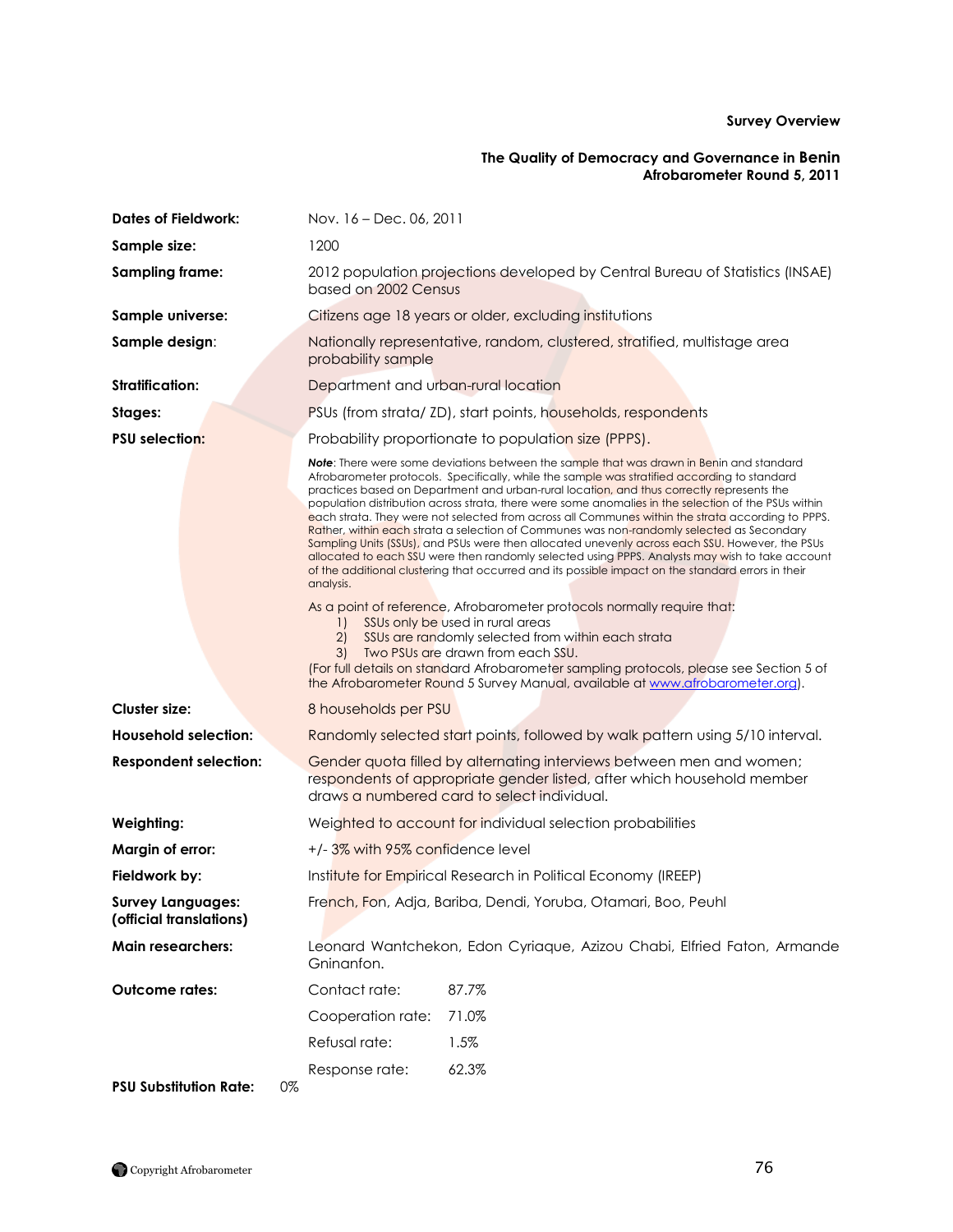## **Survey Overview The Quality of Democracy and Governance in Burkina Faso Afrobarometer Round 5, 2012**

| <b>Dates of Fieldwork:</b>  | December 3-17, 2012                                                                                                                                                                                               |  |  |
|-----------------------------|-------------------------------------------------------------------------------------------------------------------------------------------------------------------------------------------------------------------|--|--|
| Sample size:                | 1200                                                                                                                                                                                                              |  |  |
| <b>Sampling frame:</b>      | Projections of 2012 population based on the 2006 Recensement Général de la<br>population et de l'habitation (RGPH), produced by the Institute National de la<br>Statistique et de la Démographie (INSD)           |  |  |
| Sample universe:            | Citizens of Burkina Faso who are 18 years and older                                                                                                                                                               |  |  |
| Sample design:              | Nationally representative, random, clustered, stratified, multi-stage area<br>probability sample                                                                                                                  |  |  |
| <b>Stratification:</b>      | Regions and urban-rural location                                                                                                                                                                                  |  |  |
| Stages:                     | PSUs (from strata), start points, households, respondents                                                                                                                                                         |  |  |
| <b>PSU selection:</b>       | Probability proportionate to population size (PPPS) Cluster                                                                                                                                                       |  |  |
| size:                       | 8 households per PSU                                                                                                                                                                                              |  |  |
| <b>Household selection:</b> | Randomly selected start points, followed by walk pattern using 5/10 interval                                                                                                                                      |  |  |
|                             | Respondent selection: Gender quota filled by alternating interviews between men and women;<br>respondents of appropriategender listed, after which household member draws<br>a numbered card to select individual |  |  |
| Weighting:                  | Weighted to account for individual selection probabilities                                                                                                                                                        |  |  |
| Margin of error:            | +/-3% at 95% confidence level                                                                                                                                                                                     |  |  |
| Fieldwork by:               | Centre pour la Gouvernance Democratique (Center for Democratic<br>Governance, CGD)                                                                                                                                |  |  |
| <b>Survey languages:</b>    | French, Dioula, Fulfuldé, Mooré                                                                                                                                                                                   |  |  |
| <b>Main researchers:</b>    | Pr. Augustin Loada, Mrs. Rasmata Dikienga                                                                                                                                                                         |  |  |
| <b>Outcome rates:</b>       | Contact rate:<br>92.5%<br>69.9%<br>Cooperation rate:<br>Refusal rate:<br>8.1%<br>64.6%<br>Response rate:                                                                                                          |  |  |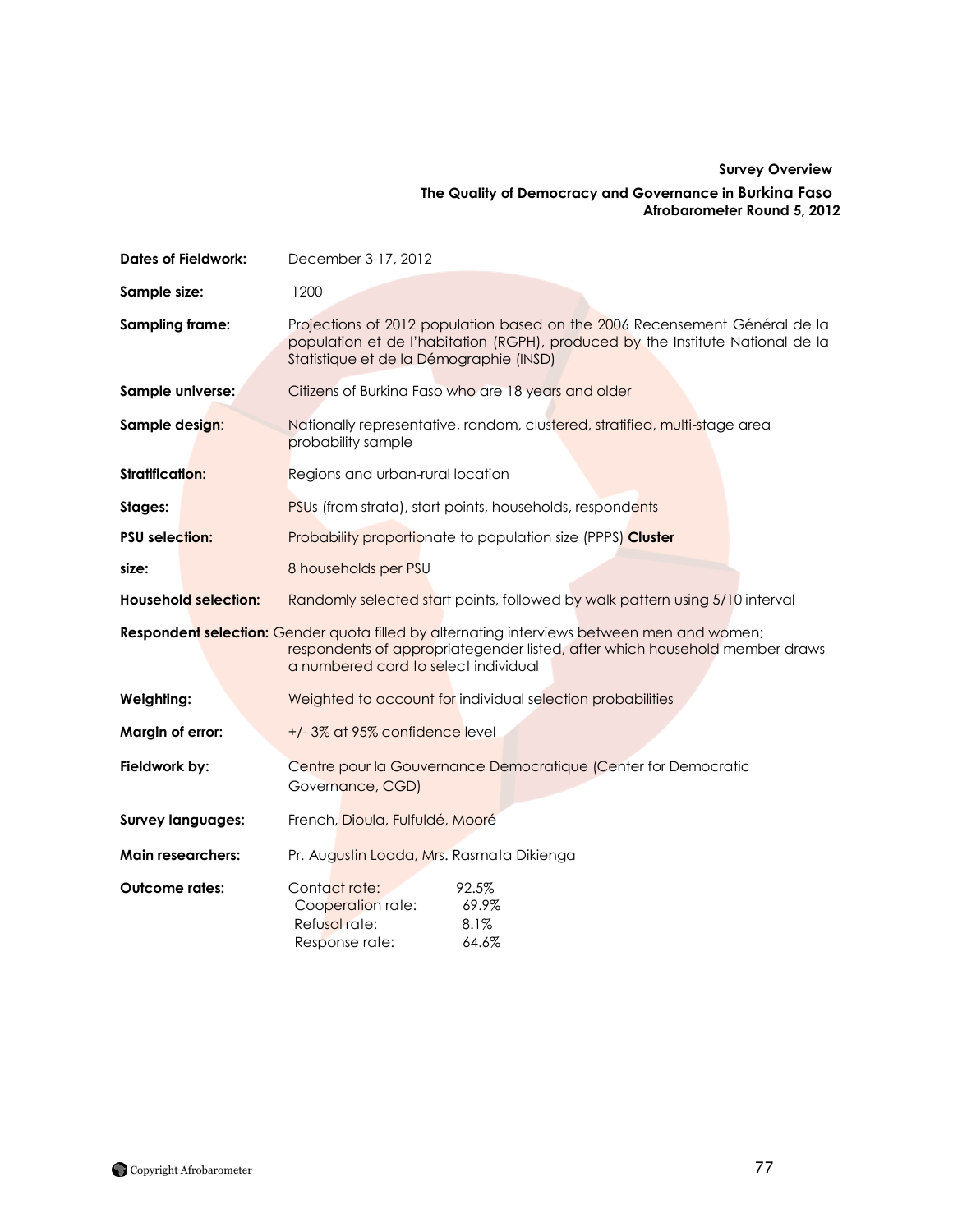# **Survey Overview The Quality of Democracy and Governance in Botswana**

### **Afrobarometer Round 5, 2012**

| <b>Dates of Fieldwork:</b>                          | 30 June to 11 July 2012                                                      |                                                                        |  |
|-----------------------------------------------------|------------------------------------------------------------------------------|------------------------------------------------------------------------|--|
| Sample size:                                        | 1200                                                                         |                                                                        |  |
| Sampling frame:                                     | 2011 Statistics Botswana Population and Housing Census                       |                                                                        |  |
| Sample universe:                                    | Citizens of Batswana who are 18 years and older                              |                                                                        |  |
| Sample design:                                      | Nationally representative, random, clustered, stratified, multi-stage area   |                                                                        |  |
|                                                     | probability sample                                                           |                                                                        |  |
| Stratification:                                     | District, Urban/Semi-urban/Rural                                             |                                                                        |  |
| Stages:                                             | PSUs (from strata), start points, households, respondents                    |                                                                        |  |
| <b>PSU selection:</b>                               | Probability proportionate to population size (PPPS) Cluster                  |                                                                        |  |
| size:                                               | 88 households per PSU                                                        |                                                                        |  |
| <b>Household selection:</b>                         | Randomly selected start points, followed by walk pattern using 5/10 interval |                                                                        |  |
| <b>Respondent selection:</b>                        |                                                                              | Gender quota filled by alternating interviews between men and women;   |  |
|                                                     |                                                                              | respondents of appropriate gender listed, after which household member |  |
|                                                     | draws a numbered card to select individual                                   |                                                                        |  |
| Weighting:                                          | Weighted to account for individual selection probabilities                   |                                                                        |  |
| Margin of error:                                    | $+/- 2.8\%$ at 95% confidence level                                          |                                                                        |  |
| Fieldwork by:                                       | Southern African Barometer                                                   |                                                                        |  |
| <b>Survey Languages:</b><br>(Official translations) | Setswana & English                                                           |                                                                        |  |
| <b>Main researchers:</b>                            | National Investigator:                                                       | Prof. Mogopodi Lekorwe                                                 |  |
|                                                     | Co-National Investigators:                                                   | Dr. Lucky Mokgatlhe, Dr. Wilford Molefe                                |  |
|                                                     | <b>Researchers</b>                                                           | Prof Mpho Molomo, Prof David Sebudubudu,                               |  |
|                                                     |                                                                              | Dr Gladys Mokhawa, Dr Christopher                                      |  |
|                                                     |                                                                              | Ntau and Mr Kabelo Moseki                                              |  |
| <b>Outcome rates:</b>                               | Contact rate:                                                                | 94.0%                                                                  |  |
|                                                     | Cooperation rate:                                                            | 77.0%                                                                  |  |
|                                                     | Refusal rate:                                                                | 6.0%                                                                   |  |
|                                                     | Response rate:                                                               | 72.0%                                                                  |  |
| <b>EA Substitution Rate:</b>                        |                                                                              | 3%                                                                     |  |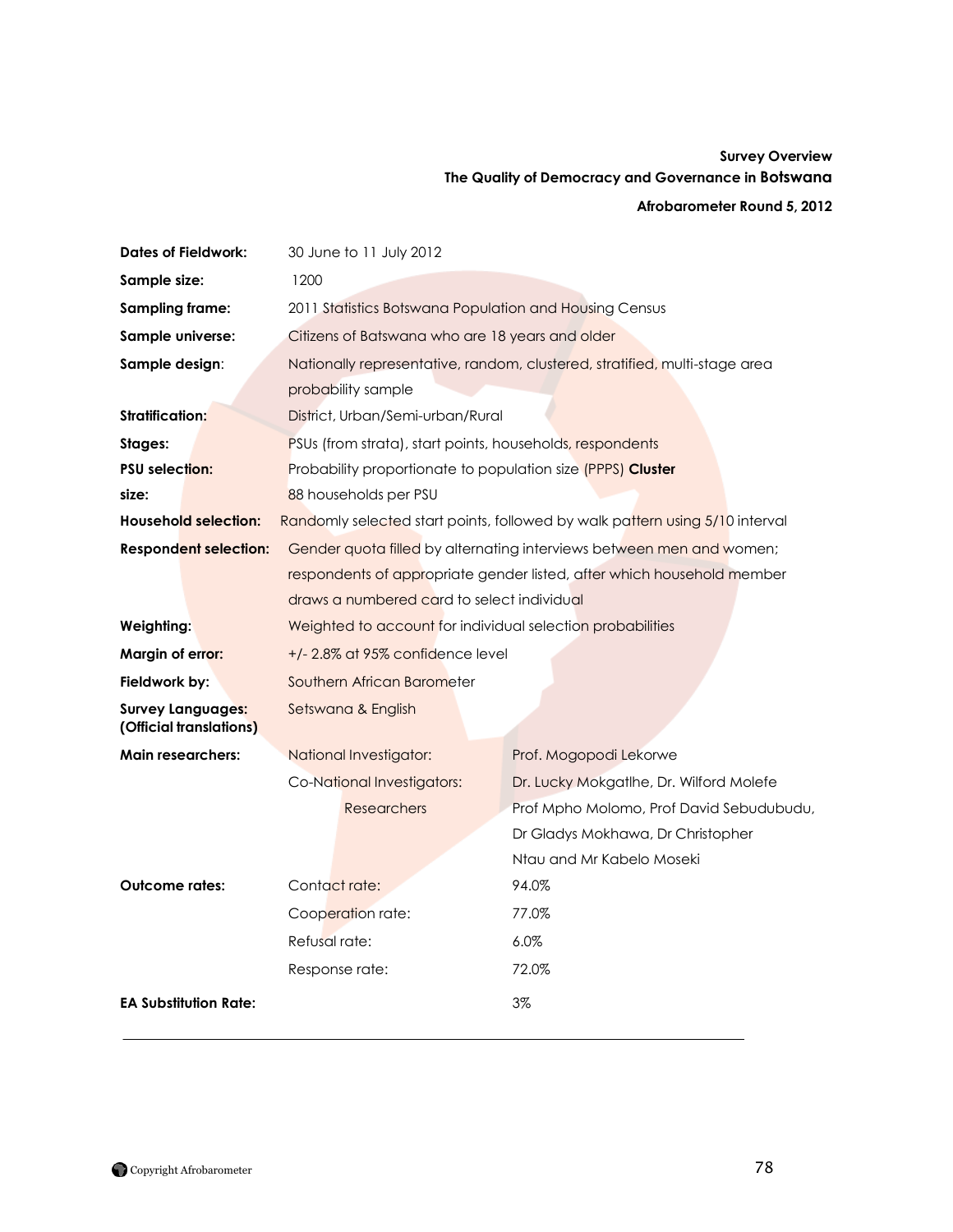#### **Aperçu Général de l'Enquête Qualité de la Démocratie et de la Gouvernance au Cameroun-Round 5, Afrobaromètre, 2013**

| Dates du Travail sur le Terrain:                                                      | 17 mars 2013 au 02 avril 2013                                                                                                                                                                                                                                                                                        |  |
|---------------------------------------------------------------------------------------|----------------------------------------------------------------------------------------------------------------------------------------------------------------------------------------------------------------------------------------------------------------------------------------------------------------------|--|
| Taille de l'Echantillon:                                                              | 1200                                                                                                                                                                                                                                                                                                                 |  |
| Cadre de l'Echantillonage:                                                            | Recensement général de la population et de l'habitat (RGPH) de<br>2005 et la population du Cameroun en 2010 (les estimations<br>effectuées en 2010 par le Bureau Central des Recensements et<br>des Etudes de Population)                                                                                            |  |
| <b>Echantillon:</b>                                                                   | Les citoyens du Cameroun âgés de 18ans et plus, à l'exclusion<br>des institutions                                                                                                                                                                                                                                    |  |
| Conception de l'Echantillon:                                                          | Echantillon nationalement représentatif,<br>aléatoire,<br>groupé,<br>stratifié, de probabilité à étapes multiple                                                                                                                                                                                                     |  |
| <b>Stratification:</b>                                                                | Régions et localité urbaine-rurale                                                                                                                                                                                                                                                                                   |  |
| Degré:                                                                                | Unité Primaire d'Echantillonnage (UEP) (de strata), points de<br>commencement, ménages, répondants                                                                                                                                                                                                                   |  |
| Selection d'UEP:                                                                      | Probabilité proportionnelle à la taille de la population (PPTP)                                                                                                                                                                                                                                                      |  |
| Taille du Groupe:                                                                     | 8 ménages par UEP                                                                                                                                                                                                                                                                                                    |  |
| Selection des ménages :                                                               | Choix aléatoire du point de départ, suivi du pas de sondage en<br>utilisant un intervalle de 5/10 ménages.                                                                                                                                                                                                           |  |
| Selection des Répondants:                                                             | Quota de genre à atteindre en alternant les entretiens entre les<br>hommes et les femmes ; les potentiels répondants (i.e. les<br>membres du ménage) du genre approprié sont listés, après quoi<br>un membre du ménage tire une carte numérotée au hasard pour<br>sélectionner un individu qui devient le répondant. |  |
| Pondération:                                                                          | La pondération prend en compte les probabilités de sélection<br>individuelles (non applicable)                                                                                                                                                                                                                       |  |
| Marge d'erreur:                                                                       | +/-3% avec un niveau de confiance à 95%                                                                                                                                                                                                                                                                              |  |
| Responsable de la collecte de données: Centre d'Etudes et de Recherche en Economie et |                                                                                                                                                                                                                                                                                                                      |  |
|                                                                                       | Gestion (CEREG)                                                                                                                                                                                                                                                                                                      |  |
| Langues de l'Enquête:                                                                 | Foufouldé, Pidgin, Éwondo, Bafang et Douala                                                                                                                                                                                                                                                                          |  |
| <b>Chercheurs principaux:</b>                                                         | Henri TABI NGOA TABI, Henri ATANGANA ONDOA<br>Erick BIKORO ANGO                                                                                                                                                                                                                                                      |  |
| Taux des résultats:                                                                   | 89.7%<br>Taux des contacts:<br>Taux de coopération : 68.9%<br>Taux des refus:<br>9.8%<br>Taux des Réponses:<br>61.8%                                                                                                                                                                                                 |  |
| Taux de Substitution des EA :                                                         | 0%                                                                                                                                                                                                                                                                                                                   |  |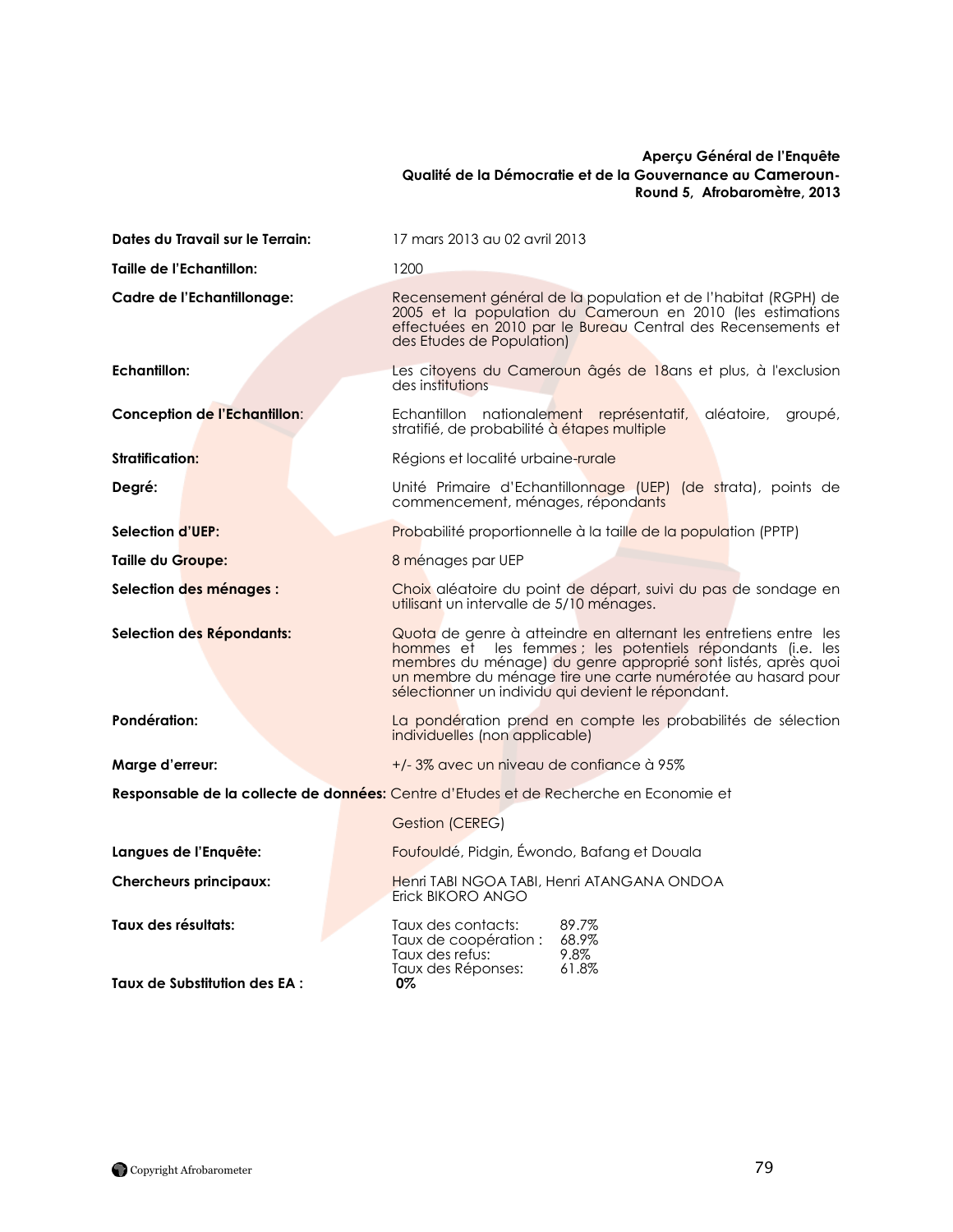#### **Vue d'ensemble de l'enquête La qualité de la démocratie et de la gouvernance en Côte d'Ivoire Afrobarometer Round 5, 2013**

| Date de la collecte de données:           | Du 11 au 25 Mars 2013                                                                                                                                                                                                                                                                                               |
|-------------------------------------------|---------------------------------------------------------------------------------------------------------------------------------------------------------------------------------------------------------------------------------------------------------------------------------------------------------------------|
| Taille de l'échantillon:                  | 1200                                                                                                                                                                                                                                                                                                                |
| <b>Base d'échantillonnage:</b>            | Projections de la population en 2012 basées sur Cartographie et le<br>Recensement Général de la population et de l'habitation (RGPH) de<br>1998, réalisé par l'Institut National de la Statistique (INS)                                                                                                            |
| Echantillon:                              | Les citoyens âgés d'au moins 18 ans                                                                                                                                                                                                                                                                                 |
| Conception de l'échantillon :             | Représentation, aléatoire, en grappes, stratifié, zones plusieurs degrés,<br>échantillonnage probabiliste                                                                                                                                                                                                           |
| <b>Stratification:</b>                    | Région, répartition urbain-rural                                                                                                                                                                                                                                                                                    |
| Degré:                                    | Unité Primaire d'Echantillonnage (SE), les points de départ, les<br>ménages, les répondants                                                                                                                                                                                                                         |
| Sélection des ZD:                         | Probabilité proportionnelle à la taille de la population                                                                                                                                                                                                                                                            |
| Taille de grappe:                         | 8 ménages par ZD                                                                                                                                                                                                                                                                                                    |
| Choix des ménages:                        | Le tirage des ménages a été fait de manière à partir de la base de<br>sondage fourni par l'enquête emploi.                                                                                                                                                                                                          |
| Sélection des répondants:                 | Quota de genre à atteindre en alternant les entretiens entre les<br>hommes et les femmes; les potentiels répondants (i.e. les membres du<br>ménage) du genre approprié sont listés, après quoi un membre du<br>ménage tire une carte numérotée au hasard pour sélectionner un<br>individu qui devient le répondant. |
| Pondération:                              | La pondération prend en compte les probabilités de sélection<br>individuelles                                                                                                                                                                                                                                       |
| Marge d'erreur :                          | +/-3% avec un niveau de confiance de 95%                                                                                                                                                                                                                                                                            |
| Responsable de la<br>Collecte de données: | Centre de Recherche et de Formation sur le Développement Intégré<br>(CREFDI)                                                                                                                                                                                                                                        |
| Langues d'enquête:                        | Français et Malinké                                                                                                                                                                                                                                                                                                 |
| <b>Chercheurs principaux:</b>             | Dr. ESSO Emmanuel, SILWE Kaphalo Ségorbah Michel, M'PELIKAN<br>Philémon Gerson, KOUASSI Affoué Marguerite, et BANDAMAN Koffi                                                                                                                                                                                        |
| <b>Résultats:</b>                         | 90.2%<br>Taux de contact:<br>78.6%<br>Taux de coopération:<br>Taux de refus:<br>4.6%<br>70.9%<br>Taux de réponses:                                                                                                                                                                                                  |
| Taux de substitution de UPE:              | 0%                                                                                                                                                                                                                                                                                                                  |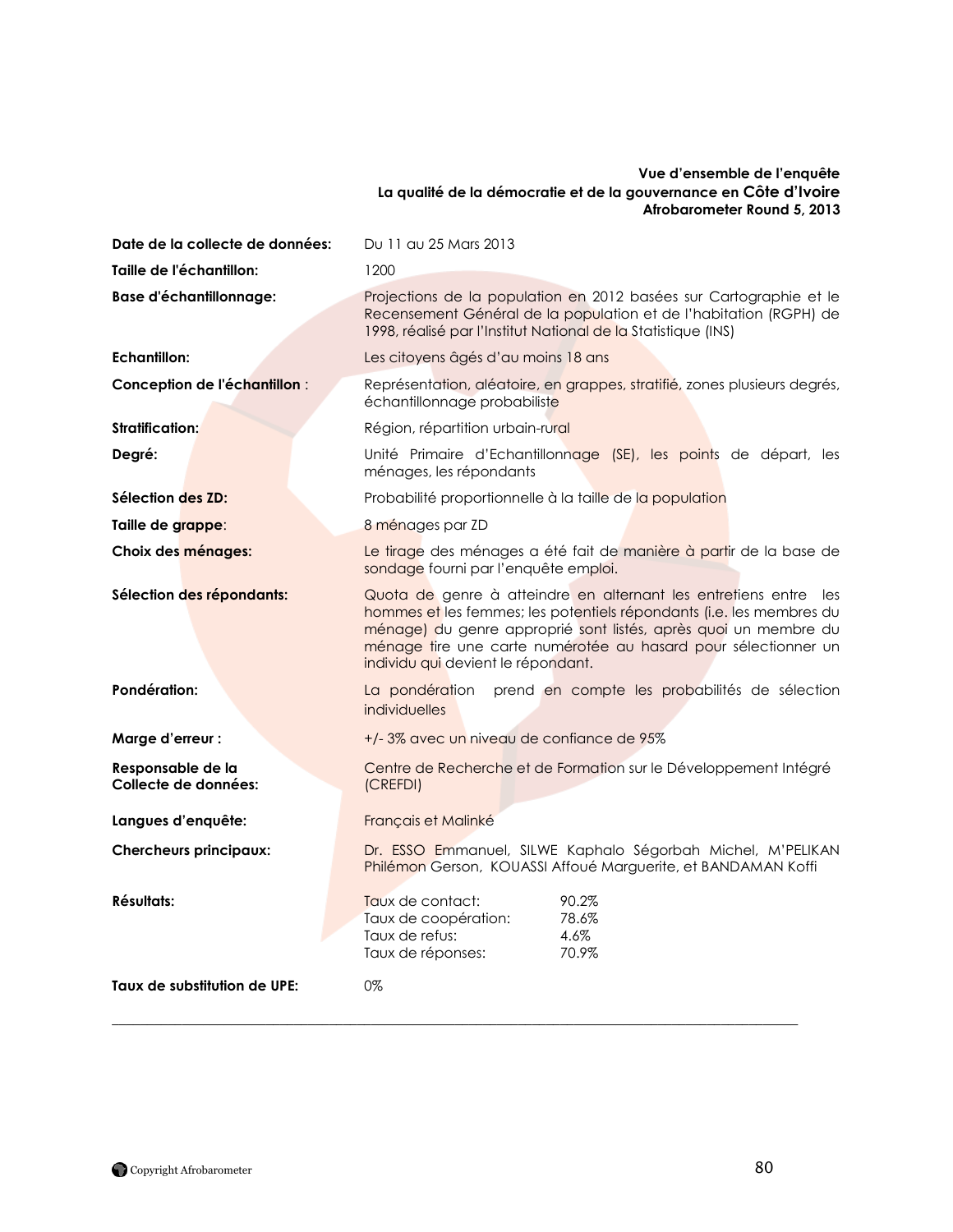#### **Survey Overview The Quality of Democracy and Governance in Cape Verde Afrobarometer Round 5, 2011**

| <b>Dates of Fieldwork:</b>   | December 3-12, 2011                                                                                                                                                                           |  |  |
|------------------------------|-----------------------------------------------------------------------------------------------------------------------------------------------------------------------------------------------|--|--|
| Sample size:                 | 1200                                                                                                                                                                                          |  |  |
| Sampling frame:              | Census 2010 - National Institute of Statistics, Cape Verde (INE)                                                                                                                              |  |  |
| Sample universe:             | Citizens age 18 years or older, excluding institutions                                                                                                                                        |  |  |
| Sample design:               | Nationally representative, random, clustered, stratified, multistage area probability<br>sample                                                                                               |  |  |
| <b>Stratification:</b>       | Island and urban-rural location                                                                                                                                                               |  |  |
| Stages:                      | PSUs (from strata), start points, households, respondents                                                                                                                                     |  |  |
| <b>PSU selection:</b>        | <b>Probability proportionate to population size (PPPS)</b>                                                                                                                                    |  |  |
| Cluster size:                | 8 households per PSU                                                                                                                                                                          |  |  |
| <b>Household selection:</b>  | Randomly selected start points, followed by walk pattern using 5/10 interval.                                                                                                                 |  |  |
| <b>Respondent selection:</b> | Gender quota filled by alternating interviews between men and women;<br>respondents of appropriate gender listed, after which household member<br>draws a numbered card to select individual. |  |  |
| Weighting:                   | Weighted to account for individual selection probabilities.                                                                                                                                   |  |  |
| Margin of error:             | +/-3% with 95% confidence level                                                                                                                                                               |  |  |
| Fieldwork by:                | <b>AFROSONDAGEM</b>                                                                                                                                                                           |  |  |
| <b>Survey Languages:</b>     | Criulo, Portuguese                                                                                                                                                                            |  |  |
| <b>Main researchers:</b>     | Deolinda Reis, Aguido Cabral, José Semedo and Francisco Rodrigues                                                                                                                             |  |  |
| Outcome rates:               | Contact rate:<br>98.7%<br>Cooperation rate:<br>95.4%<br>Refusal rate:<br>1.3%<br>94.2%<br>Response rate:                                                                                      |  |  |

**EA Substitution Rate:** 0%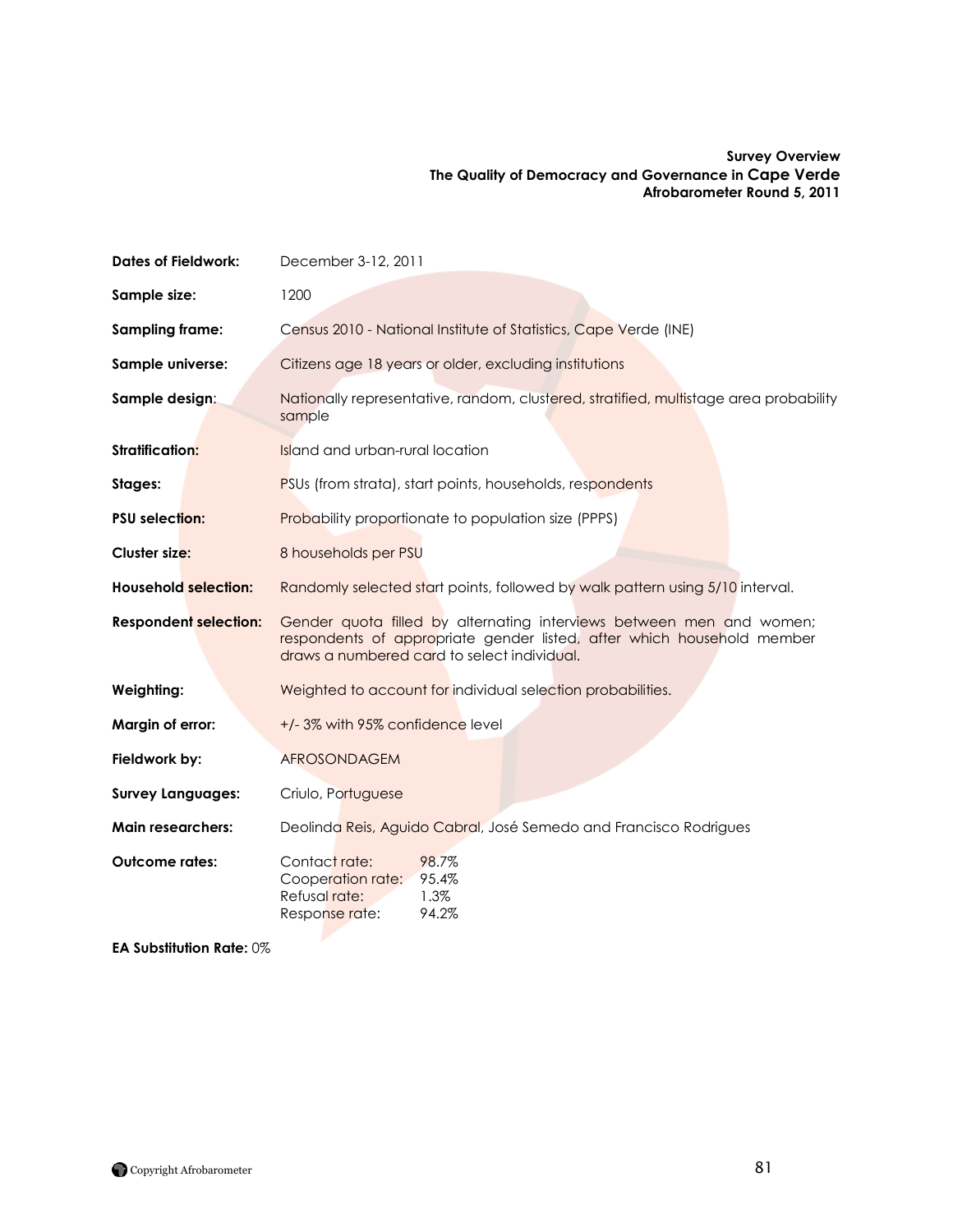#### **Survey Overview The Quality of Democracy and Governance in Egypt Afrobarometer Round 5, 2013**

| <b>Dates of Fieldwork:</b>   | 8 to 19 March 2013                                                                                                                                                                           |  |
|------------------------------|----------------------------------------------------------------------------------------------------------------------------------------------------------------------------------------------|--|
| Sample size:                 | 1200                                                                                                                                                                                         |  |
| <b>Sampling frame:</b>       | General census of population and housing conducted by the Central Agency<br>for Public Mobilization and Statistics in Cairo in 2006.                                                         |  |
| Sample universe:             | Citizens of Egypt who are 18 years and older                                                                                                                                                 |  |
| Sample design:               | Nationally representative, random, clustered, stratified, multi-stage area<br>probability sample                                                                                             |  |
| <b>Stratification:</b>       | Governorates and urban-rural location                                                                                                                                                        |  |
| Stages:                      | Primary Sampling Units (PSUs) from strata, start points, households, respondents                                                                                                             |  |
| <b>PSU selection:</b>        | Random selection using probability proportionate to population size (PPPS)                                                                                                                   |  |
| <b>Cluster size:</b>         | 10 households per PSU                                                                                                                                                                        |  |
| <b>Household selection:</b>  | Randomly selected start points, followed by walk pattern using 5/10 interval                                                                                                                 |  |
| <b>Respondent selection:</b> | Gender quota filled by alternating interviews between men and women;<br>respondents of appropriate gender listed, after which household member<br>draws a numbered card to select individual |  |
| Weighting:                   | Weighted to account for individual selection probabilities                                                                                                                                   |  |
| Margin of error:             | $+/-$ 2.8 % at 95% confidence level                                                                                                                                                          |  |
| Fieldwork by:                | <b>Mada Foundation for Media Development</b>                                                                                                                                                 |  |
| <b>Survey Languages:</b>     | Arabic                                                                                                                                                                                       |  |
| <b>Main researchers:</b>     | <b>Hesham GAAFAR and Adel SULTAN</b>                                                                                                                                                         |  |
| <b>Outcome rates:</b>        | 90.1%<br>Contact rate:<br>Cooperation rate:<br>79.4%<br>Refusal rate:<br>14.3%<br>Response rate:<br>71.6%                                                                                    |  |
| <b>EA Substitution Rate:</b> | 0%                                                                                                                                                                                           |  |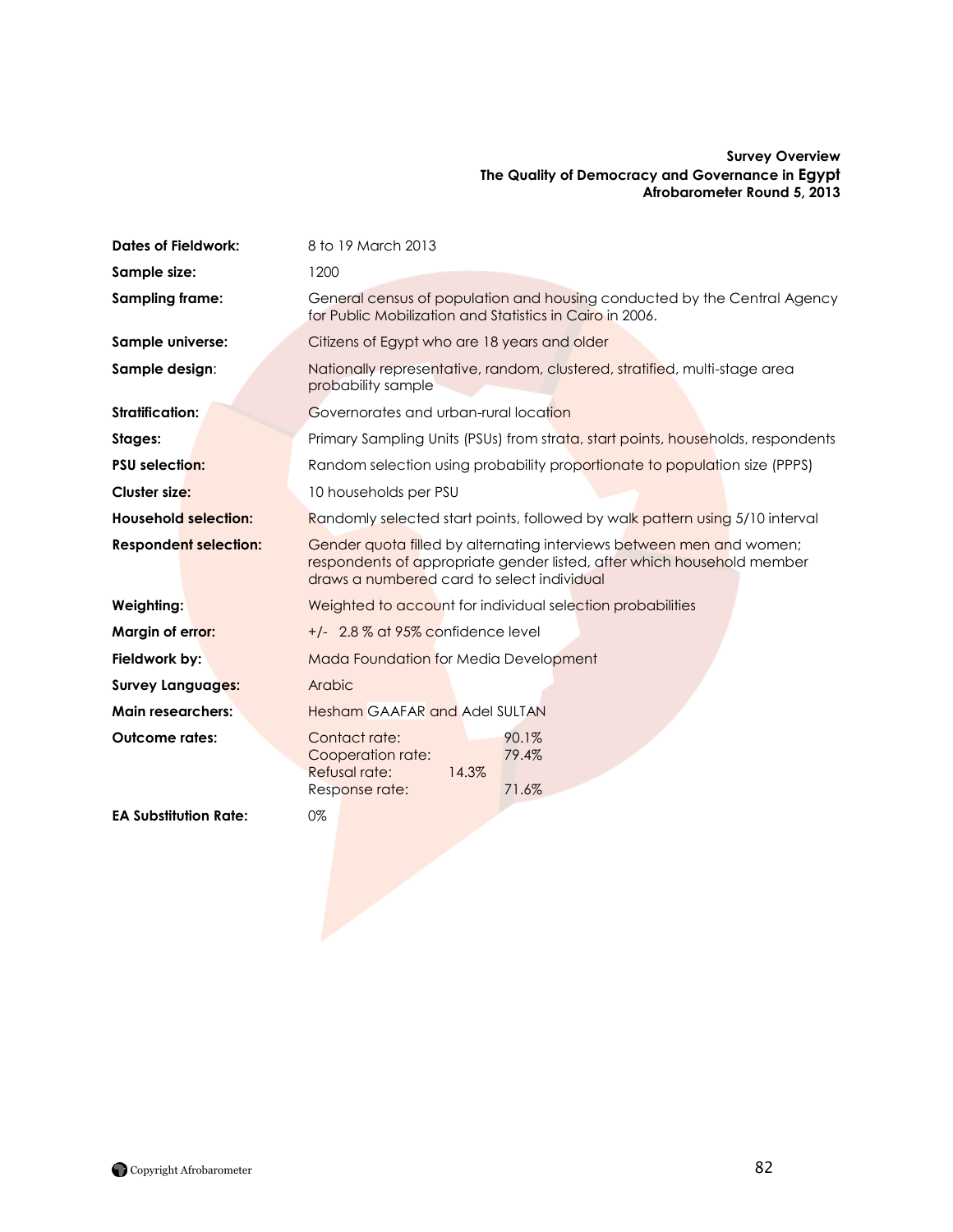## **Survey Overview**

#### **The Quality of Democracy and Governance in Ghana Afrobarometer Round 5, 2012**

| <b>Dates of Fieldwork:</b>   | 8-27 May 2012                                                                                                                                                                                                             |  |
|------------------------------|---------------------------------------------------------------------------------------------------------------------------------------------------------------------------------------------------------------------------|--|
| Sample size:                 | 2400 respondents.                                                                                                                                                                                                         |  |
| <b>Sampling frame:</b>       | Pre-2010 Population and Housing Census Enumeration Frame, listing<br>population estimates, provided by the Ghana Statistical Service (GSS)                                                                                |  |
| Sample universe:             | Citizens of Ghana who are 18 years and older                                                                                                                                                                              |  |
| Sample design:               | Nationally representative, random, clustered, stratified, multi-stage area<br>probability sample                                                                                                                          |  |
| <b>Stratification:</b>       | Region and urban-rural locations                                                                                                                                                                                          |  |
| Stages:                      | PSUs (from strata), start points, households, respondents                                                                                                                                                                 |  |
| <b>PSU selection:</b>        | Probability proportionate to population size (PPPS) Cluster                                                                                                                                                               |  |
| size:                        | 8 households per PSU                                                                                                                                                                                                      |  |
| <b>Household selection:</b>  | Randomly selected start points, followed by walk pattern using 5/10 interval.                                                                                                                                             |  |
|                              | Respondent selection: Gender quota filled by alternating interviews between men and women;<br>respondents of appropriate gender are listed, after which a household member<br>draws a numbered card to select respondent. |  |
| Weighting:                   | Weighted to account for individual selection probabilities and to reflect the<br>2010 Population and Housing Census distribution of the adult population.                                                                 |  |
| Margin of error:             | +/-2% at 95% confidence level                                                                                                                                                                                             |  |
| Fieldwork by:                | Practical Sampling International (PSI-Nigeria/Ghana)                                                                                                                                                                      |  |
| <b>Survey Languages:</b>     | English, Akan, Ga, Ewe and Dagbani                                                                                                                                                                                        |  |
| <b>Main researchers:</b>     | E. Gyimah-Boadi and Daniel Armah-Attoh                                                                                                                                                                                    |  |
| <b>Outcome rates:</b>        | Contact rate:<br>91.2%<br>79.9%<br>Cooperation rate:<br>6.2%<br>Refusal rate:<br>72.9%<br>Response rate:                                                                                                                  |  |
| <b>EA Substitution Rate:</b> | 2.3% (7 EAs)                                                                                                                                                                                                              |  |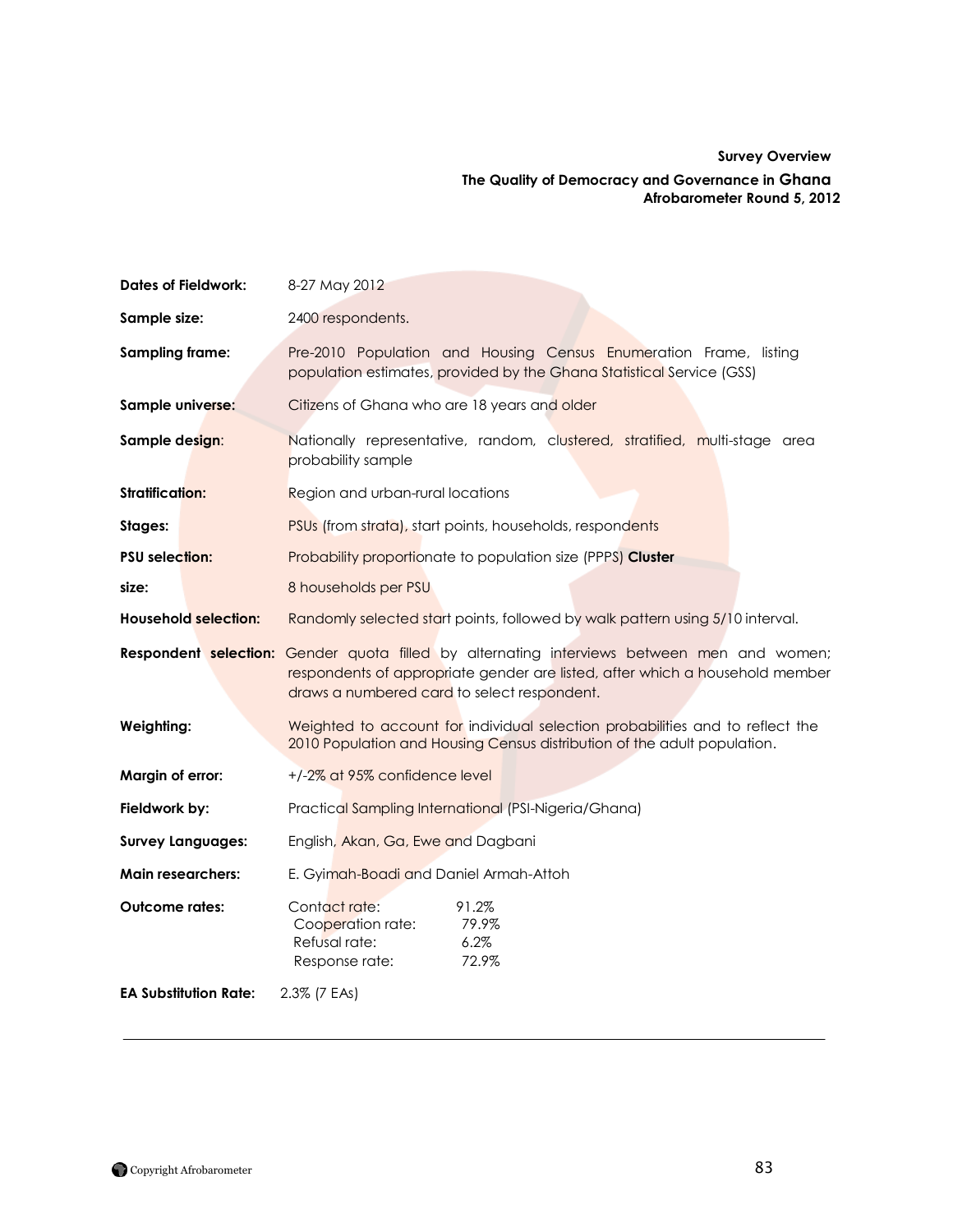#### **Vue d'ensemble de l'enquête La qualité de la démocratie et de la gouvernance en Guinée Afrobarometer Round 5, 2013**

| Date de la collecte de données:           | Du 25 Mars au 12 Avril 2013                                                                                                                                                                                                                                                                                             |  |
|-------------------------------------------|-------------------------------------------------------------------------------------------------------------------------------------------------------------------------------------------------------------------------------------------------------------------------------------------------------------------------|--|
| Taille de l'échantillon:                  | 1200                                                                                                                                                                                                                                                                                                                    |  |
| <b>Base d'échantillonnage:</b>            | Projections de la population en 2010 basé sur Cartographie et le<br>Recensement Général de la population et de l'habitation (RGPH) de<br>1996, réalisé par l'Institut National de la Statistique (INS)                                                                                                                  |  |
| <b>Echantillon:</b>                       | Les citoyens âgés d'au moins 18 ans                                                                                                                                                                                                                                                                                     |  |
| Conception de l'échantillon:              | Représentation, aléatoire, en grappes, stratifié, zone plusieurs degrés,<br>échantillonnage probabiliste                                                                                                                                                                                                                |  |
| <b>Stratification:</b>                    | Région, répartition urbain-rural                                                                                                                                                                                                                                                                                        |  |
| Degré:                                    | Unité Primaire d'Echantillonnage (SE), les points de départ, les<br>ménages, les répondants                                                                                                                                                                                                                             |  |
| Sélection des ZD:                         | Probabilité proportionnelle à la taille de la population                                                                                                                                                                                                                                                                |  |
| Taille de grappe:                         | 8 ménages par ZD                                                                                                                                                                                                                                                                                                        |  |
| Choix des ménages:                        | Choix aléatoire du point de départ, suivi du pas de sondage en utilisant<br>un intervalle de 5/10 ménages                                                                                                                                                                                                               |  |
| Sélection des répondants:                 | Quota de genre à atteindre en alternant les entretiens entre<br>les<br>hommes et les femmes ; les potentiels répondants (i.e. les membres du<br>ménage) du genre approprié sont listés, après quoi un membre du<br>ménage tire une carte numérotée au hasard pour sélectionner un<br>individu qui devient le répondant. |  |
| Pondération:                              | La pondération prend en compte les probabilités de sélection<br>individuelles                                                                                                                                                                                                                                           |  |
| Marge d'erreur :                          | +/-3% avec un niveau de confiance de 95%                                                                                                                                                                                                                                                                                |  |
| Responsable de la<br>Collecte de données: | Stat View International (SVI)                                                                                                                                                                                                                                                                                           |  |
| Langues d'enquête:                        | Français, Soussou, Malinké, Poular, Kpelle (Guerzé), Toma et Kissié                                                                                                                                                                                                                                                     |  |
| <b>Chercheurs principaux:</b>             | Mr. Aliou BARRY, Djiba KABA, Mamadou Dabola DIALLO, Mamadou<br>Billo BAH, Massa GUILAVOGUI, Bangaly CAMARA, Alpha Oumar DIALLO,<br>Alpha Ousmane DIALLO et Noumoukè CAMARA                                                                                                                                              |  |
| Résultats:                                | Taux de contact:<br>96.0%<br>84.2%<br>Taux de coopération:<br>Taux de refus:<br>8.6%<br>Taux de réponses:<br>80.8%                                                                                                                                                                                                      |  |
| Taux de substitution de UPE:              | 1.3% (2 ZDs)                                                                                                                                                                                                                                                                                                            |  |

 $\mathcal{L}_\mathcal{L} = \{ \mathcal{L}_\mathcal{L} = \{ \mathcal{L}_\mathcal{L} = \{ \mathcal{L}_\mathcal{L} = \{ \mathcal{L}_\mathcal{L} = \{ \mathcal{L}_\mathcal{L} = \{ \mathcal{L}_\mathcal{L} = \{ \mathcal{L}_\mathcal{L} = \{ \mathcal{L}_\mathcal{L} = \{ \mathcal{L}_\mathcal{L} = \{ \mathcal{L}_\mathcal{L} = \{ \mathcal{L}_\mathcal{L} = \{ \mathcal{L}_\mathcal{L} = \{ \mathcal{L}_\mathcal{L} = \{ \mathcal{L}_\mathcal{$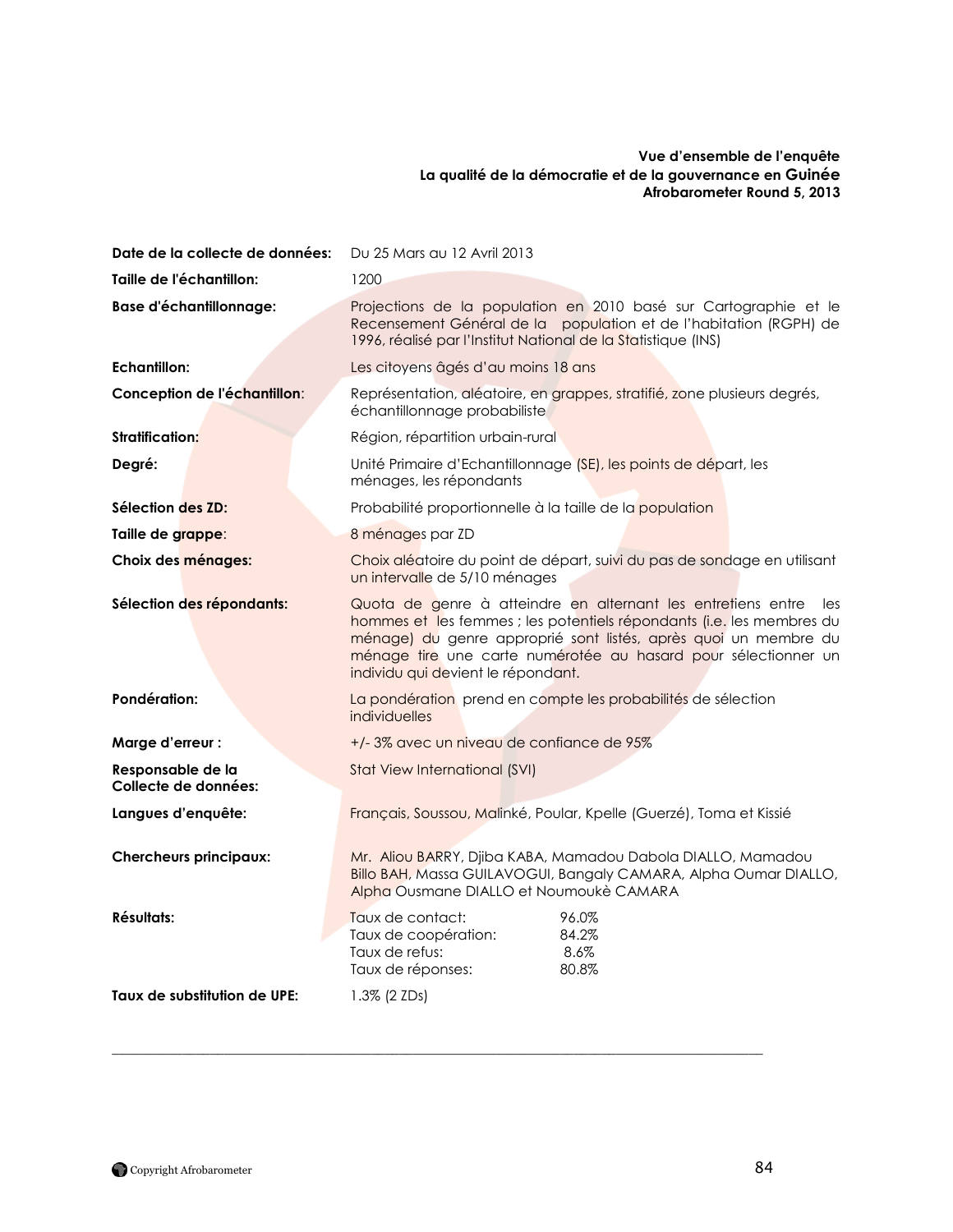### **Survey Overview The Quality of Democracy and Governance in Kenya Afrobarometer Round 5, 2011**

| <b>Dates of Fieldwork:</b>                          | 4 <sup>th</sup> November 2011 to 29 <sup>th</sup> November 2012                                                                                                                                                                                                                  |  |  |
|-----------------------------------------------------|----------------------------------------------------------------------------------------------------------------------------------------------------------------------------------------------------------------------------------------------------------------------------------|--|--|
| Sample size:                                        | 2,400                                                                                                                                                                                                                                                                            |  |  |
| <b>Sampling frame:</b>                              | Obtained from Kenya National Bureau Statistics (KNBS);                                                                                                                                                                                                                           |  |  |
|                                                     | Based on 2009 National Population and Housing Census                                                                                                                                                                                                                             |  |  |
| Sample universe:                                    | Citizens aged 18 years or older, excluding institutions                                                                                                                                                                                                                          |  |  |
| Sample design:                                      | Nationally representative, random, clustered, stratified, multistage area probability<br>sample                                                                                                                                                                                  |  |  |
| Stratification:                                     | Province and Rural/Urban                                                                                                                                                                                                                                                         |  |  |
| Stages:                                             | PSUs (from strata), start points, households, respondents                                                                                                                                                                                                                        |  |  |
| <b>PSU selection:</b>                               | Probability Proportionate to Population Size (PPPS)                                                                                                                                                                                                                              |  |  |
| Cluster size:                                       | 8 Households per PSU                                                                                                                                                                                                                                                             |  |  |
| <b>Household selection:</b>                         | Randomly selected start points, followed by walk pattern using 5/10 Interval.                                                                                                                                                                                                    |  |  |
| <b>Respondent selection:</b>                        | Gender quota filled by alternating interviews between men and women;<br>respondents of appropriate gender listed, after which household member draws a<br>numbered card to select individual.                                                                                    |  |  |
| Weighting:                                          | Weighted to account for individual selection probabilities                                                                                                                                                                                                                       |  |  |
| Margin of error:                                    | +/-2% with 95% confidence level                                                                                                                                                                                                                                                  |  |  |
| Fieldwork by:                                       | Institute for Development Studies (IDS), University of Nairobi                                                                                                                                                                                                                   |  |  |
| <b>Survey Languages:</b><br>(Official translations) | English, Kiswahili, Kikuyu, Luo, Kamba, Kalenjin, and Luhya                                                                                                                                                                                                                      |  |  |
| <b>Main researchers:</b>                            | <b>AB Project Director and</b><br>National Investigator:<br>Prof. Winnie V. Mitullah<br>Co-National Investigator 1:<br>Dr. Paul Kamau<br>Project Manager:<br>Mr. Abel Oyuke<br>Co-National Investigator 2:<br>Dr. Adams Oloo<br>Co-National Investigator 3:<br>Dr. Joshua Kivuva |  |  |
| <b>Outcome rates:</b>                               | Contact rate:<br>0.969                                                                                                                                                                                                                                                           |  |  |
|                                                     | Cooperation rate:<br>0.757                                                                                                                                                                                                                                                       |  |  |
|                                                     | Refusal rate:<br>0.091                                                                                                                                                                                                                                                           |  |  |
|                                                     | 0.734<br>Response rate:                                                                                                                                                                                                                                                          |  |  |
| <b>EA Substitution Rate:</b>                        | 1.67%                                                                                                                                                                                                                                                                            |  |  |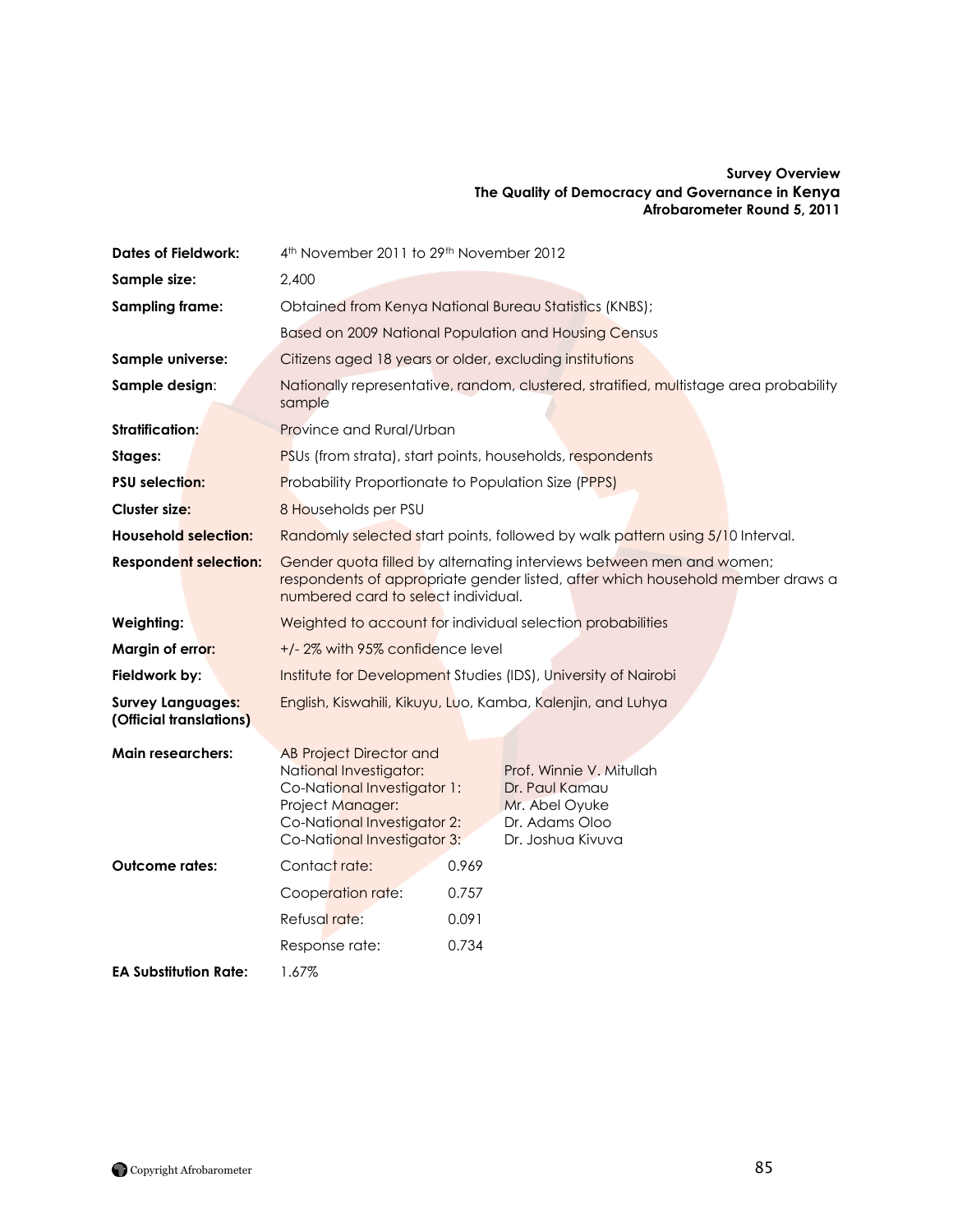## **Survey Overview The Quality of Democracy and Governance in Lesotho Afrobarometer Round 5, 2012**

| <b>Dates of Fieldwork:</b>   | 26 November to 21 December, 2012                                                                                                                                                             |  |  |
|------------------------------|----------------------------------------------------------------------------------------------------------------------------------------------------------------------------------------------|--|--|
| Sample size:                 | 1200                                                                                                                                                                                         |  |  |
| <b>Sampling frame:</b>       | Projections of 2012 population provided by Lesotho Bureau of Statistics<br>(BOS) based on 2006 Population Census                                                                             |  |  |
| Sample universe:             | Citizens of Lesotho who are 18 years and older                                                                                                                                               |  |  |
| Sample design:               | Nationally representative, random, clustered, stratified, multi-stage area<br>probability sample                                                                                             |  |  |
| <b>Stratification:</b>       | District, ecological zone and urban-rural location                                                                                                                                           |  |  |
| Stages:                      | PSUs (from strata), start points, households, respondents                                                                                                                                    |  |  |
| <b>PSU selection:</b>        | <b>Probability proportionate to population size (PPPS) Cluster</b>                                                                                                                           |  |  |
| size:                        | 8 households per PSU                                                                                                                                                                         |  |  |
| <b>Household selection:</b>  | Randomly selected start points, followed by walk pattern using 5/10 interval                                                                                                                 |  |  |
| <b>Respondent selection:</b> | Gender quota filled by alternating interviews between men and women;<br>respondents of appropriate gender listed, after which household member<br>draws a numbered card to select individual |  |  |
| Weighting:                   | Weighted to account for individual selection                                                                                                                                                 |  |  |
| Margin of error:             | +/-3% at 95% confidence level                                                                                                                                                                |  |  |
| Fieldwork by:                | <b>Advision Lesotho</b>                                                                                                                                                                      |  |  |
| <b>Survey Languages:</b>     | Sesotho and English                                                                                                                                                                          |  |  |
| <b>Main researchers:</b>     | Lipholo Makhetha and Mamochaki Shale                                                                                                                                                         |  |  |
| <b>Outcome rates:</b>        | Contact rate:<br>99.2%<br>Cooperation rate:<br>87.7%<br>Refusal rate:<br>2.9%<br>87.0%<br>Response rate:                                                                                     |  |  |
| <b>EA Substitution Rate:</b> | 0.67% (one EA out of 150)                                                                                                                                                                    |  |  |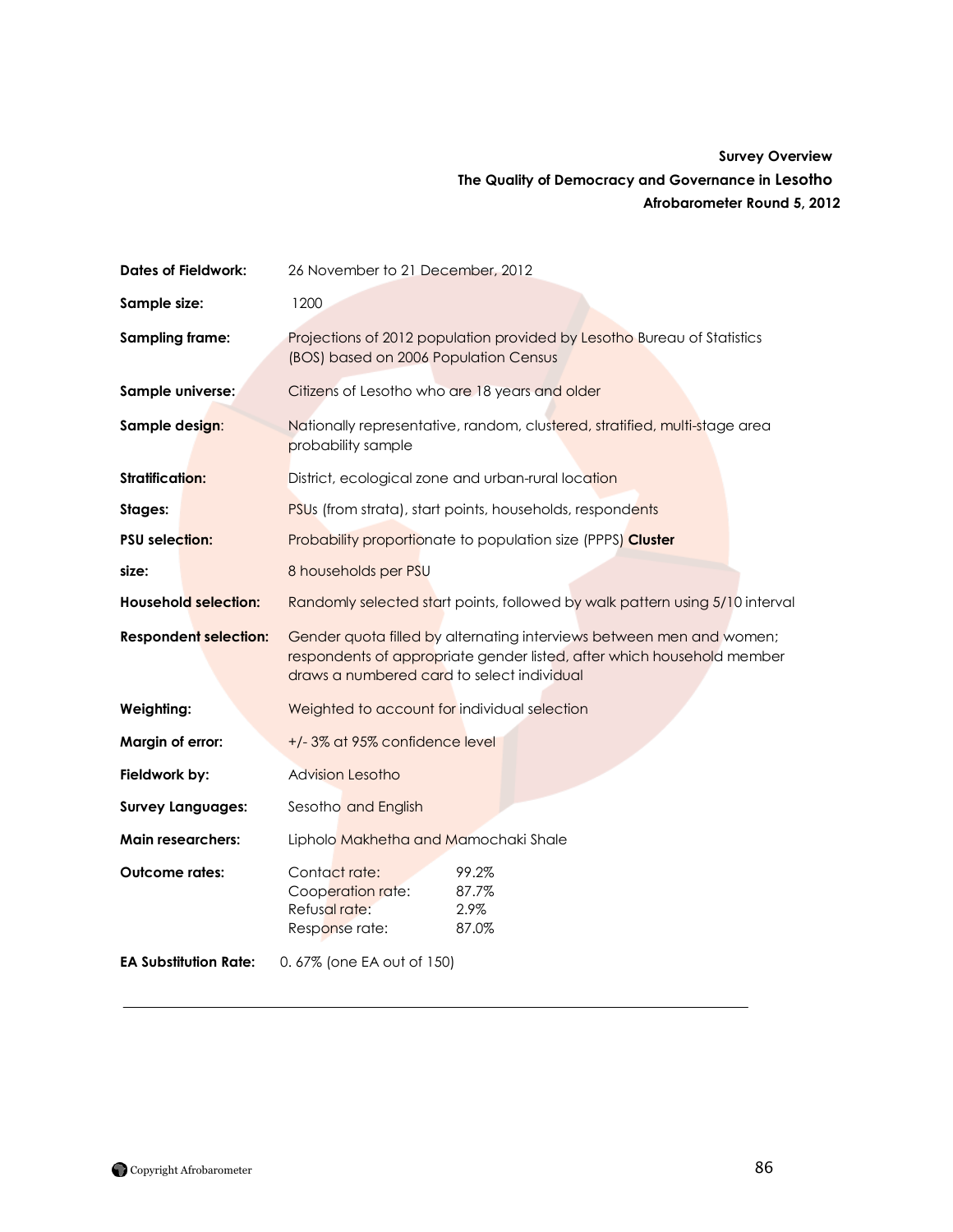### **Survey Overview The Quality of Democracy and Governance in Liberia Afrobarometer Round 5, 2012**

| <b>Dates of Fieldwork:</b>   | 24 June to 8 July 2012                                                                                                                                                                                                                                               |  |
|------------------------------|----------------------------------------------------------------------------------------------------------------------------------------------------------------------------------------------------------------------------------------------------------------------|--|
| Sample size:                 | 1200 respondents.                                                                                                                                                                                                                                                    |  |
| <b>Sampling frame:</b>       | 2008 National Population and Housing Census Enumeration Frame provided by<br>the Liberia Statistical Service (LISGIS)                                                                                                                                                |  |
| Sample universe:             | Citizens of Liberia who are 18 years and older                                                                                                                                                                                                                       |  |
| Sample design:               | Nationally representative, random, clustered, stratified, multi-stage area<br>probability sample                                                                                                                                                                     |  |
| <b>Stratification:</b>       | County and urban-rural locations                                                                                                                                                                                                                                     |  |
| Stages:                      | Rural Strata: Randomly select Secondary Sampling Units (SSUs) (Clan),<br>Primary Sampling Units (PSUs) (Enumeration Areas, EAs) (two from each SSU),<br>start points, households, respondents<br>Urban Strata: Randomly select PSUs (EAs), start points, households, |  |
|                              | respondents                                                                                                                                                                                                                                                          |  |
| <b>PSU</b> selection:        | Probability proportionate to population size (PPPS)                                                                                                                                                                                                                  |  |
| <b>Cluster size:</b>         | 8 households per PSU                                                                                                                                                                                                                                                 |  |
| <b>Household selection:</b>  | Randomly selected start points, followed by walk pattern using 5/10 interval.                                                                                                                                                                                        |  |
| Respondent selection:        | Gender quota filled by alternating interviews between men and women;<br>respondents of appropriate gender are listed, after which a household member<br>draws a numbered card to select respondent.                                                                  |  |
| Weighting:                   | Weighted to account for individual selection probabilities.                                                                                                                                                                                                          |  |
| Margin of error:             | +/-2.8% at 95% confidence level                                                                                                                                                                                                                                      |  |
| Fieldwork by:                | Liberia Democratic Institute (LDI) (now the Institute for Research and<br>Democratic Development (IREDD)                                                                                                                                                             |  |
| <b>Survey Languages:</b>     | English & Simple Liberian English                                                                                                                                                                                                                                    |  |
| <b>Main researchers:</b>     | Alaric Tokpa and Dan Saryee                                                                                                                                                                                                                                          |  |
| <b>Outcome rates:</b>        | Contact rate:<br>96.4%<br>97.2%<br>Cooperation rate:<br>Refusal rate:<br>1.9%<br>Response rate:<br>93.7%                                                                                                                                                             |  |
| <b>EA Substitution Rate:</b> | 5.3% (8/150 EAs)                                                                                                                                                                                                                                                     |  |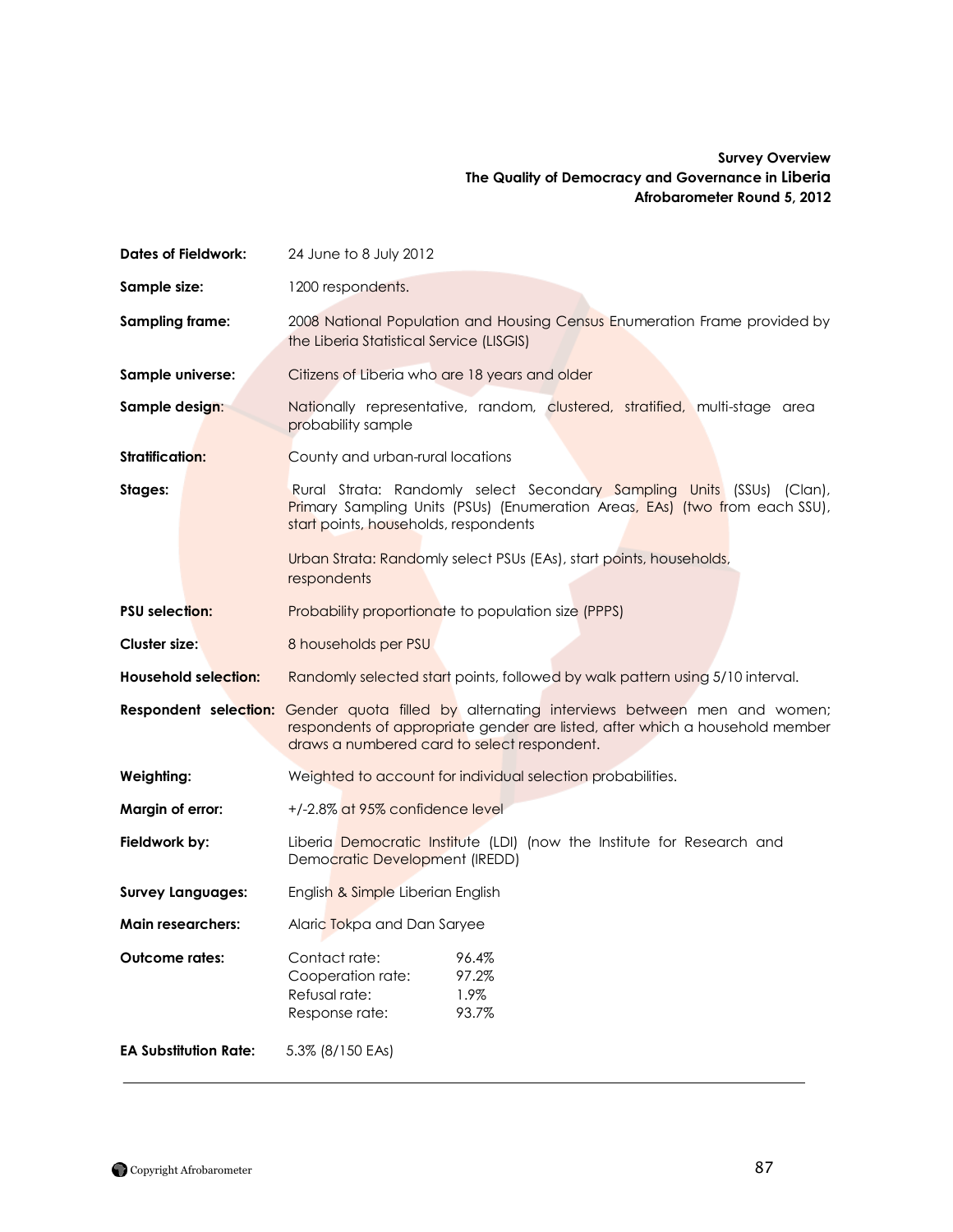#### **Vue d'ensemble de l'enquête La qualité de la démocratie et de la gouvernance à Madagascar Afrobarometer Round 5, 2013**

| Date de la collecte de données:           | Du 11 Mars au 7 Avril 2013                                                                                                                                                                                                                                                                                              |  |  |
|-------------------------------------------|-------------------------------------------------------------------------------------------------------------------------------------------------------------------------------------------------------------------------------------------------------------------------------------------------------------------------|--|--|
| Taille de l'échantillon:                  | 1200                                                                                                                                                                                                                                                                                                                    |  |  |
| <b>Base d'échantillonnage:</b>            | L'enquête nationale sur l'emploi et le secteur informel (ENEMPSI)<br>de 2012, réalisé par l'Institut National de la Statistique (INSTAT)                                                                                                                                                                                |  |  |
| Echantillon:                              | Les citoyens âgés d'au moins 18 ans                                                                                                                                                                                                                                                                                     |  |  |
| Conception de l'échantillon:              | Représentation, aléatoire, en grappes, stratifié, zone plusieurs<br>degrés, échantillonnage probabiliste                                                                                                                                                                                                                |  |  |
| <b>Stratification:</b>                    | Région, répartition urbain-rural                                                                                                                                                                                                                                                                                        |  |  |
| Degré:                                    | Unité Primaire d'Echantillonnage (SE), les points de départ, les<br>ménages, les répondants                                                                                                                                                                                                                             |  |  |
| Sélection des ZD:                         | Probabilité proportionnelle à la taille de la population                                                                                                                                                                                                                                                                |  |  |
| Taille de grappe:                         | 8 ménages par ZD                                                                                                                                                                                                                                                                                                        |  |  |
| Choix des ménages:                        | Choix aléatoire du point de départ, suivi du pas de sondage en<br>utilisant un intervalle de 5/10 ménages                                                                                                                                                                                                               |  |  |
| Sélection des répondants:                 | Quota de genre à atteindre en alternant les entretiens entre les<br>les femmes ; les potentiels répondants (i.e. les<br>hommes et<br>membres du ménage) du genre approprié sont listés, après quoi<br>un membre du ménage tire une carte numérotée au hasard pour<br>sélectionner un individu qui devient le répondant. |  |  |
| Pondération:                              | La pondération prend en compte les probabilités de sélection<br>individuelles                                                                                                                                                                                                                                           |  |  |
| Marge d'erreur :                          | +/-3% avec un niveau de confiance de 95%                                                                                                                                                                                                                                                                                |  |  |
| Responsable de la<br>Collecte de données: | <b>COEF Ressources</b>                                                                                                                                                                                                                                                                                                  |  |  |
| Langues d'enquête:                        | Français, Malgache                                                                                                                                                                                                                                                                                                      |  |  |
| <b>Chercheurs principaux:</b>             | Désiré RAZAFINDRAZAKA, Mireille RAZAFINDRAKOTO, Laetitia<br>RAZAFIMAMONJY, Faly RAKOTOMANANA, Joël<br>RAKOTOMAMONJY, François ROUBAUD, Jean-Michel<br>WACHSBERGER.                                                                                                                                                      |  |  |
| <b>Résultats:</b>                         | 97.6%<br>Taux de contact:<br>99.3%<br>Taux de coopération:<br>Taux de refus:<br>$0.0\%$<br>Taux de réponses:<br>96.9%                                                                                                                                                                                                   |  |  |
| Taux de substitution de UPE:              | 4% (6 ZDs)                                                                                                                                                                                                                                                                                                              |  |  |

 $\mathcal{L}_\mathcal{L} = \{ \mathcal{L}_\mathcal{L} = \{ \mathcal{L}_\mathcal{L} = \{ \mathcal{L}_\mathcal{L} = \{ \mathcal{L}_\mathcal{L} = \{ \mathcal{L}_\mathcal{L} = \{ \mathcal{L}_\mathcal{L} = \{ \mathcal{L}_\mathcal{L} = \{ \mathcal{L}_\mathcal{L} = \{ \mathcal{L}_\mathcal{L} = \{ \mathcal{L}_\mathcal{L} = \{ \mathcal{L}_\mathcal{L} = \{ \mathcal{L}_\mathcal{L} = \{ \mathcal{L}_\mathcal{L} = \{ \mathcal{L}_\mathcal{$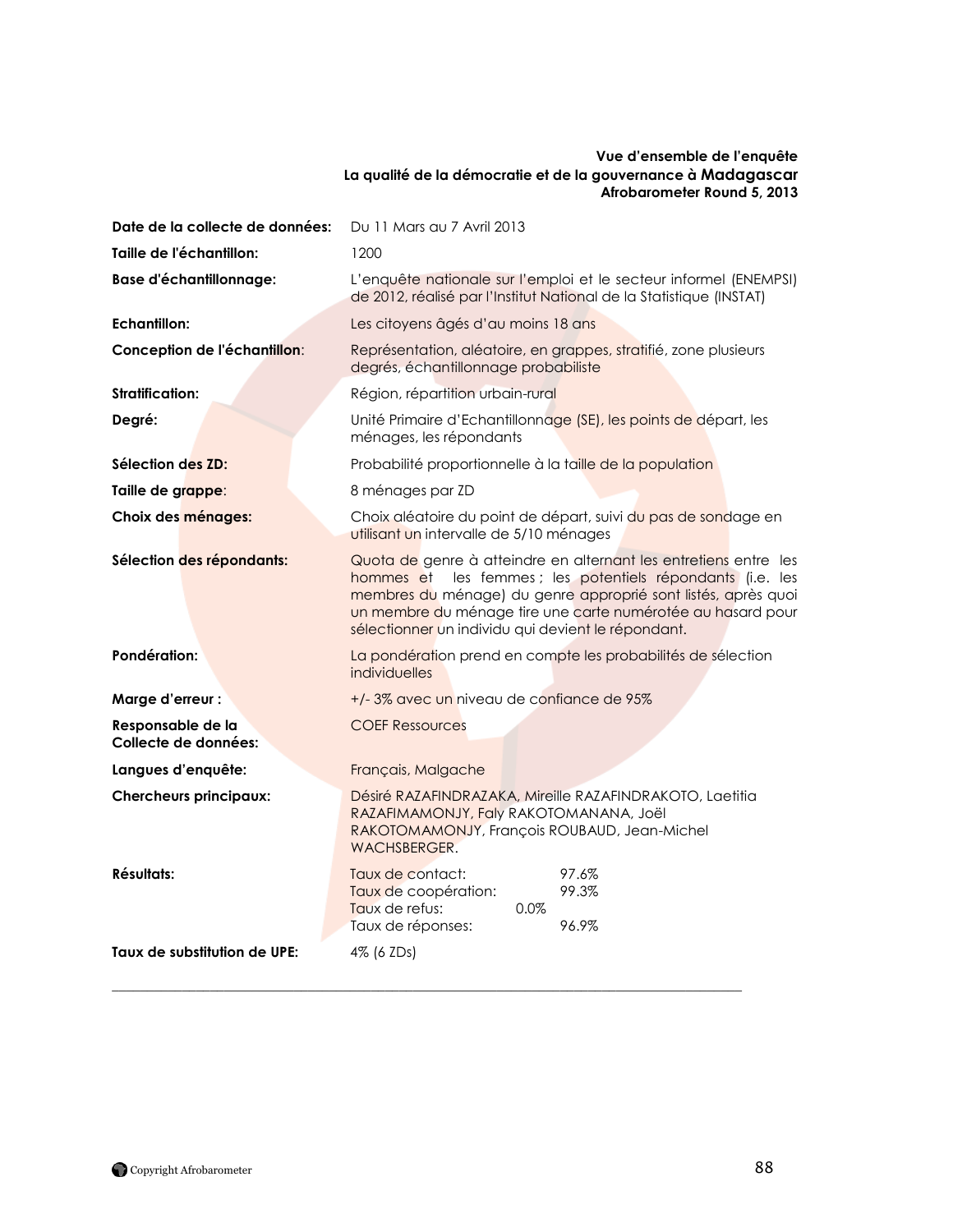#### **Survey Overview The Quality of Democracy and Governance in Mauritius Afrobarometer Round 5, 2012**

| <b>Dates of Fieldwork:</b>                          | January 12- February 03, 2012                                                                                                                                                                 |                                                                                       |
|-----------------------------------------------------|-----------------------------------------------------------------------------------------------------------------------------------------------------------------------------------------------|---------------------------------------------------------------------------------------|
| Sample size:                                        | 1200                                                                                                                                                                                          |                                                                                       |
| <b>Sampling frame:</b>                              | 2011 Housing Census                                                                                                                                                                           |                                                                                       |
| Sample universe:                                    |                                                                                                                                                                                               | Citizens age 18 years or older, excluding institutions                                |
| Sample design:                                      | sample                                                                                                                                                                                        | Nationally representative, random, clustered, stratified, multistage area probability |
| <b>Stratification:</b>                              | District, urban-rural distribution                                                                                                                                                            |                                                                                       |
| Stages:                                             |                                                                                                                                                                                               | PSUs (from strata), start points, households, respondents                             |
| <b>PSU selection:</b>                               |                                                                                                                                                                                               | <b>Probability proportionate to population size (PPPS)</b>                            |
| Cluster size:                                       | 8 households per PSU                                                                                                                                                                          |                                                                                       |
| <b>Household selection:</b>                         |                                                                                                                                                                                               | Walk pattern using day code, selecting n <sup>th</sup> house on the right.            |
| <b>Respondent selection:</b>                        | Gender quota filled by alternating interviews between men and women;<br>respondents of appropriate gender listed, after which household member draws a<br>numbered card to select individual. |                                                                                       |
| Weighting:                                          | None                                                                                                                                                                                          |                                                                                       |
| Margin of error:                                    | +/-3% with 95% confidence level                                                                                                                                                               |                                                                                       |
| Fieldwork by:                                       | <b>StraConsult Ltd</b>                                                                                                                                                                        |                                                                                       |
| <b>Survey Languages:</b><br>(official translations) | Creole, English                                                                                                                                                                               |                                                                                       |
| <b>Main researchers:</b>                            |                                                                                                                                                                                               | Daniel Gilles Joomum and Sariff Abdool Mungralee                                      |
| <b>Outcome rates:</b>                               | Contact rate:                                                                                                                                                                                 | 0.9957                                                                                |
|                                                     | Cooperation rate:                                                                                                                                                                             | 0.8651                                                                                |
|                                                     | Refusal rate:                                                                                                                                                                                 | 0.0732                                                                                |
|                                                     | Response rate:                                                                                                                                                                                | 0.8614                                                                                |
| <b>EA Substitution Rate:</b>                        | 0%                                                                                                                                                                                            |                                                                                       |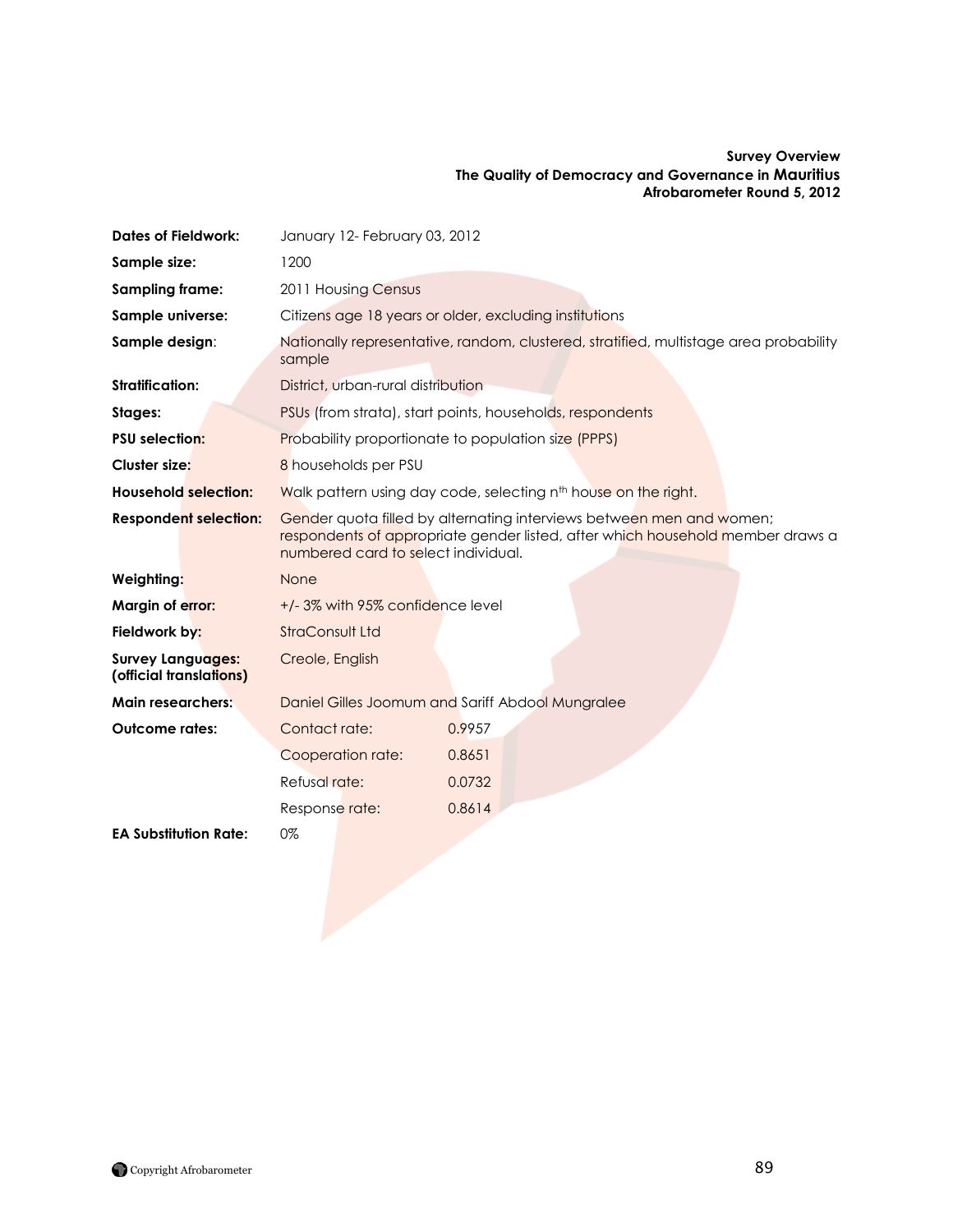### **Vue d'ensemble de l'enquête La qualité de la démocratie et la gouvernance au Mali Round 5, Afrobaromètre, 2012**

| Dates de collecte de données:                   |  | 16 décembre 2012 - 01 janvier 01 2013                                                                                                                                                                                                                                                                                |
|-------------------------------------------------|--|----------------------------------------------------------------------------------------------------------------------------------------------------------------------------------------------------------------------------------------------------------------------------------------------------------------------|
| Taille de l'échantillon:                        |  | 1 200                                                                                                                                                                                                                                                                                                                |
| <b>Base d'échantillonnage:</b>                  |  | Recensement général de la population et de l'habitat (RGPH) 2009<br>réalisé par l'INSTAT                                                                                                                                                                                                                             |
| <b>Echantillon:</b>                             |  | Les citoyens âgés d'au moins 18 ans, à l'exclusion des institutions ; les trois régions du<br>nord-Tombouctou, Kidal et Gao, qui contiennent environ 10% de la population<br>nationale, ont été exclus de l'échantillon en raison de l'insécurité                                                                    |
| Conception de l'échantillon:                    |  | Représentation, aléatoire, en grappes, stratifié, zone plusieurs<br>degrés,<br>échantillonnage<br>probabiliste                                                                                                                                                                                                       |
| <b>Stratification:</b>                          |  | Région, répartition urbain-rural                                                                                                                                                                                                                                                                                     |
| Degré:<br>ménages, les répondants               |  | Unité Primaire d'Echantillonnage (SE), les points de départ, les                                                                                                                                                                                                                                                     |
| Sélection des SE:                               |  | Probabilité proportionnelle à la taille de la population                                                                                                                                                                                                                                                             |
| Taille de grappe :                              |  | 8 ménages par SE                                                                                                                                                                                                                                                                                                     |
| Choix des ménages:                              |  | Choix aléatoire du point de départ, suivi du pas de sondage<br>en utilisant un intervalle de 5/10 ménages.                                                                                                                                                                                                           |
| Sélection des répondants:                       |  | Quota de genre à atteindre en alternant les entretiens entre les<br>hommes et les femmes ; les potentiels répondants (i.e. les membres<br>du ménage) du genre approprié sont listés, après quoi un membre<br>du ménage tire une carte numérotée au hasard pour<br>sélectionner un individu qui devient le répondant. |
| Pondération:                                    |  | La pondération prend en compte les probabilités de<br>sélection individuelles                                                                                                                                                                                                                                        |
| Marge d'erreur:                                 |  | ± 3% avec un niveau de confiance de 95%                                                                                                                                                                                                                                                                              |
| Responsable de la<br>collecte de données:       |  | Groupe de recherche en économie appliquée et théorique                                                                                                                                                                                                                                                               |
| Langues d'enquête:<br>(Traductions officielles) |  | Français, Bambara, Peulh, Soninké, Tamasheq                                                                                                                                                                                                                                                                          |
| <b>Chercheurs principaux:</b>                   |  | Massa Coulibaly, François Koné, Boubacar Bougoudogo, Moussa<br>Coulibaly, Fatim Sow, Djénéba Diarra.                                                                                                                                                                                                                 |
| Résultats:                                      |  | Taux de contact: 96.7%<br>Taux de coopération: 85.9%<br>Taux de refus:5.8%<br>Taux de réponses: 83.1%                                                                                                                                                                                                                |
| Taux de substitution de UPE:                    |  | $1/150 = 0.67%$                                                                                                                                                                                                                                                                                                      |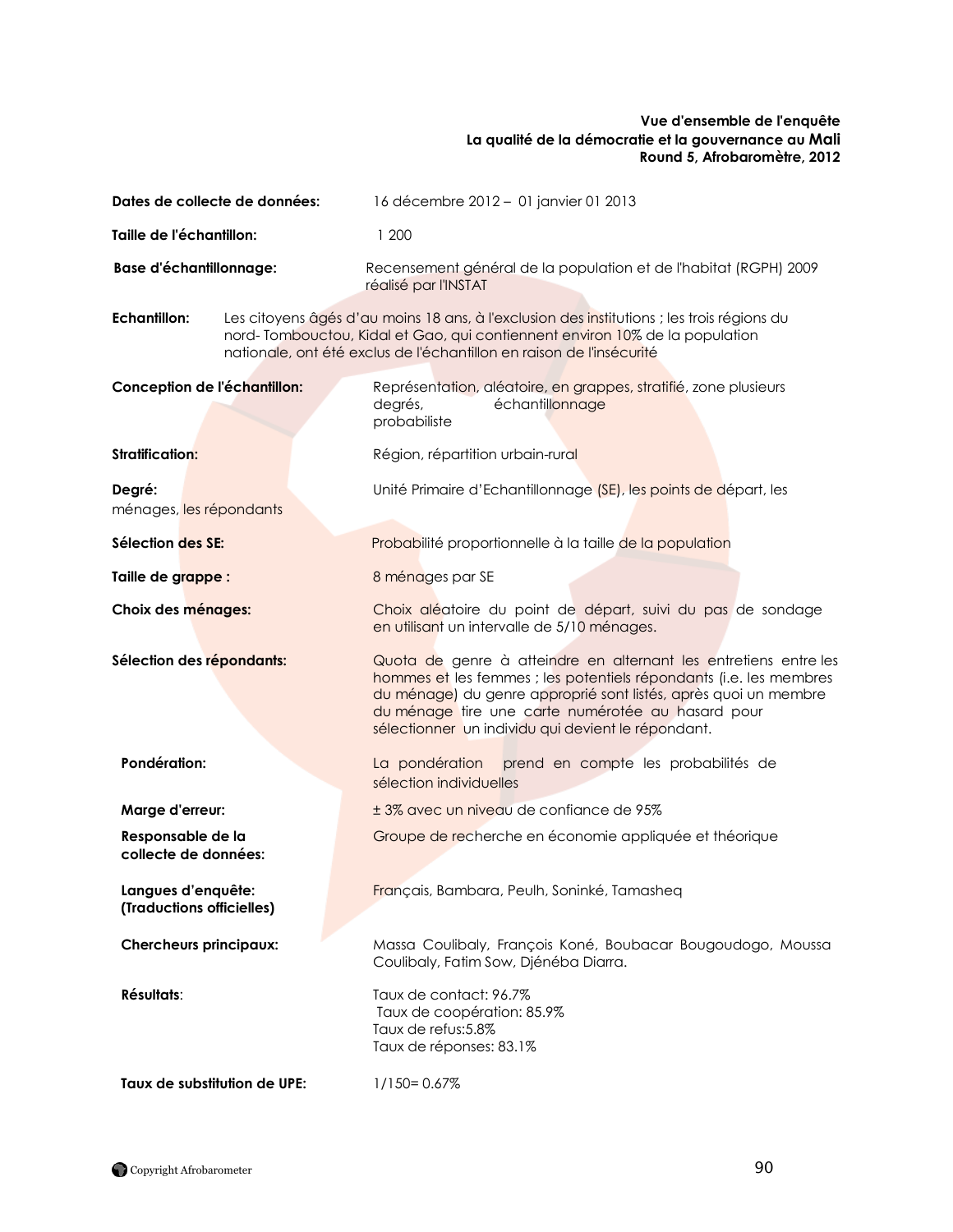#### **Survey Overview**

## **The Quality of Democracy and Governance in Malawi Afrobarometer Round 5, 2012**

| <b>Dates of Fieldwork:</b>                          | 4 June 2012 to 1 July 2012                                                                                                                                                                    |                                                                                                                                                        |
|-----------------------------------------------------|-----------------------------------------------------------------------------------------------------------------------------------------------------------------------------------------------|--------------------------------------------------------------------------------------------------------------------------------------------------------|
| Sample size:                                        | 2,400                                                                                                                                                                                         |                                                                                                                                                        |
| Sampling frame:                                     | 2012 Projections based on 2008 National Population and Housing<br>Census provided by National Statistics Office (NSO)                                                                         |                                                                                                                                                        |
| Sample universe:                                    | Citizens aged 18 years or older, excluding institutions                                                                                                                                       |                                                                                                                                                        |
| Sample design:                                      | area probability sample                                                                                                                                                                       | Nationally representative, random, clustered, stratified, multistage                                                                                   |
| <b>Stratification:</b>                              | Region (North, Centre, South) and Rural, Peri-urban (towns and Bomas) and<br><b>Urban</b> (Cities)                                                                                            |                                                                                                                                                        |
| Stages:                                             | households, respondents                                                                                                                                                                       | Secondary Sampling Units (SSUs) in rural areas at level of Traditional<br>Authorities (TAs), Primary Sampling Units (Enumeration Areas), start points, |
| <b>PSU</b> selection:                               | Probability Proportionate to Population Size (PPPS)                                                                                                                                           |                                                                                                                                                        |
| Cluster size:                                       | 8 Households per PSU                                                                                                                                                                          |                                                                                                                                                        |
| <b>Household selection:</b>                         | Randomly selected start points, followed by walk pattern using 5/10 Interval.                                                                                                                 |                                                                                                                                                        |
| <b>Respondent selection:</b>                        | Gender quota filled by alternating interviews between men and women;<br>respondents of appropriate gender listed, after which household member<br>draws a numbered card to select individual. |                                                                                                                                                        |
| Weighting:                                          | in one EA and under sampling in another                                                                                                                                                       | Weighted to account for individual selection probabilities and over sampling                                                                           |
| Margin of error:                                    | +/-2 with 95 confidence level                                                                                                                                                                 |                                                                                                                                                        |
| Fieldwork by:                                       | Centre for Social Research (CSR), University of Malawi                                                                                                                                        |                                                                                                                                                        |
| <b>Survey Languages:</b><br>(Official translations) | Chichewa and Chitumbuka                                                                                                                                                                       |                                                                                                                                                        |
| <b>Main researchers:</b>                            | National Investigator:<br>Co-National Investigator:                                                                                                                                           | Dr. Maxton Tsoka<br>Mr. Joseph Chunga                                                                                                                  |
| <b>Outcome rates:</b>                               | Contact rate:                                                                                                                                                                                 | 98.7                                                                                                                                                   |
|                                                     | Cooperation rate:                                                                                                                                                                             | 90.6                                                                                                                                                   |
|                                                     | Refusal rate:                                                                                                                                                                                 | 4.3                                                                                                                                                    |
|                                                     | Response rate:                                                                                                                                                                                | 89.4                                                                                                                                                   |
| <b>EA Substitution Rate:</b>                        |                                                                                                                                                                                               | 0                                                                                                                                                      |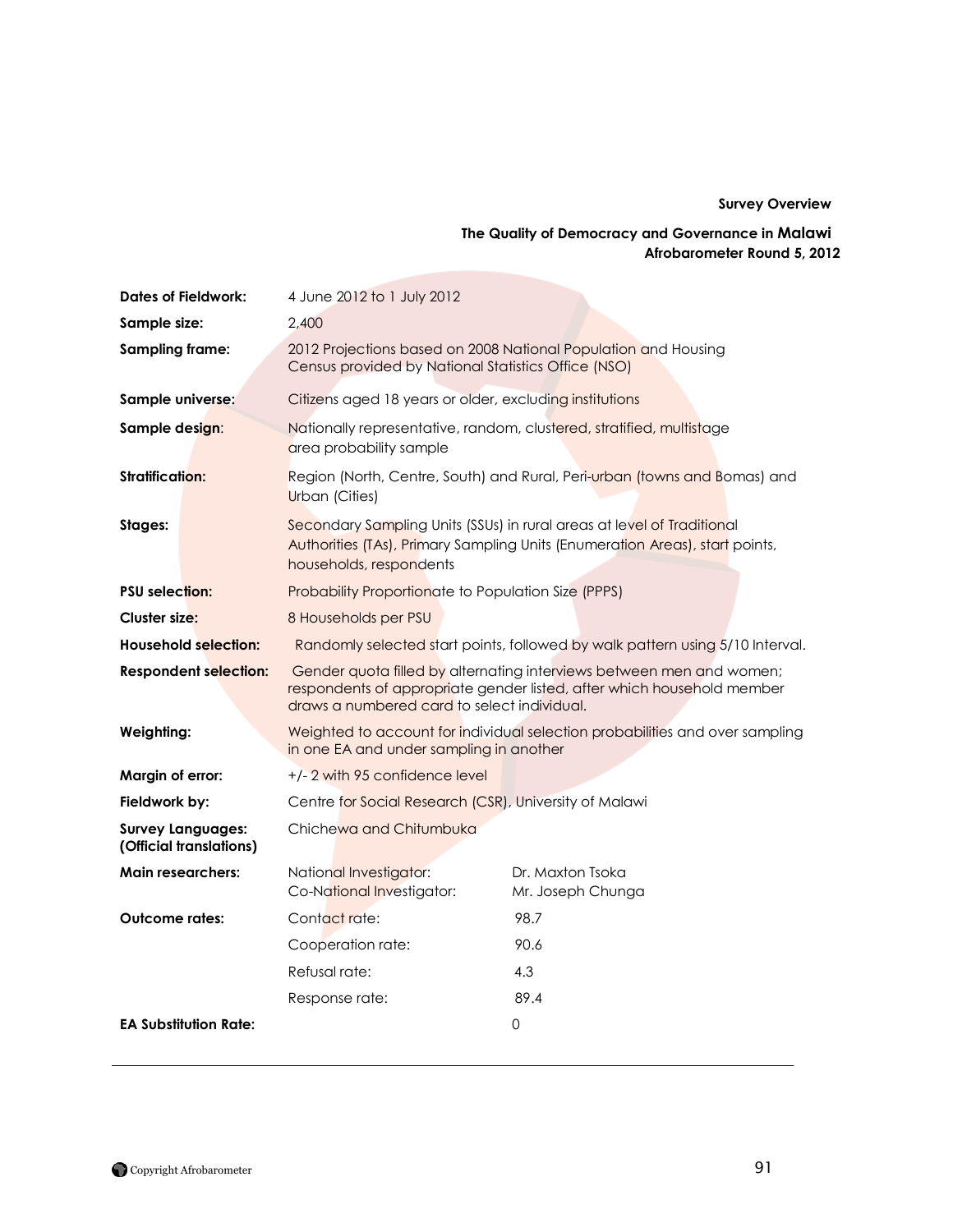### **Survey Overview The Quality of Democracy and Governance in Mozambique Afrobarometer Round 5, 2012**

| <b>Dates of Fieldwork:</b>   | 17 November to 9 December 2012                                                                                                                                                               |  |
|------------------------------|----------------------------------------------------------------------------------------------------------------------------------------------------------------------------------------------|--|
| Sample size:                 | 2,400                                                                                                                                                                                        |  |
| <b>Sampling frame:</b>       | 2012 projected population provided by the National Institute of Statistics (INE)<br>based on the 2007 Population and Housing Census                                                          |  |
| Sample universe:             | Citizens of Mozambique who are 18 years and older                                                                                                                                            |  |
| Sample design:               | Nationally representative, random, clustered, stratified, multi-stage area<br>probability sample                                                                                             |  |
| <b>Stratification:</b>       | <b>Province and urban-rural location</b>                                                                                                                                                     |  |
| Stages:                      | Rural strata: Secondary Sampling Units (SSUs) (Locality), Primary Sampling Units<br>(PSUs) (EAs, two from each SSU), start points, households, respondents                                   |  |
|                              | Urban strata: PSUs (EAs), start points, households, respondents                                                                                                                              |  |
| <b>PSU selection:</b>        | Probability proportionate to population size (PPPS)                                                                                                                                          |  |
| <b>Cluster size:</b>         | 8 households per PSU                                                                                                                                                                         |  |
| <b>Household selection:</b>  | Randomly selected start points, followed by walk pattern using 5/10 interval                                                                                                                 |  |
| <b>Respondent selection:</b> | Gender quota filled by alternating interviews between men and women;<br>respondents of appropriate gender listed, after which household member<br>draws a numbered card to select individual |  |
| Weighting:                   | Weighted to account for individual selection probabilities                                                                                                                                   |  |
| Margin of error:             | +/-2 at 95 confidence level                                                                                                                                                                  |  |
| Fieldwork by:                | Centre for Research on Governance and Development (CPGD)                                                                                                                                     |  |
| <b>Survey Languages:</b>     | Portuguese, Macua, Sena, Ndau and Changana                                                                                                                                                   |  |
| <b>Main researchers:</b>     | Carlos Shenga, National Investigator<br>Custódio Pedro, Researcher,<br>Elísio Muendane, Researcher                                                                                           |  |
| <b>Outcome rates:</b>        | Contact rate:<br>97.7%<br>73.9%<br>Cooperation rate:<br>Refusal rate:<br>9%<br>72.2%<br>Response rate:                                                                                       |  |

**EA Substitution Rate:** 3%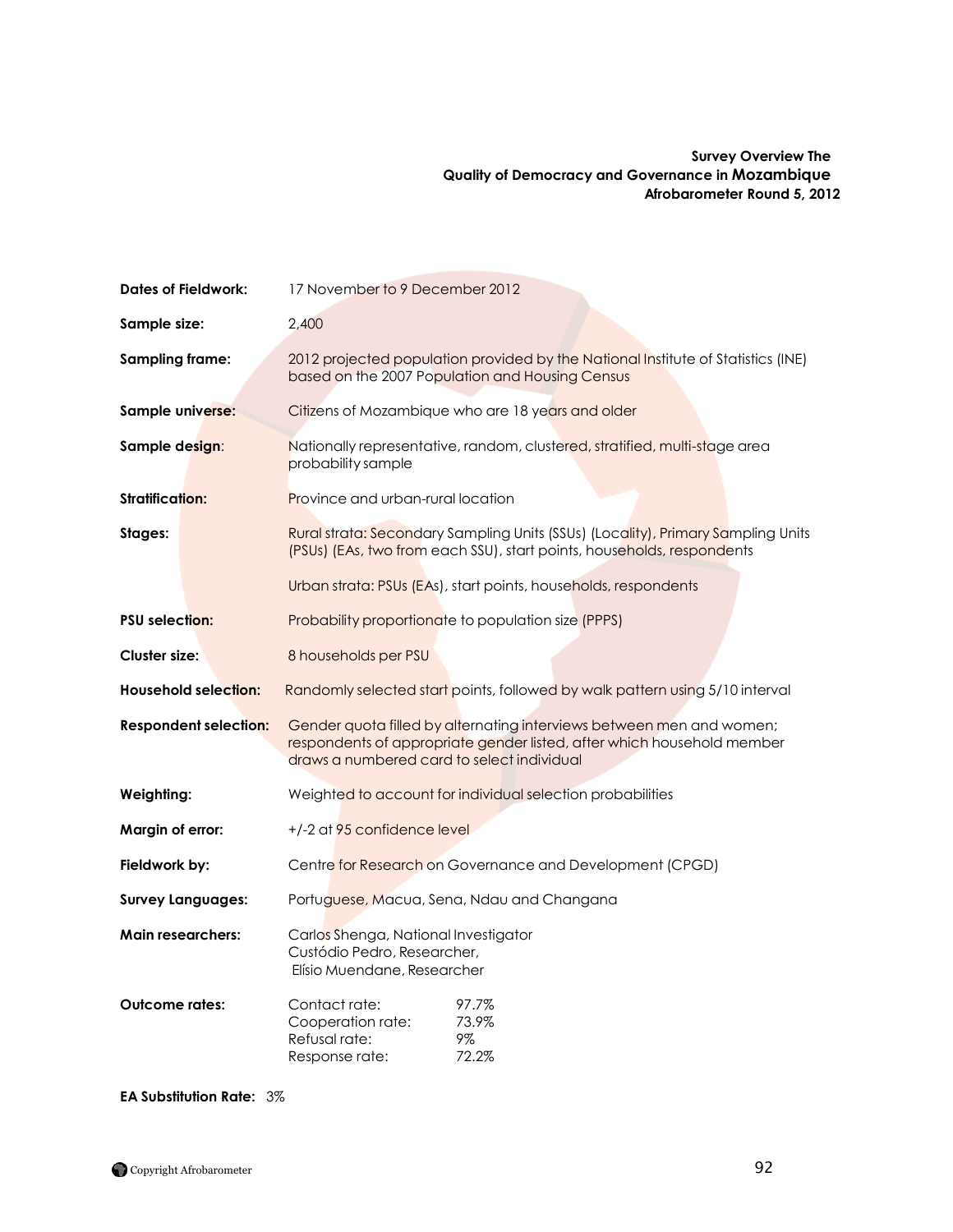#### **Survey Overview The Quality of Democracy and Governance in Morocco Afrobarometer Round 5, 2013**

| <b>Dates of Fieldwork:</b>   | 27 April 2013 to 30 May 2013                                                                                                     |  |
|------------------------------|----------------------------------------------------------------------------------------------------------------------------------|--|
| Sample size:                 | 1200                                                                                                                             |  |
| Sampling frame:              | Population and Housing Census, 2004                                                                                              |  |
| Sample universe:             | Citizens of Morocco who are 18 years and older                                                                                   |  |
| Sample design:               | Nationally representative, random, clustered, stratified, multi-stage area<br>probability sample                                 |  |
| <b>Stratification:</b>       | Sectors, urban-rural location                                                                                                    |  |
| Stages:                      | Primary Sampling Units (PSUs) from strata, start points, households, respondents                                                 |  |
| <b>PSU selection:</b>        | Probability proportionate to population size (PPPS)                                                                              |  |
| <b>Cluster size:</b>         | 10 households per PSU                                                                                                            |  |
| <b>Household selection:</b>  | Randomly selected start points, followed by walk pattern using interval of 10                                                    |  |
| <b>Respondent selection:</b> | Gender quota filled by alternating interviews between men and women                                                              |  |
| Weighting:                   | Weighted to account for individual selection probabilities                                                                       |  |
| Margin of error:             | $+/- 2.8$ % at 95% confidence level                                                                                              |  |
| Fieldwork by:                | Al-Hassan the Second University, Faculty of Literature and the Humanities, Al-<br><b>Mohamadieh, Social Work Section</b>         |  |
| <b>Survey Languages:</b>     | Arabic                                                                                                                           |  |
| <b>Main researchers:</b>     | Dr. Mohammad Abedrabbi, Al-Hassan the Second University, and Sara<br>Ababneh, Center for Strategic Studies, University of Jordan |  |
| <b>Outcome rates:</b>        | Contact rate:<br>92.3%<br>Cooperation rate:<br>89.8%<br>Refusal rate:<br>6.0%<br>82.8%<br>Response rate:                         |  |
| <b>EA Substitution Rate:</b> | 0%                                                                                                                               |  |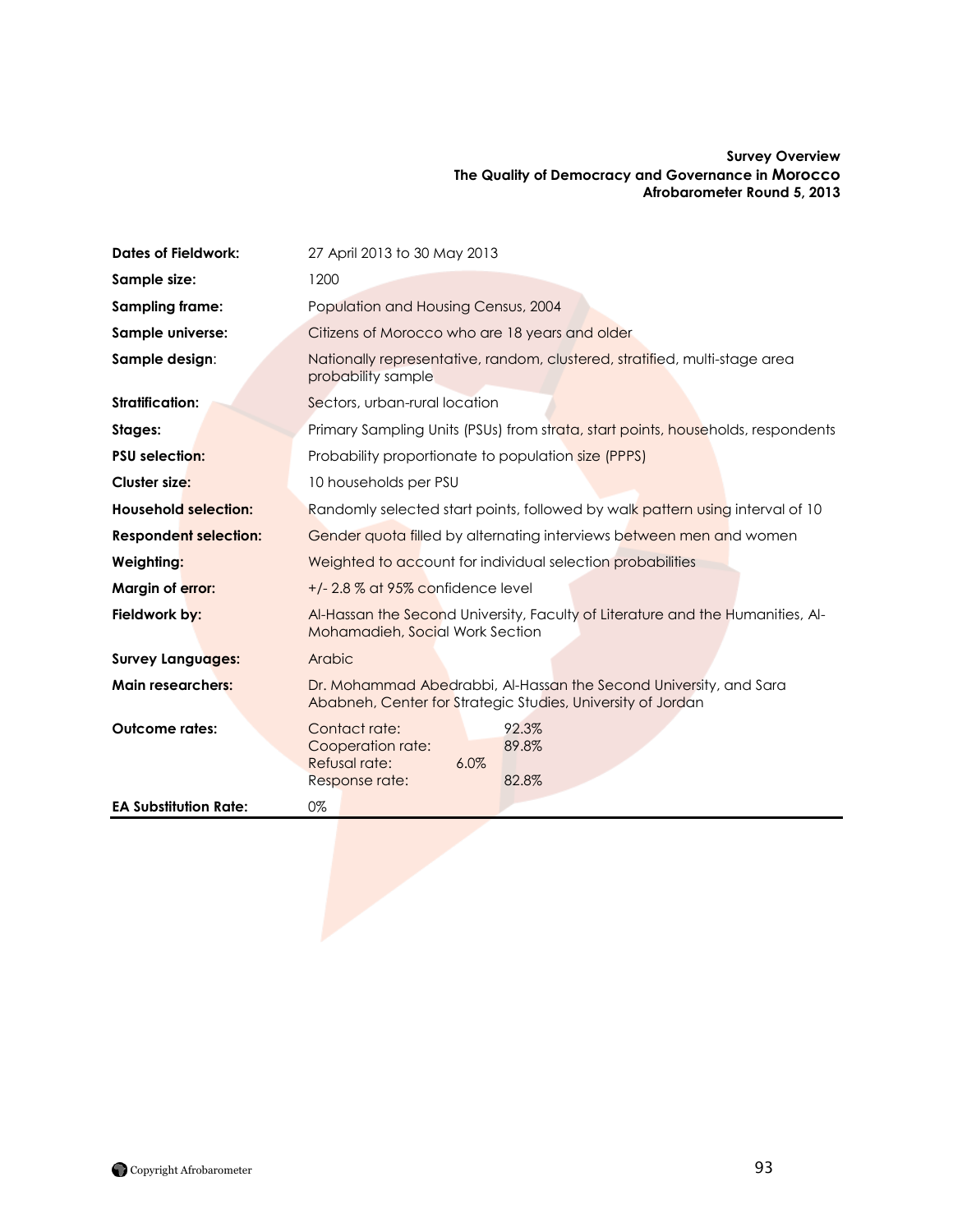**Survey Overview The Quality of Democracy and Governance in Namibia Afrobarometer Round 5, 2012-2013**

| <b>Dates of Fieldwork:</b>   | 19 November 2012 to 18 December 2012                                         |                                                                              |  |
|------------------------------|------------------------------------------------------------------------------|------------------------------------------------------------------------------|--|
| Sample size:                 | 1,200                                                                        |                                                                              |  |
| Sampling frame:              | 2011 Namibia Population and Housing Census                                   |                                                                              |  |
| Sample universe:             | Citizens of Namibia who are 18 years and older                               |                                                                              |  |
| Sample design:               |                                                                              | Nationally representative, random, clustered, stratified, multi-stage area   |  |
|                              | probability sample                                                           |                                                                              |  |
| <b>Stratification:</b>       | Region and urban-rural location                                              |                                                                              |  |
| Stages:                      |                                                                              | PSUs (from strata), start points, households, respondents                    |  |
| <b>PSU selection:</b>        | <b>Probability proportionate to population size (PPPS)</b>                   |                                                                              |  |
| <b>Cluster size:</b>         | 8 households per PSU                                                         |                                                                              |  |
| <b>Household selection:</b>  |                                                                              | Randomly selected start points, followed by walk pattern using 5/10 interval |  |
| <b>Respondent selection:</b> | Gender quota filled by alternating interviews between men and women;         |                                                                              |  |
|                              | respondents of appropriate gender listed, after which household member draws |                                                                              |  |
|                              | a numbered card to select individual                                         |                                                                              |  |
| Weighting:                   | Weighted to account for individual selection probabilities                   |                                                                              |  |
| Margin of error:             | +/-3% at 95% confidence level                                                |                                                                              |  |
| Fieldwork by:                | <b>Survey Warehouse</b>                                                      |                                                                              |  |
| <b>Survey Languages:</b>     |                                                                              | Afrikaans, Rukwangali, Otjiherero and Oshikwanyama                           |  |
| <b>Main researchers:</b>     |                                                                              | Professor Bill Lindeke, Ellison Tjirera, Lizl Stoman, Franko Venter          |  |
| <b>Outcome rates:</b>        | Contact rate:                                                                | 89.1%                                                                        |  |
|                              | Cooperation rate:                                                            | 83.4%                                                                        |  |
|                              | Refusal rate:                                                                | 4.0%                                                                         |  |
|                              | Response rate:                                                               | 74.3%                                                                        |  |
| <b>EA Substitution Rate:</b> | $1/150 = 0.0067$                                                             |                                                                              |  |
|                              |                                                                              |                                                                              |  |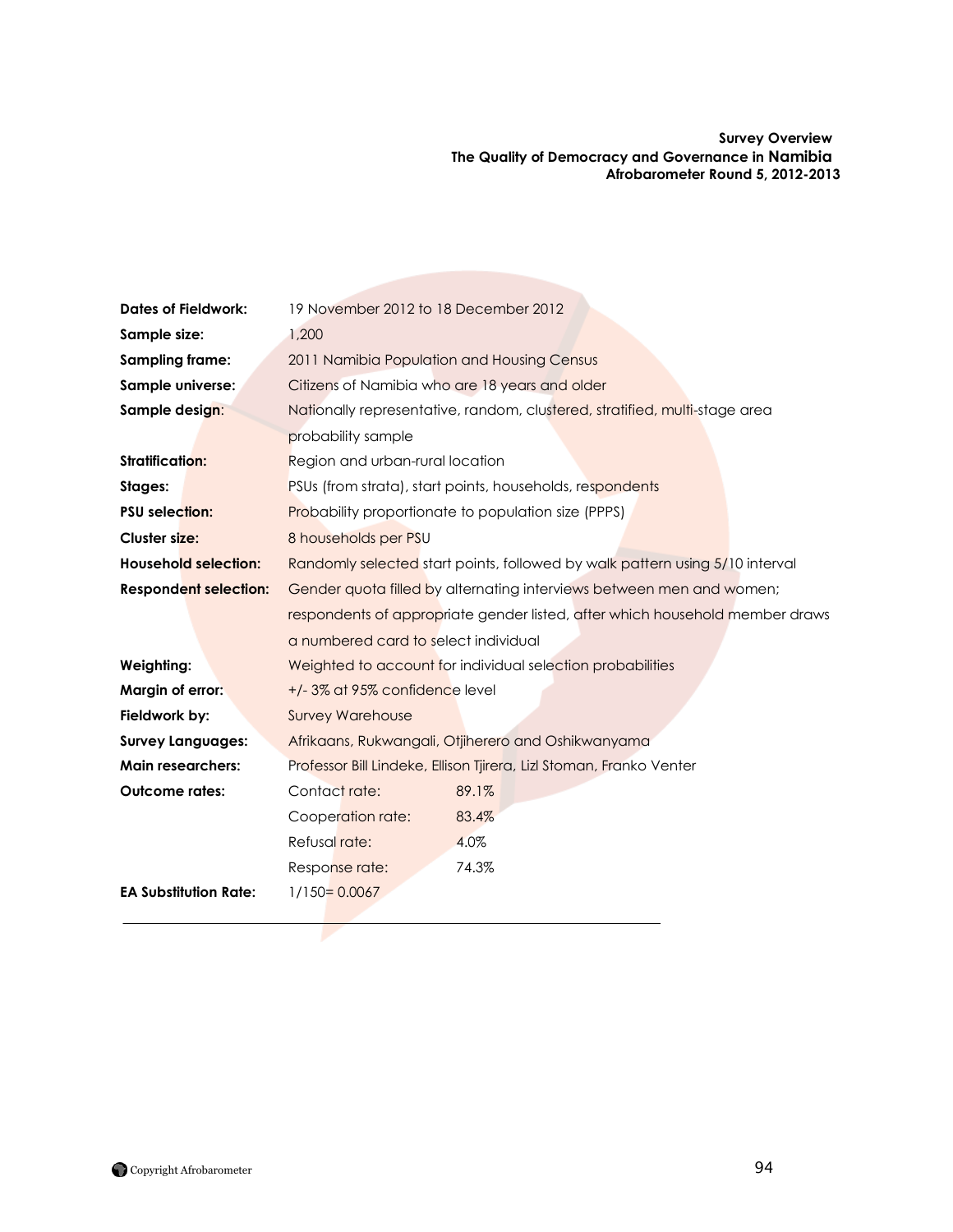### **Vue d'ensemble de l'enquête La qualité de la démocratie et de la gouvernance au Niger Afrobarometer Round 5, 2013**

| Date de la collecte de données:           | 31 mars - 15 avril 2013                                                                                                                                                                                                                                                                                              |  |
|-------------------------------------------|----------------------------------------------------------------------------------------------------------------------------------------------------------------------------------------------------------------------------------------------------------------------------------------------------------------------|--|
| Taille de l'échantillon:                  | 1200                                                                                                                                                                                                                                                                                                                 |  |
| <b>Base d'échantillonnage:</b>            | Projections de la population en 2010 basées sur le Recensement<br>Général de la Population et de l'Habitat (RGPH) 2001, réalisé par<br>l'Institute National de la Statistique (INS)                                                                                                                                  |  |
| <b>Echantillon:</b>                       | Les citoyens âgés d'au moins 18 ans                                                                                                                                                                                                                                                                                  |  |
| Conception de l'échantillon:              | Représentation, aléatoire, en grappes, stratifié, zone plusieurs degrés,<br>échantillonnage probabiliste                                                                                                                                                                                                             |  |
| <b>Stratification:</b>                    | Région, répartition urbain-rural                                                                                                                                                                                                                                                                                     |  |
| Degré:                                    | Unité Primaire d'Echantillonnage (SE), les points de départ, les ménages,<br>répondants<br>les                                                                                                                                                                                                                       |  |
| Sélection des SE:                         | Probabilité proportionnelle à la taille de la population                                                                                                                                                                                                                                                             |  |
| Taille de grappe:                         | 8 ménages par SE                                                                                                                                                                                                                                                                                                     |  |
| Choix des ménages:                        | Choix aléatoire du point de départ, suivi du pas de sondage en utilisant<br>un intervalle de 5/10 ménages.                                                                                                                                                                                                           |  |
| Sélection des répondants:                 | Quota de genre à atteindre en alternant les entretiens entre les<br>hommes et les femmes ; les potentiels répondants (i.e. les membres du<br>ménage) du genre approprié sont listés, après quoi un membre du<br>ménage tire une carte numérotée au hasard pour sélectionner un<br>individu qui devient le répondant. |  |
| Pondération:                              | La pondération prend en compte les probabilités de sélection<br>individuelles                                                                                                                                                                                                                                        |  |
| Marge d'erreur :                          | +/-3% avec un niveau de confiance de 95%                                                                                                                                                                                                                                                                             |  |
| Responsable de la<br>Collecte de données: | Laboratoire d'Etudes et de Recherches sur les Dynamiques Sociales et<br>le Développement Local (LASDEL)                                                                                                                                                                                                              |  |
| Langues d'enquête:                        | Français, Haoussa, Zarma /Songhaï, Fulfuldé, Touareg                                                                                                                                                                                                                                                                 |  |
| <b>Chercheurs principaux:</b>             | Pr. Tidjani Alou, Adamou Moumouni                                                                                                                                                                                                                                                                                    |  |
| Résultats:                                | Taux de contact:<br>96.8%<br>Taux de coopération:<br>91.0%<br>Taux de refus:<br>1.2%<br>Taux de réponses:<br>88.1%                                                                                                                                                                                                   |  |
| Taux de substitution de UPE:              | 1.33% (2 SEs)                                                                                                                                                                                                                                                                                                        |  |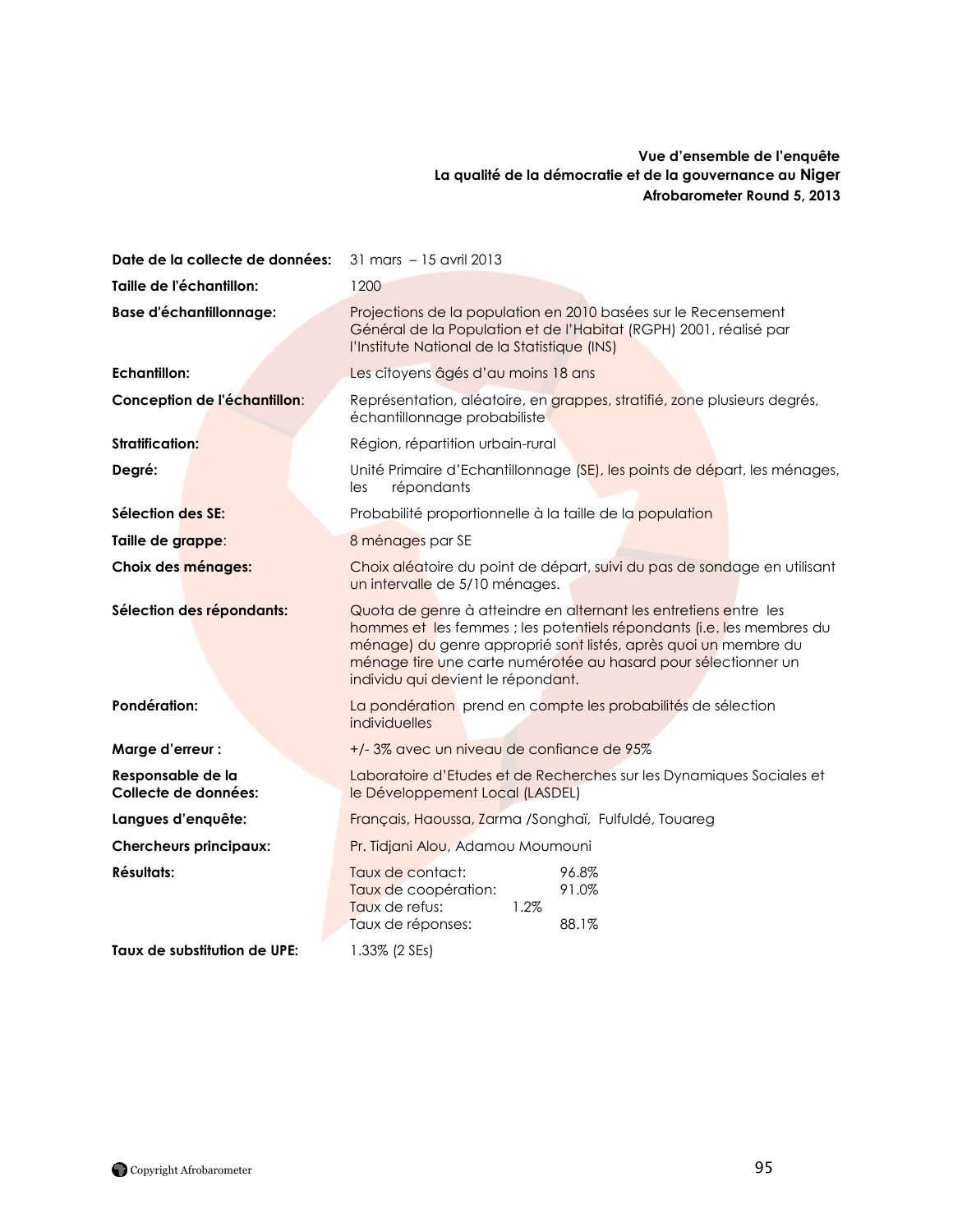## **Survey Overview The Quality of Democracy and Governance in Nigeria Afrobarometer Round 5, 2013**

| <b>Dates of Fieldwork:</b>  | 29 <sup>th</sup> October to 30 <sup>th</sup> November, 2012                                                                                                                                                               |  |  |
|-----------------------------|---------------------------------------------------------------------------------------------------------------------------------------------------------------------------------------------------------------------------|--|--|
| Sample size:                | 2,400                                                                                                                                                                                                                     |  |  |
| <b>Sampling frame:</b>      | 2012 population projections developed by National Population<br>Commission (NPC) based on the 2006 Census                                                                                                                 |  |  |
| Sample universe:            | Citizens of Nigeria who are 18 years and older                                                                                                                                                                            |  |  |
| Sample design:              | Nationally representative, random, clustered, stratified, multi-stage area<br>probability sample                                                                                                                          |  |  |
| <b>Stratification:</b>      | States and urban-rural location                                                                                                                                                                                           |  |  |
| Stages:                     | Rural areas: Randomly select SSUs (Local Government Area) from strata,<br>PSUs (EAs, two per SSU), start points, households, respondents                                                                                  |  |  |
|                             | Urban areas: Randomly select PSUs (EAs) from strata, start points,<br>households, respondents                                                                                                                             |  |  |
| <b>PSU selection:</b>       | Probability proportionate to population size (PPPS)                                                                                                                                                                       |  |  |
| <b>Cluster size:</b>        | 8 households per PSU                                                                                                                                                                                                      |  |  |
| <b>Household selection:</b> | Randomly selected start points, followed by walk pattern using 5/10 interval                                                                                                                                              |  |  |
|                             | <b>Respondent selection:</b> Gender quota filled by alternating interviews between men and women;<br>respondents of appropriate gender listed, after which household member<br>draws a numbered card to select individual |  |  |
| Weighting:                  | Weighted to account for individual selection probabilities and to correct for a<br>purposive over-sample in the South-South region.                                                                                       |  |  |
| Margin of error:            | +/-2% at 95% confidence level                                                                                                                                                                                             |  |  |
| Fieldwork by:               | Practical Sampling International                                                                                                                                                                                          |  |  |
| <b>Survey Languages:</b>    | English, Pidgin English, Yoruba, Igbo and Hausa                                                                                                                                                                           |  |  |
| <b>Main researchers:</b>    | Taofeeq Akinremi & Moses Olusola                                                                                                                                                                                          |  |  |
| <b>Outcome rates:</b>       | Contact rate:<br>97.3%<br>92.4%<br>Cooperation rate:<br>Refusal rate:<br>1.5%<br>89.9%<br>Response rate:                                                                                                                  |  |  |

**EA Substitution Rate:** No substitutions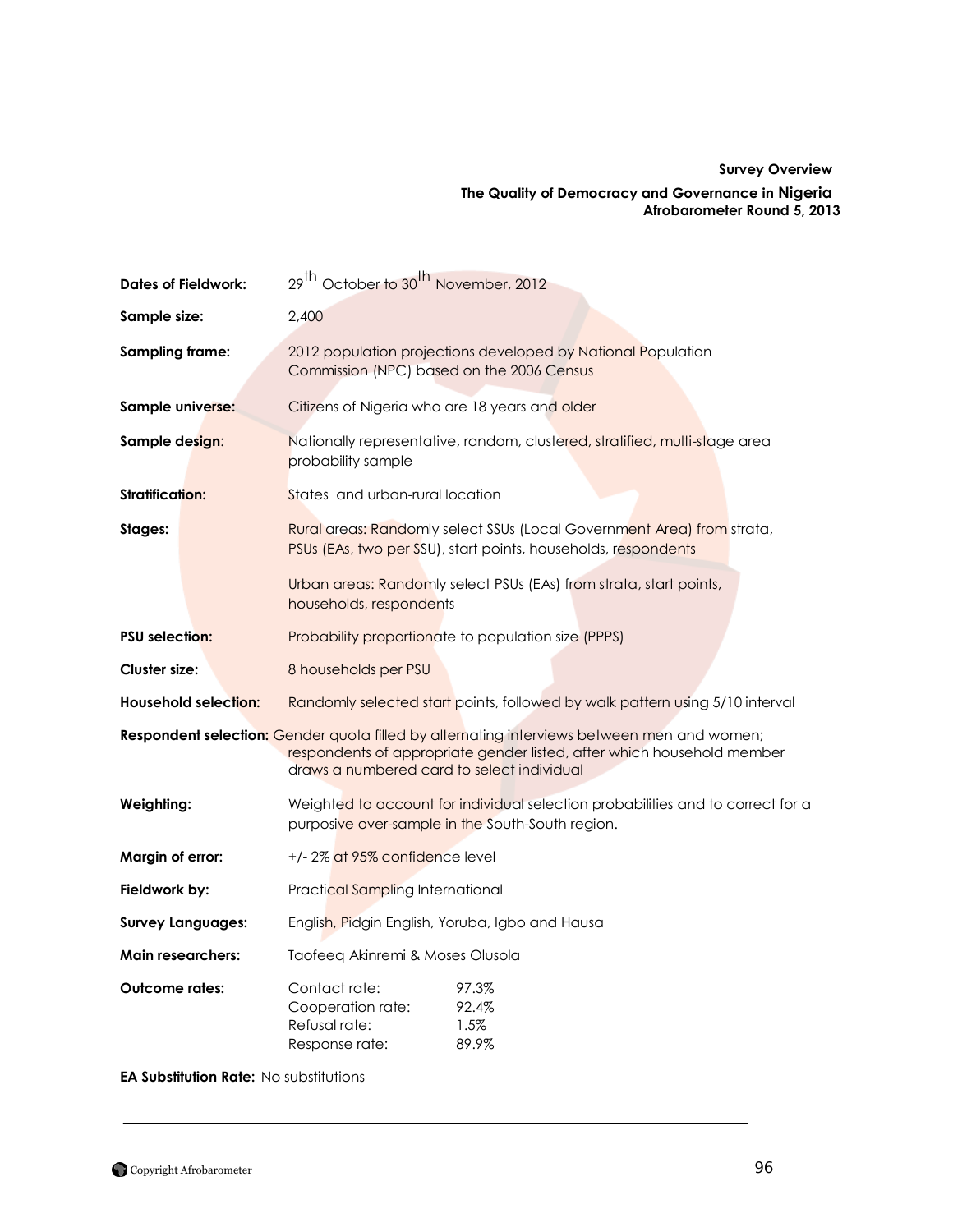#### **Survey Overview The Quality of Democracy and Governance in South Africa Afrobarometer Round 5, 2011**

| <b>Dates of Fieldwork:</b>                          | 20 October - 30 November 2011.                                                                                                                                                                    |  |
|-----------------------------------------------------|---------------------------------------------------------------------------------------------------------------------------------------------------------------------------------------------------|--|
| Sample size:                                        | 2399                                                                                                                                                                                              |  |
| Sampling frame:                                     | Population was projected for 2011 based on 2001 Census figures. Dr. Ariane<br>Neethling, Prof. Dawid Stoker and a team of sampling and demography experts<br>made the projections.                |  |
| Sample universe:                                    | Citizens age 18 years or older, excluding institutions                                                                                                                                            |  |
| Sample design:                                      | Nationally representative, random, clustered, stratified, multistage area probability<br>sample                                                                                                   |  |
| <b>Stratification:</b>                              | Province, Race and Urban-Rural                                                                                                                                                                    |  |
| Stages:                                             | PSUs, start points, households, and respondents                                                                                                                                                   |  |
| <b>PSU selection:</b>                               | Optimal allocation                                                                                                                                                                                |  |
| <b>Cluster size:</b>                                | 4 households per PSU                                                                                                                                                                              |  |
| <b>Household selection:</b>                         | Randomly selected start points, followed by walk pattern and selecting the 10 <sup>th</sup><br>household.                                                                                         |  |
| <b>Respondent selection:</b>                        | Gender quota filled by alternating interviews between men and women;<br>respondents of appropriate gender listed, after which household member draws a<br>numbered card to select the individual. |  |
| Weighting:                                          | Weighted to account for individual selection probabilities                                                                                                                                        |  |
| Margin of error:                                    | +/-2% with 95% confidence level                                                                                                                                                                   |  |
| Fieldwork by:                                       | <b>Citizens Surveys</b>                                                                                                                                                                           |  |
| <b>Survey Languages:</b><br>(official translations) | English, Afrikaans, Sepedi, Sotho, Xhosa, Tswana and Zulu                                                                                                                                         |  |
| <b>Main researchers:</b>                            | Washeela Kapery, Philip Anastasiadis, Ariane Neethling, Martin Ruzvidco, Mariam<br>Davids, Reza Omar                                                                                              |  |
| <b>Outcome rates:</b>                               | Contact rate:<br>90.6%                                                                                                                                                                            |  |
|                                                     | 65.6%<br>Cooperation rate:                                                                                                                                                                        |  |
|                                                     | Refusal rate:<br>16.7%                                                                                                                                                                            |  |
|                                                     | 59.4%<br>Response rate:                                                                                                                                                                           |  |

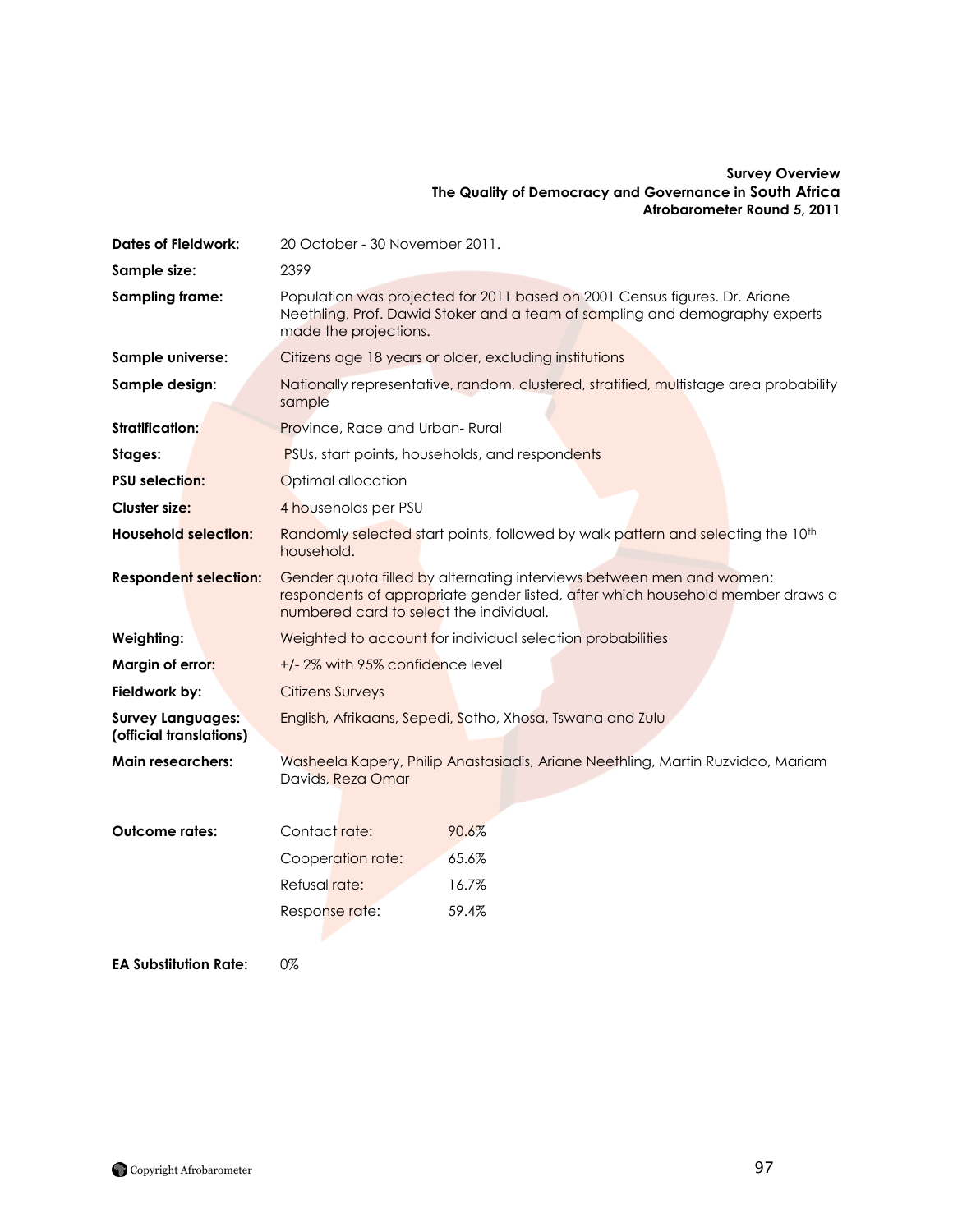#### **Vue d'ensemble de l'enquête La qualité de la démocratie et la gouvernance au Sénégal Afrobarometer Round 5, 2012**

**Dates de collecte de données:** 17 Février 2013 – 20 Mars 2013 **Taille de l'échantillon:** 1 200 Base d'échantillonnage: Recensement général de la population et de l'habitat (RGPH) 2002

**Echantillon:** Les citoyens âgés d'au moins 18 ans, à l'exclusion des institutions **Conception de l'échantillon:** Représentation, aléatoire, en grappes, stratifié, zone plusieurs degrés,

**Stratification:** Région, répartition urbain-rural **Degré:** Les zones rurales : Unités secondaires d"échantillonnage (SSUs), Unité

**Sélection des SE:** Probabilité proportionnelle à la taille de la population **Taille de grappe :** 8 ménages par SE

**Responsable de la** CERADD **collecte de données:**

**(Traductions officielles)**

**Taux de substitution de UPE:** 0.0%

répondants

échantillonnage probabiliste

(ANSD)

**Choix des ménages:** Choix aléatoire du point de départ, suivi du pas de sondage en utilisant un intervalle de 5/10 ménages.

Primaire d"Echantillonnage (SE), les points de départ, les ménages, les

Les zones urbain : SE, les points de départ, les ménages, les répondants

réalisé par l' Agence Nationale de la Statistique et de la Démographie

Sélection des répondants: Quota de genre à atteindre en alternant les entretiens entre les hommes et les femmes ; les potentiels répondants (i.e. les membres du ménage) du genre approprié sont listés, après quoi un membre du ménage tire une carte numérotée au hasard pour sélectionner un individu qui devient le répondant.

**Pondération:** La pondération prend en compte les probabilités de sélection individuelles

**Marge d'erreur:**  $\pm 3\%$  avec un niveau de confiance de 95%

**Langues d'enquête:** Français, Wolof, Poular, Diola

**Chercheurs principaux:** Pr Babaly Sall, Dr Ibrahima Gaye, Pr Mohamadou Sall, Alpha Ba, Ibrahima Sall, Omar Mbaye.

| Résultats: | Taux de contact:     | 97.9% |
|------------|----------------------|-------|
|            | Taux de coopération: | 82.5% |
|            | Taux de refus:       | 7.7%  |
|            | Taux de réponses:    | 80.8% |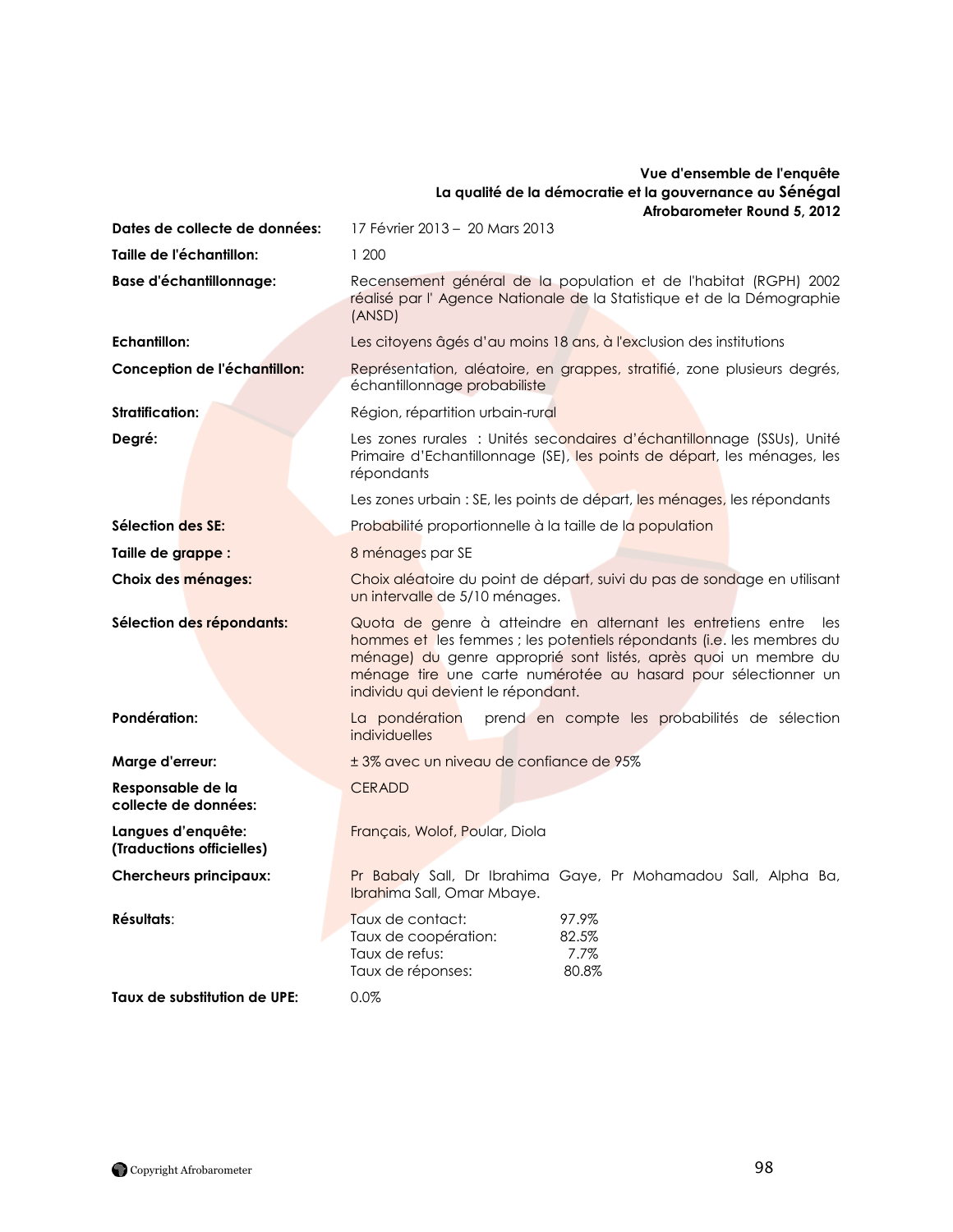## **Survey Overview The Quality of Democracy and Governance in Sierra Leone Afrobarometer Round 5, 2012**

| <b>Dates of Fieldwork:</b>   | 23 <sup>rd</sup> June to 18 <sup>th</sup> July 2012                                                                                                                                                 |
|------------------------------|-----------------------------------------------------------------------------------------------------------------------------------------------------------------------------------------------------|
| Sample size:                 | 1200 respondents                                                                                                                                                                                    |
| Sampling frame:              | 2012 projections of adult (18+) population developed by Statistics Sierra Leone<br>based on the 2004 Population and Housing Census                                                                  |
| Sample universe:             | Citizens of Sierra Leone who are 18 years and older                                                                                                                                                 |
| Sample design:               | Nationally representative, random, clustered, stratified, multi-stage area<br>probability sample                                                                                                    |
| <b>Stratification:</b>       | District and urban-rural location                                                                                                                                                                   |
| Stages:                      | Rural Strata: Randomly select Secondary Sampling Units (SSUs) (Chiefdom),<br>Primary Sampling Units (PSUs) (Enumeration Areas, EAs) (two from each SSU),<br>start points, households, respondents.  |
|                              | Urban Strata: Randomly select PSUs (EAs), start points,<br>households, respondents                                                                                                                  |
| <b>PSU</b> selection:        | <b>Probability proportionate to population size (PPPS)</b>                                                                                                                                          |
| Cluster size:                | 8 households per PSU                                                                                                                                                                                |
| <b>Household selection:</b>  | Randomly selected start points, followed by walk pattern using 5/10 interval.                                                                                                                       |
| <b>Respondent selection:</b> | Gender quota filled by alternating interviews between men and women;<br>respondents of appropriate gender are listed, after which a household<br>member draws a numbered card to select respondent. |
| Weighting:                   | Weighted to account for individual selection probabilities                                                                                                                                          |
| Margin of error:             | +/-2.8% at 95% confidence level                                                                                                                                                                     |
| Fieldwork by:                | <b>ITASCAP Limited, Sierra Leone</b>                                                                                                                                                                |
| <b>Survey Languages:</b>     | Krio, Mende, Temne, and Limba                                                                                                                                                                       |
|                              | <b>Main researchers:</b> Mahmoud A. Idriss and Umaru Katta                                                                                                                                          |
| <b>Outcome rates:</b>        | Note: Unfortunately the data required to calculate outcome rates was not<br>correctly captured in Sierra Leone so valid outcome rates cannot be<br>determined.                                      |
| <b>EA Substitution Rate:</b> | 0%                                                                                                                                                                                                  |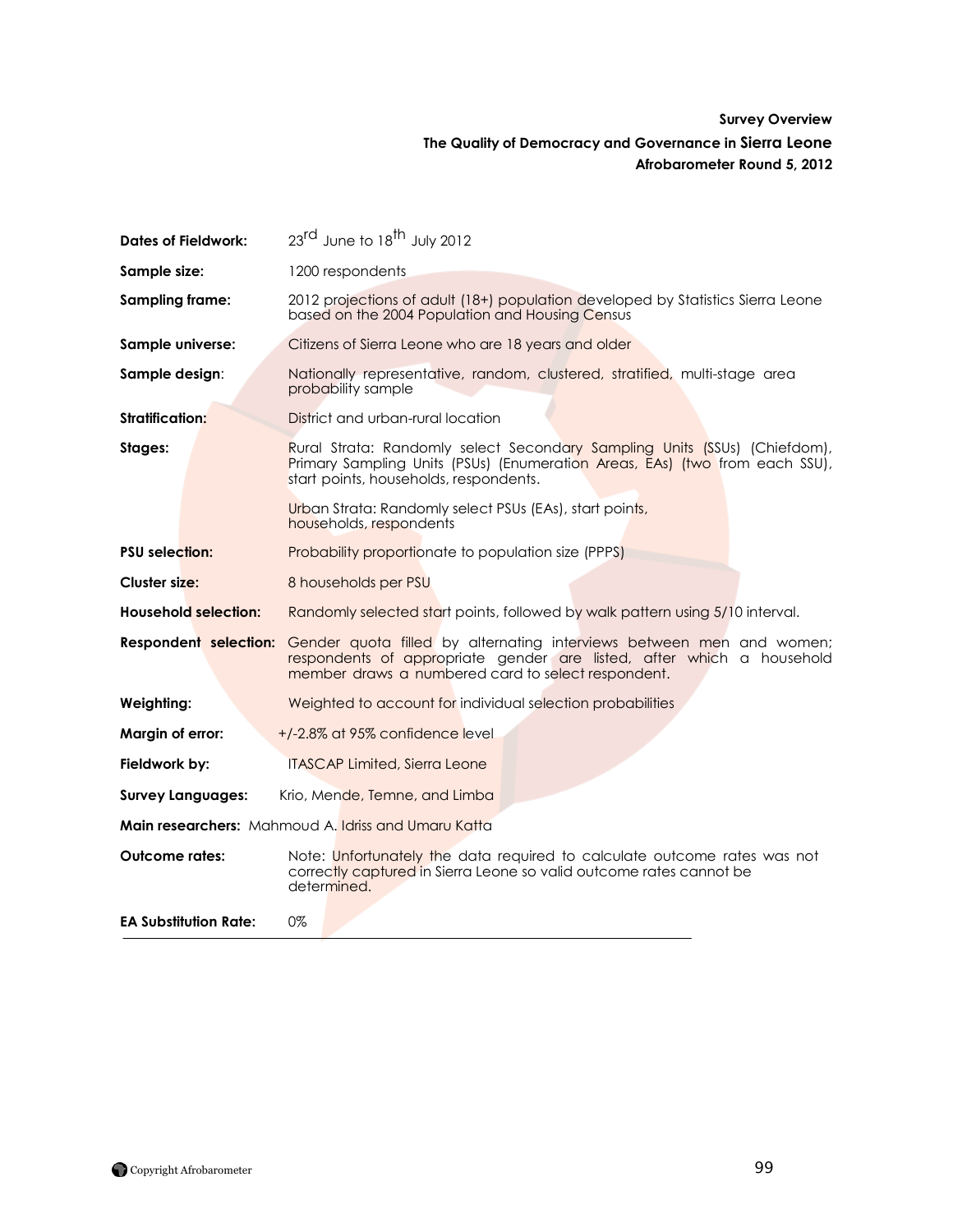#### **Survey Overview The Quality of Democracy and Governance in Sudan Afrobarometer Round 5, 2013**

| <b>Dates of Fieldwork:</b>   | 13 to 23 February 2013                                                                                                                                                                                                                                                                                                                                                         |  |
|------------------------------|--------------------------------------------------------------------------------------------------------------------------------------------------------------------------------------------------------------------------------------------------------------------------------------------------------------------------------------------------------------------------------|--|
| Sample size:                 | 1200                                                                                                                                                                                                                                                                                                                                                                           |  |
| <b>Sampling frame:</b>       | 2010 population projections based on the 2008 Sudan population census<br>provided by the Sudan Statistics Bureau                                                                                                                                                                                                                                                               |  |
| Sample universe:             | Citizens of Sudan who are 18 years and older                                                                                                                                                                                                                                                                                                                                   |  |
| Sample design:               | Nationally representative, random, clustered, stratified multistage area<br>probability sample                                                                                                                                                                                                                                                                                 |  |
| <b>Stratification:</b>       | Regions and urban-rural location                                                                                                                                                                                                                                                                                                                                               |  |
| Stages:                      | Primary Sampling Units (PSUs) from strata, start points, households, respondents                                                                                                                                                                                                                                                                                               |  |
| <b>PSU selection:</b>        | Random selection of villages (in rural areas) or blocks (in urban areas) using<br>probability proportionate to population size (PPPS                                                                                                                                                                                                                                           |  |
| <b>Cluster size:</b>         | 10 households per PSU                                                                                                                                                                                                                                                                                                                                                          |  |
| <b>Household selection:</b>  | Randomly selected start points, followed by walk pattern using 5/10 interval                                                                                                                                                                                                                                                                                                   |  |
| <b>Respondent selection:</b> | Gender quota filled by alternating interviews between men and women;<br>respondents of appropriate gender listed, after which household member<br>draws a numbered card to select individual                                                                                                                                                                                   |  |
| Weighting:                   | Weighted to account for individual selection probabilities                                                                                                                                                                                                                                                                                                                     |  |
| Margin of error:             | +/-2.8% at 95% confidence level                                                                                                                                                                                                                                                                                                                                                |  |
| Fieldwork by:                | <b>Survey Polling and Statistical Studies Center</b>                                                                                                                                                                                                                                                                                                                           |  |
| <b>Survey Languages:</b>     | Arabic                                                                                                                                                                                                                                                                                                                                                                         |  |
| <b>Main researchers:</b>     | Ghefari Elsayed, Ali Ibrahim, Elmogiera Elawad                                                                                                                                                                                                                                                                                                                                 |  |
| <b>Outcome rates:</b>        | Contact rate:<br>99.8%<br>99.8%<br>Cooperation rate:<br>Refusal rate:<br>0.1%<br>99.7%<br>Response rate:                                                                                                                                                                                                                                                                       |  |
| <b>EA Substitution Rate:</b> | 0%                                                                                                                                                                                                                                                                                                                                                                             |  |
| Note:                        | Although in most respects the Sudan sample matches the expected<br>distributions, the distribution with respect to level of education appears to be<br>somewhat skewed towards higher education levels. The sample and<br>sampling protocols appear to have been implemented correctly, so the<br>source of any anomalies in the education distribution is not clear. Analysts |  |

should keep this in mind when interpreting the data.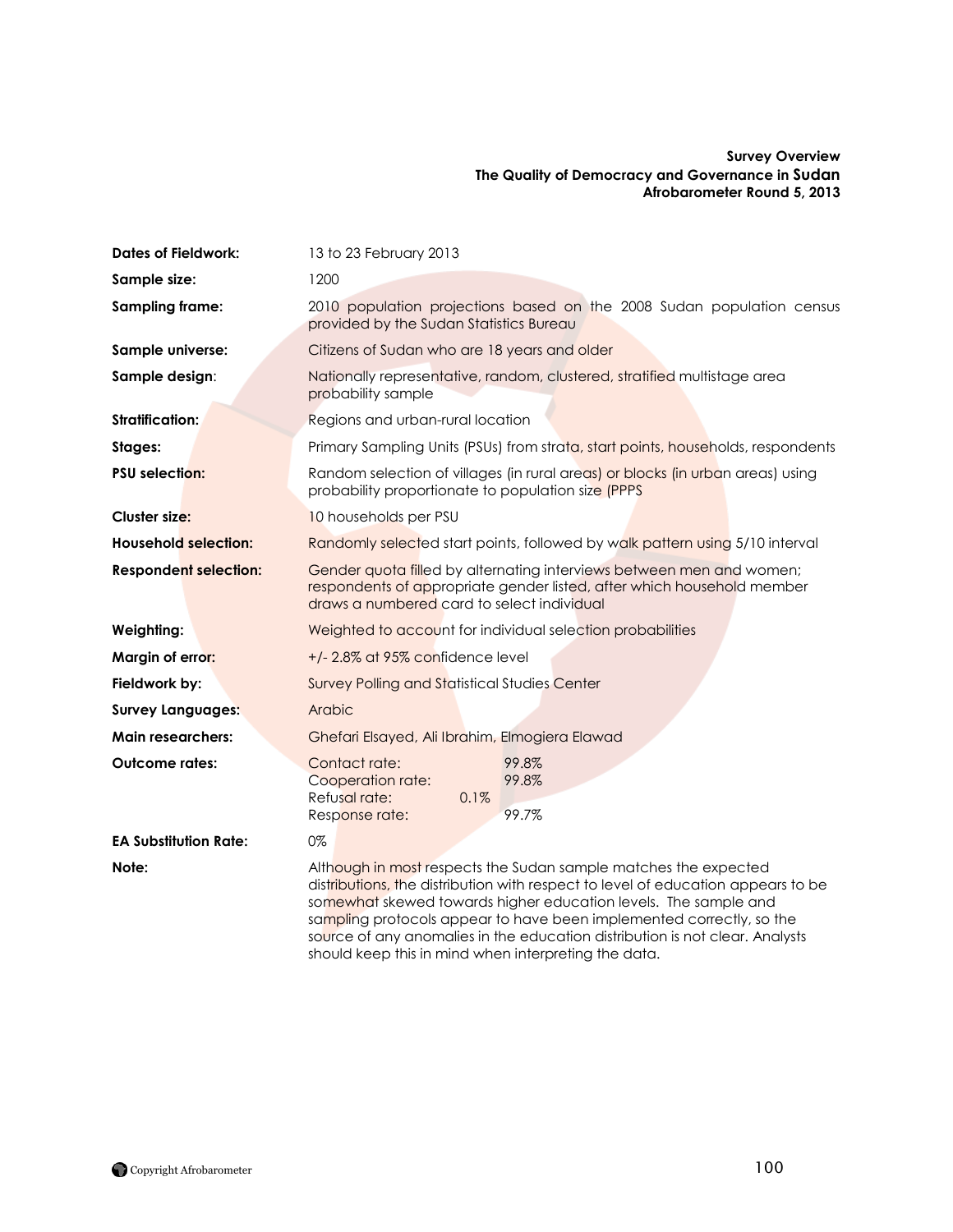#### **Survey Overview The Quality of Democracy and Governance in Swaziland Afrobarometer Round 5, 2013**

| <b>Dates of Fieldwork:</b>   | 22 May to 4 June 2013                                                                                                                                                                           |  |
|------------------------------|-------------------------------------------------------------------------------------------------------------------------------------------------------------------------------------------------|--|
| Sample size:                 | 1200                                                                                                                                                                                            |  |
| Sampling frame:              | 2007 Swaziland Population and Housing Census, with 2013 population<br>projections, provided by the Central Statistics Office                                                                    |  |
| Sample universe:             | Citizens of Swaziland who are 18 years and older                                                                                                                                                |  |
| Sample design:               | Nationally representative, random, clustered, stratified, multi-stage area<br>probability sample                                                                                                |  |
| Stratification:              | Regions and urban-rural location                                                                                                                                                                |  |
| Stages:                      | Primary Sampling Units (PSUs) (from strata), start points, households,<br>respondents                                                                                                           |  |
| <b>PSU</b> selection:        | Probability proportionate to population size (PPPS)                                                                                                                                             |  |
| <b>Cluster size:</b>         | 8 households per PSU                                                                                                                                                                            |  |
| <b>Household selection:</b>  | Randomly selected start points, followed by walk pattern using 5/10 interval                                                                                                                    |  |
| <b>Respondent selection:</b> | Gender quota filled by alternating interviews between men and women;<br>respondents of appropriate gender listed, after which household member<br>draws a numbered card to select an individual |  |
| Weighting:                   | Weighted to account for individual selection probabilities                                                                                                                                      |  |
| Margin of error:             | +/-3% at 95% confidence level                                                                                                                                                                   |  |
| Fieldwork by:                | <b>ActivQuest</b>                                                                                                                                                                               |  |
| <b>Survey Languages:</b>     | English & siSwati                                                                                                                                                                               |  |
| <b>Main researchers:</b>     | Edward Okoth (NI), Sipho Kunene (Co-NI), Vimbai Tsododo (Co-NI)                                                                                                                                 |  |
| <b>Outcome rates:</b>        | Contact rate:<br>84.0%<br>Cooperation rate:<br>70.5%<br>Refusal rate:<br>2.7%<br>59.3%<br>Response rate:                                                                                        |  |
| <b>EA Substitution Rate:</b> | 6.7% (10 PSUs)                                                                                                                                                                                  |  |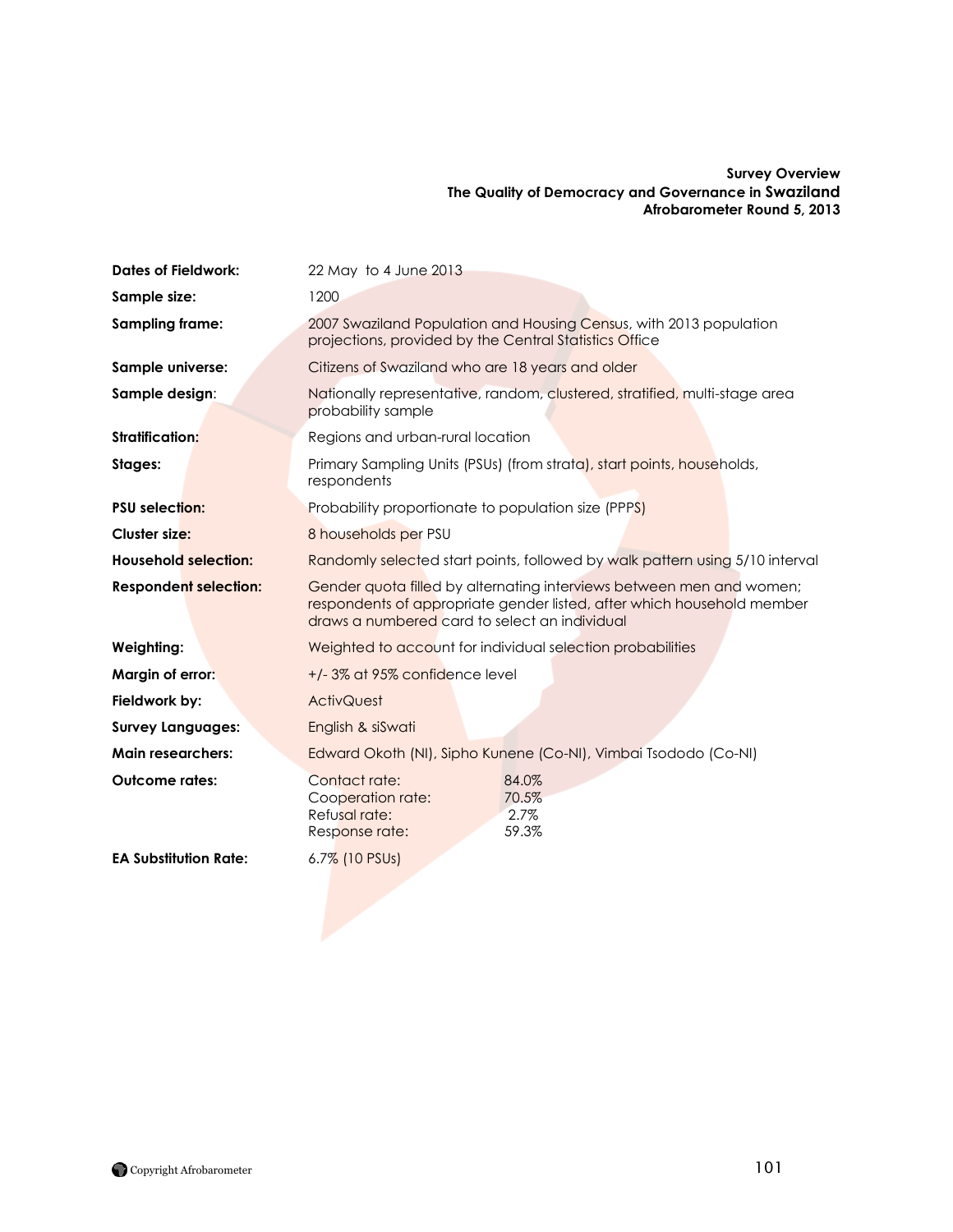## **Survey Overview The Quality of Democracy and Governance in Tanzania Afrobarometer Round 5, 2012**

| <b>Dates of Fieldwork:</b>   | 28 May to 30 June 2012                                                                                                                                                                                                       |  |
|------------------------------|------------------------------------------------------------------------------------------------------------------------------------------------------------------------------------------------------------------------------|--|
| Sample size:                 | 2400                                                                                                                                                                                                                         |  |
| Sampling frame:              | 2012 adult population projection provided by National Bureau of Statistics<br>based on the 2002 National Population and Housing Census.                                                                                      |  |
| Sample universe:             | Citizens aged 18 years or older, excluding institutions                                                                                                                                                                      |  |
| Sample design:               | <b>Nationally</b><br>representative, random, clustered,<br>stratified,<br>multistage<br>area probability sample                                                                                                              |  |
| <b>Stratification:</b>       | Regions (21 Mainland and 5 in Zanzibar) and place of residence (urban-rural).                                                                                                                                                |  |
| Stages:                      | Rural Areas: Randomly select Secondary Sampling Units (SSUs) (Ward), PSUs<br>(EAs) (two from each SSU), Start Points, Households, Respondents.                                                                               |  |
|                              | Note: Wards were used as SSUs in all regions except Tabora, where the rural<br>sample was inadvertently drawn without using SSUs. This sampling difference<br>in Tabora has been accounted for in the weighting of the data. |  |
|                              | Urban Areas: Randomly select PSUs (EAs), Start Points, Households,<br>Respondents.                                                                                                                                           |  |
| <b>PSU selection:</b>        | <b>Probability Proportionate to Population Size (PPPS)</b>                                                                                                                                                                   |  |
| Cluster size:                | 8 Households per PSU                                                                                                                                                                                                         |  |
| <b>Household selection:</b>  | Randomly selected start points, followed by walk pattern using 5/10 interval.                                                                                                                                                |  |
| <b>Respondent selection:</b> | Gender quota filled by alternating interviews between men and women;<br>respondents of appropriate gender listed, after which household member<br>draws a numbered card to select individual.                                |  |
| Weighting:                   | Weighted to account for individual selection probabilities and<br>purposeful oversample in Zanzibar                                                                                                                          |  |
| Margin of error:             | +/-2% with 95% confidence level                                                                                                                                                                                              |  |
| Fieldwork by:                | <b>Research on Poverty Alleviation</b>                                                                                                                                                                                       |  |
| (REPOA)                      |                                                                                                                                                                                                                              |  |
| <b>Survey Languages:</b>     | Kiswahili                                                                                                                                                                                                                    |  |
| <b>Main researchers:</b>     | Joanita Magongo - National Investigator<br>Jamal Msami - Co-National Investigator<br>Lucas Katera - Associate Researcher<br>Prof. Samuel Wangwe - Executive Director, REPOA                                                  |  |
| <b>Outcome rates:</b>        | Contact rate:<br>93.6%<br>Cooperation rate: 91.4%<br>Refusal rate:<br>1.6%<br>85.5%<br>Response rate:                                                                                                                        |  |

**EA Substitution rate:** 2% (6/300 EAs substituted)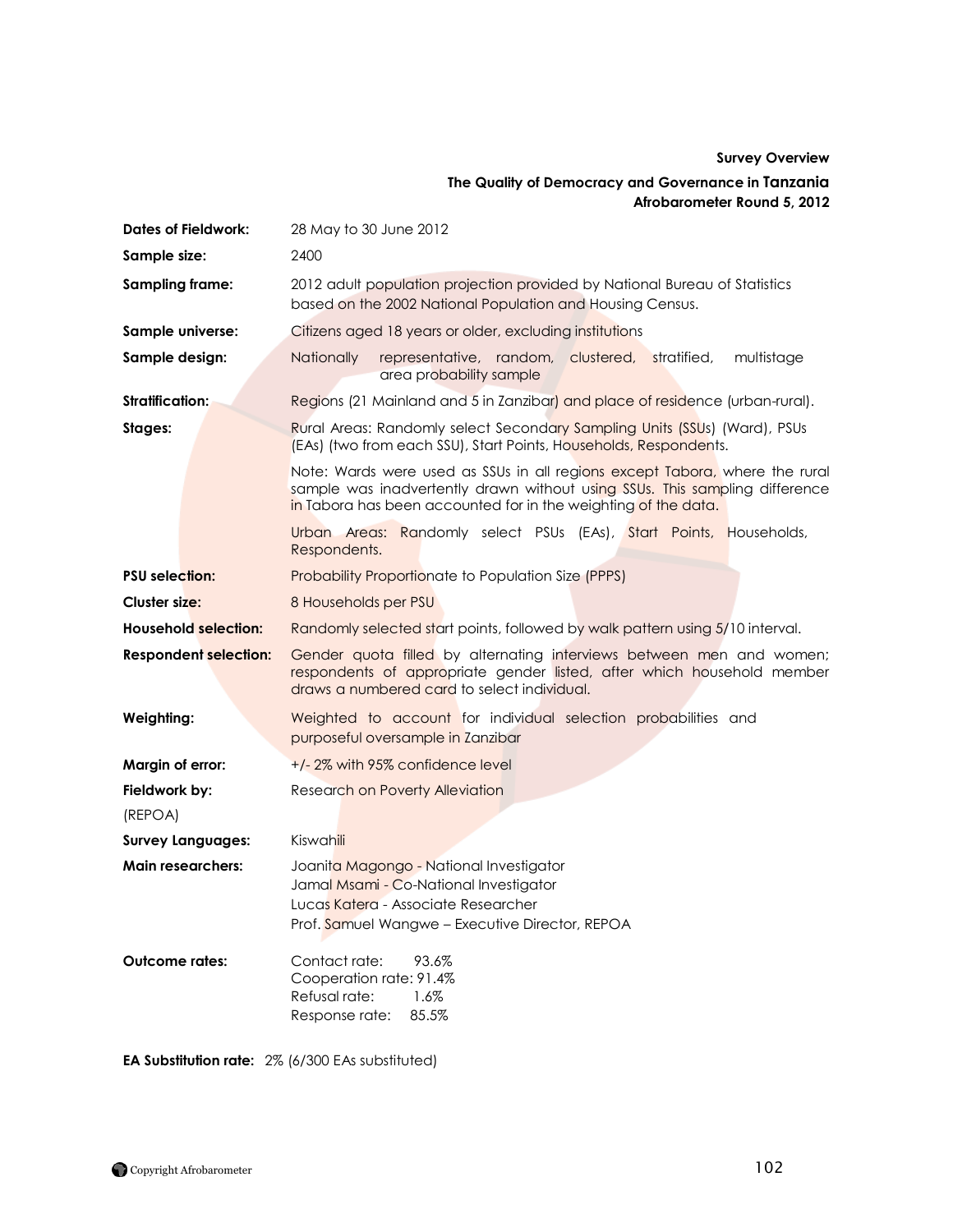## **Vue d'ensemble de l'enquête La qualité de la démocratie et la gouvernance au Togo Round 5, Afrobaromètre, 2012**

| Dates de collecte de données: Dec 17-29, 2012   |                                                                                                                                                                                                                                                                                             |
|-------------------------------------------------|---------------------------------------------------------------------------------------------------------------------------------------------------------------------------------------------------------------------------------------------------------------------------------------------|
| Taille de l'échantillon:                        | 1200                                                                                                                                                                                                                                                                                        |
| <b>Base d'échantillonnage:</b>                  | Recensement Général de la Population et de l'Habitat (RGPH)<br>Novembre 2010 élaborée par la Direction Générale de la Statistique et<br>de la Comptabilité Nationale (DGSCN)                                                                                                                |
| <b>Echantillon:</b>                             | Les citoyens âgés d'au moins 18 ans, à l'exclusion des institutions                                                                                                                                                                                                                         |
| Conception de l'échantillon:                    | Représentative à l'échelle nationale, aléatoire, stratifié, plusieurs degrés<br>pour le tirage des ZD, échantillonnage probabiliste                                                                                                                                                         |
| <b>Stratification:</b>                          | Région, répartition urbain-rural                                                                                                                                                                                                                                                            |
| Étapes:                                         | Unité Primaire d'Echantillonnage (ZD), les points de départ, les<br>ménages, les répondants                                                                                                                                                                                                 |
| Sélection des UPEs:                             | Probabilité proportionnelle à la taille de la population (PPPS)                                                                                                                                                                                                                             |
| Taille de grappe :                              | 8 ménages par UPE                                                                                                                                                                                                                                                                           |
| Choix des ménages:                              | Choix aléatoire du point de départ, suivi du pas de sondage en utilisant<br>un intervalle de 5/10.                                                                                                                                                                                          |
| Sélection des répondants:                       | Quota de genre à atteindre en alternant les entretiens entre les<br>hommes et les femmes ; les potentiels répondants (i.e. les membres du<br>ménage) du genre approprié sont listés, après quoi un membre du<br>ménage tire une carte numérotée au hasard pour sélectionner un<br>individu. |
| Pondération:                                    | prend en compte les probabilités de<br>La pondération<br>sélection individuelles                                                                                                                                                                                                            |
| Marge d'erreur:                                 | +/-3% avec un niveau de confiance de 95%                                                                                                                                                                                                                                                    |
| Responsable de la<br>collecte de données:       | Centre de Recherche et de Sondage d'Opinions (CROP)                                                                                                                                                                                                                                         |
| Langues d'enquête:<br>(Traductions officielles) | Français, Ewe, Kabiye, Tem, Nawdem, Moba                                                                                                                                                                                                                                                    |
| <b>Chercheurs principaux:</b>                   | Ahlonkor E. Ahlin, Hervé Akinocho, Moussa P. Blimpo, Ézéchiel A.<br>Djallo, Atabanam Simbou,                                                                                                                                                                                                |
| Résultats:                                      | Taux de contact:<br>92,8%<br>Taux de coopération:<br>75,8%<br>Taux de refus:<br>10,0%<br>Taux de réponses:<br>70,4%                                                                                                                                                                         |
| Taux de substitution de UPE :                   | 0%                                                                                                                                                                                                                                                                                          |

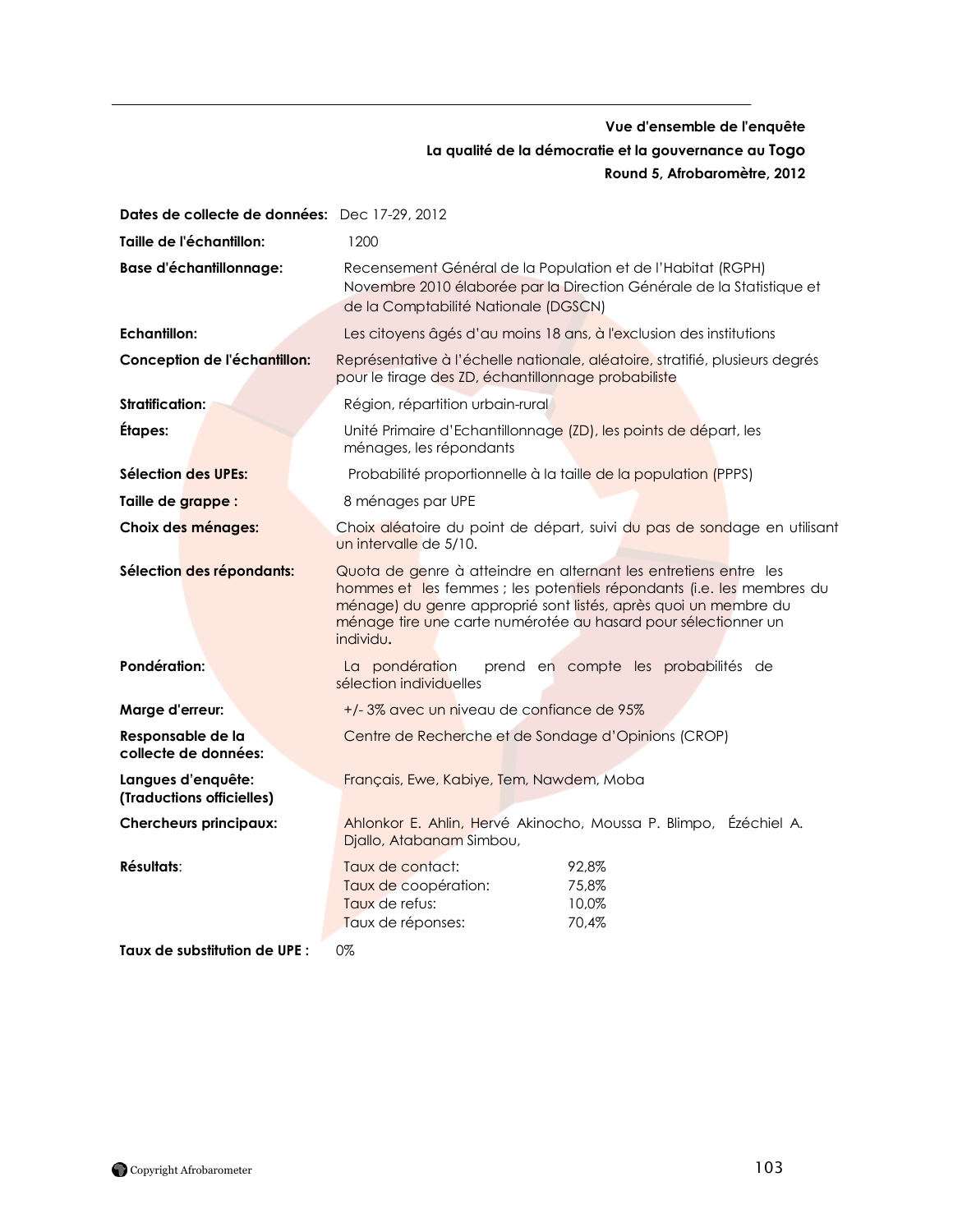#### **Survey Overview The Quality of Democracy and Governance in Tunisia Afrobarometer Round 5, 2013**

| <b>Dates of Fieldwork:</b>   | 10 January to 1 February 2013                                                                                                                                                                                                                                                                                                                                                                                                     |  |
|------------------------------|-----------------------------------------------------------------------------------------------------------------------------------------------------------------------------------------------------------------------------------------------------------------------------------------------------------------------------------------------------------------------------------------------------------------------------------|--|
| Sample size:                 | 1200                                                                                                                                                                                                                                                                                                                                                                                                                              |  |
| <b>Sampling frame:</b>       | 2008 population projections based on the 2004 national census, provided by<br>National Institute of Statistics                                                                                                                                                                                                                                                                                                                    |  |
| Sample universe:             | Citizens of Tunisia who are 18 years and older                                                                                                                                                                                                                                                                                                                                                                                    |  |
| Sample design:               | Nationally representative, random, clustered, stratified, multi-stage area<br>probability sample                                                                                                                                                                                                                                                                                                                                  |  |
| <b>Stratification:</b>       | Governorate and urban-rural location                                                                                                                                                                                                                                                                                                                                                                                              |  |
| Stages:                      | Primary sampling units (PSUs) from strata, start points, households, respondents                                                                                                                                                                                                                                                                                                                                                  |  |
| <b>PSU selection:</b>        | Radom selection using probability proportionate to population size (PPPS)                                                                                                                                                                                                                                                                                                                                                         |  |
| Cluster size:                | 10 households per PSU                                                                                                                                                                                                                                                                                                                                                                                                             |  |
| <b>Household selection:</b>  | Randomly selected start points, followed by walk pattern using 4 or 8 interval<br>according to the number of households in the PSU. If the number of<br>households is less or equal to 100, the interval is 4. If the number of households<br>is over than 100, the skip is 8.                                                                                                                                                    |  |
| <b>Respondent selection:</b> | Gender quota filled by alternating interviews between men and women;<br>respondents of appropriate gender listed in the kish table from the oldest the<br>youngest (18 years old). After that, we look to the number in the box where<br>there is the intersection between the youngest female in the Kish table and<br>the serial number of the household. This number is the number of the person<br>who should be interviewed. |  |
| Weighting:                   | Weighted to account for individual selection probabilities                                                                                                                                                                                                                                                                                                                                                                        |  |
| Margin of error:             | +/-2.8% at 95% confidence level                                                                                                                                                                                                                                                                                                                                                                                                   |  |
| Fieldwork by:                | Sigma International Group                                                                                                                                                                                                                                                                                                                                                                                                         |  |
| <b>Survey Languages:</b>     | Arabic                                                                                                                                                                                                                                                                                                                                                                                                                            |  |
| <b>Main researchers:</b>     | Youssef Meddeb, Imen Mezlini and Thouayba Ennaffi                                                                                                                                                                                                                                                                                                                                                                                 |  |
| <b>Outcome rates:</b>        | Contact rate:<br>77.9%<br>55.2%<br>Cooperation rate:<br>Refusal rate:<br>22.2%<br>Response rate:<br>43.0%                                                                                                                                                                                                                                                                                                                         |  |
| <b>EA Substitution Rate:</b> | $0\%$                                                                                                                                                                                                                                                                                                                                                                                                                             |  |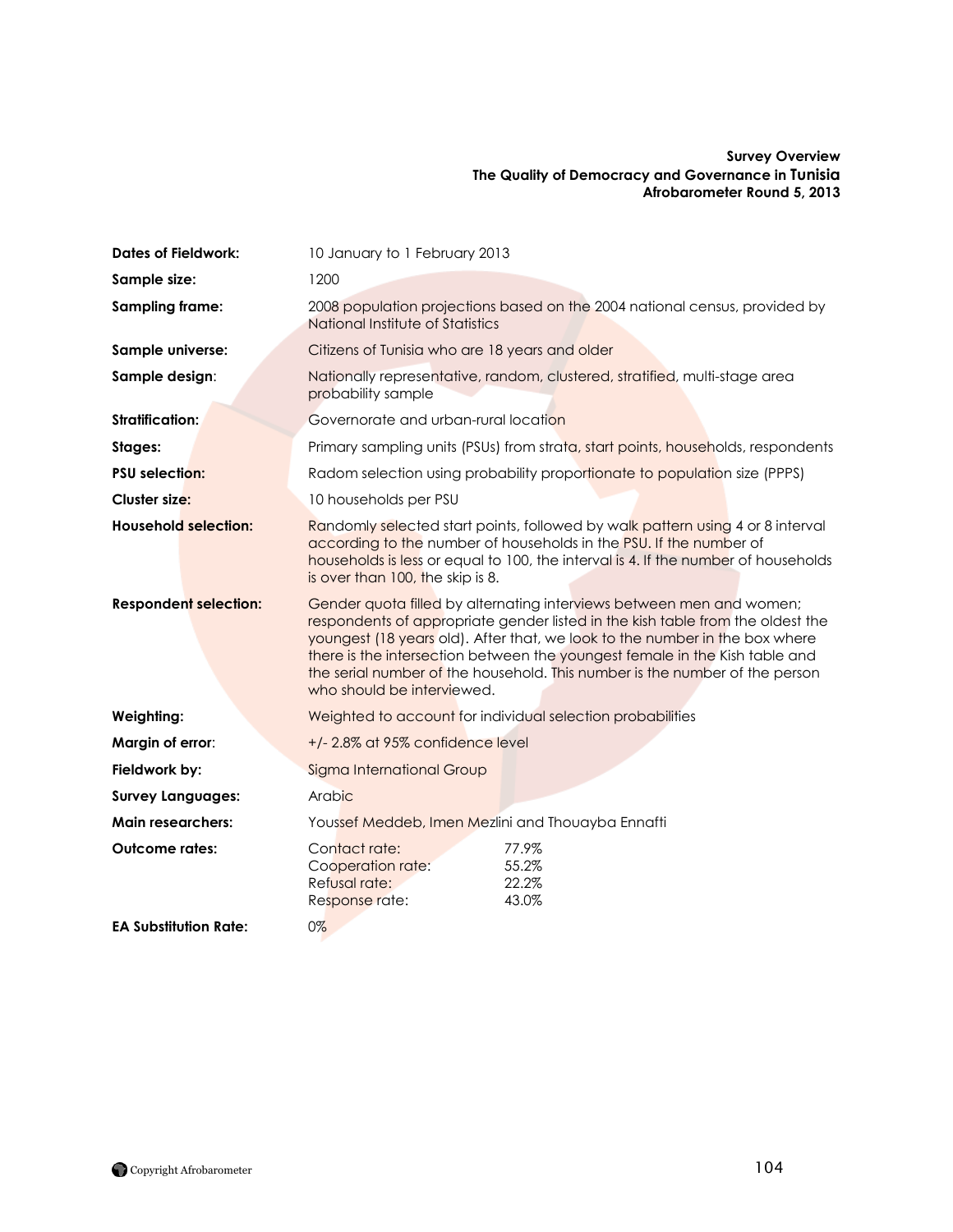#### **Survey Overview The Quality of Democracy and Governance in Uganda Afrobarometer Round 5, 2012**

| <b>Dates of Fieldwork:</b>                          | 2/12/11 to 27/02/12                                       |                                                                                                                                                                                                                               |
|-----------------------------------------------------|-----------------------------------------------------------|-------------------------------------------------------------------------------------------------------------------------------------------------------------------------------------------------------------------------------|
| Sample size:                                        | 2400                                                      |                                                                                                                                                                                                                               |
| <b>Sampling frame:</b>                              |                                                           | 2011, projected population from the 2002 Population and Housing Census<br>conducted by the Uganda Bureau of Statistics (UBOS)                                                                                                 |
| Sample universe:                                    |                                                           | Citizens age 18 years or older, excluding institutions                                                                                                                                                                        |
| Sample design:                                      | sample                                                    | Nationally representative, random, clustered, stratified, multistage area probability                                                                                                                                         |
| Stratification:                                     | Region and urban-rural                                    |                                                                                                                                                                                                                               |
| Stages:                                             | Region, Sub-county, Parish, households and<br>respondents |                                                                                                                                                                                                                               |
| <b>PSU</b> selection:                               | Probability proportionate to population size<br>(PPPS)    |                                                                                                                                                                                                                               |
| Cluster size:                                       | 8 households per PSU                                      |                                                                                                                                                                                                                               |
| <b>Household selection:</b>                         | Random walk pattern                                       |                                                                                                                                                                                                                               |
|                                                     |                                                           | <b>Respondent selection:</b> Gender quota filled by alternating interviews between men and women;<br>respondents of appropriate gender listed, after which household member<br>draws a numbered card to select an individual. |
| Weighting:                                          |                                                           |                                                                                                                                                                                                                               |
| Margin of error:                                    | +/-2% with 95% confidence level                           |                                                                                                                                                                                                                               |
| Fieldwork by:                                       | Wilsken Agencies Limited                                  |                                                                                                                                                                                                                               |
| <b>Survey Languages:</b><br>(Official translations) |                                                           | Luganda, Runyankole-Rukiga, Runyoro-Rutooro, Lugbara, Alur, Luo, Ateso,<br>Ngakirimojong, Lumasaba, Madi, Lugwere, Kupsabiny, Lusoga and Japdhola                                                                             |
| <b>Main researchers:</b>                            |                                                           | Robert Sentamu, Dianah Nanjeho, Urban Illakut, Philip Kasibante                                                                                                                                                               |
| <b>Outcome rates:</b>                               | Contact rate:                                             | 89.9%                                                                                                                                                                                                                         |
|                                                     | Cooperation rate:                                         | 96.2%                                                                                                                                                                                                                         |
|                                                     | Refusal rate:                                             | 3.69%                                                                                                                                                                                                                         |
|                                                     | Response rate:                                            | 86.5%                                                                                                                                                                                                                         |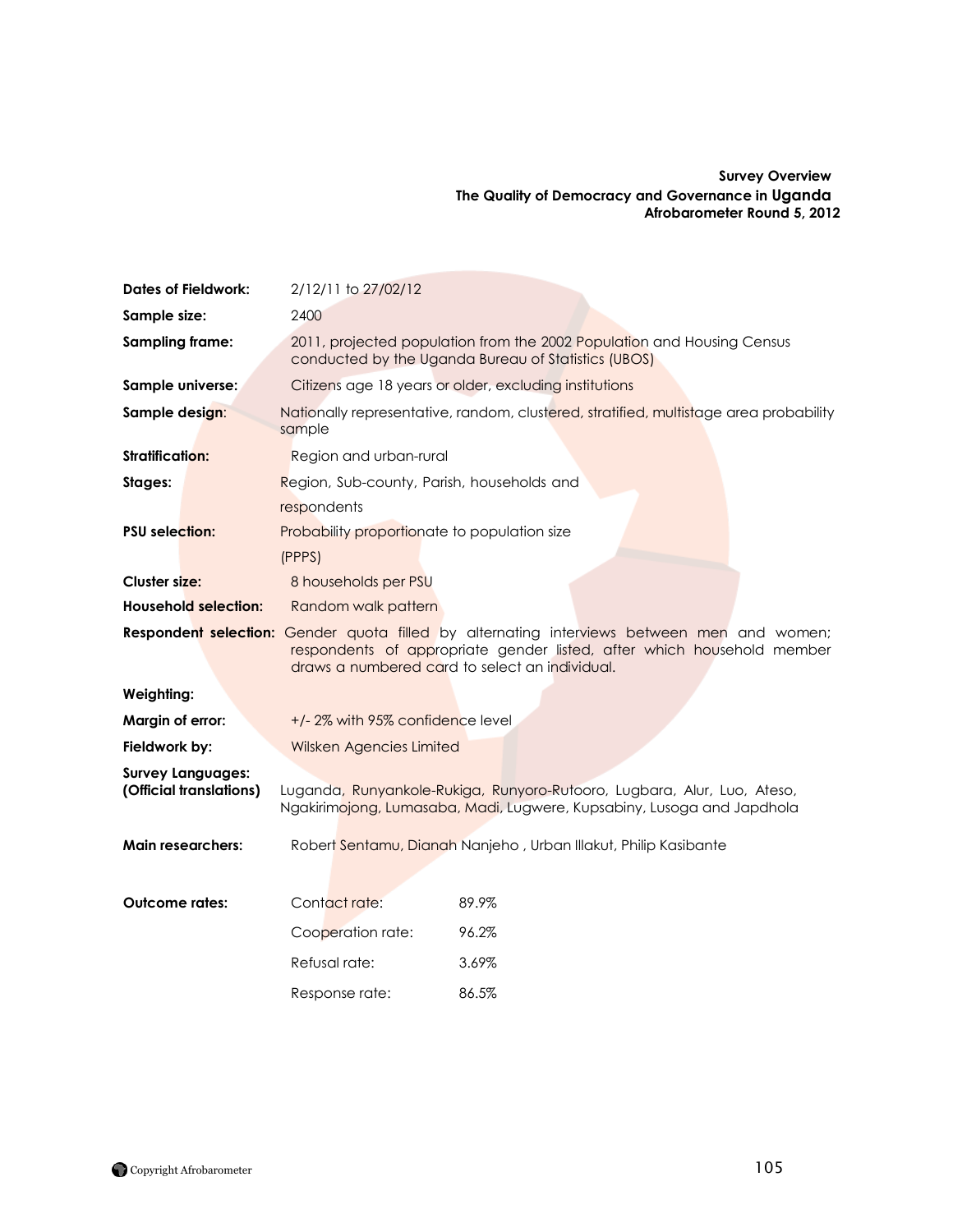## **Survey Overview The Quality of Democracy and Governance in Zambia Afrobarometer Round 5, 2013**

| <b>Dates of Fieldwork:</b>   | 21 January, 2012 to 8 February, 2013                                                                                                                                                                                      |
|------------------------------|---------------------------------------------------------------------------------------------------------------------------------------------------------------------------------------------------------------------------|
| Sample size:                 | 1200                                                                                                                                                                                                                      |
| <b>Sampling frame:</b>       | 2010 Census of Population and Housing from the Central Statistical Office                                                                                                                                                 |
| Sample universe:             | Citizens of Zambia who are 18 years and older                                                                                                                                                                             |
| Sample design:               | Nationally representative, random, clustered, stratified, multi-stage area<br>probability sample                                                                                                                          |
| <b>Stratification:</b>       | <b>Province /ward and urban-rural location</b>                                                                                                                                                                            |
| Stages:                      | PSUs (from strata), start points, households, respondents                                                                                                                                                                 |
| <b>PSU</b> selection:        | <b>Probability proportionate to population size (PPPS)</b>                                                                                                                                                                |
| <b>Cluster size:</b>         | 8 households per PSU                                                                                                                                                                                                      |
| <b>Household selection:</b>  | Randomly selected start points, followed by walk pattern using 5/10 interval                                                                                                                                              |
|                              | <b>Respondent selection:</b> Gender quota filled by alternating interviews between men and women;<br>respondents of appropriate gender listed, after which household member<br>draws a numbered card to select individual |
| Weighting:                   | Weighted to account for individual selection probabilities                                                                                                                                                                |
| Margin of error:             | +/-3% at 95% confidence level                                                                                                                                                                                             |
| Fieldwork by:                | <b>RuralNet Associates</b>                                                                                                                                                                                                |
| <b>Survey Languages:</b>     | Bemba, Kaonde, Lozi, Nyanja and Tonga                                                                                                                                                                                     |
| <b>Main researchers:</b>     | Stephen Tembo, Fison Mujenja                                                                                                                                                                                              |
| <b>Outcome rates:</b>        | Contact rate:<br>94.9%<br>Cooperation rate:<br>78.8%<br>Refusal rate:<br>3.8%<br>Response rate:<br>74.9%                                                                                                                  |
| <b>EA Substitution Rate:</b> | No substitutions                                                                                                                                                                                                          |